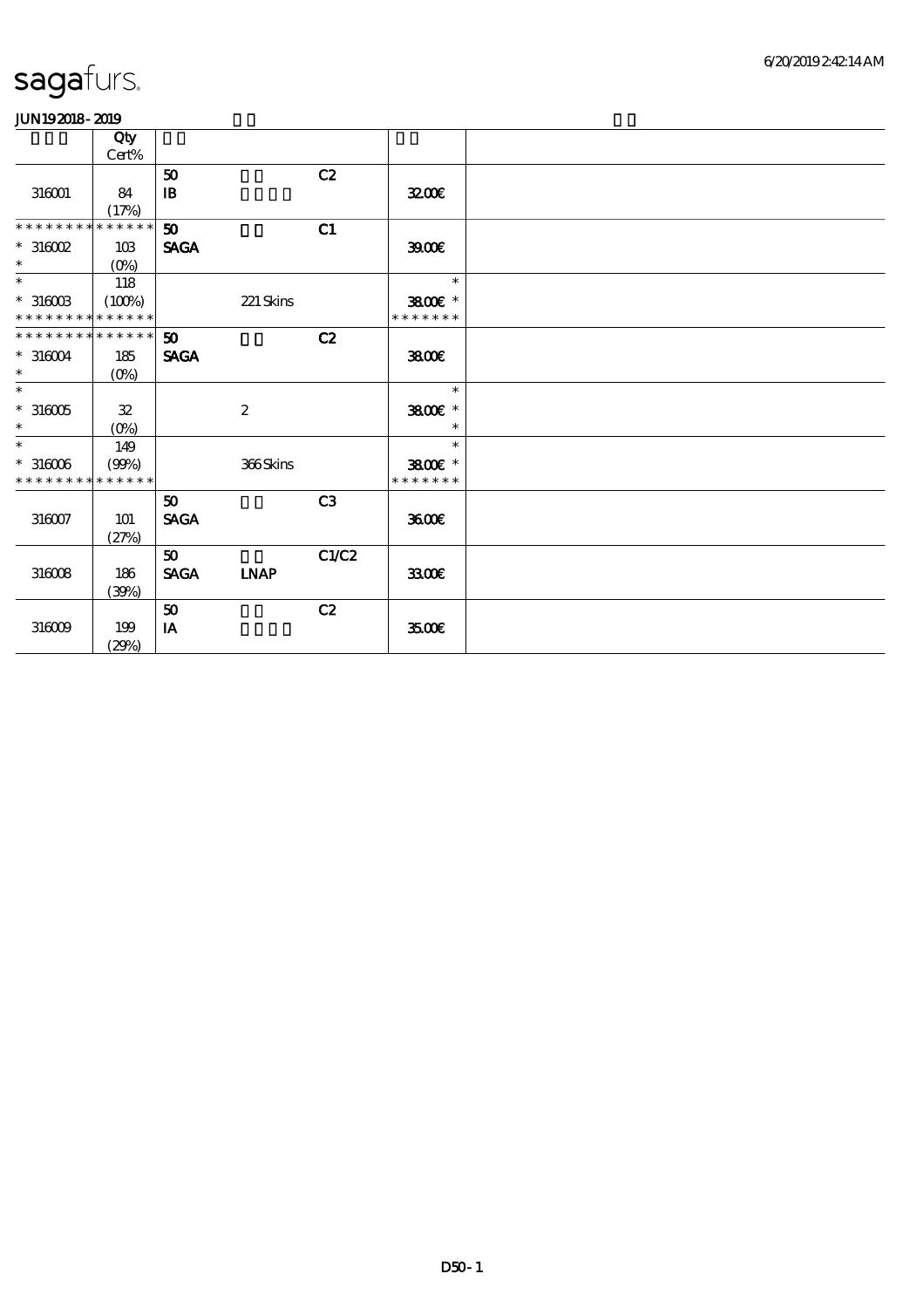|                              | Qty                           |                                    |                           |                |                          |  |
|------------------------------|-------------------------------|------------------------------------|---------------------------|----------------|--------------------------|--|
| * * * * * * * * * * * * * *  | Cert%                         |                                    |                           |                |                          |  |
| $*316081$                    | 149                           | $\boldsymbol{\omega}$<br>${\bf s}$ |                           | C1             | 3200                     |  |
| $\ast$                       | $(O\%)$                       |                                    |                           |                |                          |  |
| $\ast$                       | 158                           |                                    |                           |                | $\ast$                   |  |
| $*316082$                    | (100%)                        |                                    | 307Skins                  |                | $31.00E$ *               |  |
| * * * * * * * *              | * * * * * *                   |                                    |                           |                | * * * * * * *            |  |
| * * * * * * * *              | * * * * * *                   | 40                                 |                           | C2             |                          |  |
| $*316083$<br>$\ast$          | 225<br>(O <sub>0</sub> )      | ${\bf s}$                          |                           |                | 31.006                   |  |
| $\ast$                       |                               |                                    |                           |                | $\ast$                   |  |
| $*316084$                    | 200                           |                                    | $\boldsymbol{2}$          |                | $3000$ $*$               |  |
| $\ast$                       | $(0\%)$                       |                                    |                           |                | $\ast$                   |  |
| $\ast$                       |                               |                                    |                           |                | $\ast$                   |  |
| $*316085$                    | 200                           |                                    | $\ensuremath{\mathbf{3}}$ |                | $3000$ $*$               |  |
| $\ast$                       | (100%)                        |                                    |                           |                | $\ast$                   |  |
| $\ast$                       |                               |                                    |                           |                | $\ast$                   |  |
| $*316066$<br>$\ast$          | $\boldsymbol{\pi}$<br>(100%)  |                                    | $\boldsymbol{4}$          |                | $3000$ $*$<br>$\ast$     |  |
| $\ast$                       | 123                           |                                    |                           |                | $\ast$                   |  |
| $* 316087$                   | $(O\%)$                       |                                    | 818Skins                  |                | $3000$ $*$               |  |
| * * * * * * * *              | * * * * * *                   |                                    |                           |                | * * * * * * *            |  |
| * * * * * * * *              | * * * * * *                   | $\boldsymbol{\omega}$              |                           | C <sub>3</sub> |                          |  |
| $*316088$                    | 225                           | $\mathbf{S}$                       |                           |                | 3000                     |  |
| $\ast$                       | (32%)                         |                                    |                           |                |                          |  |
| $\ast$                       | $95\,$                        |                                    |                           |                | $\ast$                   |  |
| $*316089$<br>* * * * * * * * | $(O\%)$<br>* * * * * *        |                                    | 320Skins                  |                | 2950€ *<br>* * * * * * * |  |
| * * * * * * * * * * * * * *  |                               | $\boldsymbol{\omega}$              |                           | <b>C1/C2</b>   |                          |  |
| $*316000$                    | 95                            | ${\bf s}$                          | <b>INAP</b>               |                | 2650E                    |  |
| $\ast$                       | $(O\% )$                      |                                    |                           |                |                          |  |
| $\ast$                       | 108                           |                                    |                           |                | $\ast$                   |  |
| $* 316091$                   | (100%)                        |                                    | 203Skins                  |                | 2650€ *                  |  |
| * * * * * * * *              | * * * * * *                   |                                    |                           |                | * * * * * * *            |  |
|                              |                               | $\boldsymbol{\omega}$              |                           | C <sub>3</sub> |                          |  |
| 316092                       | 66                            | ${\bf s}$                          | <b>LNAP</b>               |                | 2500€                    |  |
|                              | (62%)                         | $\boldsymbol{40}$                  |                           | C2             |                          |  |
| 316093                       | $92\,$                        | $\mathbf{B}$                       |                           | <b>LNAP</b>    | 2400€                    |  |
|                              | (33%)                         |                                    |                           |                |                          |  |
| * * * * * * * *              | * * * * * *                   | $\boldsymbol{\omega}$              |                           | C1             |                          |  |
| $*316094$                    | 160                           | <b>SAGA</b>                        |                           |                | 3600E                    |  |
| $\ast$                       | $(O\%)$                       |                                    |                           |                |                          |  |
| $\ast$                       | 184                           |                                    |                           |                | $\ast$                   |  |
| $*316095$<br>* * * * * * * * | (100%)<br>* * * * * *         |                                    | 344Skins                  |                | 3600€ *<br>* * * * * * * |  |
| * * * * * * * *              | * * * * * *                   | $\boldsymbol{\omega}$              |                           | C2             |                          |  |
| $*316096$                    | 205                           | <b>SAGA</b>                        |                           |                | 3500€                    |  |
| $\ast$                       | $(O\!\!\!\!\!\!\backslash o)$ |                                    |                           |                |                          |  |
| $\ast$                       |                               |                                    |                           |                | $\ast$                   |  |
| $*316097$                    | 180                           |                                    | $\boldsymbol{2}$          |                | 3600€ *                  |  |
| $\ast$<br>$\ast$             | $(O\!/\!\!\delta)$            |                                    |                           |                | $\ast$<br>$\ast$         |  |
|                              |                               |                                    |                           |                |                          |  |
| $*316098$<br>$\ast$          | 180<br>(100%)                 |                                    | 3                         |                | 3600€ *<br>$\ast$        |  |
| $\ast$                       |                               |                                    |                           |                | $\ast$                   |  |
| $*316099$                    | 10B                           |                                    | $\overline{\mathbf{4}}$   |                | 3600€ *                  |  |
| $\ast$                       | (100%)                        |                                    |                           |                | $\ast$                   |  |
| $\ast$                       | 87                            |                                    |                           |                | $\ast$                   |  |
| $^\ast$ 316100               | $(O\%)$                       |                                    | 755Skins                  |                | 3600€ *                  |  |
| * * * * * * * * * * * * * *  |                               |                                    |                           |                | * * * * * * *            |  |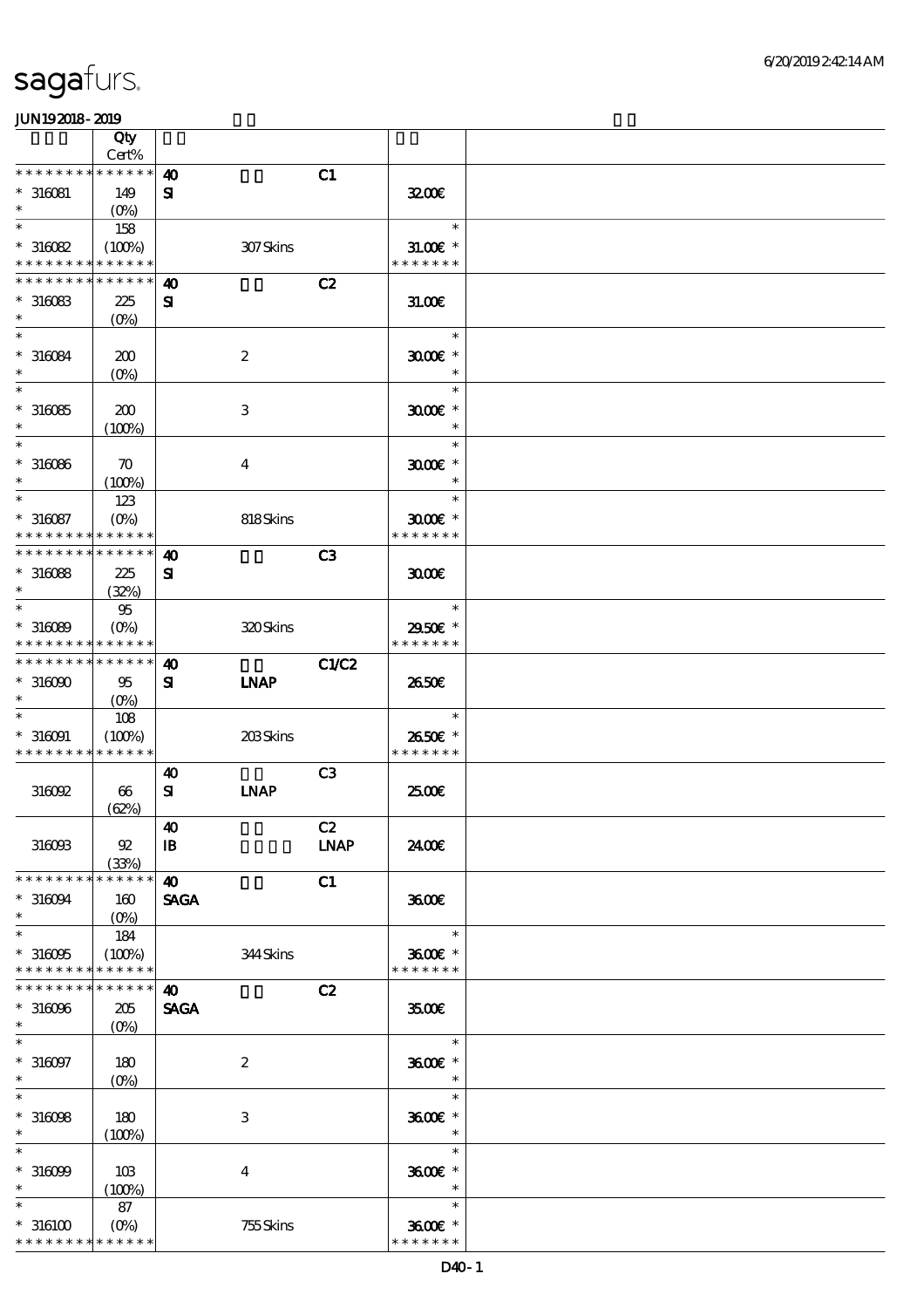|                                            | Qty<br>Cert% |                       |                           |                              |                     |  |
|--------------------------------------------|--------------|-----------------------|---------------------------|------------------------------|---------------------|--|
|                                            |              |                       |                           |                              |                     |  |
|                                            |              | $\boldsymbol{\omega}$ |                           | C3                           |                     |  |
| $^*$ 316101 $\,$                           | $205\,$      | <b>SAGA</b>           |                           |                              | 3600E               |  |
| $\ast$                                     | (33%)        |                       |                           |                              |                     |  |
| $\ast$                                     | 94           |                       |                           |                              | $\ast$              |  |
| $*316102$                                  |              |                       | 299Skins                  |                              | 3600€ *             |  |
| * * * * * * * * <mark>* * * * * *</mark> * |              |                       |                           |                              | * * * * * * *       |  |
| * * * * * * * *                            | * * * * * *  | $\boldsymbol{\omega}$ |                           | C1/C2                        |                     |  |
|                                            |              |                       |                           |                              |                     |  |
| $^*$ 316103 $\,$                           | 214          | <b>SAGA</b>           | <b>INAP</b>               |                              | 3400                |  |
| $\ast$                                     | $(O\%)$      |                       |                           |                              |                     |  |
| $\ast$                                     |              |                       |                           |                              | $\ast$              |  |
| $*316104$                                  | 180          |                       | $\boldsymbol{2}$          |                              | 3400E *             |  |
| $\ast$                                     | (100%)       |                       |                           |                              |                     |  |
| $\ast$                                     |              |                       |                           |                              | $\ast$              |  |
| $*316105$                                  | 180          |                       | $\ensuremath{\mathbf{3}}$ |                              | $3500$ $\epsilon$ * |  |
| $\ast$                                     |              |                       |                           |                              | $\ast$              |  |
|                                            | (100%)       |                       |                           |                              |                     |  |
| $\ast$                                     | $72\,$       |                       |                           |                              | $\ast$              |  |
| $^*$ 316106 $\,$                           | (100%)       |                       | 646Skins                  |                              | $3500$ $*$          |  |
| * * * * * * * *                            | * * * * * *  |                       |                           |                              | * * * * * * *       |  |
| * * * * * * * * * * * * * *                |              | $\boldsymbol{\omega}$ |                           | C <sub>3</sub>               |                     |  |
| $* 316107$                                 | 175          | <b>SAGA</b>           | <b>INAP</b>               |                              | 3300                |  |
| $\ast$                                     | $(O\%)$      |                       |                           |                              |                     |  |
| $\ast$                                     | 127          |                       |                           |                              | $\ast$              |  |
|                                            |              |                       |                           |                              |                     |  |
| $*316108$                                  | (100%)       |                       | 302Skins                  |                              | 3300€ *             |  |
| * * * * * * * *                            | * * * * * *  |                       |                           |                              | * * * * * * *       |  |
| * * * * * * *                              | * * * * * *  | $\boldsymbol{\omega}$ |                           | C2                           |                     |  |
| $^*$ 316109 $\,$                           | 205          | IA                    |                           |                              | 3000                |  |
| $\ast$                                     | (30%)        |                       |                           |                              |                     |  |
| $\ast$                                     |              |                       |                           |                              | $\ast$              |  |
| $* 316110$                                 | 180          |                       | $\boldsymbol{2}$          |                              | $3000$ $*$          |  |
| $\ast$                                     |              |                       |                           |                              | $\ast$              |  |
|                                            | (13%)        |                       |                           |                              |                     |  |
| $\ast$                                     | 110          |                       |                           |                              | $\ast$              |  |
| $* 316111$                                 | (20%)        |                       | 495Skins                  |                              | 2950€ *             |  |
| * * * * * * * *                            | * * * * * *  |                       |                           |                              | * * * * * * *       |  |
| * * * * * * * * * * * * * *                |              | $\boldsymbol{\omega}$ |                           | C2                           |                     |  |
| $* 316112$                                 | 205          | IA                    |                           | $\ensuremath{\mathbf{INAP}}$ | 2600E               |  |
| $\ast$                                     | (44%)        |                       |                           |                              |                     |  |
|                                            | 82           |                       |                           |                              | $\ast$              |  |
|                                            |              |                       |                           |                              |                     |  |
| $* 316113$                                 | (48%)        |                       | 287Skins                  |                              | 25.50€ *            |  |
| * * * * * * * *                            | * * * * * *  |                       |                           |                              | * * * * * * *       |  |
|                                            |              | $\boldsymbol{\omega}$ |                           | C1                           |                     |  |
| 316114                                     | 145          | <b>SROY</b>           |                           |                              | 41.00E              |  |
|                                            | (53%)        |                       |                           |                              |                     |  |
| * * * * * * * *                            | * * * * * *  | $\boldsymbol{\omega}$ |                           | C2                           |                     |  |
| $*316115$                                  | 155          | <b>SROY</b>           |                           |                              | 37.00E              |  |
| $\ast$                                     |              |                       |                           |                              |                     |  |
|                                            | $(O\%)$      |                       |                           |                              |                     |  |
| $\ast$                                     | 147          |                       |                           |                              | $\ast$              |  |
| $^*$ 316116 $\,$                           | (100%)       |                       | 302Skins                  |                              | 37.00 £*            |  |
| * * * * * * * *                            | * * * * * *  |                       |                           |                              | * * * * * * *       |  |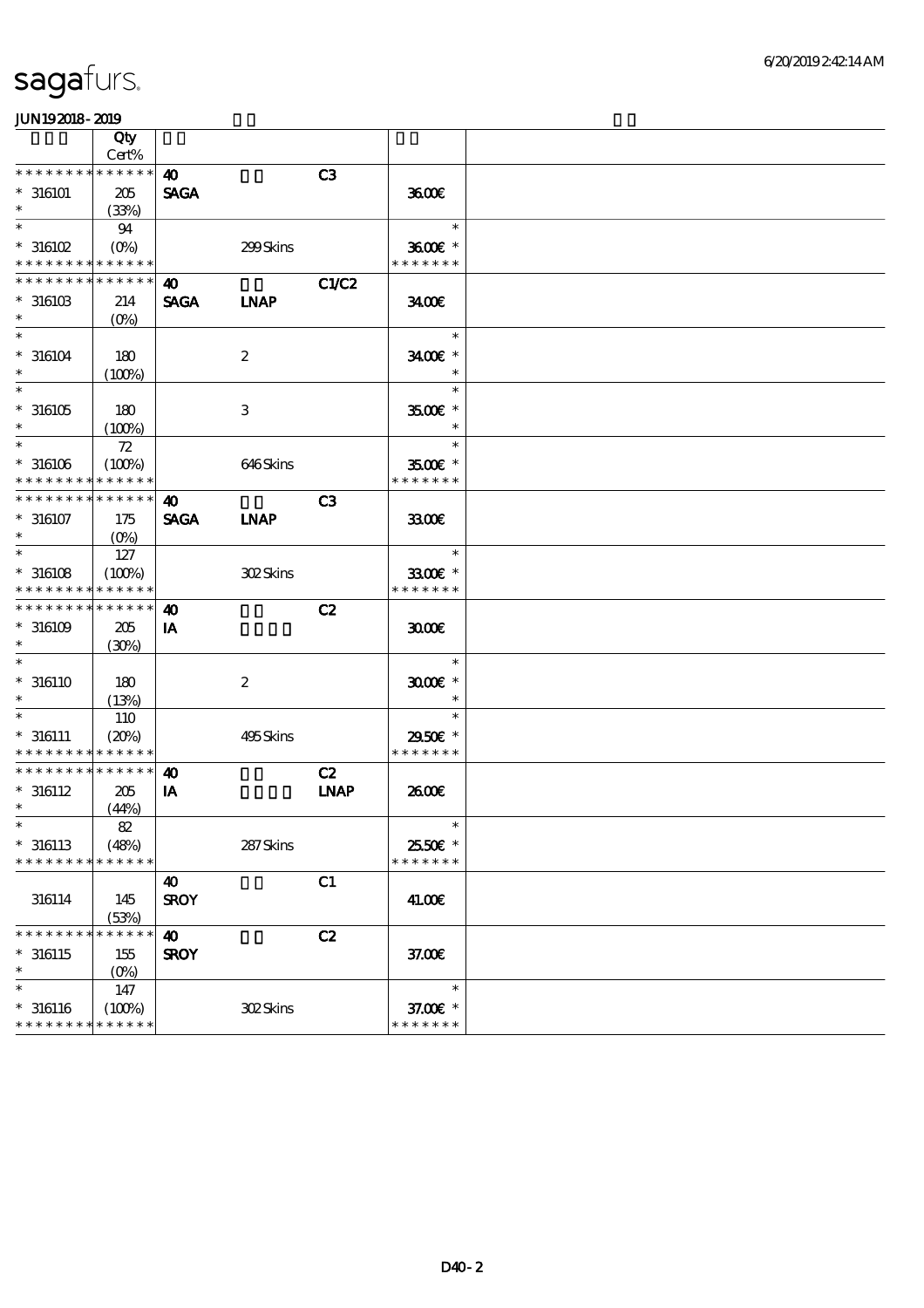|                             | Qty<br>Cert%       |                             |                |                      |  |
|-----------------------------|--------------------|-----------------------------|----------------|----------------------|--|
| * * * * * * *               | * * * * * *        |                             |                |                      |  |
|                             |                    | $\boldsymbol{\mathfrak{D}}$ | C1             |                      |  |
| $^*$ 316181                 | 251                | ${\bf s}$                   |                | 3000                 |  |
| $\ast$                      | $(O\!/\!\!\delta)$ |                             |                |                      |  |
| $\ast$                      |                    |                             |                | $\ast$               |  |
| $*316182$                   | 220                | $\boldsymbol{2}$            |                | $3000$ $*$           |  |
| $\ast$                      | (90%)              |                             |                | $\ast$               |  |
| $\ast$                      | 224                |                             |                | $\ast$               |  |
| $*316183$                   | (100%)             |                             | 695Skins       | $3000$ $*$           |  |
| * * * * * * * *             | * * * * * *        |                             |                | * * * * * * *        |  |
| * * * * * * * *             | * * * * * *        | $\boldsymbol{\mathfrak{D}}$ | C2             |                      |  |
| $* 316184$                  | 245                | $\mathbf{S}$                |                | 3000                 |  |
| $\ast$                      |                    |                             |                |                      |  |
| $\ast$                      | $(O\!/\!\!\delta)$ |                             |                |                      |  |
|                             |                    |                             |                | $\ast$               |  |
| $^\ast$ 316185              | 220                | $\boldsymbol{2}$            |                | $3000$ $*$           |  |
| $\ast$                      | $(O\%)$            |                             |                | $\ast$               |  |
| $\ast$                      |                    |                             |                | $\ast$               |  |
| $*316186$                   | 220                | 3                           |                | $3000$ $*$           |  |
| $\ast$                      | $(O\!/\!o)$        |                             |                | $\ast$               |  |
| $\ast$                      |                    |                             |                | $\ast$               |  |
| $* 316187$                  | 220                | $\overline{\mathbf{4}}$     |                | $3000$ $*$           |  |
| $\ast$                      | (90%)              |                             |                | $\ast$               |  |
| $\ast$                      |                    |                             |                | $\ast$               |  |
|                             |                    |                             |                |                      |  |
| $* 316188$<br>$\ast$        | 204                | $\mathbf 5$                 |                | $3000$ $*$<br>$\ast$ |  |
| $\ast$                      | (100%)             |                             |                |                      |  |
|                             | 46                 |                             |                | $\ast$               |  |
| $*316189$                   | $(O\%)$            |                             | 1155Skins      | $3000$ $*$           |  |
| * * * * * * * * * * * * * * |                    |                             |                | * * * * * * *        |  |
| * * * * * * * * * * * * * * |                    | $\boldsymbol{\mathfrak{D}}$ | C <sub>3</sub> |                      |  |
| $*316190$                   | 248                | ${\bf s}$                   |                | 3000                 |  |
|                             | $(O\%)$            |                             |                |                      |  |
|                             | 105                |                             |                | $\ast$               |  |
| $* 316191$                  | (98%)              |                             | 353Skins       | $3000$ $*$           |  |
| * * * * * * * * * * * * * * |                    |                             |                | * * * * * * *        |  |
| * * * * * * * * * * * * * * |                    | $\boldsymbol{\mathfrak{D}}$ | <b>C1/C2</b>   |                      |  |
| $*316192$                   | 116                | ${\bf s}$                   | <b>LNAP</b>    | 2400E                |  |
| $\ast$                      | $(0\%)$            |                             |                |                      |  |
| $\ast$                      |                    |                             |                | $\ast$               |  |
|                             |                    |                             |                |                      |  |
| $*316193$                   | 220                | $\boldsymbol{2}$            |                | 2350€ *              |  |
| $\ast$                      | (100%)             |                             |                |                      |  |
| $\ast$                      | $82\,$             |                             |                | $\ast$               |  |
| $*316194$                   | (100%)             |                             | 418Skins       | 2350E *              |  |
| * * * * * * * *             | * * * * * *        |                             |                | * * * * * * *        |  |
|                             |                    | $\boldsymbol{\mathfrak{D}}$ | C <sub>3</sub> |                      |  |
| 316195                      | 89                 | ${\bf s}$                   | <b>INAP</b>    | $(2250\epsilon)$     |  |
|                             | (60%)              |                             |                |                      |  |
| * * * * * * * *             | * * * * * *        | $\boldsymbol{\mathfrak{D}}$ | C2             |                      |  |
| $*316196$                   | 245                | $\, {\bf B}$                |                | (27.00)              |  |
| $\ast$                      | (28%)              |                             |                |                      |  |
|                             |                    |                             |                | $\ast$               |  |
| $* 316197$                  | 200                | $\boldsymbol{2}$            |                | $(27.00)$ *          |  |
| $\ast$                      | (47%)              |                             |                | $\ast$               |  |
| $\ast$                      | $37\,$             |                             |                | $\ast$               |  |
| $*316198$                   | (78%)              |                             | 482Skins       | $(27.00)$ *          |  |
| * * * * * * * * * * * * * * |                    |                             |                | * * * * * * *        |  |
|                             |                    | $\boldsymbol{\mathfrak{D}}$ | C2             |                      |  |
|                             |                    |                             |                |                      |  |
| 316199                      | 166                | $\mathbf I$                 |                | (260E)               |  |
|                             | (30%)              |                             |                |                      |  |
|                             |                    | $\boldsymbol{\mathfrak{D}}$ | C2             |                      |  |
| 316200                      | 159                | $\mathbf{I}$                |                | (220E)               |  |
|                             | (78%)              |                             |                |                      |  |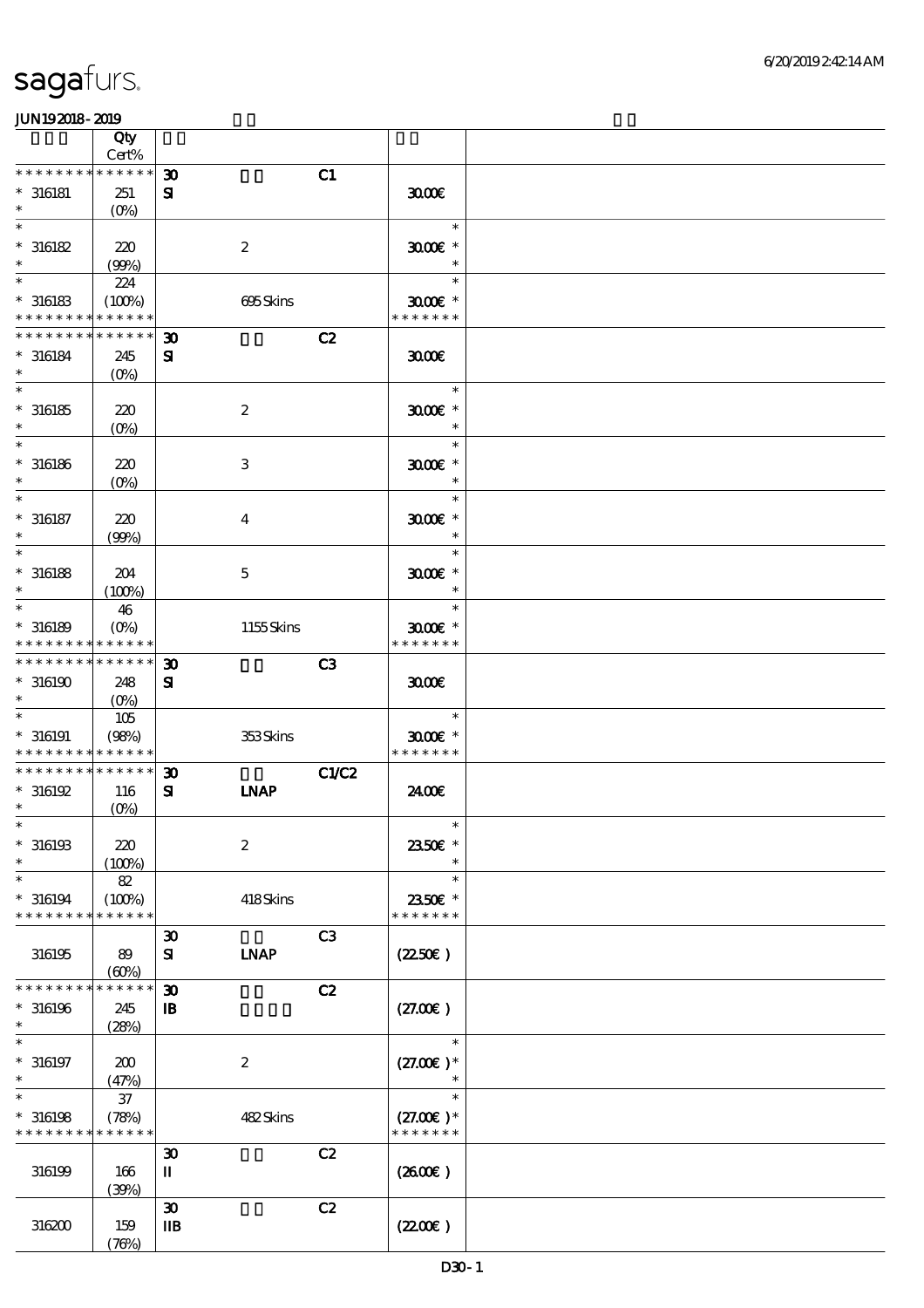|                                                          | Qty<br>Cert%                           |                                                  |                                                |  |
|----------------------------------------------------------|----------------------------------------|--------------------------------------------------|------------------------------------------------|--|
| * * * * * * *<br>$*316201$<br>$\ast$                     | * * * * * *<br>225<br>$(O\%)$          | C1<br>$\boldsymbol{\mathfrak{D}}$<br><b>SAGA</b> | 3200E                                          |  |
| $\ast$<br>$*316202$<br>$\ast$                            | 200<br>$(O\!\!\!\!\!\!\backslash\rho)$ | $\boldsymbol{2}$                                 | $\ast$<br>3200E *<br>$\ast$                    |  |
| $\ast$<br>$*316203$<br>$\ast$                            | 200<br>(100%)                          | 3                                                | $\ast$<br>3200E *<br>$\ast$                    |  |
| $\ast$<br>$*316204$<br>$\ast$                            | 200<br>(100%)                          | $\overline{\mathbf{4}}$                          | $\ast$<br>3200E *<br>$\ast$                    |  |
| $\overline{\phantom{0}}$<br>$*316205$<br>$\ast$          | 200<br>(100%)                          | $\mathbf 5$                                      | $\ast$<br>3200E *<br>$\ast$                    |  |
| $\ast$<br>$*316206$<br>$\ast$                            | 200<br>(100%)                          | 6                                                | $\ast$<br>3200E *<br>$\ast$                    |  |
| $\ast$<br>$*316207$<br>$\ast$                            | 205<br>(100%)                          | $\mathcal I$                                     | $\ast$<br>3200E *<br>$\ast$                    |  |
| $\overline{\phantom{0}}$<br>$*316208$<br>* * * * * * * * | 188<br>$(0\%)$<br>* * * * * *          | 1618Skins                                        | $\ast$<br>$3200$ $\epsilon$ *<br>* * * * * * * |  |
| * * * * * * * *<br>$*316209$<br>$\ast$                   | $******$<br>225<br>$(0\%)$             | C2<br>$\boldsymbol{\mathfrak{D}}$<br><b>SAGA</b> | 3200                                           |  |
| $\ast$<br>$*316210$                                      | 200<br>$(O\%)$                         | $\boldsymbol{z}$                                 | $\ast$<br>3200E *<br>$\ast$                    |  |
| $*316211$<br>$\ast$                                      | 200<br>$(O\%)$                         | 3                                                | $\ast$<br>3300€ *<br>$\ast$                    |  |
| $\ast$<br>$* 316212$<br>$\ast$                           | 200<br>$(0\%)$                         | $\overline{\mathbf{4}}$                          | $\ast$<br>3300€ *<br>$\ast$                    |  |
| $*$<br>$*316213$<br>$\ast$                               | 200<br>$(0\%)$                         | $\mathbf 5$                                      | $\ast$<br>3300€ *<br>$\ast$                    |  |
| $\ast$<br>$*316214$<br>$\ast$                            | 200<br>$(0\%)$                         | 6                                                | $\ast$<br>3300€ *<br>$\ast$                    |  |
| $\ast$<br>$*316215$<br>$\ast$                            | 200<br>$(O\%)$                         | $\tau$                                           | $\ast$<br>3400€ *<br>$\ast$                    |  |
| $\ast$<br>$*316216$<br>$\ast$                            | 200<br>$(0\%)$                         | 8                                                | $\ast$<br>$3300$ $^{\circ}$<br>$\ast$          |  |
| $* 316217$<br>$\ast$                                     | 200<br>(100%)                          | $\boldsymbol{9}$                                 | $\ast$<br>3300€ *<br>$\ast$                    |  |
| $\ast$<br>$* 316218$<br>$\ast$                           | 200<br>(100%)                          | 10                                               | $\ast$<br>3300€ *<br>$\ast$                    |  |
| $\ast$<br>$* 316219$<br>$\ast$                           | 200<br>(100%)                          | $11\,$                                           | $\ast$<br>3300€ *<br>$\ast$                    |  |
| $*316220$<br>$\ast$                                      | 200<br>(100%)                          | $12\,$                                           | $\ast$<br>3300€ *<br>$\ast$                    |  |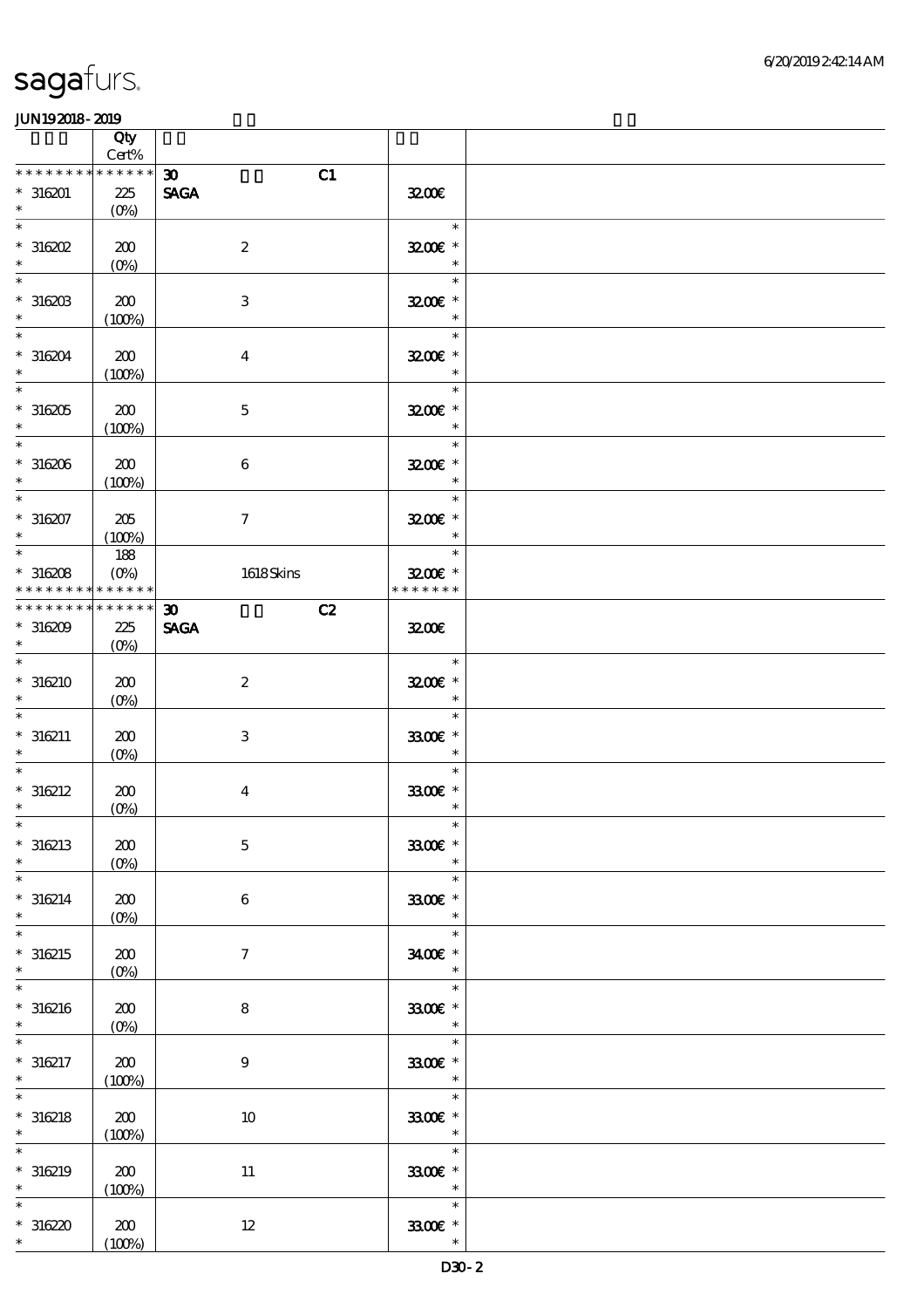|                                                               | Qty<br>Cert%                     |                                                           |                                       |  |
|---------------------------------------------------------------|----------------------------------|-----------------------------------------------------------|---------------------------------------|--|
| $\ast$<br>$*316221$<br>$\ast$                                 | 200<br>(100%)                    | $\boldsymbol{\mathfrak{D}}$<br><b>SAGA</b>                | C2<br>$\ast$<br>3300€ *<br>$\ast$     |  |
| $\ast$<br>$*316222$<br>$\ast$                                 | - 84<br>(100%)                   | 14                                                        | $\ast$<br>3300€ *<br>$\ast$           |  |
| $\overline{\ast}$<br>$*316223$<br>* * * * * * * * * * * * * * | 111<br>$(O\%)$                   | 2820Skins                                                 | $\ast$<br>3300€ *<br>* * * * * * *    |  |
| * * * * * * * * * * * * * * *<br>$*316224$<br>$\ast$          | 225<br>$(O\%)$                   | 30 <sub>o</sub><br><b>SAGA</b>                            | C3<br>3300                            |  |
| $\overline{\phantom{0}}$<br>$*316225$<br>$\ast$               | 200<br>$(O\%)$                   | $\boldsymbol{2}$                                          | $\ast$<br>3300€ *<br>$\ast$           |  |
| $*$<br>$*316226$<br>$\ast$                                    | 200<br>$(O\%)$                   | 3                                                         | $\ast$<br>3200E *<br>$\ast$           |  |
| $\ast$<br>$*316227$<br>$\ast$                                 | $\boldsymbol{\omega}$<br>$(O\%)$ | $\bf{4}$                                                  | $\ast$<br>3300€ *<br>$\ast$           |  |
| $\overline{\phantom{0}}$<br>$*316228$<br>* * * * * * * *      | 182<br>(100%)<br>* * * * * *     | 876Skins                                                  | $\ast$<br>$3200$ $*$<br>* * * * * * * |  |
| * * * * * * * * * * * * * *<br>$*316229$<br>$\ast$            | 225<br>$(O\%)$                   | $\boldsymbol{\mathfrak{D}}$<br><b>SAGA</b><br><b>LNAP</b> | C1/C2<br>2900€                        |  |
| $\ast$<br>$*316230$                                           | 200<br>$(O\%)$                   | $\boldsymbol{2}$                                          | $\ast$<br>$31.005$ *<br>$\ast$        |  |
| $*316231$<br>$\ast$                                           | 200<br>(100%)                    | 3                                                         | $\ast$<br>$31.005$ *<br>$\ast$        |  |
| $\ast$<br>$*316232$<br>$\ast$                                 | 200<br>(100%)                    | $\overline{\mathbf{4}}$                                   | $\ast$<br>$31.005$ *<br>$\ast$        |  |
| $*$<br>$*316233$<br>$\ast$                                    | 200<br>(100%)                    | $\mathbf 5$                                               | $\ast$<br>$31.00E$ *<br>$\ast$        |  |
| $\ast$<br>$*316234$<br>$\ast$<br>$\ast$                       | 200<br>(100%)                    | 6                                                         | $\ast$<br>$31.005$ *<br>$\ast$        |  |
| $*316235$<br>$\ast$<br>$\ast$                                 | 200<br>(100%)                    | $\tau$                                                    | $\ast$<br>3200E *<br>$\ast$           |  |
| $*316236$<br>$\ast$                                           | 200<br>(100%)                    | 8                                                         | $\ast$<br>3300€ *<br>$\ast$<br>$\ast$ |  |
| $* 316237$<br>$\ast$<br>$\ast$                                | 200<br>(100%)                    | $\boldsymbol{9}$                                          | 3300€ *<br>$\ast$<br>$\ast$           |  |
| $*316238$<br>$\ast$<br>$\ast$                                 | 200<br>(100%)                    | 10                                                        | 3300€ *<br>$\ast$<br>$\ast$           |  |
| $*316239$<br>$\ast$<br>$\ast$                                 | 54<br>(100%)                     | $11\,$                                                    | 3300€ *<br>$\ast$<br>$\ast$           |  |
| $*316240$<br>* * * * * * * * <mark>* * * * * *</mark>         | 86                               | 2165Skins                                                 | 3300€ *<br>* * * * * * *              |  |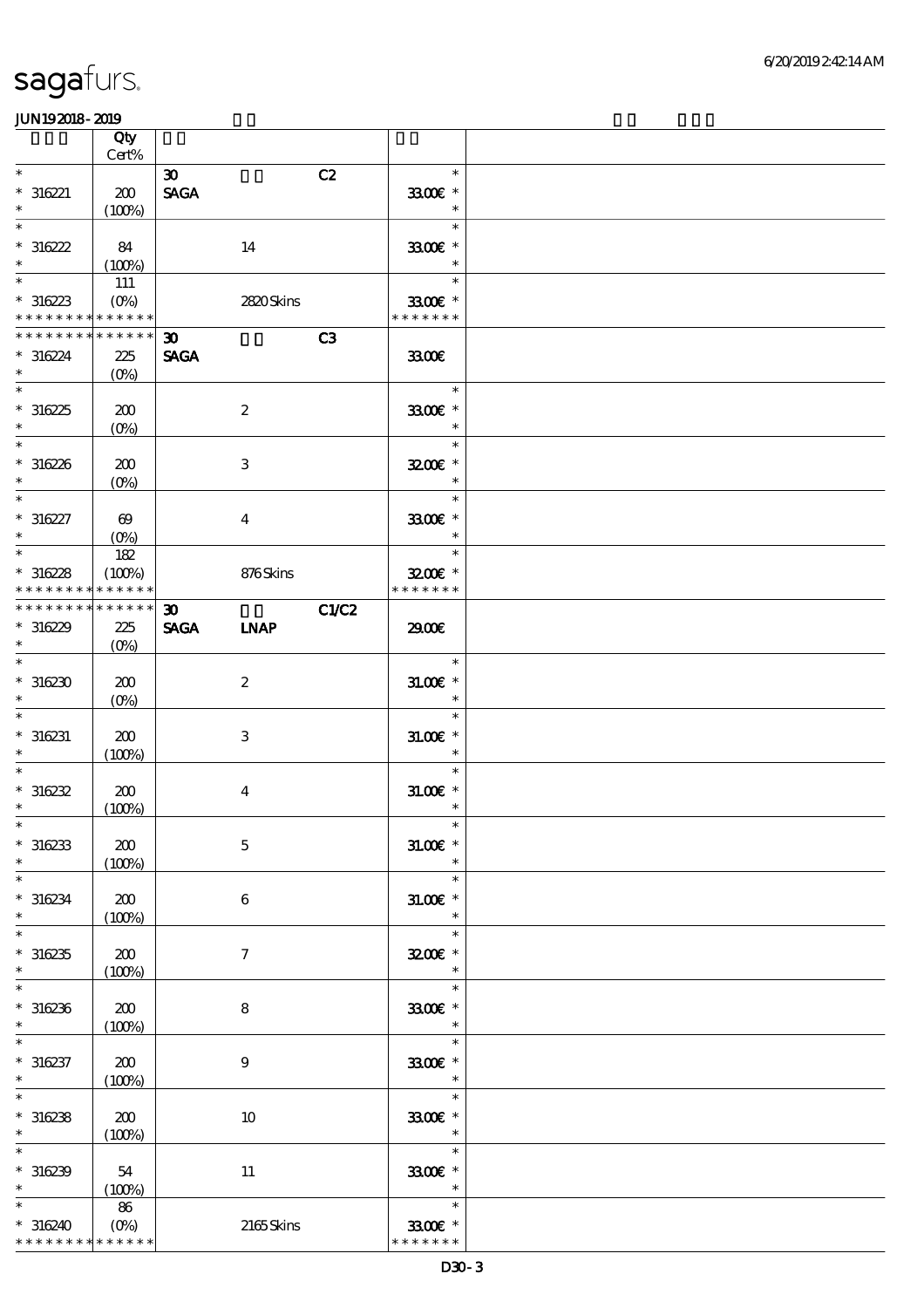|                                            | Qty                             |                             |                  |                |               |  |
|--------------------------------------------|---------------------------------|-----------------------------|------------------|----------------|---------------|--|
|                                            | Cert%                           |                             |                  |                |               |  |
| * * * * * * * *                            | $******$                        | $\boldsymbol{\mathfrak{D}}$ |                  | C <sub>3</sub> |               |  |
| $* 316241$                                 | 214                             | <b>SAGA</b>                 | <b>LNAP</b>      |                | 2450E         |  |
| $\ast$                                     | $(O\%)$                         |                             |                  |                |               |  |
| $\ast$                                     |                                 |                             |                  |                | $\ast$        |  |
| $*316242$                                  | 200                             |                             | $\boldsymbol{2}$ |                | 2500€*        |  |
| $\ast$                                     | (100%)                          |                             |                  |                | $\ast$        |  |
| $\ast$                                     | 77                              |                             |                  |                | $\ast$        |  |
| $*316243$                                  | (100%)                          |                             | 491 Skins        |                | 2450€ *       |  |
| * * * * * * * *                            | * * * * * *                     |                             |                  |                | * * * * * * * |  |
| * * * * * * * * * * * * * *                |                                 | $\boldsymbol{\mathfrak{D}}$ |                  | C2             |               |  |
| $*316244$                                  | 225                             | IA                          |                  |                | 3000          |  |
| $\ast$                                     |                                 |                             |                  |                |               |  |
| $\ast$                                     | (19%)                           |                             |                  |                | $\ast$        |  |
|                                            |                                 |                             |                  |                |               |  |
| $*316245$                                  | 200                             |                             | $\boldsymbol{2}$ |                | $3000$ $*$    |  |
| $\ast$                                     | $(\Theta_0)$                    |                             |                  |                | $\ast$        |  |
| $\ast$                                     |                                 |                             |                  |                | $\ast$        |  |
| $* 316246$                                 | 200                             |                             | 3                |                | $3000$ $*$    |  |
| $\ast$                                     | (42%)                           |                             |                  |                | $\ast$        |  |
| $\ast$                                     |                                 |                             |                  |                | $\ast$        |  |
| $* 316247$                                 | 200                             |                             | $\overline{4}$   |                | $3000$ $*$    |  |
| $\ast$                                     | (32%)                           |                             |                  |                | $\ast$        |  |
| $\ast$                                     | 82                              |                             |                  |                | $\ast$        |  |
| $*316248$                                  | (34%)                           |                             | 907Skins         |                | $3000$ $*$    |  |
| * * * * * * * * * * * * * *                |                                 |                             |                  |                | * * * * * * * |  |
| * * * * * * * * * * * * * *                |                                 | $\boldsymbol{\mathfrak{D}}$ |                  | C2             |               |  |
|                                            |                                 |                             |                  |                |               |  |
| $*316249$<br>$\ast$                        | 225                             | IA                          |                  | <b>INAP</b>    | 2200          |  |
| $\ast$                                     | (72%)                           |                             |                  |                |               |  |
|                                            | $\boldsymbol{\omega}$           |                             |                  |                | $\ast$        |  |
| $*316250$                                  | (42%)                           |                             | 315Skins         |                | $21.50E$ *    |  |
| * * * * * * * * <mark>* * * * * *</mark> * |                                 |                             |                  |                | * * * * * * * |  |
| * * * * * * * * * * * * * * *              |                                 | $\boldsymbol{\mathfrak{D}}$ |                  | C1             |               |  |
| $* 316251$                                 | 185                             | <b>SROY</b>                 |                  |                | 3400          |  |
| $*$ and $*$                                | $(0\%)$                         |                             |                  |                |               |  |
| $\ast$                                     | 192                             |                             |                  |                | $\ast$        |  |
| $*316252$                                  | (100%)                          |                             | 377Skins         |                | 3400€ *       |  |
| * * * * * * * * * * * * * *                |                                 |                             |                  |                | * * * * * * * |  |
| *************** 30                         |                                 |                             |                  | C2             |               |  |
| $*316253$                                  | $205\,$                         | <b>SROY</b>                 |                  |                | 3400          |  |
| $\ast$                                     | $(O\%)$                         |                             |                  |                |               |  |
| $\ast$                                     |                                 |                             |                  |                | $\ast$        |  |
|                                            |                                 |                             |                  |                |               |  |
| $*316254$                                  | 180                             |                             | $\boldsymbol{2}$ |                | 3400E *       |  |
| $\ast$                                     | $(O\!\!\!\!\!\!\backslash\rho)$ |                             |                  |                | $\ast$        |  |
| $\ast$                                     |                                 |                             |                  |                | $\ast$        |  |
| $*316255$                                  | 180                             |                             | 3                |                | 3400€ *       |  |
| $\ast$                                     | (100%)                          |                             |                  |                |               |  |
| $\ast$                                     |                                 |                             |                  |                | $\ast$        |  |
| $*316256$                                  | 114                             |                             | $\overline{4}$   |                | 3400€ *       |  |
| $\ast$                                     | (100%)                          |                             |                  |                | $\ast$        |  |
|                                            | 100                             |                             |                  |                | $\ast$        |  |
| $*316257$                                  | $(O\%)$                         |                             | 779Skins         |                | 3400€ *       |  |
| * * * * * * * * * * * * * *                |                                 |                             |                  |                | * * * * * * * |  |
|                                            |                                 |                             |                  |                |               |  |
|                                            |                                 | $\boldsymbol{\mathfrak{D}}$ |                  | C <sub>3</sub> |               |  |
| 316258                                     | 190                             | <b>SROY</b>                 |                  |                | 3300          |  |
|                                            | (20%)                           |                             |                  |                |               |  |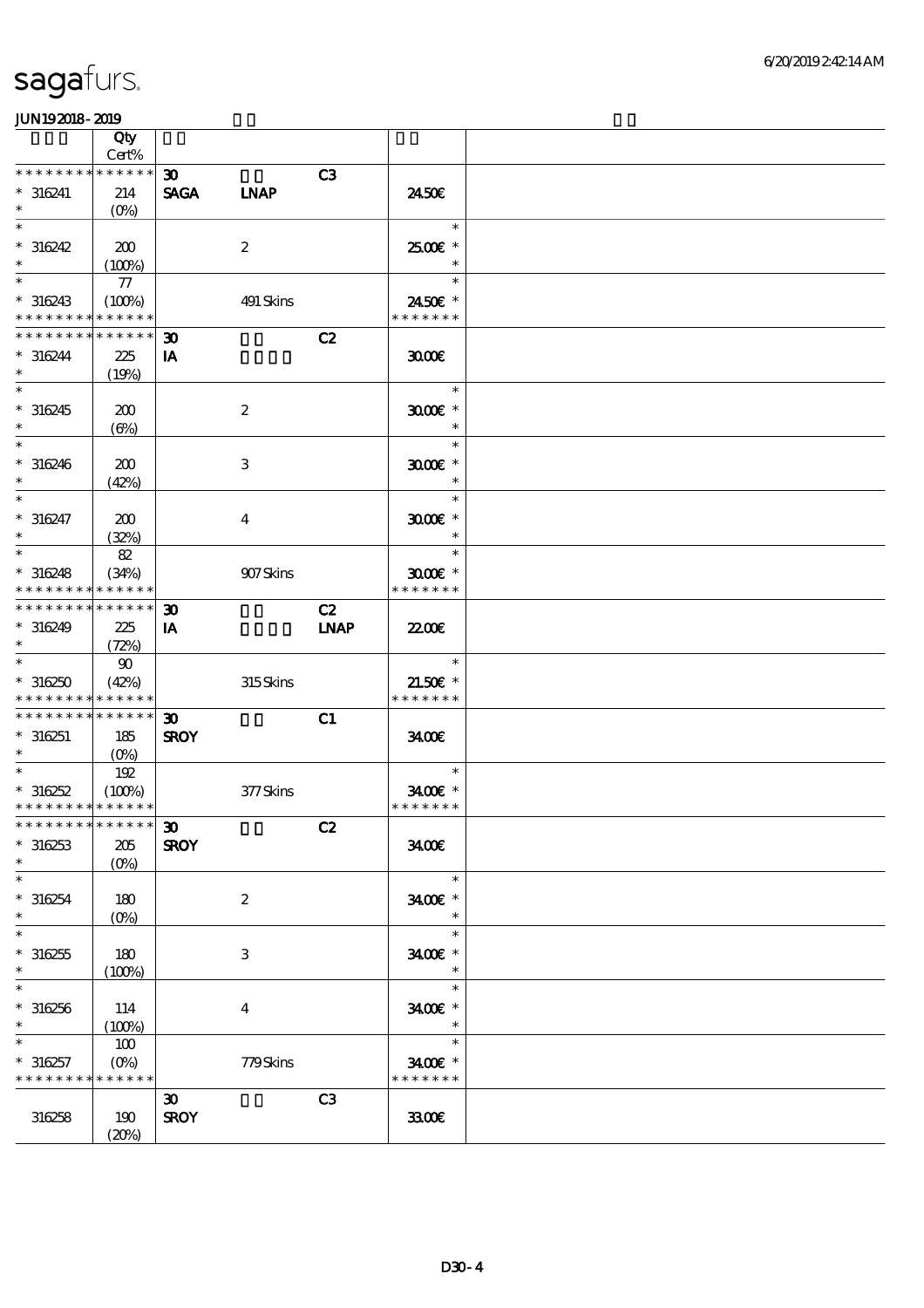|                                                                                      | Qty                             |                                        |           |                      |  |
|--------------------------------------------------------------------------------------|---------------------------------|----------------------------------------|-----------|----------------------|--|
| * * * * * * * *                                                                      | $Cert\%$<br>* * * * * *         | $\boldsymbol{\mathbf{z}}$              |           |                      |  |
| $*316301$                                                                            | 246                             | $\mathbf{S}$                           | C1        | 2550€                |  |
| $\ast$                                                                               | $(0\%)$                         |                                        |           |                      |  |
| $\ast$                                                                               |                                 |                                        |           | $\ast$               |  |
| $*316302$                                                                            | 260                             | $\boldsymbol{2}$                       |           | 25.50€ *             |  |
| $\ast$                                                                               | (100%)                          |                                        |           | $\ast$               |  |
| $\ast$                                                                               |                                 |                                        |           | $\ast$               |  |
| $^*$ 316303 $\,$                                                                     | 260                             | $\,3$                                  |           | 2550€ *              |  |
| $\ast$                                                                               | (100%)                          |                                        |           | $\ast$               |  |
| $\ast$                                                                               |                                 |                                        |           | $\ast$               |  |
| $* 316304$                                                                           | 200<br>(100%)                   | $\boldsymbol{4}$                       |           | 25.50€ *             |  |
| $\ast$                                                                               | $59\,$                          |                                        |           | $\ast$               |  |
| $*316305$                                                                            | (100%)                          |                                        | 1085Skins | 2550€ *              |  |
| * * * * * * * *                                                                      | * * * * * *                     |                                        |           | * * * * * * *        |  |
| * * * * * * * * * * * * * *                                                          |                                 | $\boldsymbol{\mathbf{z}}$              | C2        |                      |  |
| $*316306$                                                                            | 285                             | $\mathbf{S}$                           |           | $(2550\varepsilon)$  |  |
| $\ast$                                                                               | $(0\%)$                         |                                        |           |                      |  |
| $\ast$                                                                               |                                 |                                        |           | $\ast$               |  |
| $* 316307$<br>$\ast$                                                                 | 260                             | $\boldsymbol{2}$                       |           | $(2550)$ *<br>$\ast$ |  |
| $\ast$                                                                               | $(0\%)$                         |                                        |           | $\ast$               |  |
| $*316308$                                                                            | 260                             | $\,3$                                  |           | $(2550\epsilon)*$    |  |
| $\ast$                                                                               | $(0\%)$                         |                                        |           | $\ast$               |  |
| $\ast$                                                                               |                                 |                                        |           | $\ast$               |  |
| $*316309$                                                                            | 260                             | $\boldsymbol{4}$                       |           | $(2550E)*$           |  |
| $\ast$                                                                               | (100%)                          |                                        |           | $\ast$               |  |
| $\ast$                                                                               |                                 |                                        |           | $\ast$               |  |
| $* 316310$                                                                           | 260                             | $\mathbf 5$                            |           | $(2550E)^*$          |  |
| $\ast$                                                                               | (100%)                          |                                        |           | $\ast$               |  |
| $* 316311$                                                                           | 260                             | $\,6\,$                                |           | $(2550E)*$           |  |
| $\ast$                                                                               | (100%)                          |                                        |           | $\ast$               |  |
| $\ast$                                                                               |                                 |                                        |           | $\ast$               |  |
| $* 316312$                                                                           | 142                             | $\boldsymbol{7}$                       |           | $(2550)$ *           |  |
| $\ast$                                                                               | (100%)                          |                                        |           | $\ast$               |  |
| $\ast$                                                                               | 231                             |                                        |           | $\ast$               |  |
| $*316313$                                                                            | $(0\%)$                         |                                        | 1958Skins | $(2550\epsilon)^*$   |  |
| * * * * * * * *<br>* * * * * * * *                                                   | * * * * * *<br>* * * * * *      |                                        |           | * * * * * * *        |  |
| $* 316314$                                                                           | 285                             | $\boldsymbol{\mathbf{z}}$<br>${\bf s}$ | C3        | 2400€                |  |
| $\ast$                                                                               | $(O\%)$                         |                                        |           |                      |  |
| $\ast$                                                                               |                                 |                                        |           | $\ast$               |  |
| $*316315$                                                                            | 87                              | $\boldsymbol{2}$                       |           | 2400E *              |  |
| $\ast$                                                                               | $(O\!\!\!\!\!\!\backslash\rho)$ |                                        |           | $\ast$               |  |
| $\ast$                                                                               | 166                             |                                        |           | $\ast$               |  |
| $*316316$                                                                            | (100%)                          |                                        | 538Skins  | 2400€ *              |  |
| * * * * * * * * <mark>* * * * * *</mark><br>* * * * * * * * <mark>* * * * * *</mark> |                                 |                                        |           | * * * * * * *        |  |
|                                                                                      |                                 | $\boldsymbol{\mathbf{z}}$              | C1/C2     |                      |  |
| $* 316317$<br>$\ast$                                                                 | 285<br>$(O\!/\!\delta)$         | ${\bf s}$<br><b>INAP</b>               |           | 2200                 |  |
| $\overline{\ast}$                                                                    |                                 |                                        |           | $\ast$               |  |
| $* 316318$                                                                           | 260                             | $\boldsymbol{2}$                       |           | $21.50E$ *           |  |
| $\ast$                                                                               | (100%)                          |                                        |           | $\ast$               |  |
| $\ast$                                                                               |                                 |                                        |           | $\ast$               |  |
| $* 316319$                                                                           | 260                             | $\,3$                                  |           | $21.50E$ *           |  |
| $\ast$                                                                               | (100%)                          |                                        |           | $\ast$               |  |
| $\ast$                                                                               |                                 |                                        |           | $\ast$               |  |
| $*316320$<br>$\ast$                                                                  | 260                             | $\boldsymbol{4}$                       |           | $21.50E$ *<br>$\ast$ |  |
|                                                                                      | (100%)                          |                                        |           |                      |  |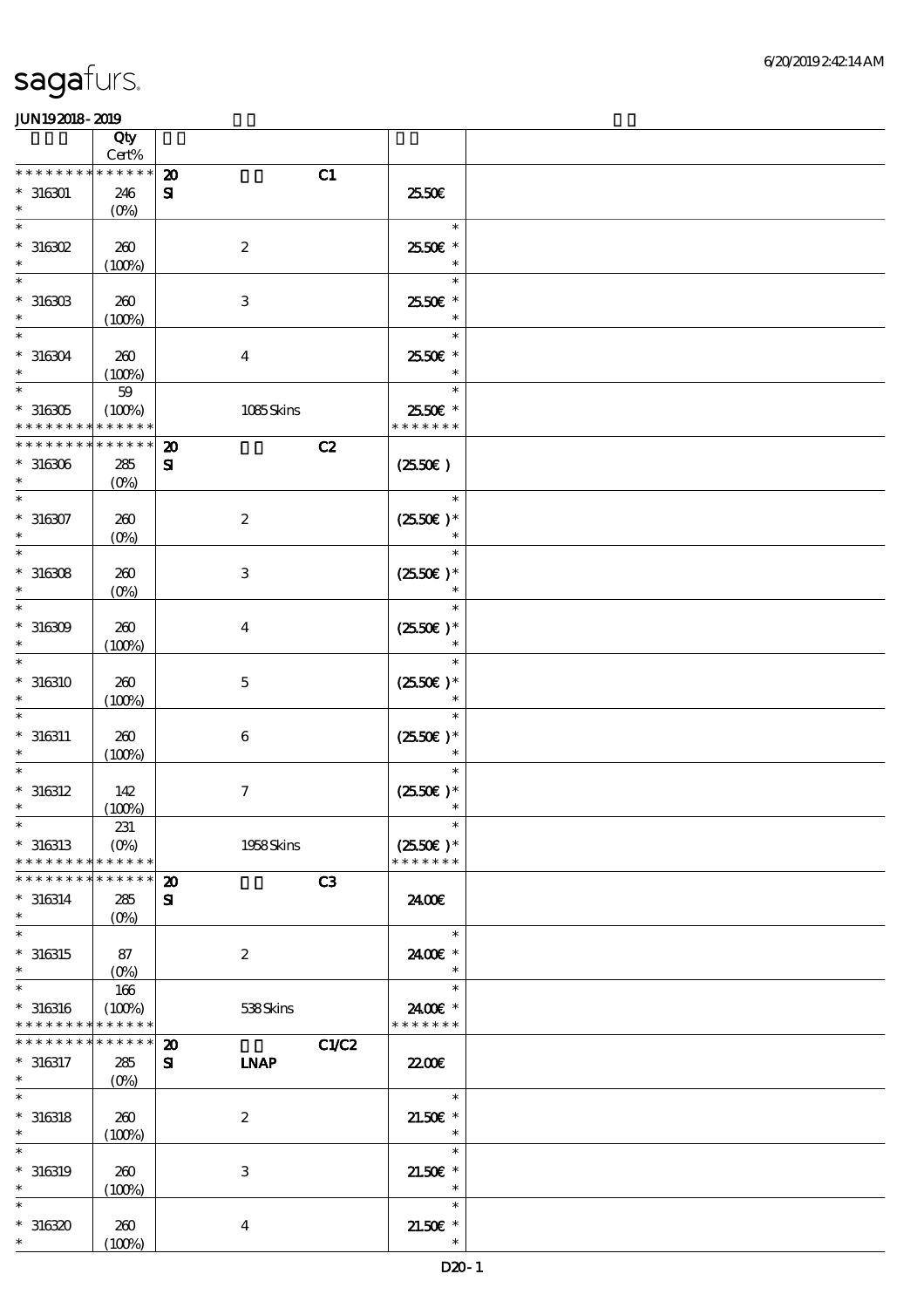|                                            | Qty                  |                             |                   |                |                             |  |
|--------------------------------------------|----------------------|-----------------------------|-------------------|----------------|-----------------------------|--|
| $\ast$                                     | Cert%                |                             |                   |                | $\ast$                      |  |
|                                            |                      | $\boldsymbol{\mathbf{z}}$   |                   | C1/C2          |                             |  |
| $* 316321$<br>$\ast$                       | 260<br>(100%)        | ${\bf s}$                   | <b>LNAP</b>       |                | $21.50E$ *<br>$\ast$        |  |
| $\ast$                                     |                      |                             |                   |                | $\ast$                      |  |
| $*316322$                                  | 233                  |                             | $\boldsymbol{6}$  |                | $21.50E$ *                  |  |
| $\ast$                                     | (100%)               |                             |                   |                | $\ast$                      |  |
| $\ast$                                     | 208                  |                             |                   |                | $\ast$                      |  |
| $*316323$                                  | $(O\%)$              |                             | 1766Skins         |                | $21.50E$ *                  |  |
| * * * * * * * *                            | * * * * * *          |                             |                   |                | * * * * * * *               |  |
| * * * * * * * *                            | * * * * * *          | $\boldsymbol{\mathbf{z}}$   |                   | C <sub>3</sub> |                             |  |
| $* 316324$                                 | 184                  | ${\bf s}$                   | <b>INAP</b>       |                | <b>1950€</b>                |  |
| $\ast$                                     | (O <sub>0</sub> )    |                             |                   |                |                             |  |
| $\ast$                                     |                      |                             |                   |                | $\ast$                      |  |
| $*316325$                                  | 260                  |                             | $\boldsymbol{2}$  |                | 1950€ *                     |  |
| $\ast$                                     | (100%)               |                             |                   |                | $\ast$                      |  |
| $\ast$                                     | 45                   |                             |                   |                | $\ast$                      |  |
| $* 316326$                                 | (100%)               |                             | $489\mbox{Skins}$ |                | 1950E *                     |  |
| * * * * *                                  | * * * * * *          |                             |                   |                | * * * * * * *               |  |
| * * * * * * * *                            | * * * * * *          | $\boldsymbol{\mathfrak{D}}$ |                   | C <sub>3</sub> |                             |  |
| $* 316327$                                 | 260                  | $\mathbf{S}$                | <b>INAP</b>       |                | <b>1950€</b>                |  |
| $\ast$                                     | (88%)                |                             |                   |                |                             |  |
| $\ast$                                     |                      |                             |                   |                | $\ast$                      |  |
| $*316328$                                  | 260                  |                             | $\boldsymbol{2}$  |                | 1950€ *                     |  |
| $\ast$                                     | (80%)                |                             |                   |                | $\ast$                      |  |
| $\ast$                                     | 181                  |                             |                   |                | $\ast$                      |  |
| $*316329$                                  | (65%)                |                             | 701 Skins         |                | 1950E *                     |  |
| * * * * * * * *                            | * * * * * *          |                             |                   |                | * * * * * * *               |  |
| * * * * * * * *                            | * * * * * *          | $\boldsymbol{\mathbf{z}}$   |                   | C2             |                             |  |
| $*316330$                                  | 285                  | $\, {\bf I} \! {\bf B} \,$  |                   |                | (2400)                      |  |
| $\ast$                                     | (47%)                |                             |                   |                |                             |  |
| $\ast$                                     | 249                  |                             |                   |                | $\ast$                      |  |
| $* 316331$                                 | (43%)                |                             | 534Skins          |                | $(2400)$ *                  |  |
| * * * * * * * * <mark>* * * * * *</mark>   |                      |                             |                   |                | * * * * * * *               |  |
| * * * * * * * * * * * * * *                |                      | $\boldsymbol{\mathbf{z}}$   |                   | C2             |                             |  |
| $*316332$<br>$\ast$                        | 245                  | ${\bf I\!B}$                |                   | <b>INAP</b>    | (1900)                      |  |
| $\ast$                                     | (62%)                |                             |                   |                | $\ast$                      |  |
|                                            | 64                   |                             |                   |                |                             |  |
| $*316333$<br>* * * * * * * *               | (46%)<br>* * * * * * |                             | 309Skins          |                | $(1900E)*$<br>* * * * * * * |  |
| * * * * * * * *                            | * * * * * *          | $\boldsymbol{\mathbf{z}}$   |                   | C2             |                             |  |
| $* 316334$                                 |                      | П                           |                   |                | (220E)                      |  |
| $\ast$                                     | 285<br>(67%)         |                             |                   |                |                             |  |
| $\ast$                                     | 228                  |                             |                   |                | $\ast$                      |  |
| $*316335$                                  | (50%)                |                             | 513Skins          |                | $(2200)$ *                  |  |
| * * * * * * * * <mark>* * * * * * *</mark> |                      |                             |                   |                | * * * * * * *               |  |
|                                            |                      | $\boldsymbol{\mathfrak{D}}$ |                   | C2             |                             |  |
| 316336                                     | 118                  | $\mathbf{I}$                |                   |                | (1800)                      |  |
|                                            | (60%)                |                             |                   |                |                             |  |
| * * * * * * * *                            | * * * * * *          | $\boldsymbol{\mathbf{z}}$   |                   | C1             |                             |  |
| $* 316337$                                 | 265                  | <b>SAGA</b>                 |                   |                | 2800€                       |  |
| $\ast$                                     | $(O\%)$              |                             |                   |                |                             |  |
| $\ast$                                     |                      |                             |                   |                | $\ast$                      |  |
| $*316338$                                  | 240                  |                             | $\boldsymbol{2}$  |                | 2800E *                     |  |
| $\ast$                                     | (100%)               |                             |                   |                | $\ast$                      |  |
| $\ast$                                     |                      |                             |                   |                | $\ast$                      |  |
| $*316339$                                  | 220                  |                             | $\,3$             |                | 2800 £*                     |  |
| $\ast$                                     | (100%)               |                             |                   |                | $\ast$                      |  |
| $\ast$                                     |                      |                             |                   |                | $\ast$                      |  |
| $*316340$                                  | 220                  |                             | $\boldsymbol{4}$  |                | 2800 £*                     |  |
| $\ast$                                     | (100%)               |                             |                   |                | $\ast$                      |  |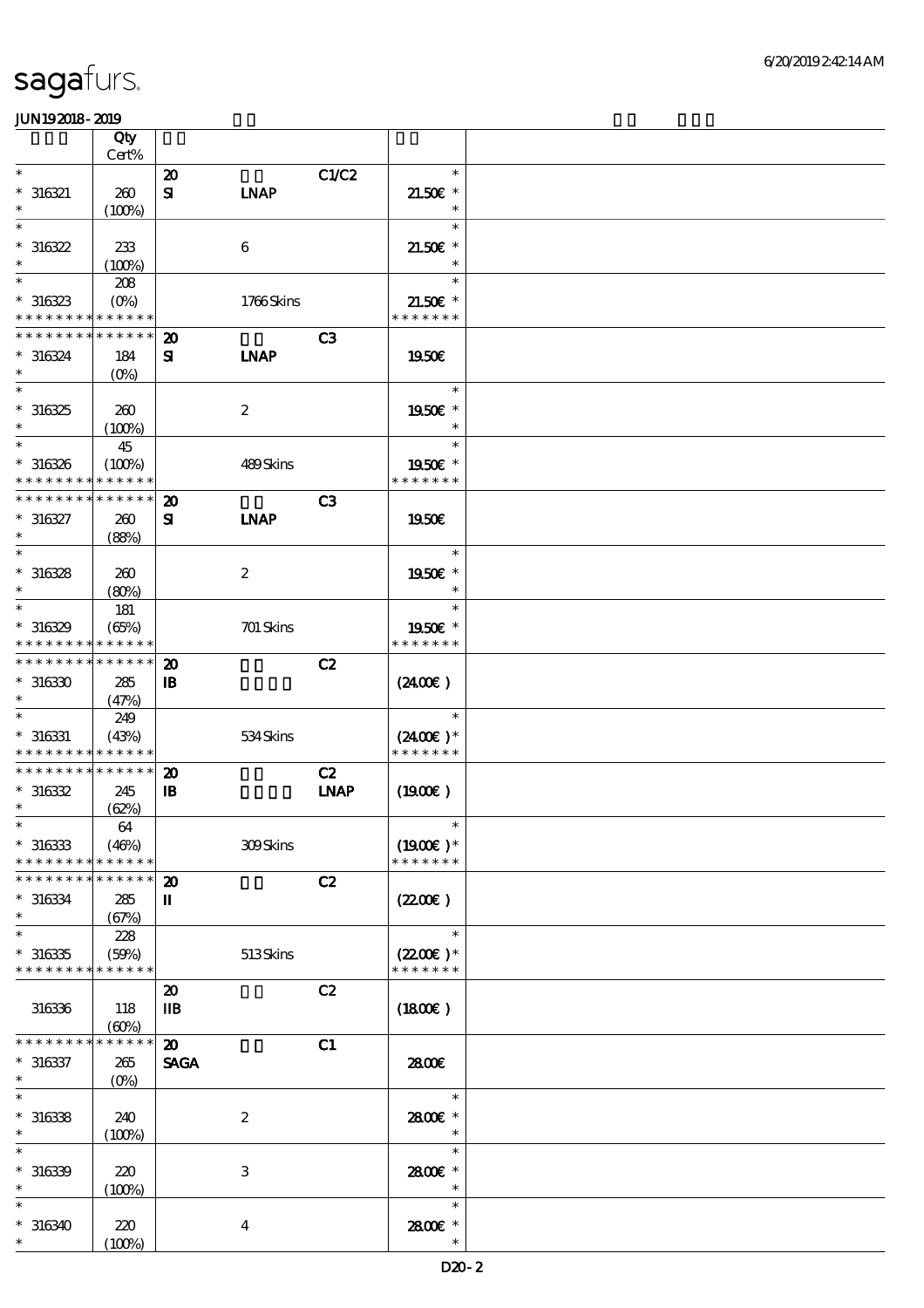|                                                    | Qty<br>$Cert\%$                                       |                                                                     |                                     |  |
|----------------------------------------------------|-------------------------------------------------------|---------------------------------------------------------------------|-------------------------------------|--|
| $\ast$                                             |                                                       |                                                                     | $\ast$                              |  |
| $* 316341$<br>$\ast$                               | 102<br>(100%)                                         | $\boldsymbol{\mathfrak{D}}$<br>C1<br>$\operatorname{\mathsf{SAGA}}$ | 2800€ *<br>$\ast$                   |  |
| $\ast$<br>$*316342$                                | ${\mathfrak{A}}$<br>$(0\%)$                           | 1139Skins                                                           | $\ast$<br>27.50€ *                  |  |
| * * * * * * * * <mark>* * * * * *</mark>           |                                                       |                                                                     | * * * * * * *                       |  |
| * * * * * * * *<br>$*316343$<br>$\ast$             | * * * * * *<br>265<br>$(0\%)$                         | C2<br>$\boldsymbol{\mathfrak{D}}$<br><b>SAGA</b>                    | 2800€                               |  |
| $\ast$<br>$* 316344$<br>$\ast$                     | 240<br>$(O\!/\!\delta)$                               | $\boldsymbol{2}$                                                    | $\ast$<br>2800€ *<br>$\ast$         |  |
| $\ast$<br>$*316345$<br>$\ast$                      | 240<br>$(0\%)$                                        | $\,3$                                                               | $\ast$<br>2800€ *<br>$\ast$         |  |
| $\ast$<br>$* 316346$<br>$\ast$                     | 240<br>$(O\!/\!o)$                                    | $\boldsymbol{4}$                                                    | $\ast$<br>2800€ *<br>$\ast$         |  |
| $\overline{\ast}$<br>$* 316347$<br>$\ast$          | 240<br>$(0\%)$                                        | $\mathbf 5$                                                         | $\ast$<br>2900€ *<br>$\ast$         |  |
| $\ast$<br>$* 316348$<br>$\ast$                     | 240<br>(100%)                                         | $\,6\,$                                                             | $\ast$<br>2900€ *<br>$\ast$         |  |
| $\ast$<br>$* 316349$<br>$\ast$                     | 240<br>(90%)                                          | $\boldsymbol{\tau}$                                                 | $\ast$<br>2900€ *<br>$\ast$         |  |
| $\ast$<br>$*316350$<br>$\ast$                      | 240<br>(100%)                                         | 8                                                                   | $\ast$<br>2900€ *<br>$\ast$         |  |
| $\ast$<br>$* 316351$<br>$\ast$                     | 240<br>(100%)                                         | $\boldsymbol{9}$                                                    | $\ast$<br>2900€ *<br>$\ast$         |  |
| $\ast$<br>$*316352$<br>$\ast$                      | 240<br>(100%)                                         | $10$                                                                | $\ast$<br>2900€ *<br>$\ast$         |  |
| $* 316353$<br>$\ast$                               | 43<br>(100%)                                          | $11\,$                                                              | 2900€ *<br>$\ast$                   |  |
| $\ast$<br>$*316354$<br>* * * * * * * *             | 210<br>$(O\!\!\!\!\!\!\backslash\rho)$<br>* * * * * * | 2678Skins                                                           | $\ast$<br>2900€ *<br>* * * * * * *  |  |
| * * * * * * * *<br>$^\ast$ 316355<br>$\ast$        | * * * * * *<br>265<br>$(O\!/\!\delta)$                | C3<br>$\boldsymbol{\mathfrak{D}}$<br><b>SAGA</b>                    | 27.50E                              |  |
| $\ast$<br>$^\ast$ 316356<br>$\ast$                 | 240<br>$(O\!\!\!\!\!\!\backslash\rho)$                | $\boldsymbol{2}$                                                    | $\ast$<br>27.50€ *<br>$\ast$        |  |
| $\ast$<br>$* 316357$<br>$\ast$                     | 148<br>$(0\%)$                                        | 3                                                                   | $\ast$<br>27.50€ *<br>$\ast$        |  |
| $\ast$<br>$*316358$<br>* * * * * * * * * * * * * * | 194<br>(100%)                                         | 847Skins                                                            | $\ast$<br>27.50€ *<br>* * * * * * * |  |
| * * * * * * * * * * * * * *<br>$* 316359$<br>$*$   | 265<br>$(0\%)$                                        | C1/C2<br>$\boldsymbol{\mathfrak{D}}$<br><b>SAGA</b><br><b>INAP</b>  | 2400E                               |  |
| $\ast$<br>$*316360$<br>$\ast$                      | 240<br>(100%)                                         | $\boldsymbol{2}$                                                    | $\ast$<br>2400 £*<br>$\ast$         |  |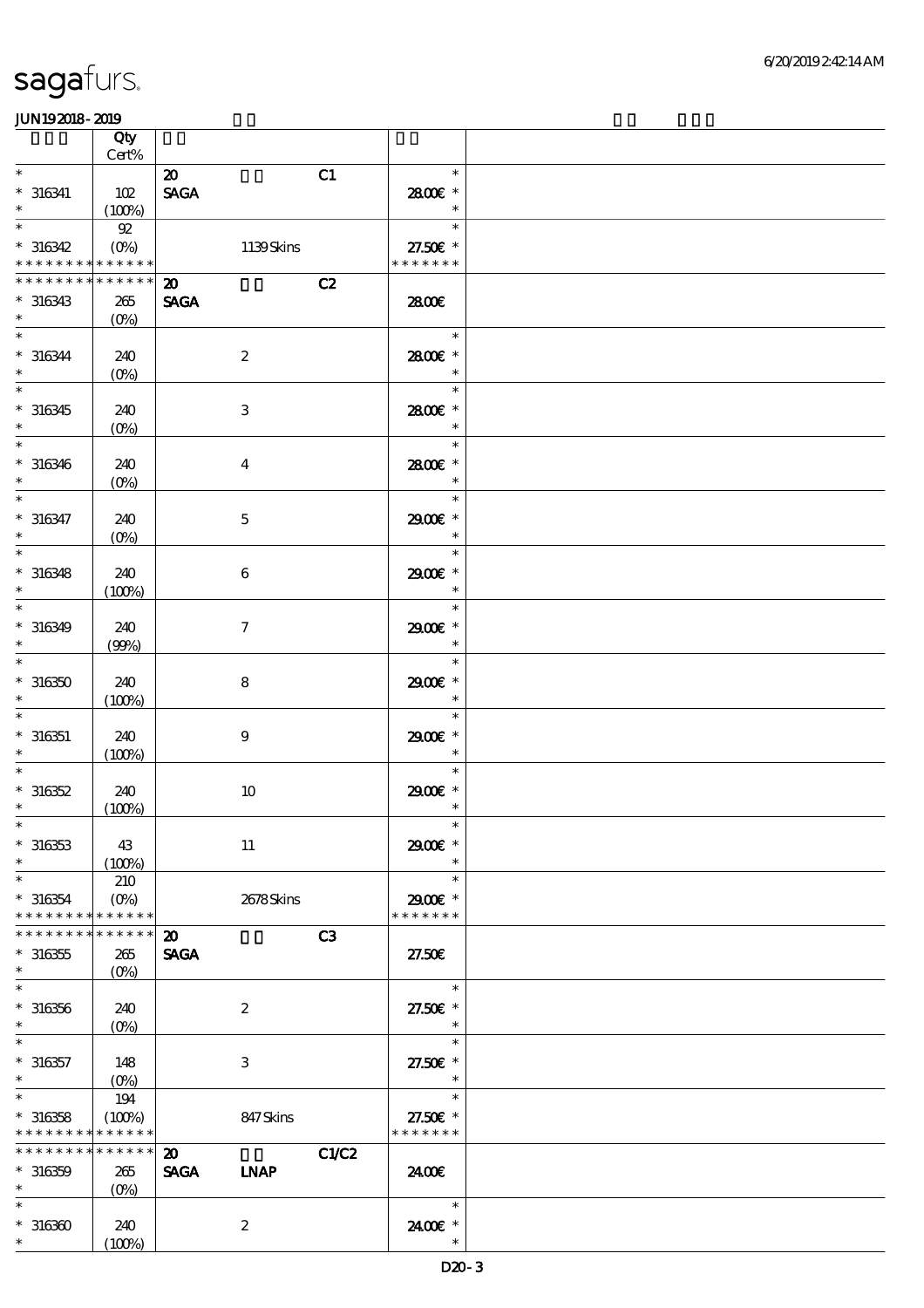|                                                                  | Qty                            |                                            |                  |             |                                       |  |
|------------------------------------------------------------------|--------------------------------|--------------------------------------------|------------------|-------------|---------------------------------------|--|
| $\ast$                                                           | Cert%                          |                                            |                  |             | $\ast$                                |  |
| $* 316361$<br>$\ast$                                             | 240<br>(100%)                  | $\boldsymbol{\mathfrak{D}}$<br><b>SAGA</b> | <b>LNAP</b>      | C1/C2       | 2400€ *<br>$\ast$                     |  |
| $\ast$                                                           |                                |                                            |                  |             | $\ast$                                |  |
| $*316362$<br>$\ast$                                              | 240<br>(100%)                  |                                            | $\overline{4}$   |             | 2400€ *<br>$\ast$                     |  |
| $\ast$<br>$*316363$<br>$\ast$                                    | 240<br>(100%)                  |                                            | $\mathbf{5}$     |             | $\ast$<br>2400€ *<br>$\ast$           |  |
| $\ast$<br>$* 316364$<br>$\ast$                                   | 220<br>(100%)                  |                                            | 6                |             | $\ast$<br>2400€ *<br>$\ast$           |  |
| $\overline{\ast}$<br>$^\ast$ 316365<br>$\ast$                    | 64<br>(100%)                   |                                            | $\tau$           |             | $\ast$<br>2450€ *<br>$\ast$           |  |
| $\ast$<br>$* 316366$<br>* * * * * * * * <mark>* * * * * *</mark> | 243<br>$(O\%)$                 |                                            | 1752Skins        |             | $\ast$<br>2400€ *<br>* * * * * * *    |  |
| * * * * * * * *                                                  | * * * * * *                    | $\boldsymbol{\mathfrak{D}}$                |                  | C3          |                                       |  |
| $* 316367$<br>$\ast$                                             | 265<br>$(O\%)$                 | <b>SAGA</b>                                | <b>INAP</b>      |             | 21.00                                 |  |
| $\ast$                                                           |                                |                                            |                  |             | $\ast$                                |  |
| $*316368$<br>$\ast$                                              | 240<br>(100%)                  |                                            | $\boldsymbol{z}$ |             | $21.00$ $*$<br>$\ast$                 |  |
| $\ast$<br>$* 316369$<br>$\ast$                                   | $\boldsymbol{\omega}$<br>(98%) |                                            | 3                |             | $\ast$<br>$21.005*$<br>$\ast$         |  |
| $\ast$                                                           | 43                             |                                            |                  |             | $\ast$                                |  |
| $*316370$<br>* * * * * * * * * * * * * *                         | $(O\!/\!\delta)$               |                                            | 608Skins         |             | $21.00E*$<br>* * * * * * *            |  |
| * * * * * * * *                                                  | * * * * * *                    | $\boldsymbol{\mathbf{z}}$                  |                  | C2          |                                       |  |
| $* 316371$<br>$\ast$                                             | 265<br>(21%)                   | IA                                         |                  |             | $(2500\varepsilon)$                   |  |
| $\ast$                                                           |                                |                                            |                  |             | $\ast$                                |  |
| $* 316372$                                                       | 240                            |                                            | $\boldsymbol{2}$ |             | $(2500)$ *                            |  |
| $\ast$                                                           | (9%)                           |                                            |                  |             | $\ast$                                |  |
| $*$<br>$* 316373$<br>$\ast$                                      | 240<br>(40%)                   |                                            | $\mathbf{3}$     |             | $\ast$<br>$(2500\varepsilon)*$        |  |
| $\ast$                                                           |                                |                                            |                  |             | $\ast$                                |  |
| $* 316374$<br>$\ast$                                             | 220<br>(39%)                   |                                            | $\bf{4}$         |             | $(2500\varepsilon)*$<br>$\ast$        |  |
| $\ast$<br>$*316375$<br>* * * * * * * *                           | 124<br>(20%)<br>******         |                                            | 1089Skins        |             | $\ast$<br>$(2500)$ *<br>* * * * * * * |  |
| * * * * * * * *                                                  | * * * * * *                    | $\boldsymbol{\mathbf{z}}$                  |                  | C2          |                                       |  |
| $* 316376$<br>$\ast$                                             | 225<br>(68%)                   | IA                                         |                  | <b>LNAP</b> | (21.00)                               |  |
|                                                                  | 62                             |                                            |                  |             | $\ast$                                |  |
| $* 316377$<br>* * * * * * * * * * * * * *                        | (43%)                          |                                            | 287Skins         |             | $(21.00)$ *<br>* * * * * * *          |  |
| * * * * * * * * <mark>* * * * * * *</mark>                       |                                | $\boldsymbol{\mathfrak{D}}$                |                  | C1          |                                       |  |
| $* 316378$<br>$\ast$                                             | 104<br>$(O\%)$                 | <b>SROY</b>                                |                  |             | 31.00E                                |  |
| $\ast$                                                           | 149                            |                                            |                  |             | $\ast$                                |  |
| $* 316379$<br>* * * * * * * * * * * * * *                        | (100%)                         |                                            | 253Skins         |             | $3000$ $*$<br>* * * * * * *           |  |
| * * * * * * * *                                                  | * * * * * *                    | $\boldsymbol{\mathbf{z}}$                  |                  | C2          |                                       |  |
| $*316380$<br>$\ast$                                              | 245<br>$(O\%)$                 | <b>SROY</b>                                |                  |             | 31.006                                |  |
|                                                                  |                                |                                            |                  |             |                                       |  |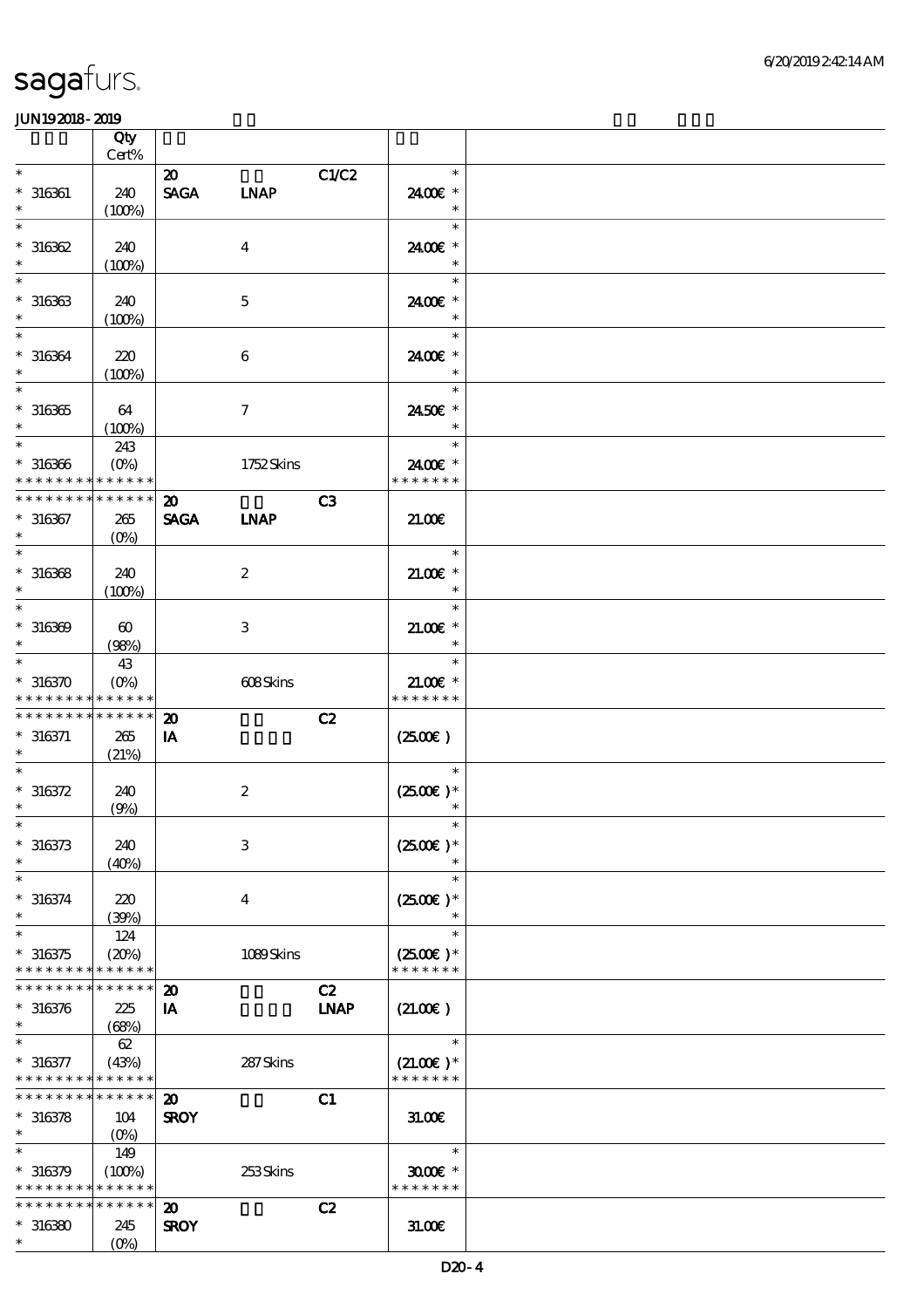|                               | Qty<br>Cert%     |                             |    |                     |  |
|-------------------------------|------------------|-----------------------------|----|---------------------|--|
| $\ast$                        |                  | $\boldsymbol{\mathfrak{D}}$ | C2 | $\ast$              |  |
| $* 316381$                    | 220              | <b>SROY</b>                 |    | $3000$ $*$          |  |
| $\ast$                        | (100%)           |                             |    | $\ast$              |  |
| $\ast$                        |                  |                             |    | $\ast$              |  |
| $*316382$                     | 193              | 3                           |    | $3000$ $*$          |  |
| $\ast$                        | (100%)           |                             |    | $\ast$              |  |
| $\ast$                        | 208              |                             |    | $\ast$              |  |
| $*316383$                     | $(O\%)$          | 866Skins                    |    | $3000$ $\epsilon$ * |  |
| * * * * * * * * * * * * * *   |                  |                             |    | * * * * * * *       |  |
| * * * * * * * * * * * * * * * |                  | $\boldsymbol{\mathfrak{D}}$ | C3 |                     |  |
| $* 316384$                    | 245              | <b>SROY</b>                 |    | 2800€               |  |
| $\ast$                        | (22%)            |                             |    |                     |  |
| $\ast$                        | 46               |                             |    | $\ast$              |  |
| $* 316385$                    | $(O\!/\!\delta)$ | 291 Skins                   |    | 27.50€ *            |  |
| * * * * * * * * * * * * * *   |                  |                             |    | * * * * * * *       |  |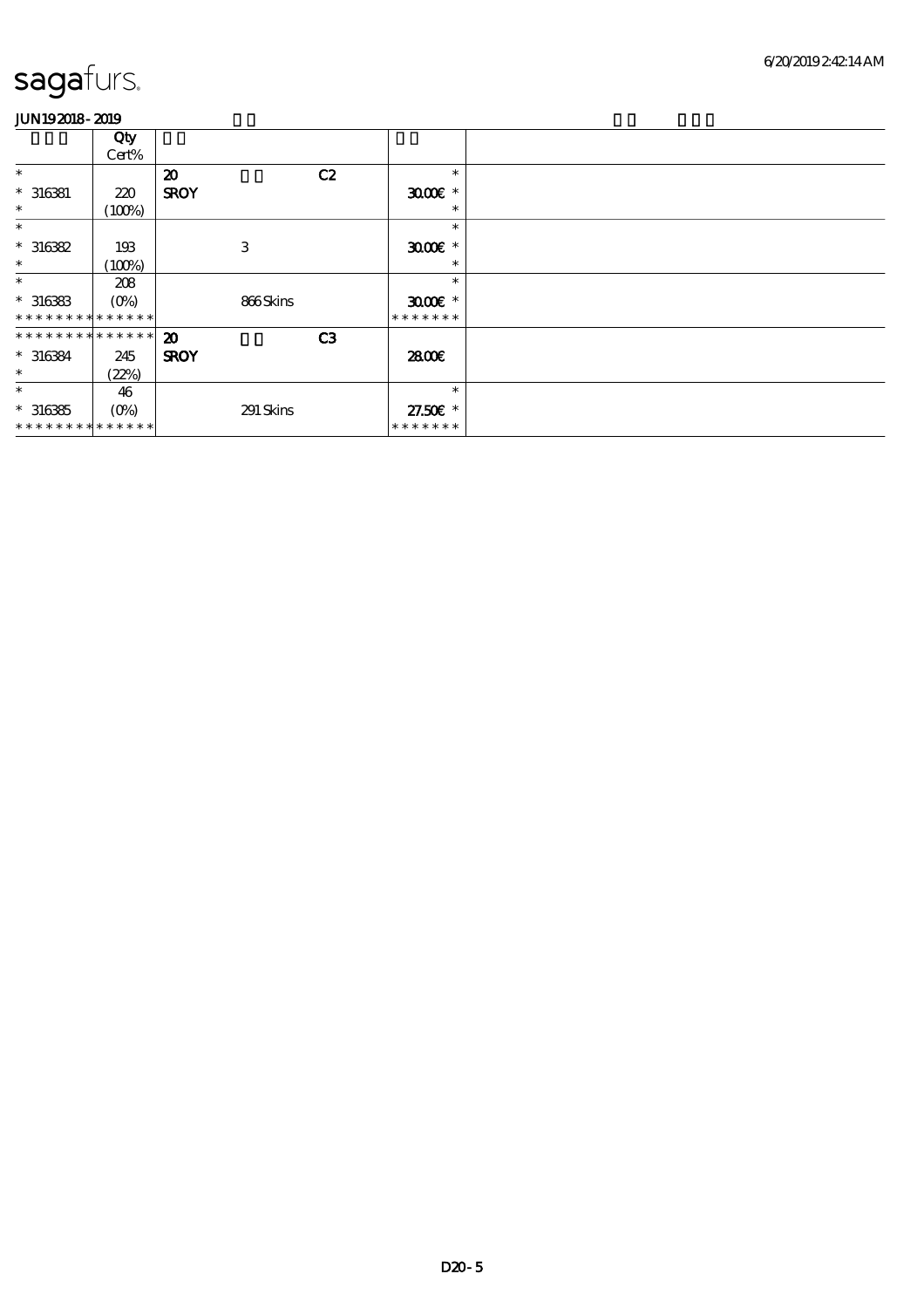|                               | Qty                        |                          |              |                             |  |
|-------------------------------|----------------------------|--------------------------|--------------|-----------------------------|--|
|                               | Cert%<br>* * * * * *       |                          |              |                             |  |
| * * * * * * * *               |                            | $\mathbf{o}$             | C1           |                             |  |
| $* 316461$                    | 106                        | $\mathbf{S}$             |              | (220E)                      |  |
| $\ast$                        | $(O\!/\!\delta)$           |                          |              | $\ast$                      |  |
| $*316462$                     | 280                        | $\boldsymbol{2}$         |              | $(2200)$ *                  |  |
| $\ast$                        | (100%)                     |                          |              | $\ast$                      |  |
| $\ast$                        | ${\bf 38}$                 |                          |              | $\ast$                      |  |
| $* 316463$                    | (100%)                     | 424 Skins                |              | $(2200)$ *                  |  |
| * * * * * * * *               | * * * * * *                |                          |              | * * * * * * *               |  |
| * * * * * * * *               | * * * * * *                | $\mathbf 0$              | <b>C1/C2</b> |                             |  |
| $* 316464$                    | 280                        | ${\bf s}$                |              | (220E)                      |  |
|                               | (100%)                     |                          |              |                             |  |
|                               |                            |                          |              | $\ast$                      |  |
| $* 316465$                    | 280                        | $\boldsymbol{2}$         |              | $(2200)$ *                  |  |
| $\ast$                        | (90%)                      |                          |              | $\ast$                      |  |
| $\ast$                        | $295\,$                    |                          |              | $\ast$                      |  |
| $* 316466$                    | (90%)                      | 855Skins                 |              | $(2200\varepsilon)*$        |  |
|                               | * * * * * *                |                          |              | * * * * * * *               |  |
| * * * * * * * *               | * * * * * *                | $\mathbf 0$              | C2           |                             |  |
| $* 316467$                    | 305                        | ${\bf s}$                |              | (220E)                      |  |
|                               | $(O\!/\!\!\delta)$         |                          |              |                             |  |
|                               |                            |                          |              | $\ast$                      |  |
| $* 316468$                    | 61                         | $\boldsymbol{2}$         |              | $(2200\varepsilon)*$        |  |
| $\ast$                        | $(0\%)$                    |                          |              | $\ast$                      |  |
| $\ast$                        |                            |                          |              | $\ast$                      |  |
| $* 316469$                    | 280                        | $\,3$                    |              | $(2200\varepsilon)*$        |  |
| $\ast$                        | (100%)                     |                          |              |                             |  |
| $\ast$                        | 221                        |                          |              | $\ast$                      |  |
| $*316470$<br>* * * * * * * *  | (100%)<br>* * * * * *      | 867Skins                 |              | $(2200)$ *<br>* * * * * * * |  |
| * * * * * * * *               | $\ast\ast\ast\ast\ast\ast$ |                          |              |                             |  |
| $* 316471$                    | 167                        | $\mathbf 0$              | C3           | 1950E                       |  |
| $\ast$                        | $(0\%)$                    | ${\bf s}$                |              |                             |  |
| $\ast$                        | 109                        |                          |              | $\ast$                      |  |
| $* 316472$                    | (100%)                     | 276Skins                 |              | 1950E *                     |  |
| * * * * * * * * * * * * * *   |                            |                          |              | * * * * * * *               |  |
| *************** 0             |                            |                          | C1/C2        |                             |  |
| $* 316473$                    | 148                        | <b>LNAP</b><br>${\bf s}$ |              | (1800)                      |  |
| $\ast$                        | $(O\%)$                    |                          |              |                             |  |
| $\ast$                        | 286                        |                          |              | $\ast$                      |  |
| $* 316474$                    | (100%)                     | 434Skins                 |              | $(1800E)*$                  |  |
| * * * * * * * *               | * * * * * *                |                          |              | * * * * * * *               |  |
|                               |                            | $\mathbf 0$              | C3           |                             |  |
| 316475                        | 159                        | <b>INAP</b><br>${\bf s}$ |              | 1500                        |  |
|                               | (57%)                      |                          |              |                             |  |
| * * * * * * *                 | * * * * * *                | $\mathbf 0$              | C2           |                             |  |
| $* 316476$                    | 305                        | $\mathbf{B}$             |              | (2000)                      |  |
| $\ast$                        | (60%)                      |                          |              |                             |  |
| $\ast$                        |                            |                          |              | $\ast$                      |  |
| $* 316477$                    | 280                        | $\boldsymbol{2}$         |              | $(2000\varepsilon)*$        |  |
| $\ast$<br>$\ast$              | (48%)                      |                          |              | $\ast$<br>$\ast$            |  |
|                               | 59                         |                          |              |                             |  |
| $* 316478$<br>* * * * * * * * | (32%)<br>* * * * * *       | 644Skins                 |              | $(2000)$ *<br>* * * * * * * |  |
|                               |                            | $\mathbf 0$              | C2           |                             |  |
| 316479                        | 202                        | $\mathbf{B}$             | <b>LNAP</b>  | $(1600\varepsilon)$         |  |
|                               | (41%)                      |                          |              |                             |  |
| * * * * * * *                 | * * * * * *                | $\mathbf{o}$             | C2           |                             |  |
| $* 316480$                    | 320                        | П                        |              | (17.00)                     |  |
| $\ast$                        | (78%)                      |                          |              |                             |  |
|                               |                            |                          |              |                             |  |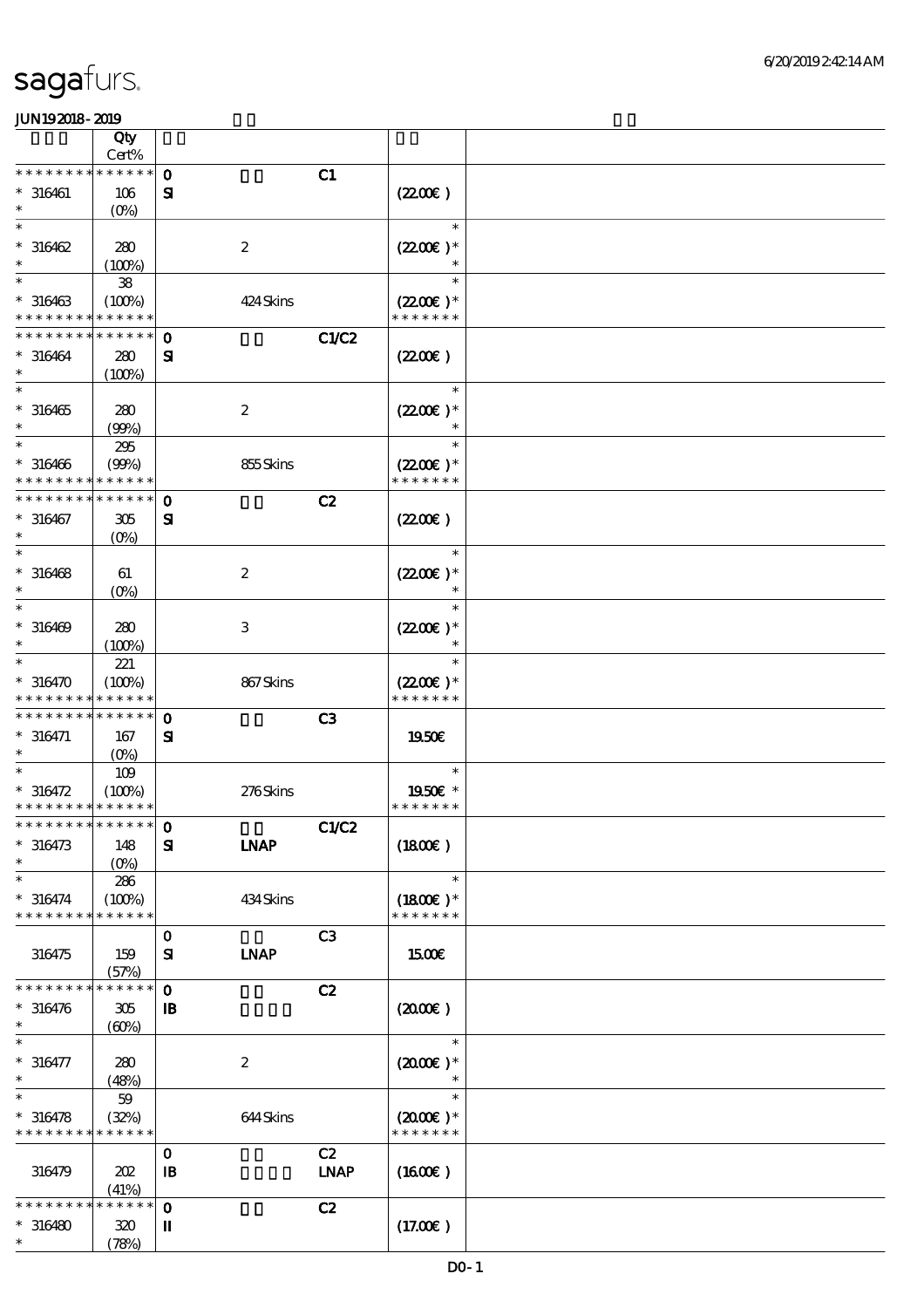|                                                             | Qty               |                            |                  |                |                      |  |
|-------------------------------------------------------------|-------------------|----------------------------|------------------|----------------|----------------------|--|
| $\ast$                                                      | Cert%             |                            |                  |                | $\ast$               |  |
| $* 316481$                                                  | 133<br>(44%)      | $\mathbf 0$<br>$\mathbf u$ |                  | C2             | $(17.00)$ *          |  |
| * * * * * * * *                                             | * * * * * *       |                            |                  |                | * * * * * * *        |  |
| * * * * * * *                                               | * * * * * *       | $\mathbf 0$                |                  | C1             |                      |  |
| $*316482$                                                   | 227               | <b>SAGA</b>                |                  |                | 2400€                |  |
| $\ast$                                                      | (O <sub>0</sub> ) |                            |                  |                |                      |  |
| $\ast$                                                      |                   |                            |                  |                | $\ast$               |  |
| $* 316483$<br>$\ast$                                        | 260<br>(100%)     |                            | $\boldsymbol{2}$ |                | 2400€ *<br>$\ast$    |  |
| $\ast$                                                      | 243               |                            |                  |                | $\ast$               |  |
| $* 316484$                                                  | (100%)            |                            | 730Skins         |                | 2400€ *              |  |
| * * * * * * * *                                             | * * * * * *       |                            |                  |                | * * * * * * *        |  |
| * * * * * * * *                                             | * * * * * *       | $\mathbf 0$                |                  | C2             |                      |  |
| $*316485$                                                   | 285               | <b>SAGA</b>                |                  |                | $(2400\varepsilon)$  |  |
| $\ast$<br>$\ast$                                            | (O <sub>0</sub> ) |                            |                  |                | $\ast$               |  |
| $* 316486$                                                  | 260               |                            | $\boldsymbol{z}$ |                | $(2400)$ *           |  |
| $\ast$                                                      | (100%)            |                            |                  |                | $\ast$               |  |
| $\ast$                                                      |                   |                            |                  |                | $\ast$               |  |
| $* 316487$                                                  | 260               |                            | $\,3$            |                | $(2400)$ *           |  |
| $\ast$                                                      | (100%)            |                            |                  |                | $\ast$               |  |
| $\ast$                                                      |                   |                            |                  |                | $\ast$               |  |
| $* 316488$<br>$\ast$                                        | 232<br>(100%)     |                            | $\boldsymbol{4}$ |                | $(2400)$ *<br>$\ast$ |  |
| $\ast$                                                      | 230               |                            |                  |                | $\ast$               |  |
| $* 316489$                                                  | $(0\%)$           |                            | 1267Skins        |                | $(2400)$ *           |  |
| * * * * * * *                                               | * * * * * *       |                            |                  |                | * * * * * * *        |  |
| * * * * * * * *                                             | * * * * * *       | $\mathbf 0$                |                  | C <sub>3</sub> |                      |  |
| $*316490$<br>$\ast$                                         | 217               | <b>SAGA</b>                |                  |                | <b>2200</b> €        |  |
| $\ast$                                                      | $(O\%)$<br>149    |                            |                  |                | $\ast$               |  |
| $* 316491$                                                  | (87%)             |                            | 366Skins         |                | $21.50E$ *           |  |
| * * * * * * * * <mark>* * * * * *</mark> *                  |                   |                            |                  |                | * * * * * * *        |  |
| * * * * * * * *                                             | * * * * * *       | $\mathbf{o}$               |                  | C1/C2          |                      |  |
| $*316492$                                                   | 285               | <b>SAGA</b>                | <b>INAP</b>      |                | $(2000\varepsilon)$  |  |
| $\ast$<br>$*$                                               | $(0\%)$           |                            |                  |                | $\ast$               |  |
| $*316493$                                                   | 260               |                            | $\boldsymbol{2}$ |                | $(2000\varepsilon)*$ |  |
| $\ast$                                                      | (100%)            |                            |                  |                |                      |  |
| $\ast$                                                      |                   |                            |                  |                | $\ast$               |  |
| $*316494$                                                   | 260               |                            | $\,3$            |                | $(2000\varepsilon)*$ |  |
| $\ast$                                                      | (100%)            |                            |                  |                | $\ast$               |  |
| $\ast$                                                      |                   |                            |                  |                | $\ast$               |  |
| $*316495$<br>$\ast$                                         | 260               |                            | $\boldsymbol{4}$ |                | $(2000)$ *<br>$\ast$ |  |
| $\ast$                                                      | (100%)            |                            |                  |                | $\ast$               |  |
| $*316496$                                                   | 202               |                            | $\mathbf 5$      |                | $(2000)$ *           |  |
| $\ast$                                                      | (100%)            |                            |                  |                |                      |  |
| $\ast$                                                      | 98                |                            |                  |                | $\ast$               |  |
| $* 316497$                                                  | $(0\%)$           |                            | 1365Skins        |                | $(2000)$ *           |  |
| * * * * * * * * <mark>* * * * * *</mark><br>* * * * * * * * | * * * * * *       |                            |                  |                | * * * * * * *        |  |
| $* 316498$                                                  | 156               | $\mathbf 0$<br><b>SAGA</b> | <b>LNAP</b>      | C <sub>3</sub> | 1800                 |  |
| $\ast$                                                      | $(O\%)$           |                            |                  |                |                      |  |
| $\overline{\ast}$                                           | 265               |                            |                  |                | $\ast$               |  |
| $* 316499$                                                  | (100%)            |                            | 421 Skins        |                | 17.50€ *             |  |
| * * * * * * * * <mark>* * * * * *</mark>                    |                   |                            |                  |                | * * * * * * *        |  |
| * * * * * * * *                                             | * * * * * *       | $\mathbf{o}$               |                  | C2             |                      |  |
| $*316500$<br>$\ast$                                         | 285               | IA                         |                  |                | (220E)               |  |
|                                                             | (54%)             |                            |                  |                |                      |  |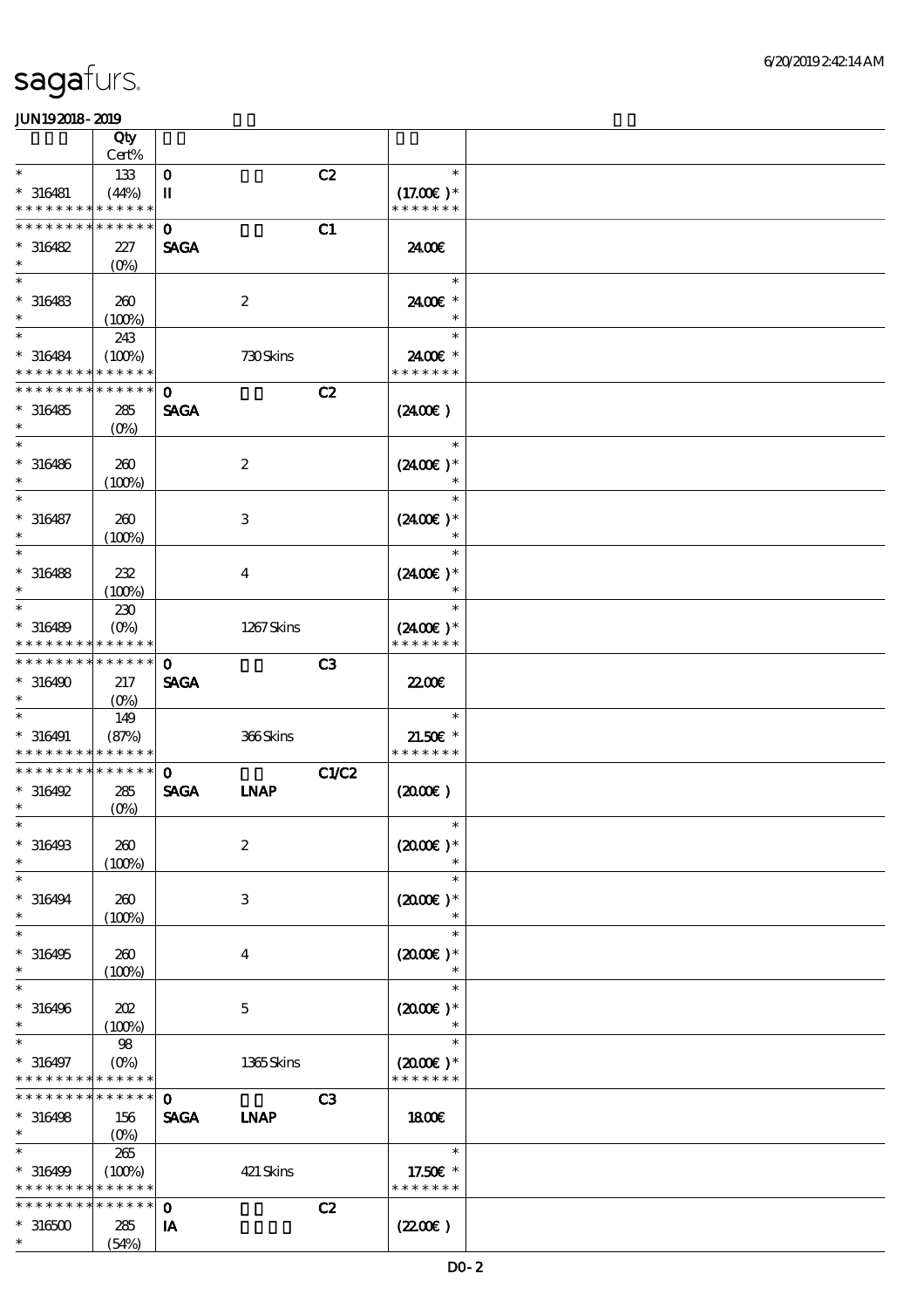|                                          | Qty<br>Cert% |              |                  |                |                             |  |
|------------------------------------------|--------------|--------------|------------------|----------------|-----------------------------|--|
| $\ast$                                   | 258          | $\mathbf O$  |                  | C2             | $\ast$                      |  |
| $* 316501$                               | (20%)        | IA           |                  |                | $(2200)$ *                  |  |
| * * * * * * * * * * * * * *              |              |              |                  |                | * * * * * * *               |  |
| * * * * * * * * * * * * * *              |              | $\mathbf 0$  |                  | C2             |                             |  |
| $*$ 316502                               | 285          | IA           |                  |                | (220E)                      |  |
| $\ast$                                   | (50%)        |              |                  |                |                             |  |
| $\ast$                                   |              |              |                  |                | $\ast$                      |  |
| $^*$ 316503 $\,$                         | 260          |              | $\boldsymbol{2}$ |                | $(2200)$ *                  |  |
| $\ast$                                   | (61%)        |              |                  |                | $\ast$                      |  |
| $\ast$                                   |              |              |                  |                | $\ast$                      |  |
| $* 316504$                               | 260          |              | 3                |                | $(2200)$ *                  |  |
| $\ast$                                   | (50%)        |              |                  |                |                             |  |
| $\ast$                                   |              |              |                  |                | $\ast$                      |  |
| $^\ast$ 316505                           | 260          |              | $\bf{4}$         |                | $(2200)$ *                  |  |
| $\ast$                                   | (25%)        |              |                  |                | $\ast$                      |  |
| $\ast$                                   | 79           |              |                  |                | $\ast$                      |  |
| $* 316506$                               | (22%)        |              | 1144Skins        |                | $(2200)$ *                  |  |
| * * * * * * * * <mark>* * * * * *</mark> |              |              |                  |                | * * * * * * *               |  |
| * * * * * * * * * * * * * *              |              | $\mathbf{o}$ |                  | C2             |                             |  |
| $*316507$<br>$\ast$                      | 245          | IA           |                  | <b>LNAP</b>    | (1800)                      |  |
| $\ast$                                   | (74%)        |              |                  |                | $\ast$                      |  |
|                                          | 55           |              |                  |                |                             |  |
| $*316508$<br>* * * * * * * * * * * * * * | (63%)        |              | 300Skins         |                | $(1800)$ *<br>* * * * * * * |  |
| * * * * * * * * * * * * * * *            |              | $\mathbf{o}$ |                  | C2             |                             |  |
| $*316509$                                | 186          | <b>SROY</b>  |                  |                | 2400€                       |  |
| $\ast$                                   | $(O\%)$      |              |                  |                |                             |  |
| $\ast$                                   | 132          |              |                  |                | $\ast$                      |  |
| $*316510$                                | (100%)       |              | 318Skins         |                | 2400€ *                     |  |
| * * * * * * * *                          | * * * * * *  |              |                  |                | * * * * * * *               |  |
|                                          |              | $\mathbf{O}$ |                  | C <sub>3</sub> |                             |  |
| 316511                                   | 174          | <b>SROY</b>  |                  |                | 2300€                       |  |
|                                          | (16%)        |              |                  |                |                             |  |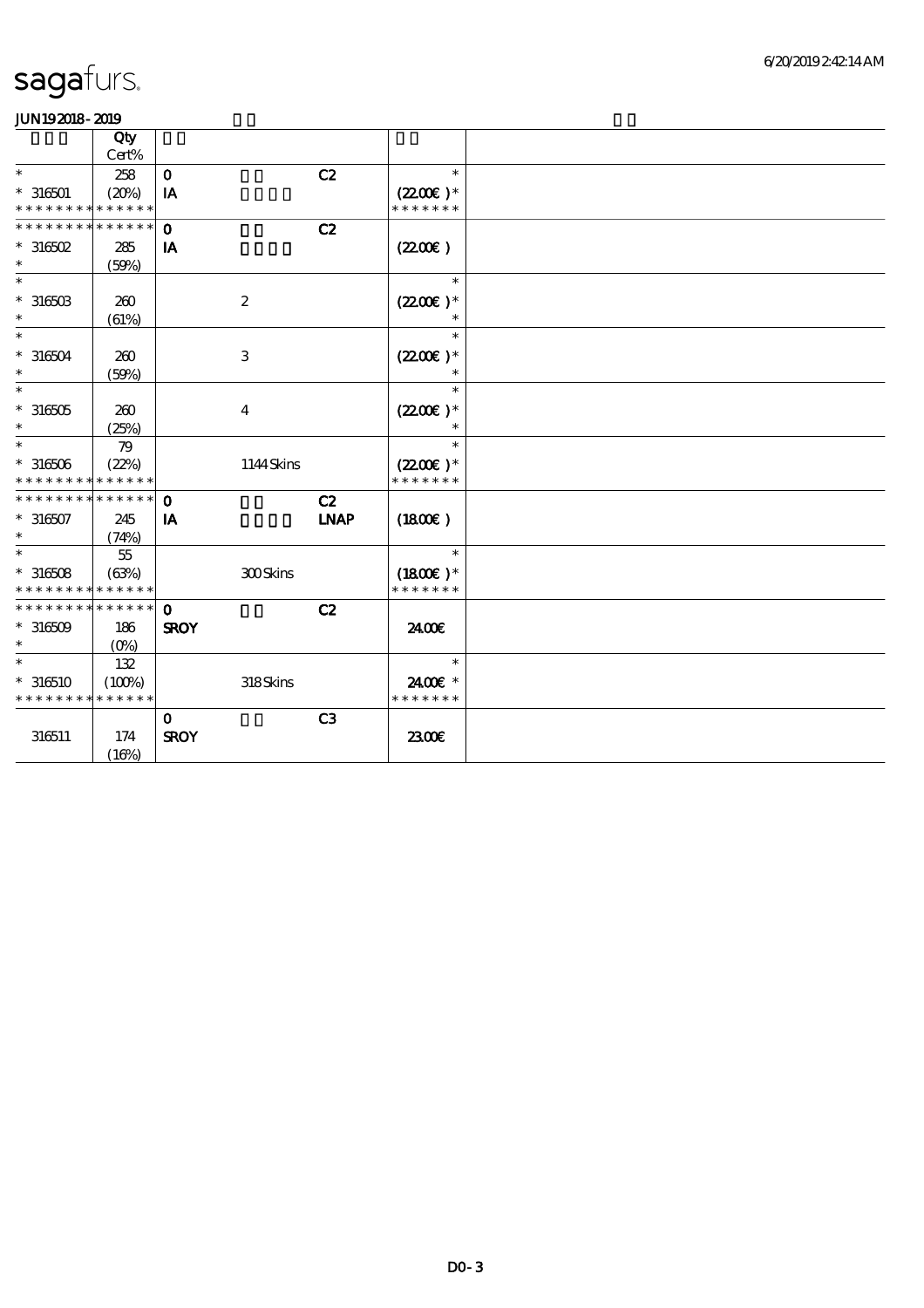|                               | Qty                     |                              |                  |                |                             |  |
|-------------------------------|-------------------------|------------------------------|------------------|----------------|-----------------------------|--|
|                               | Cert%                   |                              |                  |                |                             |  |
| 316581                        | 175<br>(78%)            | $\mathbf{1}$<br>$\mathbf{S}$ |                  | C1             | (1600)                      |  |
| * * * * * * * *               | * * * * * *             | $\mathbf{1}$                 |                  | C2             |                             |  |
| $*316582$                     | 365                     | ${\bf s}$                    |                  |                | (1600)                      |  |
| $\ast$                        | (80%)                   |                              |                  |                |                             |  |
| $\ast$                        | 98                      |                              |                  |                | $\ast$                      |  |
| $*316583$<br>* * * * * * * *  | (100%)<br>* * * * * *   |                              | 463Skins         |                | $(1600E)*$<br>* * * * * * * |  |
|                               |                         | $\mathbf{1}$                 |                  | C3             |                             |  |
| 316584                        | 109<br>(44%)            | $\mathbf{S}$                 |                  |                | 1450€                       |  |
|                               |                         | $\mathbf{1}$                 |                  | C1/C2          |                             |  |
| 316585                        | 321<br>(80%)            | ${\bf s}$                    | <b>LNAP</b>      |                | 1350€                       |  |
|                               |                         | $\mathbf{1}$                 |                  | C <sub>3</sub> |                             |  |
| 316586                        | 141<br>(82%)            | $\mathbf{S}$                 | <b>INAP</b>      |                | (1300E)                     |  |
|                               |                         | $\mathbf{1}$                 |                  | C2             |                             |  |
| 316587                        | $233\,$<br>(66%)        | $\, {\bf B}$                 |                  | <b>LNAP</b>    | 11.00E                      |  |
|                               |                         | $\mathbf{1}$                 |                  | C2             |                             |  |
| 316588                        | 73<br>(58%)             | $\rm I\hspace{-.1em}I$       |                  |                | (1600E)                     |  |
| * * * * * * * *               | * * * * * *             | $\mathbf{1}$                 |                  | C1             |                             |  |
| $* 316589$<br>$\ast$          | 130<br>$(O\%)$          | <b>SAGA</b>                  |                  |                | 1850E                       |  |
| $\ast$                        |                         |                              |                  |                | $\ast$                      |  |
| $*316590$<br>$\ast$           | 320<br>(100%)           |                              | $\boldsymbol{2}$ |                | 1850€ *<br>$\ast$           |  |
| $\ast$                        | $78$                    |                              |                  |                | $\ast$                      |  |
| $* 316591$<br>* * * * * * * * | (100%)<br>* * * * * *   |                              | 528Skins         |                | 1850€ *<br>* * * * * * *    |  |
| * * * * * * * *               | * * * * * *             | $\mathbf{1}$                 |                  | C2             |                             |  |
| $*316592$                     | 342                     | <b>SAGA</b>                  |                  |                | <b>1850€</b>                |  |
| $\ast$<br>$\ast$              | $(0\%)$                 |                              |                  |                | $\ast$                      |  |
| $* 316593$<br>$\ast$          | 320                     |                              | $\boldsymbol{2}$ |                | 1850€ *<br>$\ast$           |  |
| $\ast$                        | (100%)                  |                              |                  |                | $\ast$                      |  |
| $* 316594$<br>$\ast$          | 320<br>(100%)           |                              | 3                |                | 1850E *<br>$\ast$           |  |
| $\ast$                        | 137                     |                              |                  |                | $\ast$                      |  |
| $*316595$                     | (100%)                  |                              | 1119Skins        |                | 1850E *                     |  |
| * * * * * * * *               | * * * * * *<br>****** 1 |                              |                  |                | * * * * * * *               |  |
| * * * * * * * *               |                         |                              |                  | C3             |                             |  |
| $* 316596$<br>$\ast$          | 179<br>$(O\%)$          | <b>SAGA</b>                  |                  |                | 17.00E                      |  |
| $\ast$                        | 153                     |                              |                  |                | $\ast$                      |  |
| $* 316597$<br>* * * * * * * * | (100%)<br>* * * * * *   |                              | 332Skins         |                | 17.00 £*<br>* * * * * * *   |  |
|                               |                         | $\mathbf{1}$                 |                  | C1/C2          |                             |  |
| 316598                        | 310<br>(78%)            | <b>SACA</b>                  | <b>LNAP</b>      |                | <b>1600€</b>                |  |
|                               |                         | 1                            |                  | C3             |                             |  |
| 316599                        | 163<br>(57%)            | <b>SAGA</b>                  | <b>INAP</b>      |                | 1300E                       |  |
| * * * * * * * *               | * * * * * *             | $\mathbf{1}$                 |                  | C2             |                             |  |
| $*316600$<br>$\ast$           | 345                     | IA                           |                  |                | (17.00)                     |  |
|                               | (61%)                   |                              |                  |                |                             |  |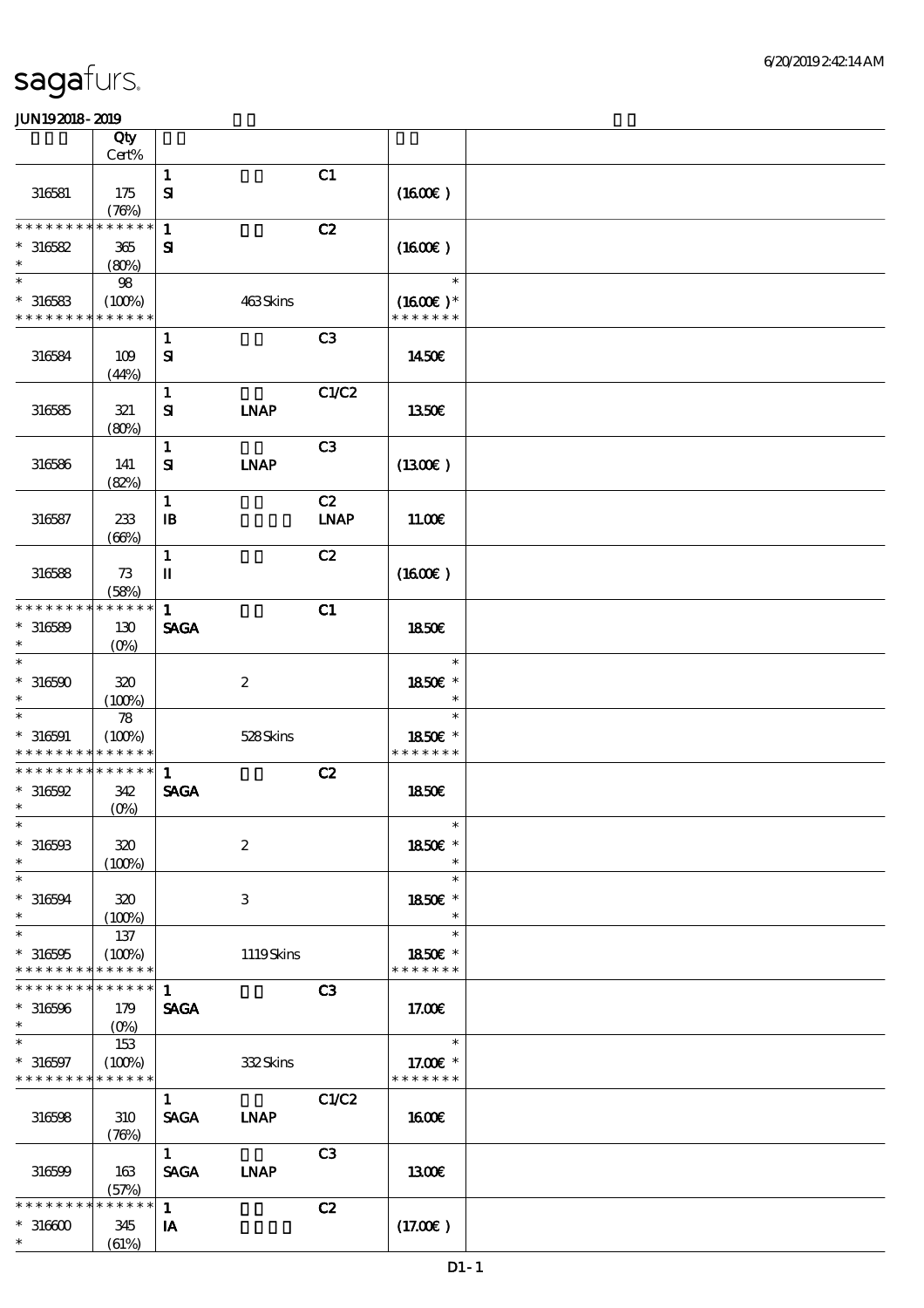|                               | Qty   |             |      |             |  |
|-------------------------------|-------|-------------|------|-------------|--|
|                               | Cert% |             |      |             |  |
| $\ast$                        | 114   |             | C2   | $\ast$      |  |
| $* 316601$                    | (50%) | IA          |      | $(17.00)$ * |  |
| * * * * * * * * * * * * * * * |       |             |      | *******     |  |
|                               |       |             | CLC2 |             |  |
| 316602                        | 199   | <b>SROY</b> |      | 2050€       |  |
|                               | (69%) |             |      |             |  |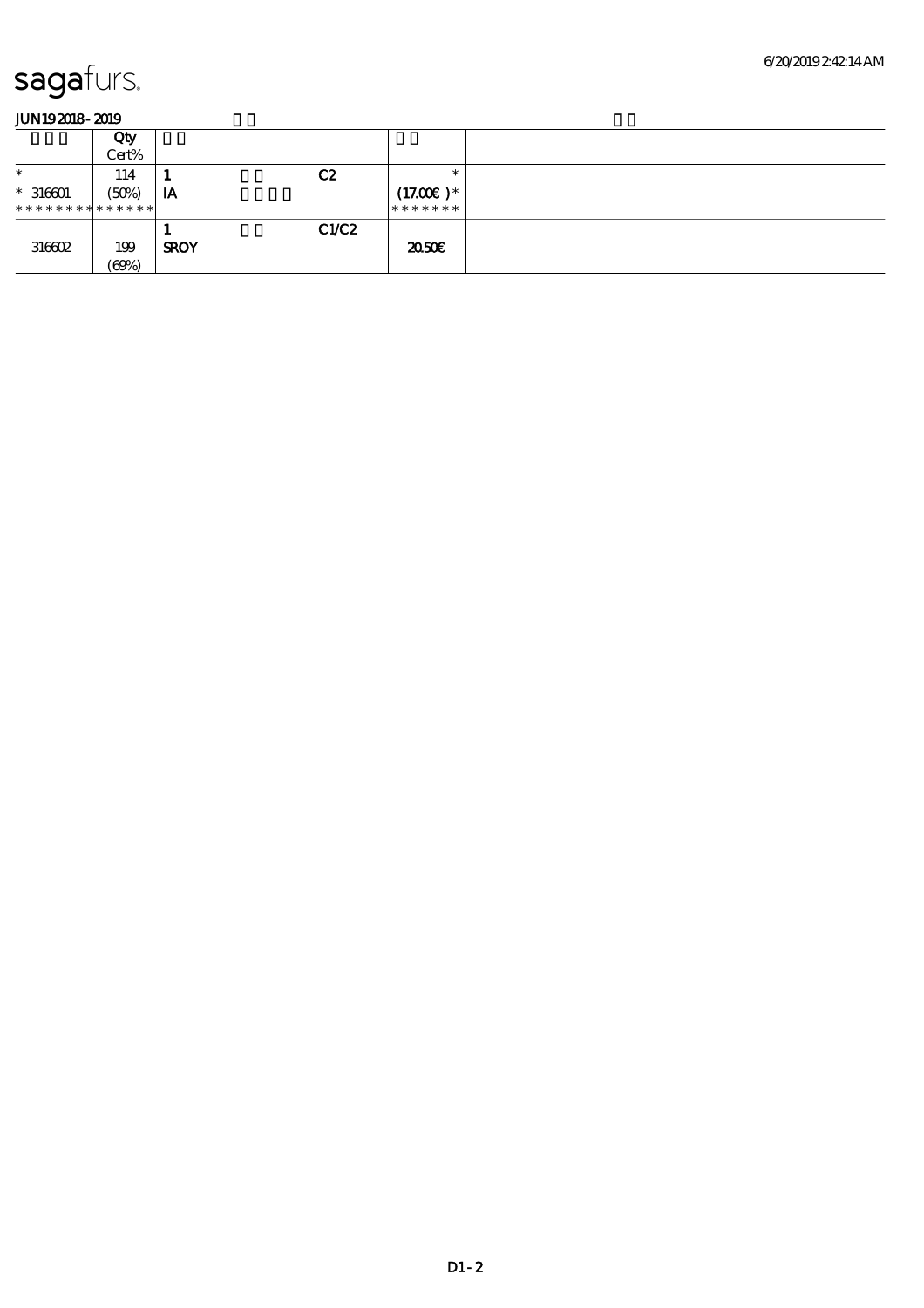|                                                     | Qty                            |                                      |                           |                |                                       |  |
|-----------------------------------------------------|--------------------------------|--------------------------------------|---------------------------|----------------|---------------------------------------|--|
|                                                     | $Cert\%$                       |                                      |                           |                |                                       |  |
| 316681                                              | 169<br>(28%)                   | 50<br>${\bf s}$                      | $\mathbf{1}$              | C1/C2          | 3800E                                 |  |
| * * * * * * *<br>$*316682$                          | * * * * * *<br>185             | 50<br><b>SAGA</b>                    | $\mathbf{1}$              | C1             | 41.00€                                |  |
| $\ast$<br>$\ast$<br>$*316683$                       | $(0\%)$<br>160                 |                                      | $\boldsymbol{2}$          |                | $\ast$<br>4000€ *                     |  |
| $\ast$<br>$\ast$                                    | $(O\%)$                        |                                      |                           |                | $\ast$<br>$\ast$                      |  |
| $*316684$<br>$\ast$<br>$\ast$                       | 108<br>$(O\%)$<br>140          |                                      | 3                         |                | 4000€ *<br>$\ast$<br>$\ast$           |  |
| $*316685$<br>* * * * * * * *<br>* * * * * * * *     | (100%)<br>* * * * * *          |                                      | 593Skins                  |                | 4000€ *<br>* * * * * * *              |  |
| $*316686$<br>$\ast$<br>$\overline{\ast}$            | * * * * * *<br>185<br>$(O\%)$  | 50<br><b>SAGA</b>                    | $\mathbf{1}$              | C2             | 4000€<br>$\ast$                       |  |
| $* 316687$<br>$\ast$                                | 160<br>$(O\!/\!o)$             |                                      | $\boldsymbol{2}$          |                | $3900$ $*$<br>$\ast$                  |  |
| $\ast$<br>$* 316688$<br>$\ast$                      | 160<br>$(0\%)$                 |                                      | $\ensuremath{\mathbf{3}}$ |                | $\ast$<br>$3900$ $*$<br>$\ast$        |  |
| $\ast$<br>$* 316689$<br>$\ast$                      | 167<br>$(O\%)$                 |                                      | $\overline{\mathbf{4}}$   |                | $\ast$<br>$3900$ $*$<br>$\ast$        |  |
| $\ast$<br>$*316690$<br>$\ast$                       | 160<br>(100%)                  |                                      | $\mathbf 5$               |                | $\ast$<br>$3900$ $*$<br>$\ast$        |  |
| $\ast$<br>$* 316691$<br>* * * * * * * * * * * * * * | 45<br>(100%)                   |                                      | 877Skins                  |                | $\ast$<br>3800€ *<br>* * * * * * *    |  |
| 316692                                              | 140<br>(20%)                   | 50<br>$\operatorname{\mathsf{SAGA}}$ | $\mathbf{1}$              | C <sub>3</sub> | 37.00E                                |  |
| *************** 50<br>$*316693$<br>$\ast$           | 185<br>(38%)                   | <b>SAGA</b>                          | $\boldsymbol{z}$          | C1             | 4000€                                 |  |
| $\ast$<br>$*316694$<br>* * * * * * * *              | 163<br>$(0\%)$<br>* * * * * *  |                                      | 348Skins                  |                | $\ast$<br>$3900$ $*$<br>* * * * * * * |  |
| * * * * * * * *<br>$*316695$<br>$\ast$              | * * * * * *<br>185<br>$(O\% )$ | 50<br><b>SAGA</b>                    | $\boldsymbol{z}$          | C2             | 3900                                  |  |
| $\ast$<br>$*316696$<br>$\ast$                       | 143                            |                                      | $\boldsymbol{2}$          |                | $\ast$<br>3800€ *<br>$\ast$           |  |
| $\ast$<br>$* 316697$<br>* * * * * * * *             | 128<br>(100%)<br>* * * * * *   |                                      | 456Skins                  |                | $\ast$<br>3800€ *<br>* * * * * * *    |  |
| * * * * * * * *<br>$*316698$<br>$\ast$              | * * * * * *<br>185<br>(37%)    | 50<br>IA                             | $\mathbf{1}$              | C2             | 37.00E                                |  |
| $\overline{\ast}$<br>$* 316699$<br>$\ast$           | 160<br>(24%)                   |                                      | $\boldsymbol{2}$          |                | $\ast$<br>3600€ *<br>$\ast$           |  |
| $\ast$<br>$*316700$<br>* * * * * * * * * * * * * *  | 73<br>(15%)                    |                                      | 418Skins                  |                | $\ast$<br>3600€ *<br>* * * * * * *    |  |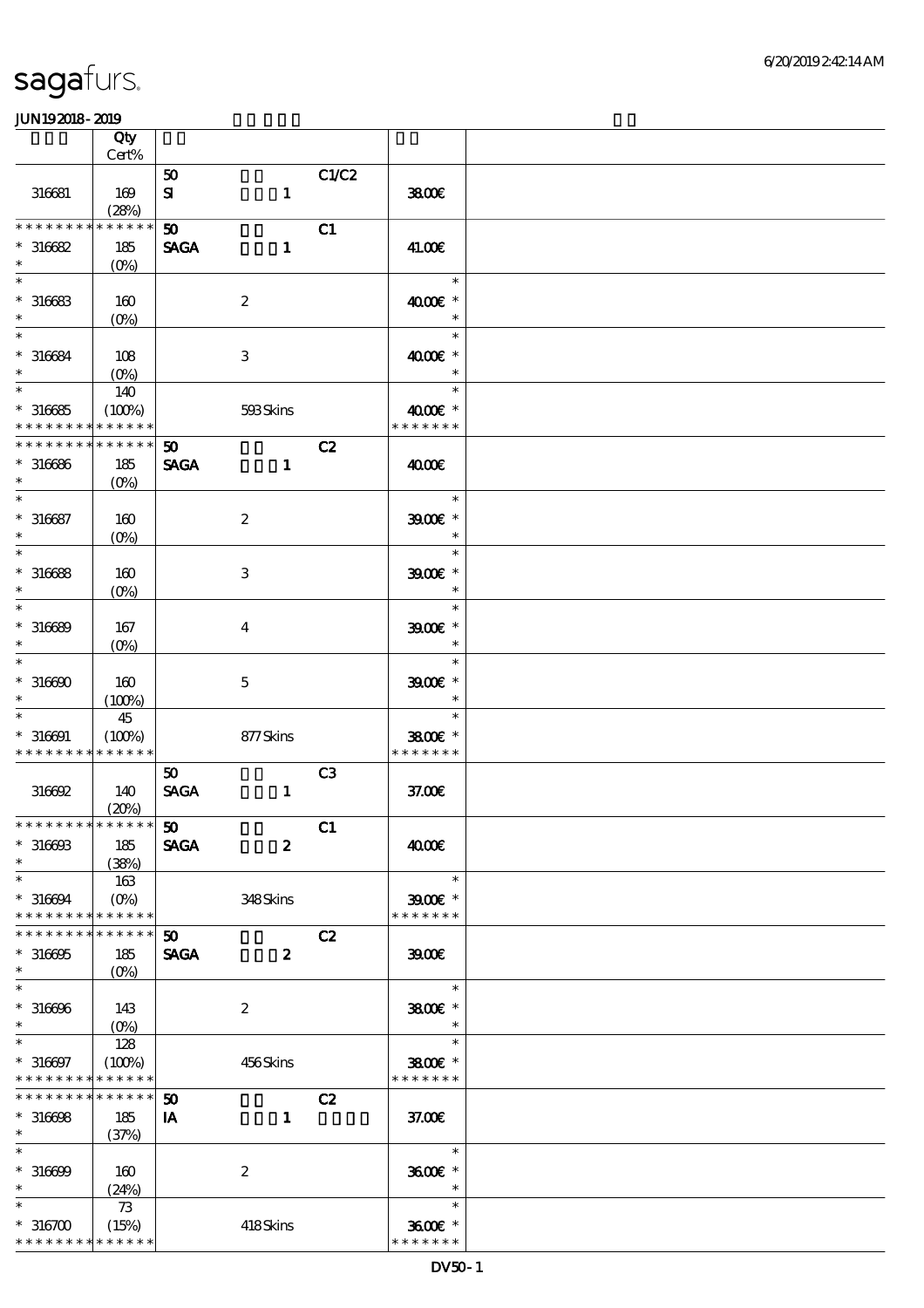|                             | Qty<br>Cert% |                 |                  |    |               |  |
|-----------------------------|--------------|-----------------|------------------|----|---------------|--|
| * * * * * * * * * * * * * * |              | 50              |                  | C2 |               |  |
| $* 316701$                  | 185          | IA              | $\boldsymbol{z}$ |    | 3800          |  |
| $\ast$                      | (31%)        |                 |                  |    |               |  |
| $\ast$                      | 163          |                 |                  |    | $\ast$        |  |
| $*316702$                   | (31%)        |                 | 348Skins         |    | 3800€ *       |  |
| * * * * * * * *             | * * * * * *  |                 |                  |    | * * * * * * * |  |
|                             |              | 50              |                  | C1 |               |  |
| 316703                      | 184          | <b>SROY</b>     | $\mathbf{1}$     |    | 4000€         |  |
|                             | (32%)        |                 |                  |    |               |  |
| * * * * * * * *             | * * * * * *  | 50 <sub>o</sub> |                  | C2 |               |  |
| $* 316704$                  | 170          | <b>SROY</b>     | $\mathbf{1}$     |    | 4000E         |  |
| $\ast$                      | $(O\%)$      |                 |                  |    |               |  |
| $\ast$                      | 119          |                 |                  |    | $\ast$        |  |
| $*316705$                   | (100%)       |                 | 289Skins         |    | 4000 £*       |  |
| * * * * * * * * * * * * * * |              |                 |                  |    | * * * * * * * |  |
| * * * * * * * * * * * * * * |              | 50              |                  | C1 |               |  |
| $*316706$                   | 185          | <b>SROY</b>     | $\boldsymbol{z}$ |    | 4000€         |  |
| $\ast$                      | (29%)        |                 |                  |    |               |  |
| $\overline{\ast}$           | 57           |                 |                  |    | $\ast$        |  |
| $*316707$                   |              |                 | 242Skins         |    | 4000 £*       |  |
| * * * * * * * * * * * * * * |              |                 |                  |    | * * * * * * * |  |
| * * * * * * * * * * * * * * |              | 50              |                  | C2 |               |  |
| $*316708$                   | 185          | <b>SROY</b>     | $\boldsymbol{z}$ |    | 3800E         |  |
| $\ast$                      | $(O\%)$      |                 |                  |    |               |  |
| $\ast$                      |              |                 |                  |    | $\ast$        |  |
| $* 316709$                  | 55           |                 | $\boldsymbol{z}$ |    | 3800€ *       |  |
| $\ast$                      | $(O\%)$      |                 |                  |    | $\ast$        |  |
| $\ast$                      | 100          |                 |                  |    | $\ast$        |  |
| $*316710$                   | (100%)       |                 | 340Skins         |    | 3800€ *       |  |
| * * * * * * * * * * * * * * |              |                 |                  |    | * * * * * * * |  |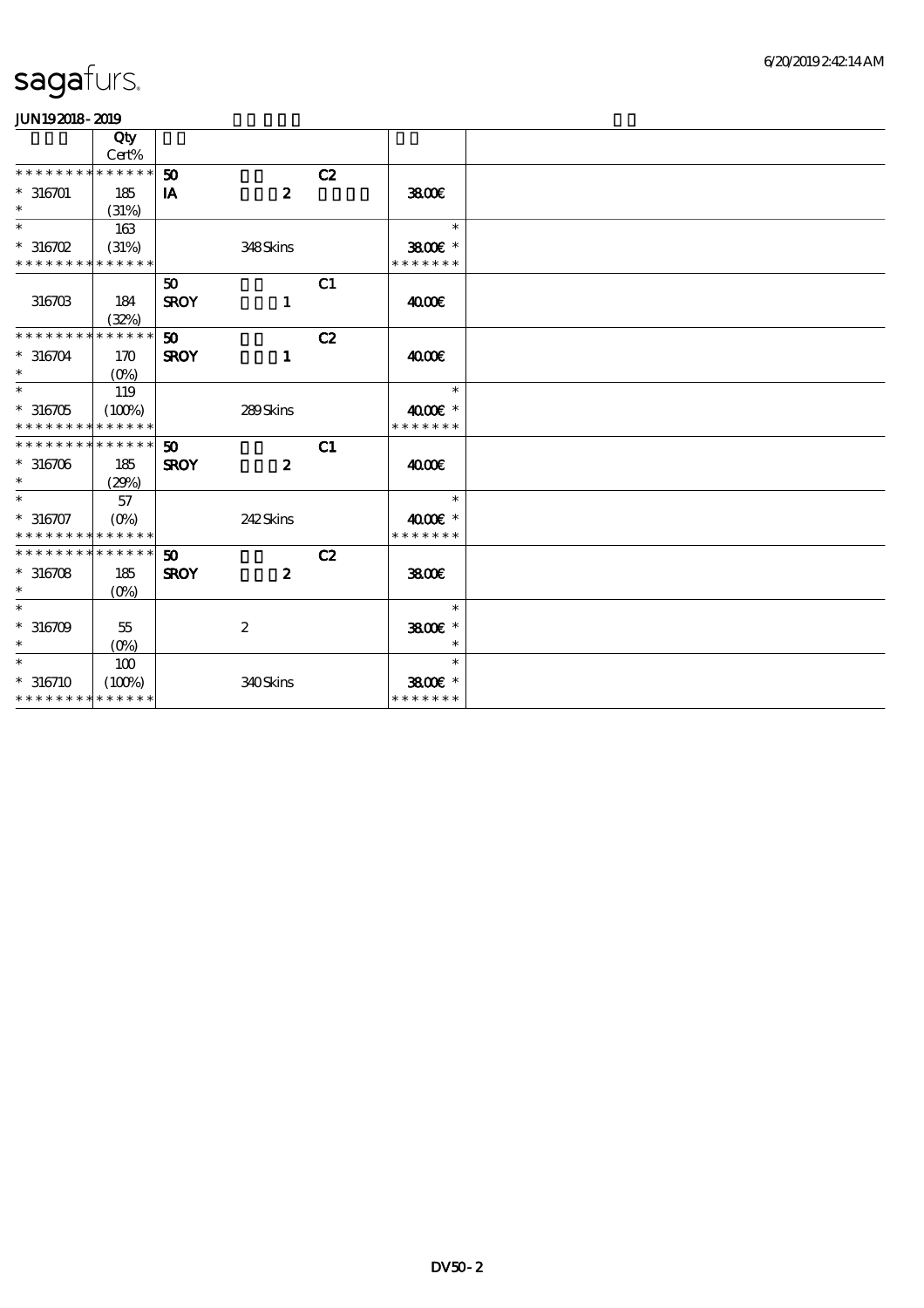|                                                   | Qty<br>Cert%                    |                       |                  |                |                                               |  |
|---------------------------------------------------|---------------------------------|-----------------------|------------------|----------------|-----------------------------------------------|--|
|                                                   |                                 |                       |                  |                |                                               |  |
| 316781                                            | 129<br>(40%)                    | 40<br>$\mathbf{S}$    | $\mathbf{1}$     | C1             | 3300E                                         |  |
| ********                                          | * * * * * *                     | $\boldsymbol{\omega}$ |                  | C2             |                                               |  |
| $*316782$                                         | 225                             | ${\bf s}$             | $\mathbf{1}$     |                | 3200E                                         |  |
| $\ast$                                            | $(0\%)$                         |                       |                  |                |                                               |  |
| $\ast$<br>$* 316783$<br>$\ast$                    | 200<br>$(0\%)$                  |                       | $\boldsymbol{2}$ |                | $\ast$<br>3200E *<br>$\ast$                   |  |
| $\ast$<br>$* 316784$<br>$\ast$                    | 46<br>$(O\!/\!\!\delta)$        |                       | $\,3$            |                | $\ast$<br>3200E *<br>$\ast$                   |  |
| $\overline{\ast}$<br>$*316785$<br>* * * * * * * * | $9\!6$<br>(100%)<br>* * * * * * |                       | 567Skins         |                | $\ast$<br>3200E *<br>* * * * * * *            |  |
|                                                   |                                 | $\boldsymbol{\omega}$ |                  | C <sub>3</sub> |                                               |  |
| 316786                                            | 210<br>(15%)                    | $\mathbf{S}$          | $\mathbf{1}$     |                | 3200                                          |  |
|                                                   |                                 | $\boldsymbol{\omega}$ |                  | C1             |                                               |  |
| 316787                                            | 128<br>(23%)                    | $\mathbf{S}$          | $\boldsymbol{z}$ |                | 3300E                                         |  |
| * * * * * * * *                                   | * * * * * *                     | $\boldsymbol{\omega}$ |                  | C2             |                                               |  |
| $* 316788$<br>$\ast$                              | 225<br>(O <sub>0</sub> )        | ${\bf s}$             | $\boldsymbol{z}$ |                | 3200E                                         |  |
| $\ast$<br>$* 316789$<br>$\ast$                    | 125<br>$(O\%)$                  |                       | $\boldsymbol{2}$ |                | $\ast$<br>3200E *<br>$\ast$                   |  |
| $\ast$                                            | 108                             |                       |                  |                | $\ast$                                        |  |
| $*316790$<br>* * * * * * * *                      | (100%)<br>* * * * * *           |                       | 458Skins         |                | 3200E *<br>* * * * * * *                      |  |
|                                                   |                                 | 40                    |                  | C <sub>3</sub> |                                               |  |
| 316791                                            | 189<br>(15%)                    | ${\bf s}$             | $\boldsymbol{z}$ |                | 31.006                                        |  |
|                                                   |                                 | $\boldsymbol{\omega}$ |                  | C2             |                                               |  |
| 316792                                            | 134<br>(14%)                    | ${\bf I\!B}$          | $\mathbf{1}$     |                | 3000                                          |  |
| * * * * * * * * * * * * * * *                     |                                 | $\boldsymbol{\omega}$ |                  | C1             |                                               |  |
| $* 316793$<br>$\ast$                              | 205<br>$(O\%)$                  | <b>SAGA</b>           | $\mathbf{1}$     |                | 3600€                                         |  |
| $\ast$<br>$* 316794$                              | 180                             |                       | $\boldsymbol{2}$ |                | $\ast$<br>3600€ *                             |  |
| $\ast$                                            | $(O\!\!\!\!\!\!\backslash\rho)$ |                       |                  |                | $\ast$                                        |  |
| $\overline{\ast}$<br>$*316795$<br>$\ast$          | 197<br>(100%)                   |                       | 3                |                | $\ast$<br>3600€ *<br>$\ast$                   |  |
| $\ast$                                            | 130                             |                       |                  |                | $\ast$                                        |  |
| $* 316796$<br>* * * * * * * * * * * * * *         | $(O\!\!\!\!\!\!/\,\!o)$         |                       | 712Skins         |                | $3600$ $*$<br>* * * * * * *                   |  |
| * * * * * * *                                     | * * * * * *                     | $\boldsymbol{\omega}$ |                  | C2             |                                               |  |
| $* 316797$<br>$*$                                 | 205<br>$(O_0)$                  | <b>SAGA</b>           | $\mathbf{1}$     |                | 3600E                                         |  |
| $\ast$<br>$* 316798$<br>$\ast$                    | 180<br>$(0\%)$                  |                       | $\boldsymbol{2}$ |                | $\ast$<br>3600€ *<br>$\overline{\phantom{a}}$ |  |
| $\ast$<br>$* 316799$<br>$\ast$                    | 180<br>$(0\%)$                  |                       | $\,3\,$          |                | $\ast$<br>3600E *<br>$\ast$                   |  |
| $\ast$<br>$*316800$<br>$*$ $*$                    | 180<br>$(O\!/\!\delta)$         |                       | $\bf{4}$         |                | $\ast$<br>3600€ *<br>$\ast$                   |  |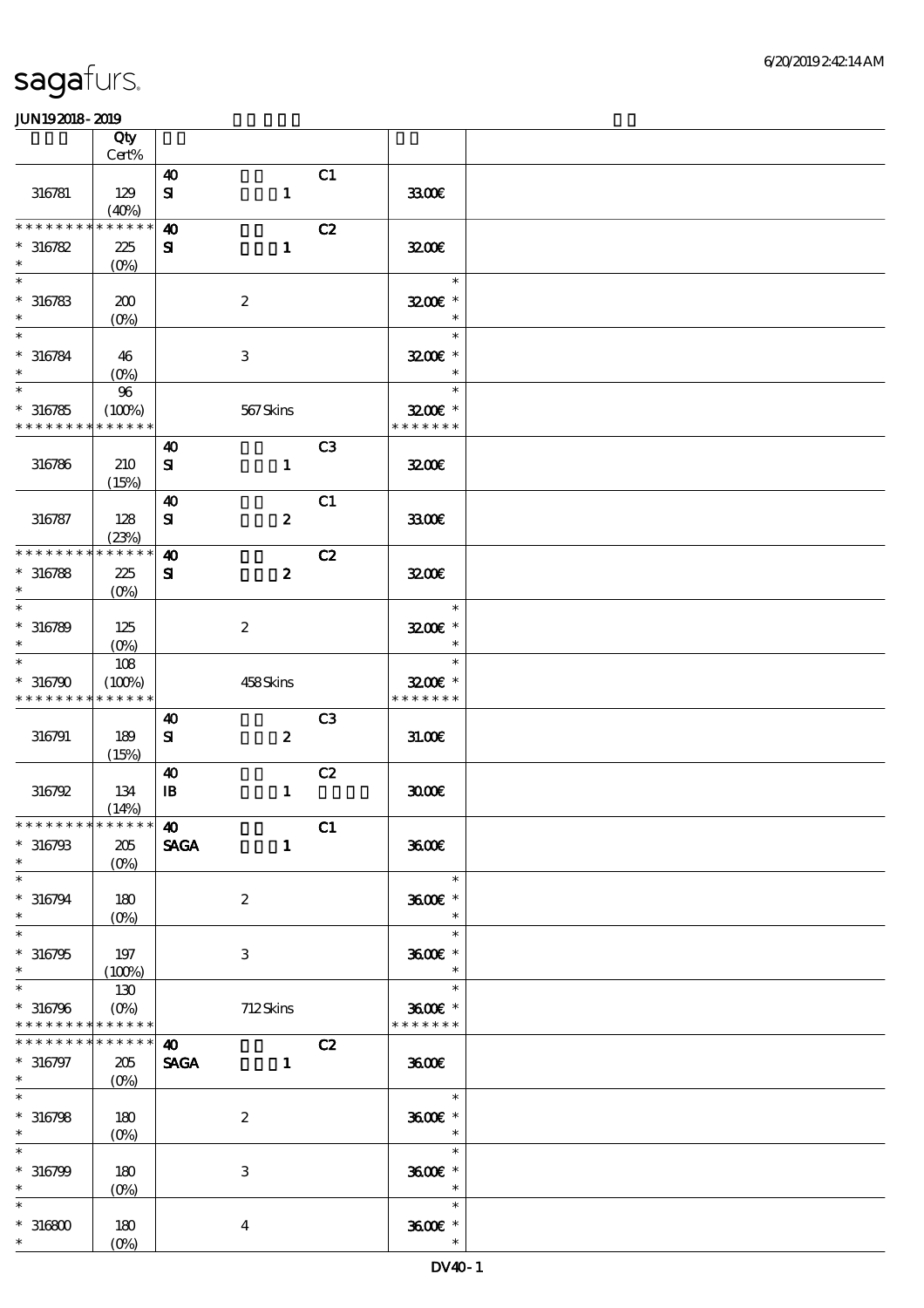|                             | Qty<br>Cert%                    |                       |                           |                |                     |  |
|-----------------------------|---------------------------------|-----------------------|---------------------------|----------------|---------------------|--|
| $\ast$                      |                                 |                       |                           |                | $\ast$              |  |
|                             |                                 | 40                    |                           | C2             |                     |  |
| $* 316801$                  | 180                             | <b>SAGA</b>           | $\mathbf{1}$              |                | 3600€ *             |  |
| $\ast$                      | $(O\!/\!\delta)$                |                       |                           |                | $\ast$              |  |
| $\ast$                      |                                 |                       |                           |                | $\ast$              |  |
| $*$ 316802                  | 180                             |                       | 6                         |                | 3600€ *             |  |
| $\ast$                      | $(O\%)$                         |                       |                           |                | $\ast$              |  |
| $\ast$                      |                                 |                       |                           |                | $\ast$              |  |
| $*31680B$                   |                                 |                       |                           |                | 3600E *             |  |
| $\ast$                      | 180                             |                       | $\boldsymbol{\tau}$       |                | $\ast$              |  |
|                             | (100%)                          |                       |                           |                |                     |  |
| $\ast$                      |                                 |                       |                           |                | $\ast$              |  |
| $*316804$                   | 132                             |                       | 8                         |                | 3600€ *             |  |
| $\ast$                      | (100%)                          |                       |                           |                | $\ast$              |  |
| $\overline{\phantom{0}}$    | 151                             |                       |                           |                | $\ast$              |  |
| $*316805$                   | $(O\%)$                         |                       | 1568Skins                 |                | 3600€ *             |  |
| * * * * * * * * * * * * * * |                                 |                       |                           |                | * * * * * * *       |  |
| * * * * * * * * * * * * * * |                                 | $\boldsymbol{\omega}$ |                           | C <sub>3</sub> |                     |  |
| $*316806$                   | 205                             | <b>SAGA</b>           | $\mathbf{1}$              |                | 3600                |  |
| $\ast$                      |                                 |                       |                           |                |                     |  |
| $\ast$                      | (31%)                           |                       |                           |                |                     |  |
|                             | 115                             |                       |                           |                | $\ast$              |  |
| $* 316807$                  | $(O\!\!\!\!\!\!\backslash\rho)$ |                       | 320Skins                  |                | 3600E*              |  |
| * * * * * * * * * * * * * * |                                 |                       |                           |                | * * * * * * *       |  |
| * * * * * * * * * * * * * * |                                 | $\boldsymbol{\omega}$ |                           | C1             |                     |  |
| $*316808$                   | 205                             | <b>SAGA</b>           | $\boldsymbol{z}$          |                | 3600E               |  |
| $\ast$                      | $(O\%)$                         |                       |                           |                |                     |  |
| $\ast$                      |                                 |                       |                           |                | $\ast$              |  |
| $*316809$                   | 68                              |                       | $\boldsymbol{2}$          |                | 3600€ *             |  |
| $\ast$                      |                                 |                       |                           |                | $\ast$              |  |
| $\ast$                      |                                 |                       |                           |                | $\ast$              |  |
|                             | 113                             |                       |                           |                |                     |  |
| $*316810$                   | (100%)                          |                       | 386Skins                  |                | 3600€ *             |  |
| * * * * * * * *             | ******                          |                       |                           |                | * * * * * * *       |  |
| * * * * * * * *             | * * * * * *                     | $\boldsymbol{\omega}$ |                           | C2             |                     |  |
| $* 316811$                  | 205                             | <b>SAGA</b>           | $\boldsymbol{z}$          |                | 3500                |  |
| $*$ $*$                     | $(O\%)$                         |                       |                           |                |                     |  |
| $\ast$                      |                                 |                       |                           |                | $\ast$              |  |
| $* 316812$                  | 180                             |                       | $\boldsymbol{2}$          |                | $3500$ $\epsilon$ * |  |
| $\ast$                      | $(O\%)$                         |                       |                           |                | $\ast$              |  |
| $*$                         |                                 |                       |                           |                | $\ast$              |  |
| $*316813$                   | 180                             |                       | $\ensuremath{\mathbf{3}}$ |                | 3500€ *             |  |
| $\ast$                      | $(O\%)$                         |                       |                           |                | $\ast$              |  |
| $\ast$                      |                                 |                       |                           |                | $\ast$              |  |
|                             |                                 |                       |                           |                |                     |  |
| $* 316814$                  | 180                             |                       | 4                         |                | $3500$ $\epsilon$ * |  |
| $\ast$                      | (100%)                          |                       |                           |                | $\ast$              |  |
| $\ast$                      |                                 |                       |                           |                | $\ast$              |  |
| $*316815$                   | 176                             |                       | $\mathbf 5$               |                | 3400€ *             |  |
| $\ast$                      | $(100\%)$                       |                       |                           |                | $\ast$              |  |
| $\ast$                      | 100                             |                       |                           |                | $\ast$              |  |
| $* 316816$                  | $(O\%)$                         |                       | $1021$ Skins              |                | 3400€ *             |  |
| * * * * * * * * * * * * * * |                                 |                       |                           |                | * * * * * * *       |  |
| * * * * * * *               | * * * * * *                     | $\boldsymbol{\omega}$ |                           | C <sub>3</sub> |                     |  |
|                             |                                 |                       |                           |                |                     |  |
| $* 316817$<br>$*$           | 205                             | <b>SAGA</b>           | $\boldsymbol{z}$          |                | 3400                |  |
| $\ast$                      | (49%)                           |                       |                           |                |                     |  |
|                             | 144                             |                       |                           |                | $\ast$              |  |
| $*316818$                   | $(0\%)$                         |                       | 349Skins                  |                | 3400€ *             |  |
| * * * * * * * * * * * * * * |                                 |                       |                           |                | * * * * * * *       |  |
|                             |                                 | 5040                  |                           | C2             |                     |  |
| 316819                      | 93                              | <b>SAGA</b>           | $\mathbf{3}$              |                | 31.00E              |  |
|                             | (74%)                           |                       |                           |                |                     |  |
| * * * * * * * *             | * * * * * *                     | $\boldsymbol{\omega}$ |                           | C2             |                     |  |
| $*316820$                   | 205                             | IA                    | $\mathbf{1}$              |                | 3300E               |  |
|                             |                                 |                       |                           |                |                     |  |
| $\ast$                      | (20%)                           |                       |                           |                |                     |  |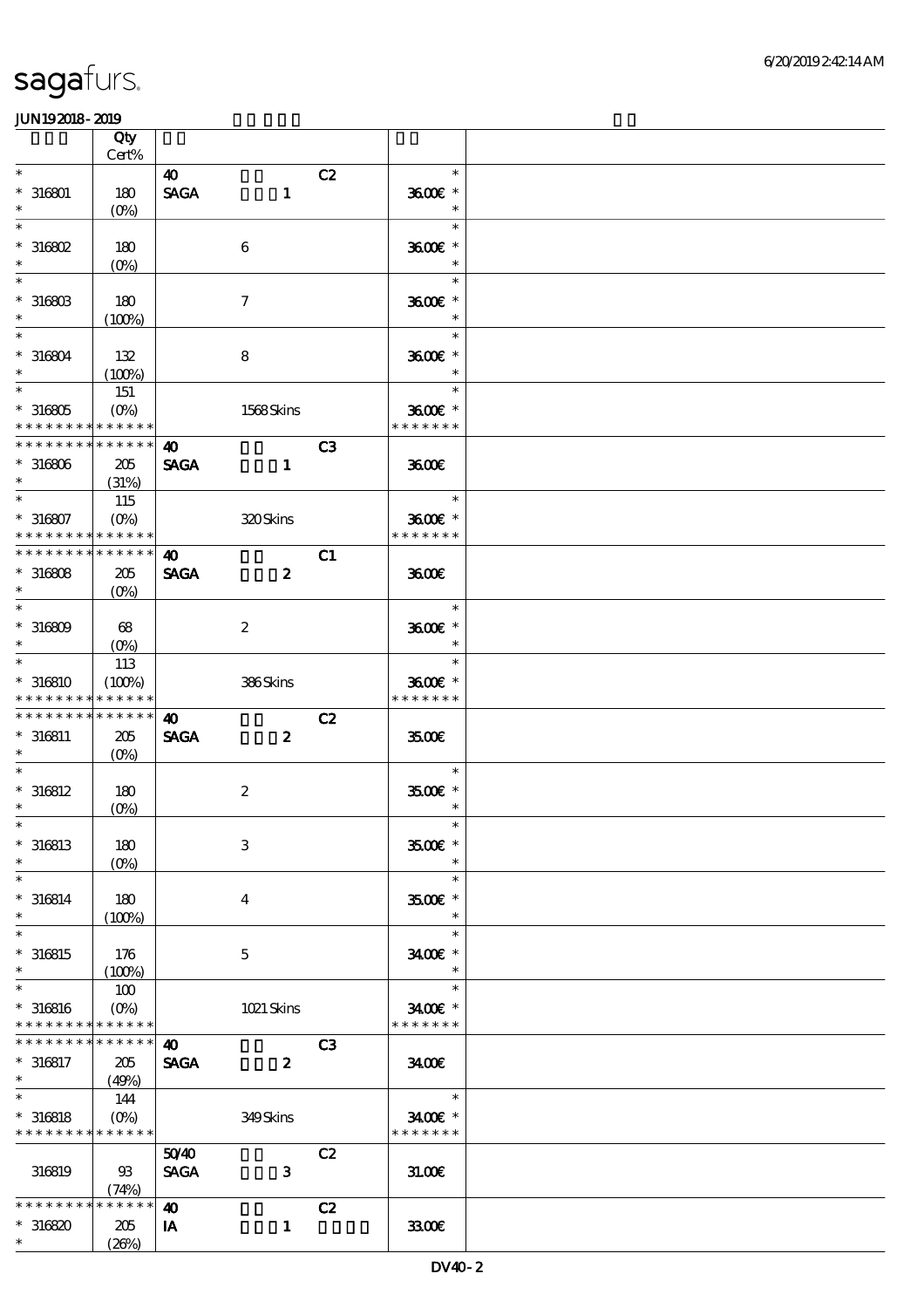|                                                     | Qty                           |                                      |                  |                |                                                |  |
|-----------------------------------------------------|-------------------------------|--------------------------------------|------------------|----------------|------------------------------------------------|--|
| $\ast$                                              | Cert%                         | $\boldsymbol{\omega}$                |                  | C2             | $\ast$                                         |  |
| $*316821$<br>$\ast$                                 | 180<br>(18%)                  | IA                                   | $\mathbf{1}$     |                | 3200E *<br>$\ast$                              |  |
| $\ast$<br>$*316822$<br>$\ast$                       | 180<br>(27%)                  |                                      | $\,3$            |                | $\ast$<br>3200E *<br>$\ast$                    |  |
| $\ast$<br>$*316823$<br>$\ast$                       | 180                           |                                      | $\boldsymbol{4}$ |                | $\ast$<br>3200E *                              |  |
| $\ast$<br>$* 316824$<br>* * * * * * * * * * * * * * | (15%)<br>138<br>(13%)         |                                      | 883Skins         |                | $\ast$<br>$3200$ $*$<br>* * * * * * *          |  |
| * * * * * * * *                                     | * * * * * *                   | $\boldsymbol{\omega}$                |                  | C2             |                                                |  |
| $*316825$<br>$\ast$                                 | 205<br>(25%)                  | IA                                   | $\boldsymbol{z}$ |                | 3300€                                          |  |
| $\ast$<br>$* 316826$<br>$\ast$                      | 180<br>(31%)                  |                                      | $\boldsymbol{2}$ |                | $\ast$<br>3300€ *<br>$\ast$                    |  |
| $\ast$<br>$* 316827$<br>$\ast$                      | 180<br>(37%)                  |                                      | $\,3$            |                | $\ast$<br>3200E *<br>$\ast$                    |  |
| $\ast$<br>$*316828$<br>* * * * * * * *              | 146<br>(13%)<br>* * * * * *   |                                      | 711 Skins        |                | $\ast$<br>3200E *<br>* * * * * * *             |  |
| * * * * * * * * * * * * * *<br>$*316829$<br>$\ast$  | 205<br>$(O\%)$                | $\boldsymbol{\omega}$<br><b>SROY</b> | $\mathbf{1}$     | C1             | 3900                                           |  |
| $\ast$<br>$*316830$<br>$\ast$                       | 86<br>$(0\%)$                 |                                      | $\boldsymbol{2}$ |                | $\ast$<br>$3900$ $*$<br>$\ast$                 |  |
| $\ast$<br>$* 316831$<br>* * * * * * * * * * * * * * | 137<br>(100%)                 |                                      | 428Skins         |                | $\ast$<br>$3900$ $*$<br>* * * * * * *          |  |
| * * * * * * * * * * * * * *<br>$*316832$<br>$\ast$  | 205<br>$(0\%)$                | $\boldsymbol{\omega}$<br><b>SROY</b> | $\mathbf{1}$     | C2             | 39000                                          |  |
| $*$<br>$*316833$<br>$\ast$                          | 180<br>(100%)                 |                                      | $\boldsymbol{2}$ |                | $\ast$<br>4000€ *<br>$\ast$                    |  |
| $\ast$<br>$*316834$<br>$\ast$                       | 88<br>(100%)                  |                                      | 3                |                | $\ast$<br>$3900$ $\epsilon$ *<br>$\ast$        |  |
| $\ast$<br>$*316835$<br>$\ast$                       | 180<br>$(O\!/\!\!\delta)$     |                                      | $\overline{4}$   |                | $\ast$<br>$3900$ $*$                           |  |
| $\ast$<br>$*316836$<br>* * * * * * * * * * * * * *  | 133<br>$(O\%)$                |                                      | 786Skins         |                | $\ast$<br>$3900$ $\epsilon$ *<br>* * * * * * * |  |
| 316837                                              | 158<br>(28%)                  | 40<br><b>SROY</b>                    | $\mathbf{1}$     | C <sub>3</sub> | 3600E                                          |  |
| 316838                                              | 190<br>(28%)                  | $\boldsymbol{\omega}$<br><b>SROY</b> | $\boldsymbol{z}$ | C1             | 3500€                                          |  |
| * * * * * * * *<br>$*316839$<br>$\ast$              | * * * * * *<br>205<br>$(0\%)$ | $\boldsymbol{\omega}$<br><b>SROY</b> | $\boldsymbol{z}$ | C2             | 3500E                                          |  |
| $\ast$<br>$* 316840$<br>$*$                         | 180<br>(100%)                 |                                      | $\boldsymbol{2}$ |                | $\ast$<br>3500 £*<br>$\ast$                    |  |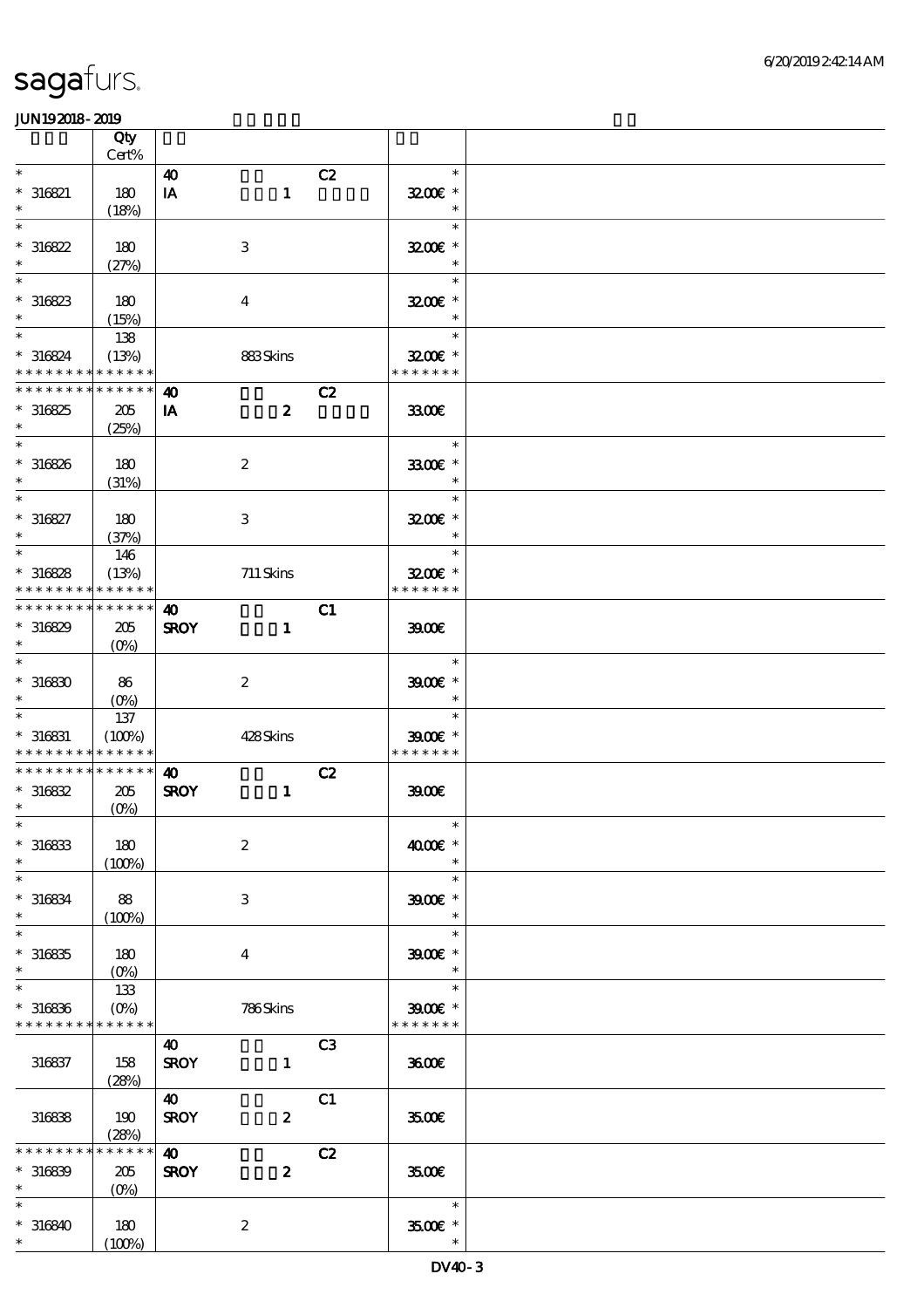|                | Qty     |                       |                  |                |                        |
|----------------|---------|-----------------------|------------------|----------------|------------------------|
|                |         |                       |                  |                |                        |
|                | Cert%   |                       |                  |                |                        |
| $\ast$         |         | $\boldsymbol{\omega}$ |                  | C2             | $\ast$                 |
|                |         |                       |                  |                |                        |
| $* 316841$     | 42      | <b>SROY</b>           | $\boldsymbol{z}$ |                | $3500$ $\epsilon$ *    |
| $\ast$         |         |                       |                  |                | $\ast$                 |
|                | (100%)  |                       |                  |                |                        |
| $\ast$         | 109     |                       |                  |                | $\ast$                 |
|                |         |                       |                  |                |                        |
| $*316842$      | $(O\%)$ |                       | 536Skins         |                | $3400$ $\varepsilon$ * |
| ************** |         |                       |                  |                | *******                |
|                |         |                       |                  |                |                        |
|                |         | $\boldsymbol{\omega}$ |                  | C <sub>3</sub> |                        |
| 316843         | 131     | <b>SROY</b>           | $\boldsymbol{z}$ |                | 3400                   |
|                |         |                       |                  |                |                        |
|                | (49%)   |                       |                  |                |                        |
|                |         | $\boldsymbol{\omega}$ |                  | C1/C2          |                        |
|                |         |                       |                  |                |                        |
| 316844         | 75      | <b>LUMI</b>           | $\boldsymbol{z}$ |                | 3800€                  |
|                |         |                       |                  |                |                        |
|                | (77%)   |                       |                  |                |                        |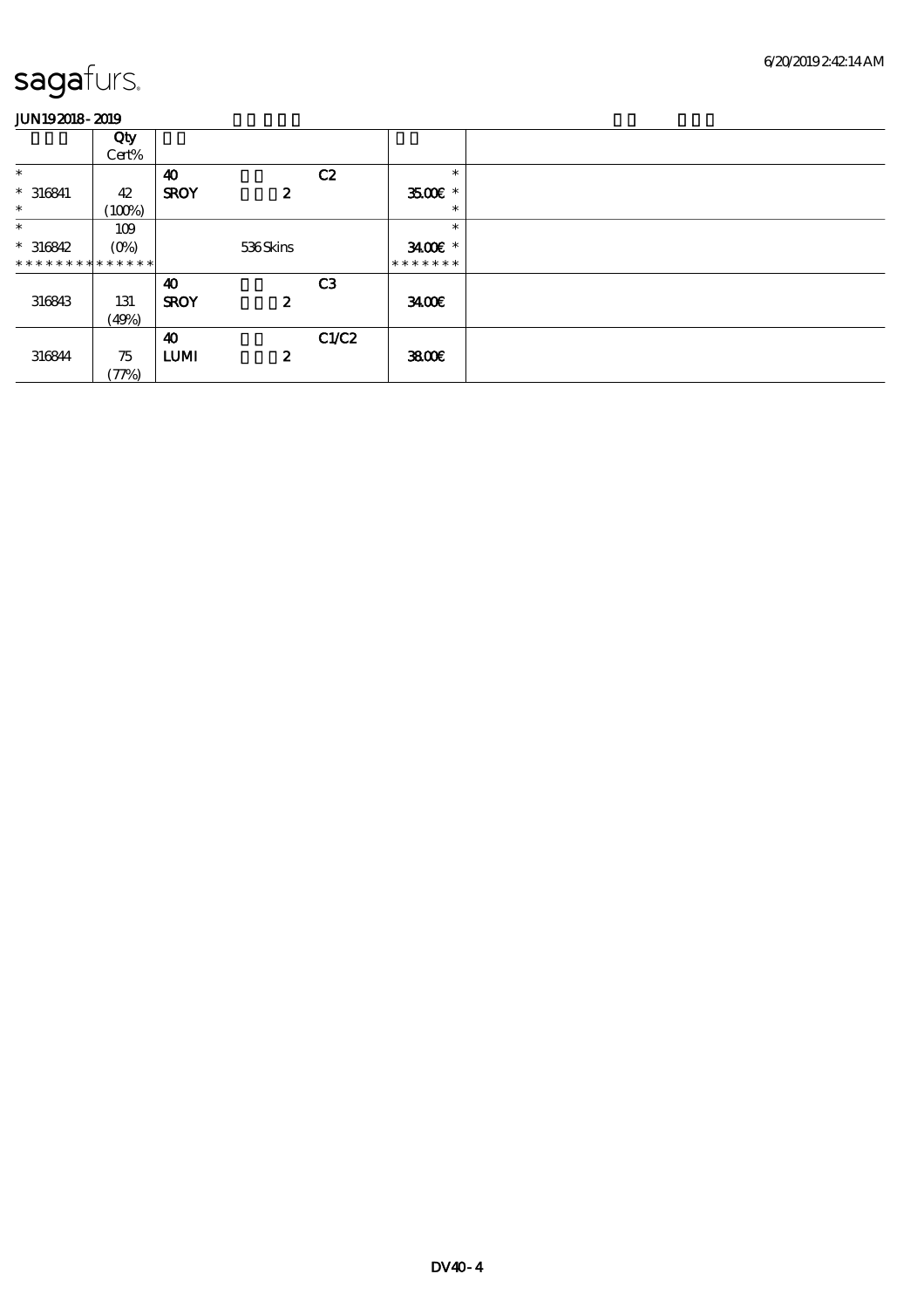|                                           | Qty<br>$Cert\%$                 |                                   |                             |  |
|-------------------------------------------|---------------------------------|-----------------------------------|-----------------------------|--|
| * * * * * * * *                           | * * * * * *                     | C1<br>$\boldsymbol{\mathfrak{D}}$ |                             |  |
| $*316921$                                 | 245                             | $\mathbf{1}$<br>${\bf s}$         | 31.006                      |  |
| $\ast$                                    | (0%)                            |                                   |                             |  |
| $\ast$<br>$*316922$                       | 220                             | $\boldsymbol{2}$                  | $\ast$<br>$31.00E$ *        |  |
| $\ast$                                    | (100%)                          |                                   | $\ast$                      |  |
| $\ast$                                    |                                 |                                   | $\ast$                      |  |
| $*316923$<br>$\ast$                       | 62                              | $\,3$                             | $31.005$ *<br>$\ast$        |  |
| $\overline{\ast}$                         | (100%)<br>112                   |                                   | $\ast$                      |  |
| $*316924$                                 | $(O\%)$                         | 639Skins                          | $31.005$ *                  |  |
| * * * * * * * * * * * * * *               |                                 |                                   | * * * * * * *               |  |
| * * * * * * * *                           | * * * * * *                     | C2<br>$\boldsymbol{\mathfrak{D}}$ |                             |  |
| $*316925$<br>$\ast$                       | 245<br>$(O\%)$                  | ${\bf s}$<br>$\mathbf{1}$         | 3000                        |  |
| $\ast$                                    |                                 |                                   | $\ast$                      |  |
| $*316926$                                 | 220                             | $\boldsymbol{2}$                  | $3000$ $*$                  |  |
| $\ast$<br>$\ast$                          | $(O\!/\!o)$                     |                                   | $\ast$<br>$\ast$            |  |
| $*316927$                                 | 220                             | $\,3\,$                           | $3000$ $*$                  |  |
| $\ast$                                    | $(0\%)$                         |                                   | $\ast$                      |  |
| $\ast$                                    |                                 |                                   | $\ast$                      |  |
| $*316928$<br>$\ast$                       | 220<br>$(0\%)$                  | $\bf{4}$                          | $3000$ $*$<br>$\ast$        |  |
| $\ast$                                    |                                 |                                   | $\ast$                      |  |
| $*316929$                                 | 220                             | $\mathbf 5$                       | $3000$ $*$                  |  |
| $\ast$<br>$\ast$                          | $(O\!/\!o)$                     |                                   | $\ast$<br>$\ast$            |  |
| $*316930$                                 | 220                             | 6                                 | $3000$ $*$                  |  |
| $\ast$                                    | $(0\%)$                         |                                   | $\ast$                      |  |
|                                           |                                 |                                   | $\ast$                      |  |
| $* 316031$<br>$\ast$                      | 220<br>(100%)                   | $\boldsymbol{7}$                  | $3000$ $*$<br>$\ast$        |  |
| $\ast$                                    |                                 |                                   | $\ast$                      |  |
| $*316932$                                 | 114                             | $\bf8$                            | $3000$ $*$                  |  |
| $\ast$<br>$*$                             | (100%)<br>186                   |                                   | $\ast$<br>$\ast$            |  |
| $*316933$                                 | $(O\%)$                         | 1865Skins                         | $3000$ $*$                  |  |
| * * * * * * * *                           | * * * * * *                     |                                   | * * * * * * *               |  |
| * * * * * * * *                           | * * * * * *                     | C3<br>$\boldsymbol{\mathfrak{D}}$ | 3000                        |  |
| $*316034$<br>$\ast$                       | 245<br>$(O\%)$                  | ${\bf z}$<br>$\mathbf{1}$         |                             |  |
| $\ast$                                    |                                 |                                   | $\ast$                      |  |
| $*316935$                                 | 220                             | $\boldsymbol{2}$                  | $3000$ $*$                  |  |
| $\ast$<br>$\ast$                          | $(O\!\!\!\!\!\!\backslash\rho)$ |                                   | $\ast$                      |  |
| $*316936$                                 | 133                             | 3                                 | $3000$ $*$                  |  |
| $\ast$                                    | $(O\%)$                         |                                   | $\ast$                      |  |
|                                           | 122                             |                                   | $\ast$                      |  |
| $* 316937$<br>* * * * * * * * * * * * * * | (100%)                          | 720Skins                          | $3000$ $*$<br>* * * * * * * |  |
|                                           |                                 | C1<br>$\boldsymbol{\mathfrak{D}}$ |                             |  |
| 316938                                    | 126                             | $\boldsymbol{z}$<br>${\bf s}$     | 3000                        |  |
| ********                                  | (30%)<br>* * * * * *            | C2<br>$\boldsymbol{\mathfrak{D}}$ |                             |  |
| $*316939$                                 | 245                             | $\boldsymbol{2}$<br>${\bf s}$     | 3000                        |  |
| $\ast$                                    | $(0\%)$                         |                                   |                             |  |
| $\ast$                                    |                                 |                                   | $\ast$                      |  |
| $*316940$<br>$\ast$                       | 120<br>$(O\%)$                  | $\boldsymbol{2}$                  | 29506 *<br>$\ast$           |  |
|                                           |                                 |                                   |                             |  |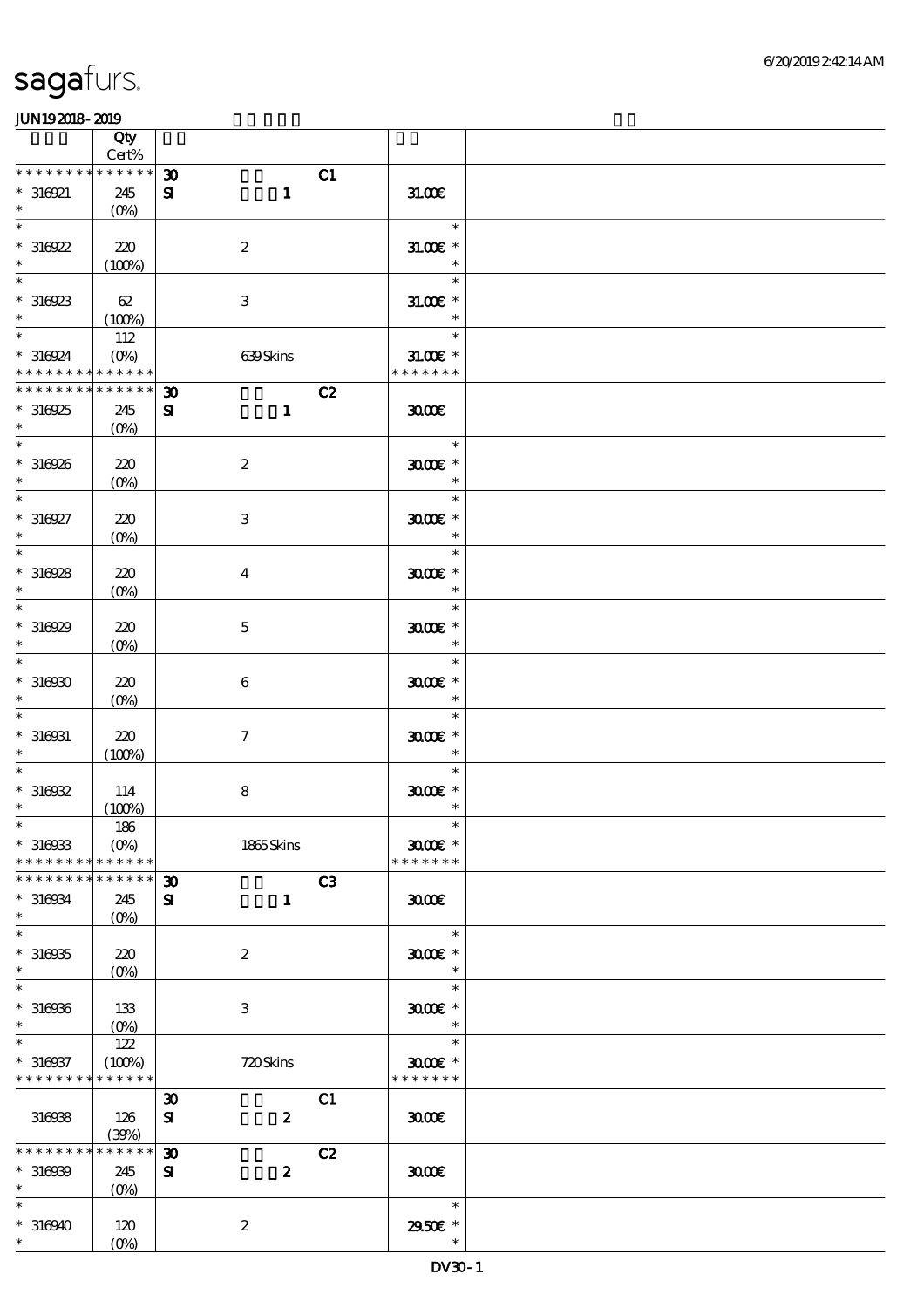|                                                                         | Qty                           |                                             |                  |                |                          |  |
|-------------------------------------------------------------------------|-------------------------------|---------------------------------------------|------------------|----------------|--------------------------|--|
| $\ast$                                                                  | Cert%                         |                                             |                  |                |                          |  |
|                                                                         | 129                           | $\boldsymbol{\mathfrak{D}}$                 |                  | C2             | $\ast$                   |  |
| $* 316941$<br>* * * * * * * * * * * * * *                               | (100%)                        | ${\bf s}$                                   | $\boldsymbol{z}$ |                | 2950€ *<br>* * * * * * * |  |
|                                                                         |                               | $\boldsymbol{\mathfrak{D}}$                 |                  | C <sub>3</sub> |                          |  |
| 316942                                                                  | 182                           | ${\bf s}$                                   | $\boldsymbol{z}$ |                | 27.50E                   |  |
|                                                                         | (30%)                         |                                             |                  |                |                          |  |
| * * * * * * * *                                                         | * * * * * *                   | $\boldsymbol{\mathfrak{D}}$                 |                  | C2             |                          |  |
| $*316943$                                                               | 245                           | $\mathbf{B}$                                | $\mathbf{1}$     |                | 2800€                    |  |
| $\ast$                                                                  | (23%)                         |                                             |                  |                |                          |  |
| $\ast$                                                                  | 235                           |                                             |                  |                | $\ast$                   |  |
| $*316944$                                                               | (27%)                         |                                             | 480Skins         |                | 2800 £*<br>* * * * * * * |  |
| * * * * * * * * <mark>* * * * * *</mark><br>* * * * * * * * * * * * * * |                               |                                             |                  |                |                          |  |
| $*316945$                                                               | 245                           | $\boldsymbol{\mathfrak{D}}$<br>$\mathbf{B}$ | $\boldsymbol{z}$ | C2             | 2800€                    |  |
| $\ast$                                                                  | (28%)                         |                                             |                  |                |                          |  |
| $\ast$                                                                  | 81                            |                                             |                  |                | $\ast$                   |  |
| $*316946$                                                               | (37%)                         |                                             | 326Skins         |                | 27.50€ *                 |  |
| * * * * * * * * * * * * * *                                             |                               |                                             |                  |                | * * * * * * *            |  |
| * * * * * * * * * * * * * *                                             |                               | $\boldsymbol{\mathfrak{D}}$                 |                  | C1             |                          |  |
| $*316947$                                                               | 225                           | <b>SAGA</b>                                 | $\mathbf{1}$     |                | 3500                     |  |
| $\ast$                                                                  | $(O\%)$                       |                                             |                  |                |                          |  |
| $\ast$                                                                  |                               |                                             |                  |                | $\ast$                   |  |
| $*316948$                                                               | 200                           |                                             | $\boldsymbol{2}$ |                | 3400€ *                  |  |
| $\ast$<br>$\ast$                                                        | $(O\%)$                       |                                             |                  |                | $\ast$<br>$\ast$         |  |
| $* 316949$                                                              | 200                           |                                             | $\,3$            |                | 3400€ *                  |  |
| $\ast$                                                                  | $(O\!/\!\delta)$              |                                             |                  |                | $\ast$                   |  |
| $\ast$                                                                  |                               |                                             |                  |                | $\ast$                   |  |
| $*316950$                                                               | 200                           |                                             | $\boldsymbol{4}$ |                | 3400€ *                  |  |
| $\ast$                                                                  | (100%)                        |                                             |                  |                | $\ast$                   |  |
| $\ast$                                                                  |                               |                                             |                  |                | $\ast$                   |  |
| $* 316051$                                                              | 200                           |                                             | $\mathbf 5$      |                | 3400€ *                  |  |
| $\ast$                                                                  | (99%)                         |                                             |                  |                | $\ast$                   |  |
| $\ast$                                                                  |                               |                                             |                  |                | $\ast$                   |  |
| $*316052$<br>$\ast$                                                     | 200                           |                                             | 6                |                | 3400€ *<br>$\ast$        |  |
|                                                                         | (100%)                        |                                             |                  |                |                          |  |
| $*316953$                                                               | 114                           |                                             | $\boldsymbol{7}$ |                | $3400$ $^{\circ}$        |  |
| $\ast$                                                                  | (100%)                        |                                             |                  |                | $\ast$                   |  |
| $\ast$                                                                  | 47                            |                                             |                  |                | $\ast$                   |  |
| $* 316954$                                                              | $(O\%)$                       |                                             | 1386Skins        |                | 3400€ *                  |  |
| * * * * * * * *                                                         | * * * * * *                   |                                             |                  |                | * * * * * * *            |  |
| * * * * * * * *                                                         | * * * * * *                   | $\boldsymbol{\mathfrak{D}}$                 |                  | C2             |                          |  |
| $*316955$                                                               | 225                           | <b>SAGA</b>                                 | $\mathbf{1}$     |                | 3400                     |  |
| $\ast$<br>$\ast$                                                        | $(O\%)$                       |                                             |                  |                |                          |  |
|                                                                         |                               |                                             |                  |                | $\ast$                   |  |
| $* 316956$<br>$\ast$                                                    | 200                           |                                             | $\boldsymbol{2}$ |                | 3400€ *<br>$\ast$        |  |
| $\ast$                                                                  | $(O\!\!\!\!\!\backslash\rho)$ |                                             |                  |                | $\ast$                   |  |
| $* 316057$                                                              | 200                           |                                             | 3                |                | $3400$ $\epsilon$ *      |  |
| $\ast$                                                                  | $(O\%)$                       |                                             |                  |                | $\ast$                   |  |
| $\ast$                                                                  |                               |                                             |                  |                | $\ast$                   |  |
| $*316958$                                                               | 200                           |                                             | $\boldsymbol{4}$ |                | 3400€ *                  |  |
| $\ast$                                                                  | $(0\%)$                       |                                             |                  |                | $\ast$                   |  |
| $\ast$                                                                  |                               |                                             |                  |                | $\ast$                   |  |
| $* 316959$                                                              | 200                           |                                             | $\mathbf 5$      |                | 3400E *                  |  |
| $\ast$<br>$\ast$                                                        | $(0\%)$                       |                                             |                  |                | $\ast$<br>$\ast$         |  |
| $*316960$                                                               | 200                           |                                             | $\,6\,$          |                | 3400E *                  |  |
| $*$                                                                     | $(0\%)$                       |                                             |                  |                | $\ast$                   |  |
|                                                                         |                               |                                             |                  |                |                          |  |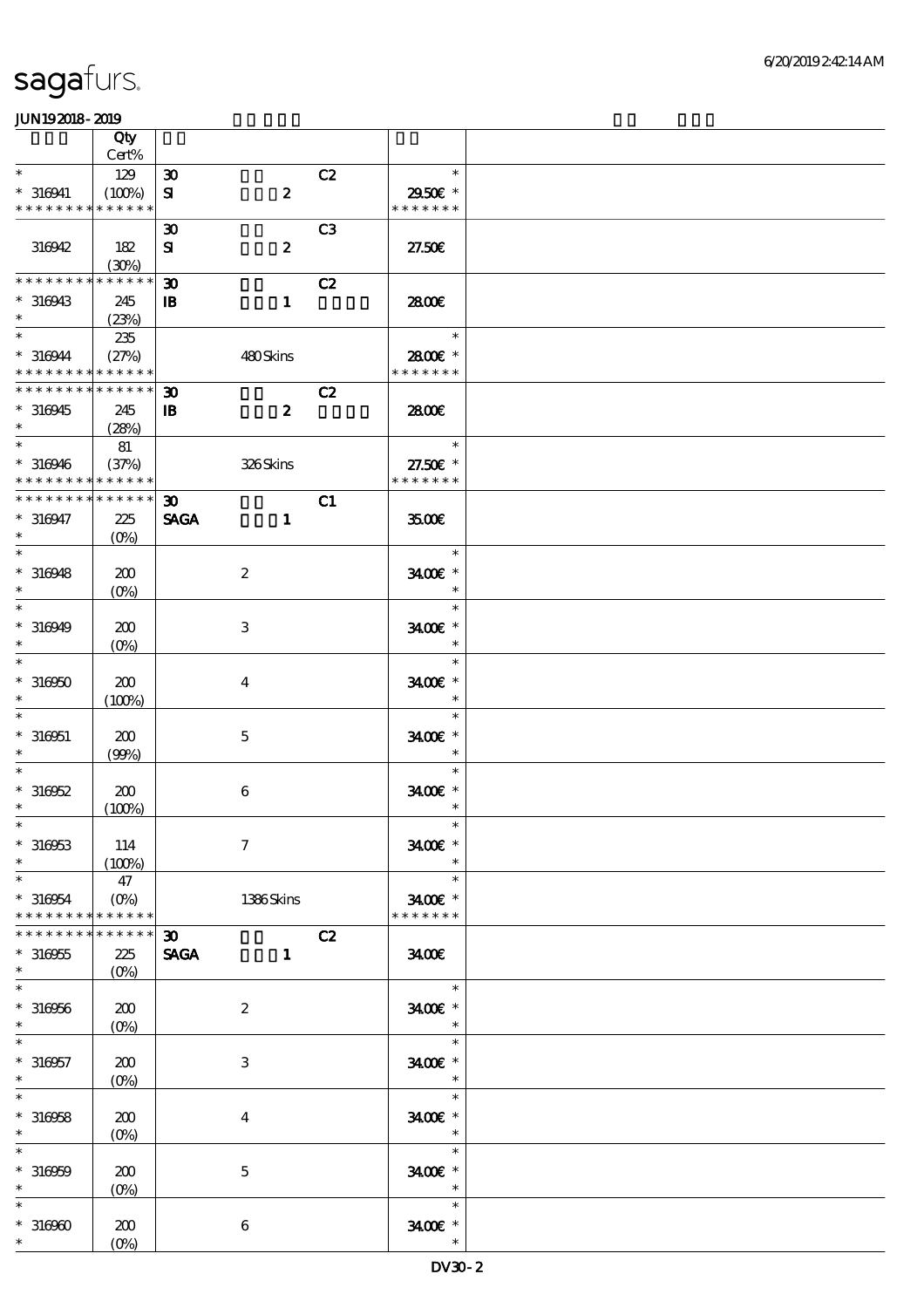|                                                                      | Qty<br>$\mbox{Cert}\%$           |                                                                                   |                                          |  |
|----------------------------------------------------------------------|----------------------------------|-----------------------------------------------------------------------------------|------------------------------------------|--|
| $\ast$<br>$* 316961$                                                 | 200                              | $\boldsymbol{\mathfrak{D}}$<br>C2<br>$\ensuremath{\mathsf{SAGA}}$<br>$\mathbf{1}$ | $\ast$<br>3500 £*                        |  |
| $\ast$<br>$\ast$                                                     | $(0\%)$                          |                                                                                   | $\ast$<br>$\ast$                         |  |
| $*316962$<br>$\ast$                                                  | 200<br>(1%)                      | $\bf 8$                                                                           | 3500€ *<br>$\ast$                        |  |
| $\ast$<br>$^\ast$ 316963<br>$\ast$                                   | 200<br>$(0\%)$                   | $9$                                                                               | $\ast$<br>$3500$ $\epsilon$ *<br>$\ast$  |  |
| $\ast$<br>$* 316964$<br>$\ast$                                       | 200<br>$(0\%)$                   | $10\,$                                                                            | Tarihin S<br>$\ast$<br>3500€ *<br>$\ast$ |  |
| $\ast$<br>$*316965$<br>$\ast$                                        | 200<br>$(0\%)$                   | $11\,$                                                                            | $\ast$<br>$3500\mathrm{E}$ *<br>$\ast$   |  |
| $\overline{\phantom{0}}$<br>$*316966$<br>$\ast$                      | 200<br>$(0\%)$                   | $12\,$                                                                            | $\ast$<br>$3500$ $^{\circ}$<br>$\ast$    |  |
| $\overline{\ast}$<br>$* 316967$<br>$\ast$                            | 200<br>$(0\%)$                   | 13                                                                                | $\ast$<br>$3500$ $*$<br>$\ast$           |  |
| $\ast$<br>$*316968$<br>$\ast$                                        | 200<br>$(0\%)$                   | 14                                                                                | $\ast$<br>$3500$ $^{\circ}$<br>$\ast$    |  |
| $\overline{\phantom{0}}$<br>$*316969$<br>$\ast$<br>$\overline{\ast}$ | 200<br>$(0\%)$                   | 15                                                                                | $\ast$<br>3500 £*<br>$\ast$              |  |
| $*316970$<br>$\ast$                                                  | 200<br>$(0\%)$                   | 16                                                                                | $\ast$<br>$3500$ $^{\circ}$<br>$\ast$    |  |
| $\ast$<br>$* 316971$<br>$\ast$                                       | 200<br>(100%)                    | $17\,$                                                                            | $\ast$<br>$3500$ $^{\circ}$<br>$\ast$    |  |
| $*316972$<br>$\ast$                                                  | 200<br>(90%)                     | $18\,$                                                                            | $\ast$<br>$3500$ $^{\circ}$<br>$\ast$    |  |
| $*$<br>$*316973$<br>$\ast$                                           | 200<br>(100%)                    | 19                                                                                | $\ast$<br>3500€ *<br>$\ast$              |  |
| $\ast$<br>$* 316974$<br>$\ast$                                       | 200<br>(100%)                    | $\boldsymbol{\mathfrak{D}}$                                                       | $\ast$<br>3500€ *<br>$\ast$              |  |
| $\ast$<br>$*316975$<br>$\ast$                                        | 200<br>(100%)                    | 21                                                                                | $\ast$<br>3500 £*<br>$\ast$              |  |
| $\ast$<br>$*316976$<br>$\ast$                                        | 200<br>(100%)                    | $\boldsymbol{\mathcal{Z}}$                                                        | $\ast$<br>$3500$ $*$<br>$\ast$           |  |
| $\ast$<br>$*316977$<br>$\ast$                                        | 192<br>(100%)                    | $23\,$                                                                            | $\ast$<br>$3500$ $\epsilon$ *<br>$\ast$  |  |
| $\ast$<br>$*316978$<br>* * * * * * * * <mark>* * * * * *</mark> *    | 128<br>$(O\!\!\!\!\!\!\!/\,\!o)$ | 4745Skins                                                                         | $\ast$<br>3500€ *<br>* * * * * * *       |  |
| * * * * * * * *<br>$*316979$<br>$\ast$                               | $******$<br>225<br>$(O\%)$       | $\boldsymbol{\mathfrak{D}}$<br>C <sub>3</sub><br><b>SAGA</b><br>$\mathbf{1}$      | 3400                                     |  |
| $\ast$<br>$*316980$<br>$*$ $*$                                       | 200<br>$(O\%)$                   | $\boldsymbol{2}$                                                                  | $\ast$<br>3400€ *<br>$\ast$              |  |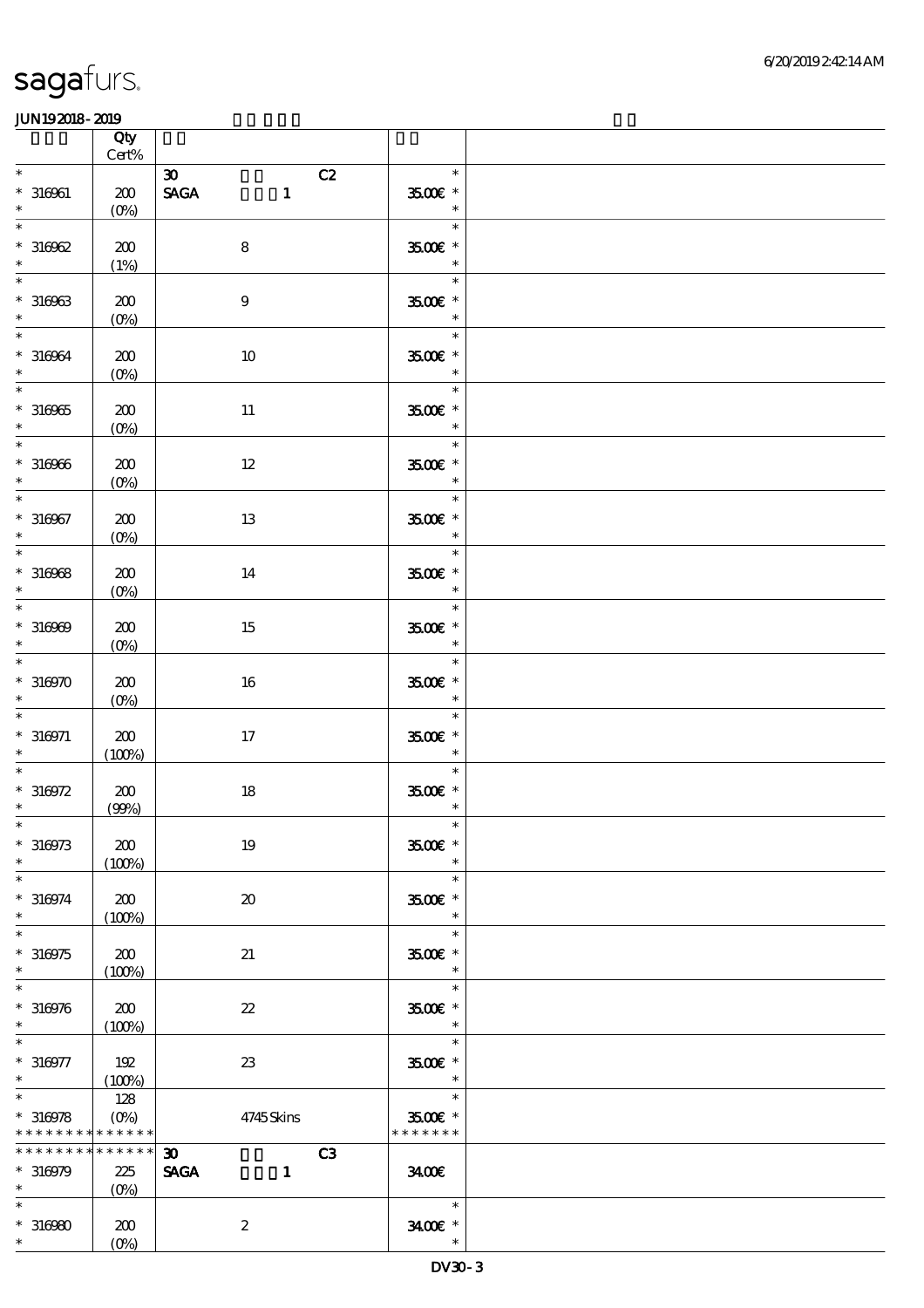|                                                             | Qty<br>$\mbox{Cert}\%$        |                                               |                                                |  |
|-------------------------------------------------------------|-------------------------------|-----------------------------------------------|------------------------------------------------|--|
| $\ast$                                                      |                               | $\boldsymbol{\mathfrak{D}}$<br>C <sub>3</sub> | $\ast$                                         |  |
| $* 316081$<br>$\ast$                                        | 200<br>$(O\!/\!o)$            | <b>SAGA</b><br>$\mathbf{1}$                   | 3400€ *<br>$\ast$                              |  |
| $\ast$<br>$*316982$<br>$\ast$                               | 200<br>$(0\%)$                | $\overline{\mathbf{4}}$                       | $\ast$<br>3400€ *<br>$\ast$                    |  |
| $\ast$<br>$*316983$<br>$\ast$                               | 200                           | $\mathbf 5$                                   | $\ast$<br>3400€ *<br>$\ast$                    |  |
| $\ast$<br>$* 316984$<br>$\ast$                              | $(0\%)$<br>200                | $\bf 6$                                       | $\ast$<br>3400€ *<br>$\ast$                    |  |
| $\ast$<br>$*316985$<br>$\ast$                               | $(O\!/\!o)$<br>200            | $\boldsymbol{7}$                              | $\ast$<br>3400€ *<br>$\ast$                    |  |
| $\overline{\phantom{0}}$<br>$* 316966$<br>$\ast$            | (90%)<br>163                  | $\bf 8$                                       | $\ast$<br>$3400$ $^{\circ}$<br>$\ast$          |  |
| $\overline{\phantom{0}}$<br>$* 316987$                      | (100%)<br>108<br>$(O\%)$      | 1696Skins                                     | $\ast$<br>3400€ *                              |  |
| * * * * * * * * <mark>* * * * * *</mark><br>* * * * * * * * | * * * * * *                   | $\boldsymbol{\mathfrak{D}}$<br>C1             | * * * * * * *                                  |  |
| $*316988$<br>$\ast$                                         | 225<br>$(O\%)$                | <b>SAGA</b><br>$\boldsymbol{z}$               | 3200                                           |  |
| $\ast$<br>$* 316989$<br>$\ast$                              | 200<br>$(O\%)$                | $\boldsymbol{z}$                              | $\ast$<br>3200E *<br>$\ast$                    |  |
| $\ast$<br>$*316900$<br>$\ast$                               | 200<br>(100%)                 | $\,3$                                         | $\ast$<br>3200E *<br>$\ast$                    |  |
| $\ast$<br>$* 316001$<br>$\ast$                              | 200<br>(100%)                 | $\bf{4}$                                      | $\ast$<br>3200E *<br>$\ast$                    |  |
| $*316992$<br>$\ast$                                         | 154<br>(100%)                 | $\mathbf 5$                                   | $\ast$<br>$3200$ $\epsilon$ *<br>$\ast$        |  |
| $*$<br>$*316993$<br>* * * * * * * *                         | 10B<br>$(0\%)$<br>* * * * * * | 1082Skins                                     | $\ast$<br>$3200$ $\epsilon$ *<br>* * * * * * * |  |
| * * * * * * * * * * * * * *<br>$* 316994$                   | 225                           | $\infty$<br>C2<br><b>SAGA</b><br>$\mathbf{2}$ | 3200                                           |  |
| $\ast$<br>$\ast$<br>$*316995$<br>$\ast$                     | $(O\%)$<br>200<br>$(O\%)$     | $\boldsymbol{2}$                              | $\ast$<br>3200E *<br>$\ast$                    |  |
| $\ast$<br>$*316996$<br>$\ast$                               | 200<br>$(0\%)$                | 3                                             | $\ast$<br>3200E *<br>$\ast$                    |  |
| $\ast$<br>$* 316997$<br>$\ast$                              | 200<br>$(O\!/\!o)$            | $\overline{4}$                                | $\ast$<br>3200E *<br>$\ast$                    |  |
| $\ast$<br>$*316998$<br>$\ast$                               | 200<br>$(O_0)$                | $\mathbf{5}$                                  | $\ast$<br>$3200$ $*$<br>$\ast$                 |  |
| $\ast$<br>$*316999$<br>$\ast$                               | 200<br>$(0\%)$                | $\boldsymbol{6}$                              | $\ast$<br>$3200$ $*$<br>$\ast$                 |  |
| $\ast$<br>$*317000$<br>$*$ $-$                              | 200<br>$(0\%)$                | $\boldsymbol{7}$                              | $\ast$<br>$3200$ $\epsilon$ *<br>$\ast$        |  |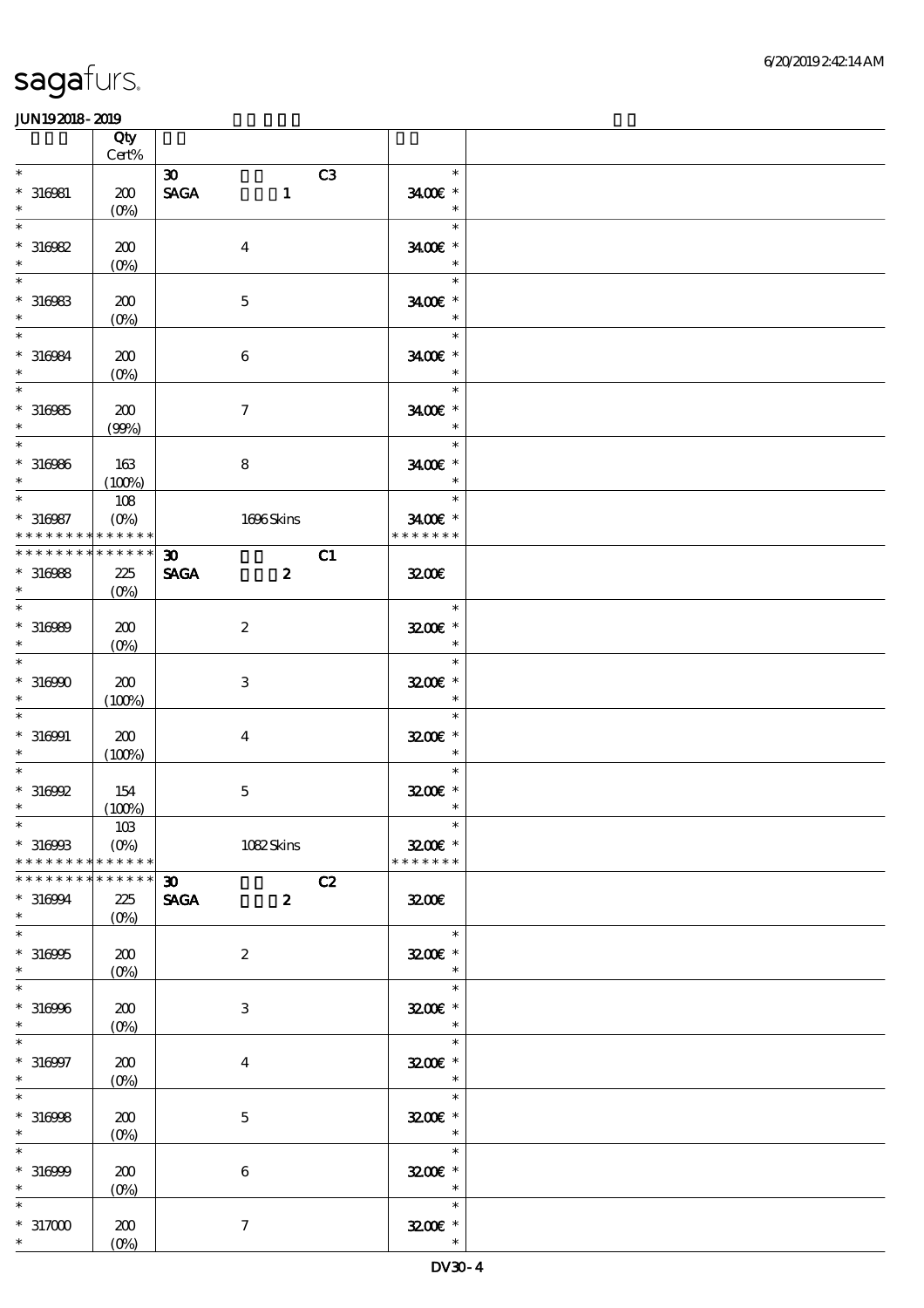|                                                   | Qty<br>$Cert\%$                         |                                                                |    |                                         |  |
|---------------------------------------------------|-----------------------------------------|----------------------------------------------------------------|----|-----------------------------------------|--|
| $\ast$                                            |                                         | $\boldsymbol{\mathfrak{D}}$                                    | C2 | $\ast$                                  |  |
| $*317001$<br>$\ast$                               | 200<br>$(O\%)$                          | $\ensuremath{\mathsf{SAGA}}$<br>$\boldsymbol{z}$               |    | 3200E *<br>$\ast$                       |  |
| $\ast$<br>$*317002$<br>$\ast$                     | 200<br>(100%)                           | $9$                                                            |    | $\ast$<br>$3200$ $\epsilon$ *<br>$\ast$ |  |
| $\ast$<br>$^\ast$ 317003<br>$\ast$                | 200<br>(100%)                           | 10                                                             |    | $\ast$<br>3200E *<br>$\ast$             |  |
| $\ast$<br>$*317004$<br>$\ast$                     | 200<br>(100%)                           | $11\,$                                                         |    | $\ast$<br>$3200$ £ *                    |  |
| $\ast$<br>$^*$ 317005 $\,$<br>$\ast$              | 200<br>(100%)                           | $12\,$                                                         |    | $\ast$<br>$(300E)*$                     |  |
| $*317006$<br>$\ast$                               | 200<br>(100%)                           | 13                                                             |    | $\ast$<br>$(300E)*$<br>$\ast$           |  |
| $\ast$<br>$*317007$<br>$\ast$                     | 138<br>(100%)                           | 14                                                             |    | $\ast$<br>$(300E)*$<br>$\ast$           |  |
| $\overline{\ast}$<br>$*317008$<br>* * * * * * * * | ${\mathfrak{A}}$<br>$(O\%)$<br>******   | 2855Skins                                                      |    | $\ast$<br>$(300E)*$<br>* * * * * * *    |  |
| * * * * * * * *<br>$*317009$<br>$\ast$            | * * * * * *<br>225<br>(O <sub>0</sub> ) | $\boldsymbol{\mathfrak{D}}$<br><b>SAGA</b><br>$\boldsymbol{z}$ | C3 | 3000                                    |  |
| $\ast$<br>$*317010$<br>$\ast$                     | 200<br>$(0\%)$                          | $\boldsymbol{2}$                                               |    | $\ast$<br>$3000$ $*$<br>$\ast$          |  |
| $\ast$<br>$* 317011$<br>$\ast$                    | 200<br>(100%)                           | $\,3$                                                          |    | $\ast$<br>$3000$ $*$<br>$\ast$          |  |
| $*317012$<br>$\ast$                               | 59<br>(100%)                            | $\boldsymbol{4}$                                               |    | $\ast$<br>$3000$ $^{\circ}$<br>$\ast$   |  |
| $*317013$<br>* * * * * * * *                      | 191<br>$(0\%)$<br>* * * * * *           | 875Skins                                                       |    | $3000$ $*$<br>* * * * * * *             |  |
| 317014                                            | 208<br>(60%)                            | $\boldsymbol{\mathfrak{D}}$<br><b>SAGA</b><br>$\mathbf{3}$     | C2 | 27.00E                                  |  |
| * * * * * * *<br>$*317015$<br>$\ast$              | * * * * * *<br>225<br>(19%)             | $\boldsymbol{\mathfrak{D}}$<br>IA<br>$\mathbf{1}$              | C2 | 3000                                    |  |
| $\ast$<br>$*317016$<br>$\ast$                     | 200<br>(23%)                            | $\boldsymbol{2}$                                               |    | $\ast$<br>$3000$ $*$<br>$\ast$          |  |
| $\ast$<br>$*317017$<br>$\ast$                     | 200<br>(57%)                            | 3                                                              |    | $\ast$<br>$3000$ $*$<br>$\ast$          |  |
| $*317018$<br>$\ast$                               | 200<br>(55%)                            | $\boldsymbol{4}$                                               |    | $\ast$<br>$3000$ $*$<br>$\ast$          |  |
| $\ast$<br>$*317019$<br>$\ast$                     | 200<br>(30%)                            | $\bf 5$                                                        |    | $\ast$<br>$3000$ $*$<br>$\ast$          |  |
| $\ast$<br>$*317000$<br>$\ast$                     | 200<br>(27%)                            | $\boldsymbol{6}$                                               |    | $\ast$<br>$3000$ $^{\circ}$<br>$\ast$   |  |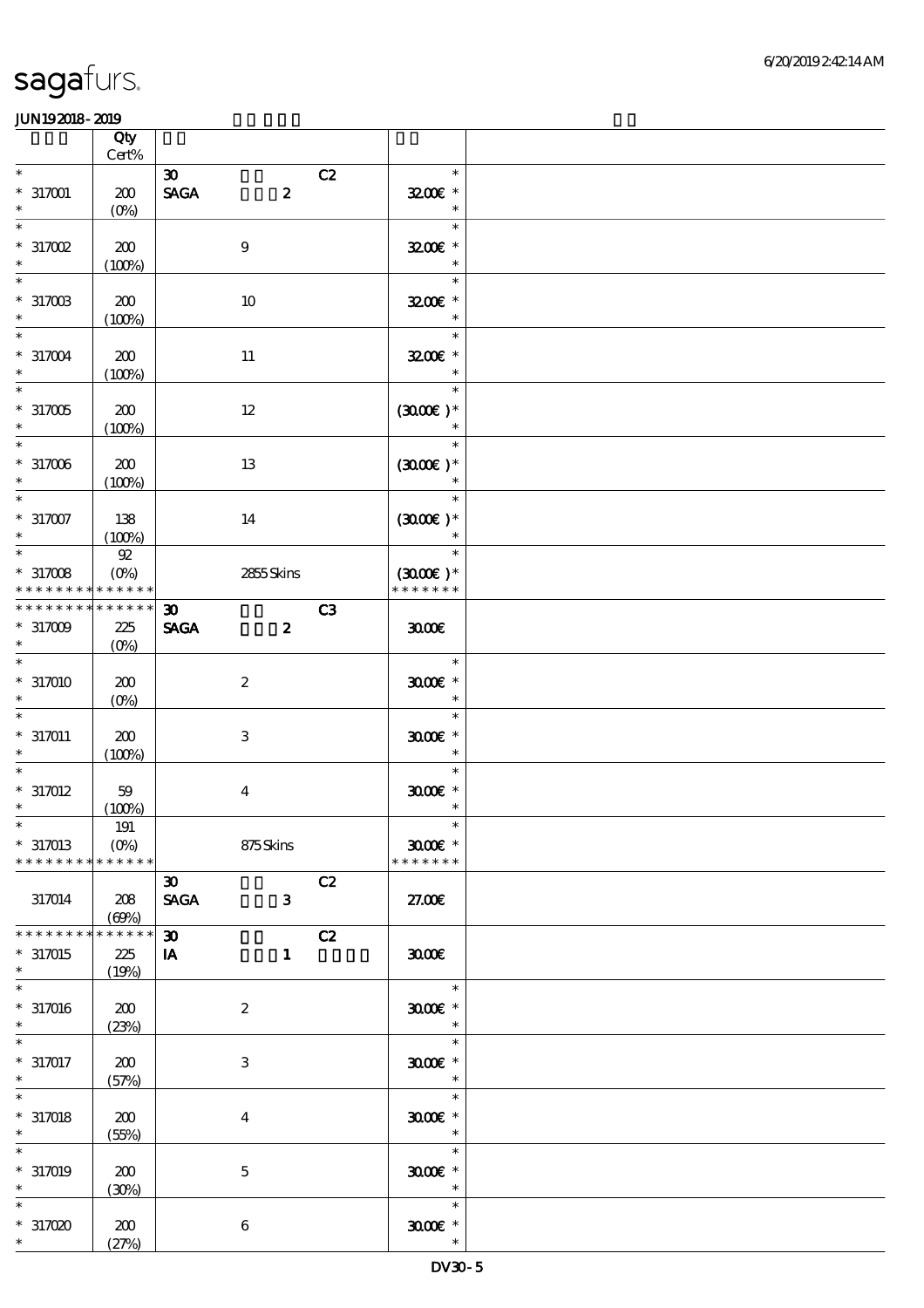|                     | Qty         |                                   |                      |  |
|---------------------|-------------|-----------------------------------|----------------------|--|
|                     | Cert%       |                                   |                      |  |
| $\ast$              |             | C2<br>$\boldsymbol{\mathfrak{D}}$ | $\ast$               |  |
| $*317021$           | 200         | $\mathbf{1}$<br>IA                | $3000$ $*$           |  |
| $\ast$              | (22%)       |                                   | $\ast$               |  |
| $\ast$              |             |                                   | $\ast$               |  |
|                     |             |                                   |                      |  |
| $*317022$           | 200         | $\bf 8$                           | $3000$ $*$           |  |
| $\ast$              | (24%)       |                                   | $\ast$               |  |
|                     |             |                                   | $\ast$               |  |
| $*317023$           | 200         | $\boldsymbol{9}$                  | $3000$ $*$           |  |
|                     | (16%)       |                                   | $\ast$               |  |
| $\overline{\ast}$   |             |                                   | $\ast$               |  |
|                     |             |                                   |                      |  |
| $*317024$<br>$\ast$ | 200         | $10\,$                            | $3000$ $*$           |  |
|                     | (20%)       |                                   | $\ast$               |  |
| $\ast$              |             |                                   | $\ast$               |  |
| $*317025$           | 200         | $11\,$                            | $3000$ $*$           |  |
|                     | (4%)        |                                   | $\ast$               |  |
| $\ast$              | 196         |                                   | $\ast$               |  |
| $*317026$           | (5%)        | 2421 Skins                        | $3000$ $*$           |  |
| * * * * *           | * * * * * * |                                   | * * * * * * *        |  |
|                     | * * * * * * |                                   |                      |  |
| * * * * * * *       |             | C2<br>$\boldsymbol{\mathfrak{D}}$ |                      |  |
| $*317027$           | 225         | $\boldsymbol{z}$<br>IA            | (300)                |  |
| $\ast$              | (45%)       |                                   |                      |  |
| $\ast$              |             |                                   | $\ast$               |  |
| * 317028            | 200         | $\boldsymbol{2}$                  | $(300E)*$            |  |
|                     | (72%)       |                                   |                      |  |
| $\overline{\ast}$   |             |                                   | $\ast$               |  |
|                     |             |                                   |                      |  |
| $*317029$           | 200         | $\,3$                             | $(300)$ *            |  |
|                     | (51%)       |                                   |                      |  |
| $\overline{\ast}$   |             |                                   | $\ast$               |  |
| $*317000$           | 200         | $\boldsymbol{4}$                  | $(3000)$ *           |  |
| $\ast$              | (36%)       |                                   | $\ast$               |  |
| $\ast$              |             |                                   | $\ast$               |  |
|                     |             |                                   |                      |  |
| $* 317031$          | 200         | $\mathbf 5$                       | $(3000\varepsilon)*$ |  |
| $\ast$              | (33%)       |                                   | $\ast$               |  |
| $\ast$              |             |                                   | $\ast$               |  |
| $*317032$           | 200         | $\,6\,$                           | $(300E)*$            |  |
| $\ast$              | (33%)       |                                   |                      |  |
| $\ast$              |             |                                   | $\ast$               |  |
| $*317033$           | 200         | $\tau$                            | $(300E)*$            |  |
| $\ast$              |             |                                   |                      |  |
| $\ast$              | (14%)       |                                   | $\ast$               |  |
|                     |             |                                   |                      |  |
| $*317034$           | 200         | $\bf 8$                           | $(3000\varepsilon)*$ |  |
| $\ast$              | (24%)       |                                   |                      |  |
| $\overline{\ast}$   | $50\,$      |                                   | $\ast$               |  |
| $*317035$           | (30%)       | 1675Skins                         | $(3000)$ *           |  |
| * * * * * * * *     | * * * * * * |                                   | * * * * * * *        |  |
| * * * * * * * *     | * * * * * * | C1<br>$\boldsymbol{\mathfrak{D}}$ |                      |  |
|                     |             | $\mathbf{1}$                      | 3600                 |  |
| $*317036$           | 205         | <b>SROY</b>                       |                      |  |
| $\ast$              | $(0\%)$     |                                   |                      |  |
| $\ast$              |             |                                   | $\ast$               |  |
| $*317037$           | 180         | $\boldsymbol{2}$                  | 3600€ *              |  |
| $\ast$              | (100%)      |                                   | $\ast$               |  |
| $\ast$              |             |                                   | $\ast$               |  |
| $*317038$           | 180         | 3                                 | 3600E *              |  |
| $\ast$              | (100%)      |                                   | $\ast$               |  |
| $\ast$              |             |                                   | $\ast$               |  |
|                     |             |                                   |                      |  |
| $*317009$           | 106         | $\boldsymbol{4}$                  | 3600€ *              |  |
| $\ast$              | (100%)      |                                   | $\ast$               |  |
| $\ast$              | <b>110</b>  |                                   | $\ast$               |  |
| $*317040$           | $(O\%)$     | 781 Skins                         | 3600€ *              |  |
| * * * * * * * *     | * * * * * * |                                   | * * * * * * *        |  |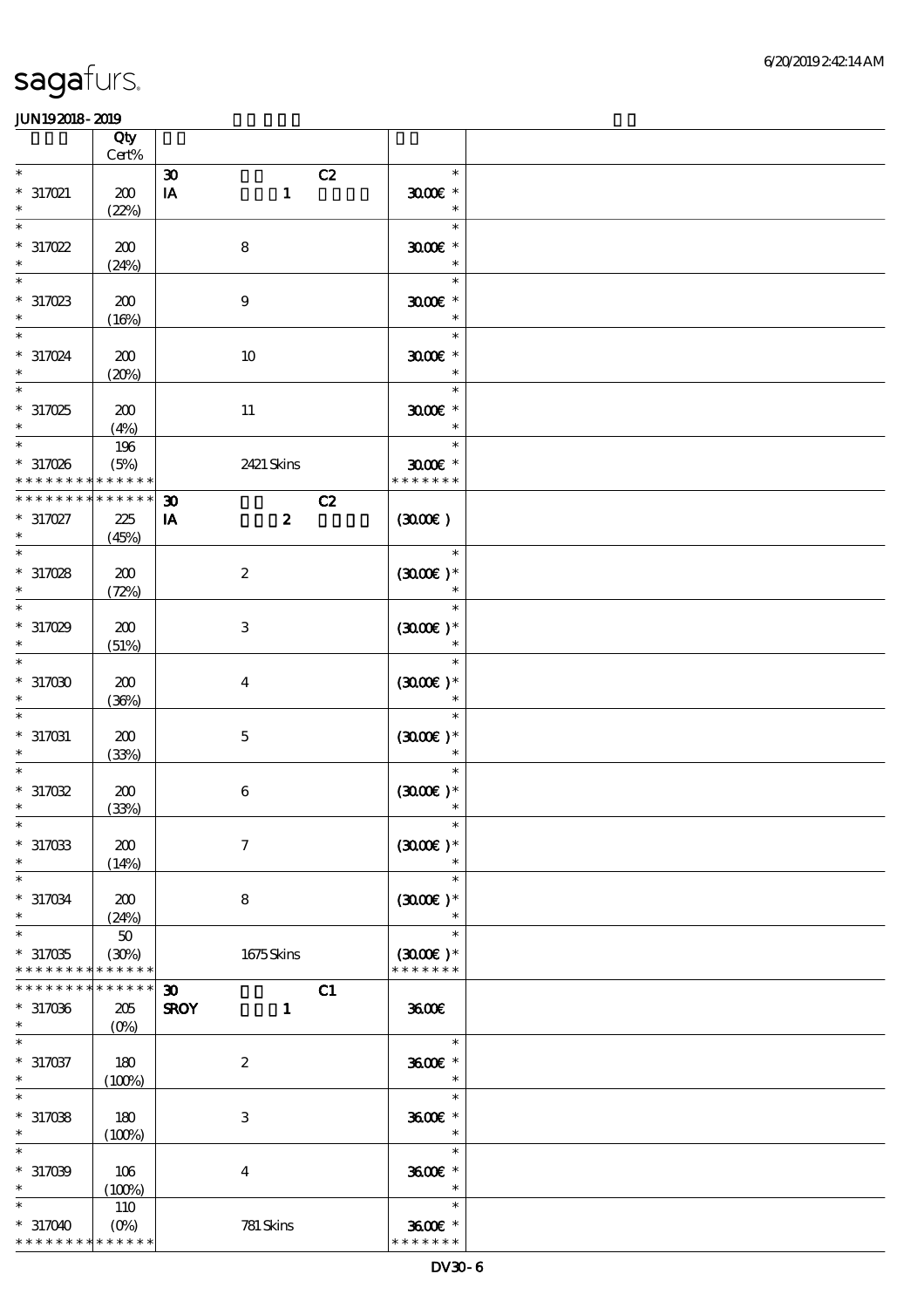|                                                                              | Qty                                          |                                                                                                                                                                                                                                                                                                                                                                                                                                                                                                                |                                     |  |
|------------------------------------------------------------------------------|----------------------------------------------|----------------------------------------------------------------------------------------------------------------------------------------------------------------------------------------------------------------------------------------------------------------------------------------------------------------------------------------------------------------------------------------------------------------------------------------------------------------------------------------------------------------|-------------------------------------|--|
| * * * * * * * *                                                              | $Cert\%$<br>* * * * * *                      |                                                                                                                                                                                                                                                                                                                                                                                                                                                                                                                |                                     |  |
| $*317041$<br>$\ast$                                                          | 205<br>$(0\%)$                               | $\boldsymbol{\mathfrak{D}}$<br>C2<br>$\mathbf{1}$<br><b>SROY</b>                                                                                                                                                                                                                                                                                                                                                                                                                                               | 3600                                |  |
| $\ast$<br>$*317042$                                                          | 180<br>$(0\%)$                               | $\boldsymbol{2}$                                                                                                                                                                                                                                                                                                                                                                                                                                                                                               | $\ast$<br>$3600$ $*$<br>$\ast$      |  |
| $\ast$<br>$*317043$<br>$\ast$                                                | 180<br>$(0\%)$                               | $\,3$                                                                                                                                                                                                                                                                                                                                                                                                                                                                                                          | $\ast$<br>3600€ *<br>$\ast$         |  |
| $\overline{\ast}$<br>$*317044$<br>$\ast$                                     | 180<br>$(0\%)$                               | $\boldsymbol{4}$                                                                                                                                                                                                                                                                                                                                                                                                                                                                                               | $\ast$<br>3600€ *<br>$\ast$         |  |
| $\ast$<br>$*317045$                                                          | $180$<br>$(0\%)$                             | $\mathbf 5$                                                                                                                                                                                                                                                                                                                                                                                                                                                                                                    | $\ast$<br>3600€ *<br>$\ast$         |  |
| $*317046$<br>$\ast$                                                          | $180$<br>$(0\%)$                             | $\,6\,$                                                                                                                                                                                                                                                                                                                                                                                                                                                                                                        | $\ast$<br>3600€ *<br>$\ast$         |  |
| $\overline{\phantom{0}}$<br>$*317047$<br>$*$                                 | 180<br>(100%)                                | $\boldsymbol{7}$                                                                                                                                                                                                                                                                                                                                                                                                                                                                                               | $\ast$<br>37.00 £*<br>$\ast$        |  |
| $\ast$<br>$*317048$<br>$\ast$                                                | 180<br>(100%)                                | $\bf 8$                                                                                                                                                                                                                                                                                                                                                                                                                                                                                                        | $\ast$<br>37.00 £*<br>$\ast$        |  |
| $\ast$<br>$*317049$<br>$\ast$                                                | 180<br>(100%)                                | $\boldsymbol{9}$                                                                                                                                                                                                                                                                                                                                                                                                                                                                                               | $\ast$<br>37.00 £*<br>$\ast$        |  |
| $\overline{\ast}$<br>$*317050$<br>$\ast$                                     | 180<br>(100%)                                | $10\,$                                                                                                                                                                                                                                                                                                                                                                                                                                                                                                         | $\ast$<br>37.00 £*<br>$\ast$        |  |
| $\ast$<br>$*317051$<br>$\ast$                                                | 182<br>(100%)                                | $11\,$                                                                                                                                                                                                                                                                                                                                                                                                                                                                                                         | $\ast$<br>37.00 £*<br>$\ast$        |  |
| $\ast$<br>$*317052$<br>* * * * * * * * <mark>* * * * * * *</mark>            | $9\hskip-2pt9$<br>$(0\%)$                    | 2106Skins                                                                                                                                                                                                                                                                                                                                                                                                                                                                                                      | $\ast$<br>37.00€ *<br>* * * * * * * |  |
| ************** 30<br>$*317053$<br>$\ast$                                     | 205<br>$(0\%)$                               | $\overline{\phantom{a}}$ $\overline{\phantom{a}}$ $\overline{\phantom{a}}$ $\overline{\phantom{a}}$ $\overline{\phantom{a}}$ $\overline{\phantom{a}}$ $\overline{\phantom{a}}$ $\overline{\phantom{a}}$ $\overline{\phantom{a}}$ $\overline{\phantom{a}}$ $\overline{\phantom{a}}$ $\overline{\phantom{a}}$ $\overline{\phantom{a}}$ $\overline{\phantom{a}}$ $\overline{\phantom{a}}$ $\overline{\phantom{a}}$ $\overline{\phantom{a}}$ $\overline{\phantom{a}}$ $\overline{\$<br><b>SROY</b><br>$\mathbf{1}$ | 3600E                               |  |
| $\ast$<br>$*317054$<br>$\ast$                                                | 180<br>$(0\%)$                               | $\boldsymbol{2}$                                                                                                                                                                                                                                                                                                                                                                                                                                                                                               | $\ast$<br>3600€ *<br>$\ast$         |  |
| $\ast$<br>$^\ast$ 317055<br>$\ast$                                           | 145<br>$(O\!\!\!\!\!\!\backslash\rho)$       | 3                                                                                                                                                                                                                                                                                                                                                                                                                                                                                                              | $\ast$<br>3600€ *<br>$\ast$         |  |
| $\ast$<br>$*317056$<br>* * * * * * * *                                       | 139<br>(100%)<br>* * * * * *                 | 669Skins                                                                                                                                                                                                                                                                                                                                                                                                                                                                                                       | $\ast$<br>3600€ *<br>* * * * * * *  |  |
| * * * * * * * *<br>$* 317057$<br>$\ast$                                      | $\ast\ast\ast\ast\ast\ast$<br>112<br>$(0\%)$ | C1<br>$\boldsymbol{\mathfrak{D}}$<br><b>SROY</b><br>$\boldsymbol{z}$                                                                                                                                                                                                                                                                                                                                                                                                                                           | 3500                                |  |
| $\overline{\phantom{0}}$<br>$*317058$<br>$*$                                 | 180<br>(100%)                                | $\boldsymbol{2}$                                                                                                                                                                                                                                                                                                                                                                                                                                                                                               | $\ast$<br>3400€ *<br>$\ast$         |  |
| $\overline{\ast}$<br>$*317059$<br>* * * * * * * * <mark>* * * * * * *</mark> | $\pmb{8}$<br>(100%)                          | 372Skins                                                                                                                                                                                                                                                                                                                                                                                                                                                                                                       | $\ast$<br>3400€ *<br>* * * * * * *  |  |
| * * * * * * * *<br>$*317000$<br>$*$                                          | * * * * * *<br>205<br>$(O\%)$                | $\boldsymbol{\mathfrak{D}}$<br>C2<br>$\boldsymbol{z}$<br><b>SROY</b>                                                                                                                                                                                                                                                                                                                                                                                                                                           | (3300)                              |  |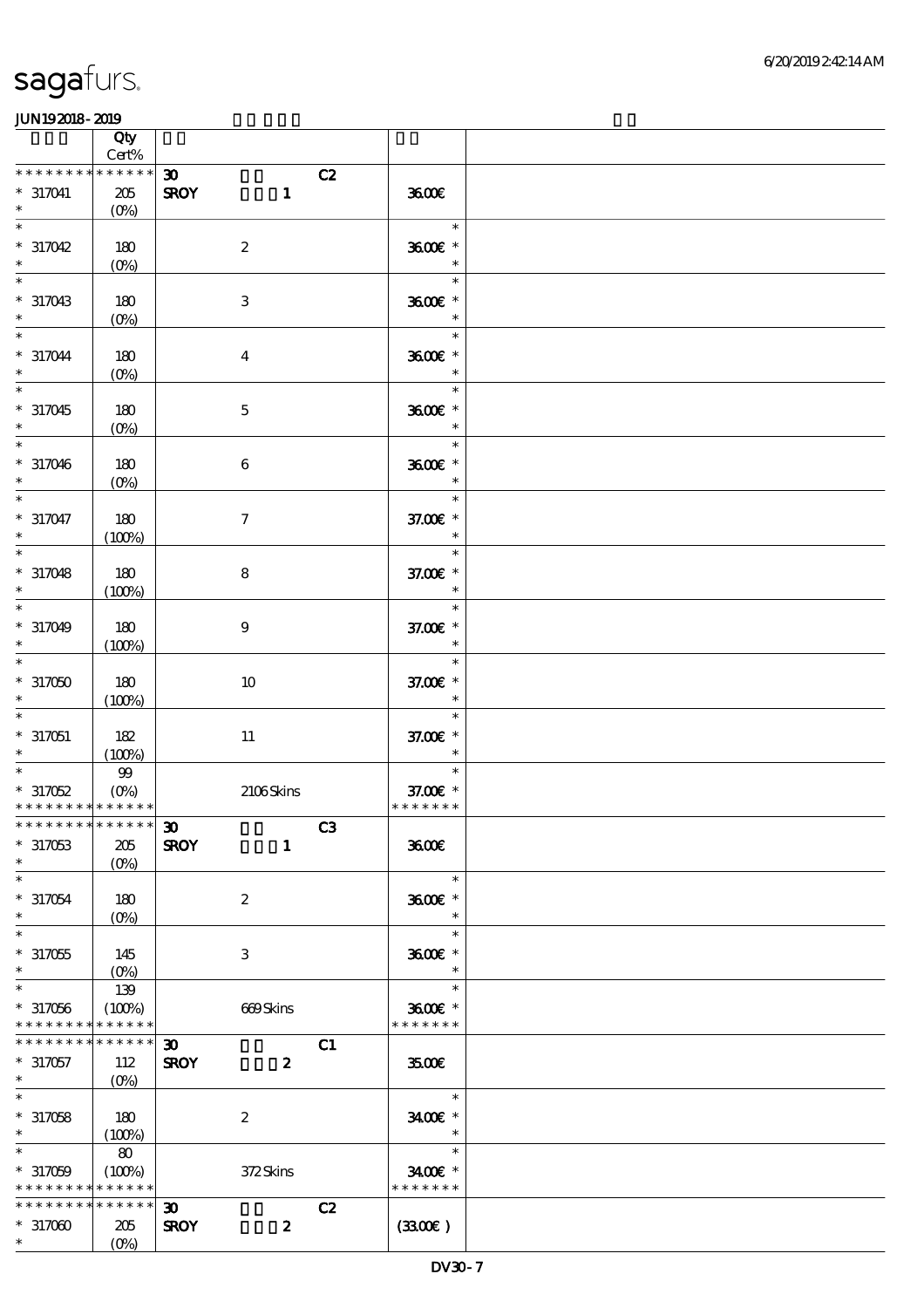|                             | Qty                       |                                  |                  |       |               |  |
|-----------------------------|---------------------------|----------------------------------|------------------|-------|---------------|--|
|                             | Cert%                     |                                  |                  |       |               |  |
| $\ast$                      |                           | $\boldsymbol{\mathfrak{D}}$      |                  | C2    | $\ast$        |  |
| $* 317061$                  | 160                       | <b>SROY</b>                      | $\boldsymbol{z}$ |       | $(3300)$ *    |  |
| $\ast$                      | $(O\%)$                   |                                  |                  |       | $\ast$        |  |
| $\ast$                      |                           |                                  |                  |       | $\ast$        |  |
| $*317062$                   | 180                       |                                  | $\,3$            |       | $(3300)$ *    |  |
| $\ast$                      | (100%)                    |                                  |                  |       | $\ast$        |  |
| $\ast$                      |                           |                                  |                  |       | $\ast$        |  |
| $*317063$                   | 180                       |                                  | $\overline{4}$   |       | $(3300)$ *    |  |
| $\ast$                      | (100%)                    |                                  |                  |       | $\ast$        |  |
| $\ast$                      |                           |                                  |                  |       | $\ast$        |  |
| $*317064$                   | 194                       |                                  | $\mathbf 5$      |       | $(3300)$ *    |  |
| $*$                         | (100%)                    |                                  |                  |       |               |  |
| $\ast$                      | 48                        |                                  |                  |       | $\ast$        |  |
| $*317065$                   | $(O\!\!\!\!\!\!\!/\,\!o)$ |                                  | 967Skins         |       | $(3300)$ *    |  |
| * * * * * * * * * * * * * * |                           |                                  |                  |       | * * * * * * * |  |
| * * * * * * * * * * * * * * |                           | 30 <sub>o</sub>                  |                  | C3    |               |  |
| $*317066$                   | 163                       | <b>SROY</b>                      | $\boldsymbol{z}$ |       | 3000          |  |
| $*$ $*$                     | $(O\%)$                   |                                  |                  |       |               |  |
| $\ast$                      | 113                       |                                  |                  |       | $\ast$        |  |
| $*317067$                   | (100%)                    |                                  | 276Skins         |       | $3000$ $*$    |  |
| * * * * * * * *             | * * * * * *               |                                  |                  |       | * * * * * * * |  |
|                             |                           | $\boldsymbol{\mathfrak{D}}$      |                  | C1/C2 |               |  |
| 317068                      | 207                       | $\textbf{L}\textbf{U}\textbf{M}$ | $\boldsymbol{2}$ |       | 3400          |  |
|                             | (86%)                     |                                  |                  |       |               |  |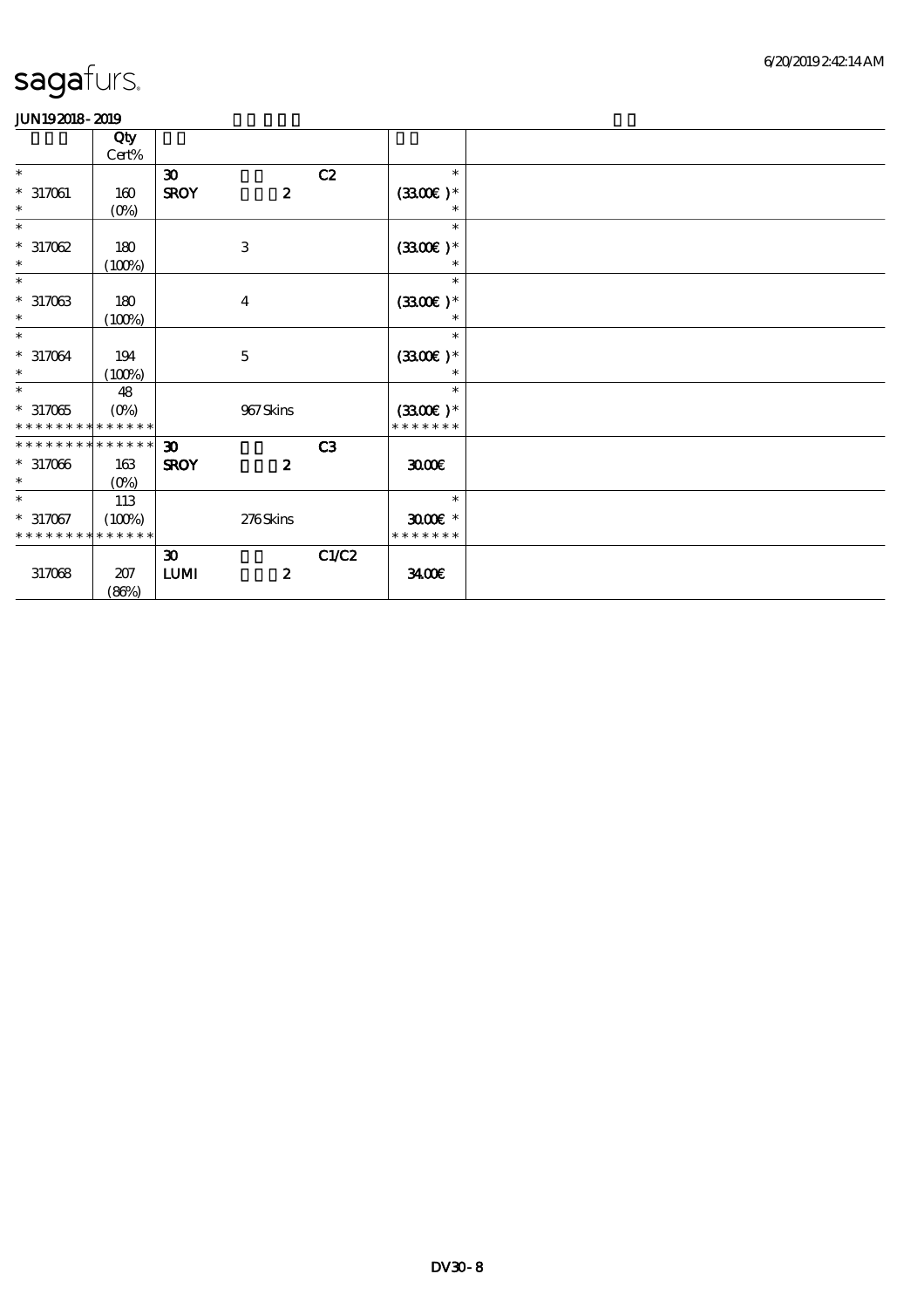|                      | Qty                     |                                  |                |                          |  |
|----------------------|-------------------------|----------------------------------|----------------|--------------------------|--|
| $* * *$              | $Cert\%$<br>* * * * * * |                                  |                |                          |  |
|                      |                         | $\boldsymbol{\mathfrak{D}}$      | C1             |                          |  |
| $* 317141$<br>$\ast$ | 154                     | $\mathbf{1}$<br>$\mathbf{S}$     |                | (260E)                   |  |
| $\ast$               | $(O_0)$<br>198          |                                  |                | $\ast$                   |  |
| $* 317142$           | (100%)                  | 352Skins                         |                | $(2600E)*$               |  |
| * * * * * * * *      | * * * * * *             |                                  |                | * * * * * * *            |  |
| * * * * * * * *      | * * * * * *             | $\boldsymbol{\mathbf{z}}$        | C2             |                          |  |
| $* 317143$           | 285                     | ${\bf s}$<br>$\mathbf{1}$        |                | (260E)                   |  |
| $\ast$               | (O <sub>0</sub> )       |                                  |                |                          |  |
| $\ast$               |                         |                                  |                | $\ast$                   |  |
| $* 317144$           | 260                     | $\boldsymbol{2}$                 |                | $(2600)$ *               |  |
| $\ast$               | $(0\%)$                 |                                  |                |                          |  |
| $\ast$               |                         |                                  |                | $\ast$                   |  |
| $*317145$            | 208                     | $\ensuremath{\mathbf{3}}$        |                | $(2600E)*$               |  |
| $\ast$               | (O <sub>0</sub> )       |                                  |                |                          |  |
| $\ast$               | 234                     |                                  |                | $\ast$                   |  |
| $* 317146$           | (100%)                  | 987Skins                         |                | $(2600)$ *               |  |
| * * * * * * * *      | * * * * * *             |                                  |                | * * * * * * *            |  |
| * * * * * * *        | * * * * * *             | $\boldsymbol{\mathbf{z}}$        | C <sub>3</sub> |                          |  |
| $* 317147$           | 285                     | ${\bf s}$<br>$\mathbf{1}$        |                | 2450E                    |  |
| $\ast$               | $(O\%)$                 |                                  |                |                          |  |
| $\ast$               |                         |                                  |                | $\ast$                   |  |
| $* 317148$           | 168                     | $\boldsymbol{2}$                 |                | 2450€ *                  |  |
| $\ast$               | (O <sub>0</sub> )       |                                  |                | $\ast$                   |  |
| $\ast$               | 111                     |                                  |                | $\ast$                   |  |
| $* 317149$           | (100%)                  | 564Skins                         |                | 2400€ *<br>* * * * * * * |  |
| * * * * * * * *      | * * * * * *             |                                  |                |                          |  |
|                      |                         | $\boldsymbol{\mathfrak{D}}$      | C1             |                          |  |
| 317150               | 107                     | $\boldsymbol{z}$<br>${\bf s}$    |                | (27.00)                  |  |
| * * * * * * * *      | (51%)<br>* * * * * *    | $\boldsymbol{\mathbf{z}}$        | C2             |                          |  |
| $*317151$            | 285                     | $\boldsymbol{z}$<br>${\bf s}$    |                | (27.00)                  |  |
| $\ast$               | $(O\%)$                 |                                  |                |                          |  |
|                      |                         |                                  |                | $\ast$                   |  |
| $*317152$            | 93                      | $\boldsymbol{2}$                 |                | $(27.00)$ *              |  |
| $\ast$               | $(0\%)$                 |                                  |                | $\ast$                   |  |
|                      | 124                     |                                  |                | $\ast$                   |  |
| $*317153$            | (100%)                  | 502Skins                         |                | $(27.00)$ *              |  |
| * * * * * * * *      | * * * * * *             |                                  |                | * * * * * * *            |  |
|                      |                         | $\boldsymbol{\mathfrak{D}}$      | C <sub>3</sub> |                          |  |
| 317154               | 236                     | $\boldsymbol{z}$<br>${\bf s}$    |                | 2400€                    |  |
|                      | (17%)                   |                                  |                |                          |  |
| * * * * * * * *      | * * * * * *             | $\boldsymbol{\mathfrak{D}}$      | C2             |                          |  |
| $*317155$<br>$\ast$  | 265                     | $\mathbf{B}$<br>$\mathbf{1}$     |                | 24.00E                   |  |
| $\ast$               | (27%)                   |                                  |                | $\ast$                   |  |
| $*317156$            | 148<br>(28%)            |                                  |                | 2400€ *                  |  |
| * * * * * * * *      | * * * * * *             | 413Skins                         |                | * * * * * * *            |  |
|                      |                         | $\boldsymbol{\mathfrak{D}}$      | C2             |                          |  |
| 317157               | 135                     | $\boldsymbol{z}$<br>$\mathbf{B}$ |                | 2300E                    |  |
|                      | (29%)                   |                                  |                |                          |  |
| * * * * * * *        | * * * * * *             | $\boldsymbol{\mathfrak{D}}$      | C1             |                          |  |
| $*317158$            | 266                     | <b>SAGA</b><br>$\mathbf{1}$      |                | 2800€                    |  |
| $\ast$               | $(O\!/\!\delta)$        |                                  |                |                          |  |
| $\ast$               |                         |                                  |                | $\ast$                   |  |
| $* 317159$           | 240                     | $\boldsymbol{2}$                 |                | 2800 £*                  |  |
| $\ast$               | $(O\%)$                 |                                  |                | $\ast$                   |  |
| $\ast$               |                         |                                  |                | $\ast$                   |  |
| $*317160$            | 240                     | $\,3\,$                          |                | 2800 £*                  |  |
| $\ast$               | (100%)                  |                                  |                | $\ast$                   |  |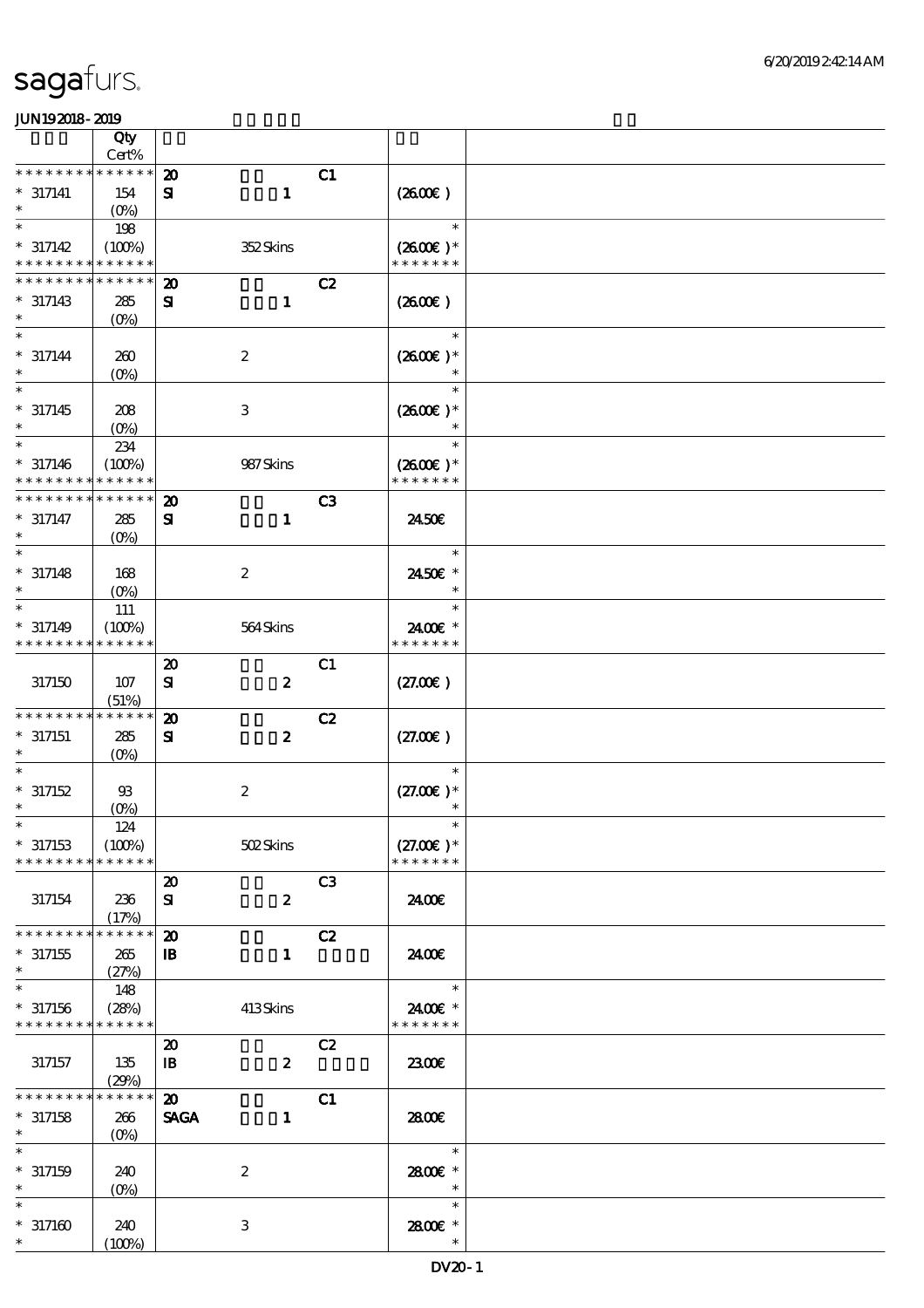|                                          | Qty<br>Cert%       |                             |    |                                      |  |
|------------------------------------------|--------------------|-----------------------------|----|--------------------------------------|--|
| $\ast$                                   |                    | $\boldsymbol{\mathfrak{D}}$ | C1 | $\ast$                               |  |
| $* 317161$<br>$\ast$                     | 240<br>(100%)      | <b>SAGA</b><br>$\mathbf{1}$ |    | 2800€ *<br>$\ast$                    |  |
| $\ast$                                   |                    |                             |    | $\ast$                               |  |
| $* 317162$<br>$\ast$                     | 240<br>(100%)      | $\mathbf 5$                 |    | 2800€ *<br>$\ast$                    |  |
| $\ast$                                   |                    |                             |    | $\ast$                               |  |
| $* 317163$<br>$\ast$                     | 240<br>(100%)      | $\boldsymbol{6}$            |    | 2800€ *<br>$\ast$                    |  |
| $\ast$                                   |                    |                             |    | $\ast$                               |  |
| $* 317164$<br>$\ast$                     | 79<br>(100%)       | $\tau$                      |    | 2800€ *<br>$\ast$                    |  |
| $\ast$                                   | 166                |                             |    | $\ast$                               |  |
| $*317165$<br>* * * * * * * * * * * * * * | $(O\%)$            | 1711 Skins                  |    | 2800€ *<br>* * * * * * *             |  |
| * * * * * * * *                          | * * * * * *        | $\boldsymbol{\mathsf{20}}$  | C2 |                                      |  |
| $* 317166$<br>$\ast$                     | $265\,$<br>$(O\%)$ | <b>SAGA</b><br>$\mathbf{1}$ |    | 27.50E                               |  |
| $\overline{\phantom{1}}$                 |                    |                             |    | e e se<br>$\ast$                     |  |
| $* 317167$<br>$\ast$                     | 240<br>$(O\!/\!o)$ | $\boldsymbol{2}$            |    | 27.50€ *<br>$\ast$                   |  |
| $\ast$                                   |                    |                             |    | $\ast$                               |  |
| $* 317168$<br>$\ast$                     | 240<br>$(0\%)$     | $\,3$                       |    | 27.50€ *<br>$\ast$                   |  |
| $\ast$                                   |                    |                             |    | $\ast$                               |  |
| $* 317169$<br>$\ast$                     | 240<br>$(O\%)$     | $\overline{\mathbf{4}}$     |    | 27.50€ *<br>$\ast$                   |  |
| $\ast$                                   |                    |                             |    | $\ast$                               |  |
| $*317170$<br>$\ast$                      | 240<br>$(0\%)$     | $\mathbf 5$                 |    | 27.50€ *<br>$\ast$                   |  |
| $\ast$                                   |                    |                             |    | $\ast$                               |  |
| $* 317171$                               | 240<br>$(O\%)$     | $\,6\,$                     |    | 27.50€ *<br>$\ast$                   |  |
|                                          |                    |                             |    | $\ast$                               |  |
| $* 317172$<br>$\ast$                     | 240<br>$(0\%)$     | $\boldsymbol{7}$            |    | 27.50€ *<br>$\ast$                   |  |
| $*$                                      |                    |                             |    | $\ast$                               |  |
| $* 317173$<br>$\ast$                     | 240<br>$(0\%)$     | ${\bf 8}$                   |    | 27.50€ *<br>$\ast$                   |  |
| $\ast$                                   |                    |                             |    | $\ast$                               |  |
| $* 317174$<br>$\ast$                     | 240<br>$(0\%)$     | $\boldsymbol{9}$            |    | 27.50€ *<br>$\ast$                   |  |
| $\ast$                                   |                    |                             |    | $\ast$                               |  |
| $*317175$<br>$\ast$                      | 240<br>$(O\%)$     | 10                          |    | 27.50£ *<br>$\ast$                   |  |
| $\ast$                                   |                    |                             |    | $\ast$                               |  |
| $* 317176$<br>$\ast$                     | 240<br>$(0\%)$     | 11                          |    | 27.50£ *<br>$\ast$                   |  |
| $\ast$                                   |                    |                             |    | $\ast$                               |  |
| $* 317177$<br>$\ast$                     | 240<br>$(O\!/\!o)$ | $12 \,$                     |    | 27.50€ *<br>$\ast$                   |  |
|                                          |                    |                             |    | $\ast$                               |  |
| $* 317178$<br>$\ast$                     | 240<br>$(0\%)$     | 13                          |    | $27.50E$ *<br>$\ast$                 |  |
| $\ast$                                   |                    |                             |    | $\ast$                               |  |
| $*317179$<br>$\ast$                      | 240<br>$(0\%)$     | 14                          |    | 27.50€ *<br>$\overline{\phantom{a}}$ |  |
| $\ast$                                   |                    |                             |    | $\ast$                               |  |
| $*317180$                                | 240                | $15\,$                      |    | 27.50€ *                             |  |
|                                          | $(0\%)$            |                             |    | $\ast$                               |  |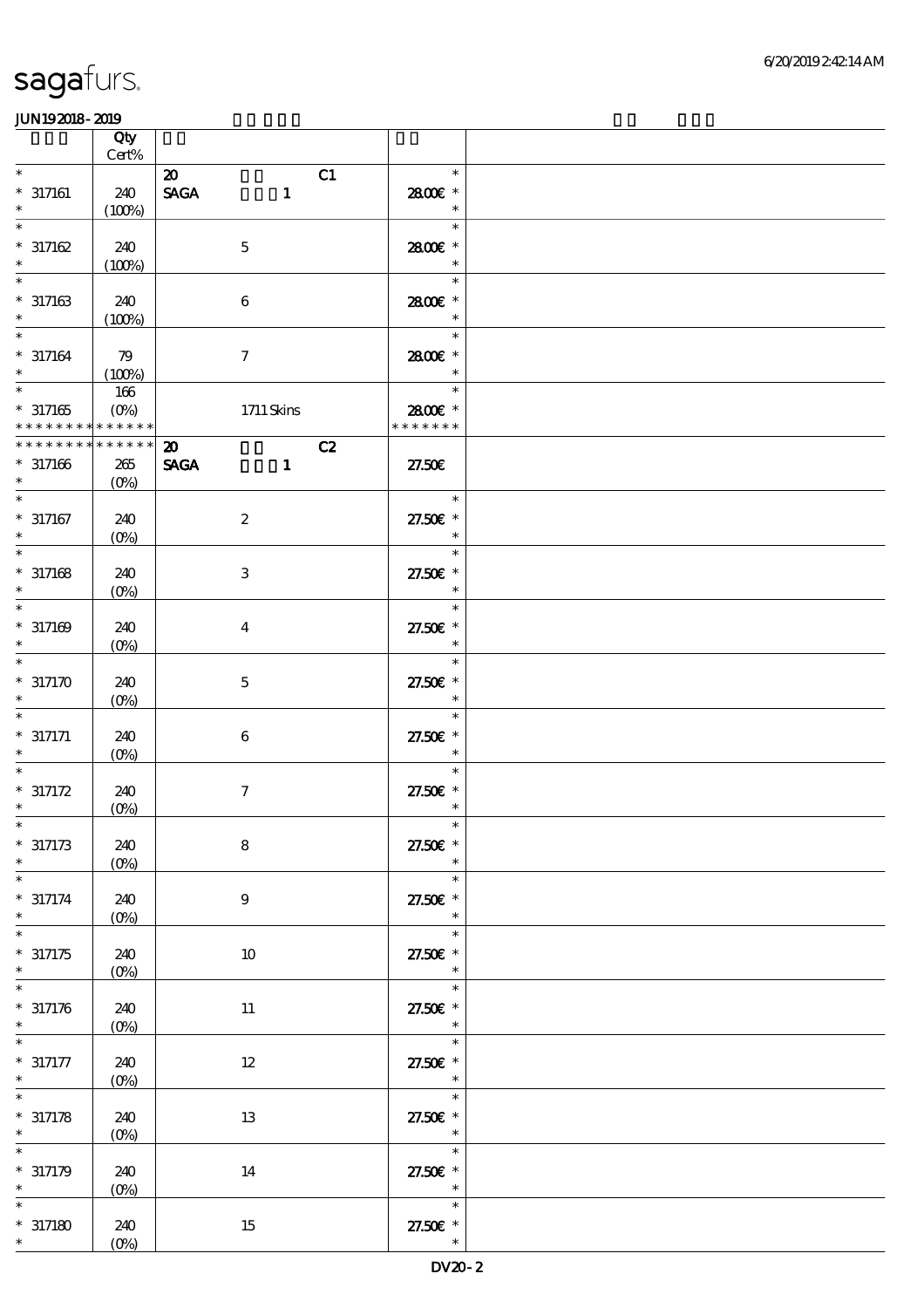|                                                                 | Qty<br>Cert%                      |                                                                |                                     |  |
|-----------------------------------------------------------------|-----------------------------------|----------------------------------------------------------------|-------------------------------------|--|
| $\ast$<br>$* 317181$<br>$\ast$                                  | 240<br>(100%)                     | $\boldsymbol{\mathfrak{D}}$<br><b>SAGA</b><br>$\mathbf{1}$     | C2<br>$\ast$<br>27.50€ *<br>$\ast$  |  |
| $\ast$<br>$* 317182$<br>$\ast$                                  | 240<br>(100%)                     | 17                                                             | $\ast$<br>27.50€ *<br>$\ast$        |  |
| $\ast$<br>$*317183$<br>$\ast$                                   | 240<br>(100%)                     | 18                                                             | $\ast$<br>27.50€ *<br>$\ast$        |  |
| $* 317184$<br>$\ast$                                            | 240<br>(100%)                     | 19                                                             | $\ast$<br>27.50€ *<br>$\ast$        |  |
| $\overline{\ast}$<br>$*317185$<br>$\ast$                        | 240<br>(100%)                     | $\boldsymbol{\mathfrak{D}}$                                    | $\ast$<br>27.50€ *<br>$\ast$        |  |
| $\ast$<br>$* 317186$<br>$\ast$                                  | 240<br>(90%)                      | 21                                                             | $\ast$<br>27.50€ *<br>$\ast$        |  |
| $\ast$<br>$* 317187$<br>$\ast$                                  | 272<br>(100%)                     | $\boldsymbol{\mathcal{Z}}$                                     | $\ast$<br>27.50€ *<br>$\ast$        |  |
| $\overline{\ast}$<br>$*317188$<br>* * * * * * * *               | 133<br>$(O\%)$<br>$* * * * * * *$ | 5470Skins                                                      | $\ast$<br>27.50€ *<br>* * * * * * * |  |
| ******** <mark>******</mark><br>$* 317189$<br>$\ast$            | 265<br>$(O\%)$                    | $\boldsymbol{\mathfrak{D}}$<br><b>SAGA</b><br>$\mathbf{1}$     | C3<br>2600E                         |  |
| $\ast$<br>$*317190$                                             | 240<br>$(O\%)$                    | $\boldsymbol{z}$                                               | $\ast$<br>2600€ *<br>$\ast$         |  |
| $* 317191$<br>$\ast$                                            | 240<br>$(0\%)$                    | $\,3$                                                          | $\ast$<br>2650€ *<br>$\ast$         |  |
| $\ast$<br>$* 317192$<br>$\ast$                                  | 240<br>$(0\%)$                    | $\overline{\mathbf{4}}$                                        | $\ast$<br>2600€ *<br>$\ast$         |  |
| $*$<br>$*317193$<br>$\ast$                                      | 240<br>$(0\%)$                    | $\mathbf 5$                                                    | $\ast$<br>2650€ *<br>$\ast$         |  |
| $\ast$<br>$* 317194$<br>$\ast$                                  | 240<br>$(0\%)$                    | 6                                                              | $\ast$<br>2650E *<br>$\ast$         |  |
| $\ast$<br>$*317195$<br>$\ast$                                   | 240<br>$(O\%)$                    | $\tau$                                                         | $\ast$<br>2650€ *<br>$\ast$         |  |
| $\ast$<br>$* 317196$<br>$\ast$                                  | 240<br>(100%)                     | 8                                                              | $\ast$<br>2650€ *<br>$\ast$         |  |
| $* 317197$<br>$\ast$                                            | 189<br>(100%)                     | $\boldsymbol{9}$                                               | $\ast$<br>2650€ *<br>$\ast$         |  |
| $\ast$<br>$*317198$<br>* * * * * * * * <mark>* * * * * *</mark> | 56<br>$(O\!\!\!\!\!\!\!/\,\!o)$   | 2190Skins                                                      | $\ast$<br>2650€ *<br>* * * * * * *  |  |
| * * * * * * * *<br>$*317199$<br>$\ast$                          | * * * * * *<br>265<br>$(0\%)$     | $\boldsymbol{\mathfrak{D}}$<br><b>SAGA</b><br>$\boldsymbol{z}$ | C1<br>$(2800\varepsilon)$           |  |
| $*317200$<br>$\ast$                                             | 240<br>(100%)                     | $\boldsymbol{2}$                                               | $\ast$<br>$(2800)$ *                |  |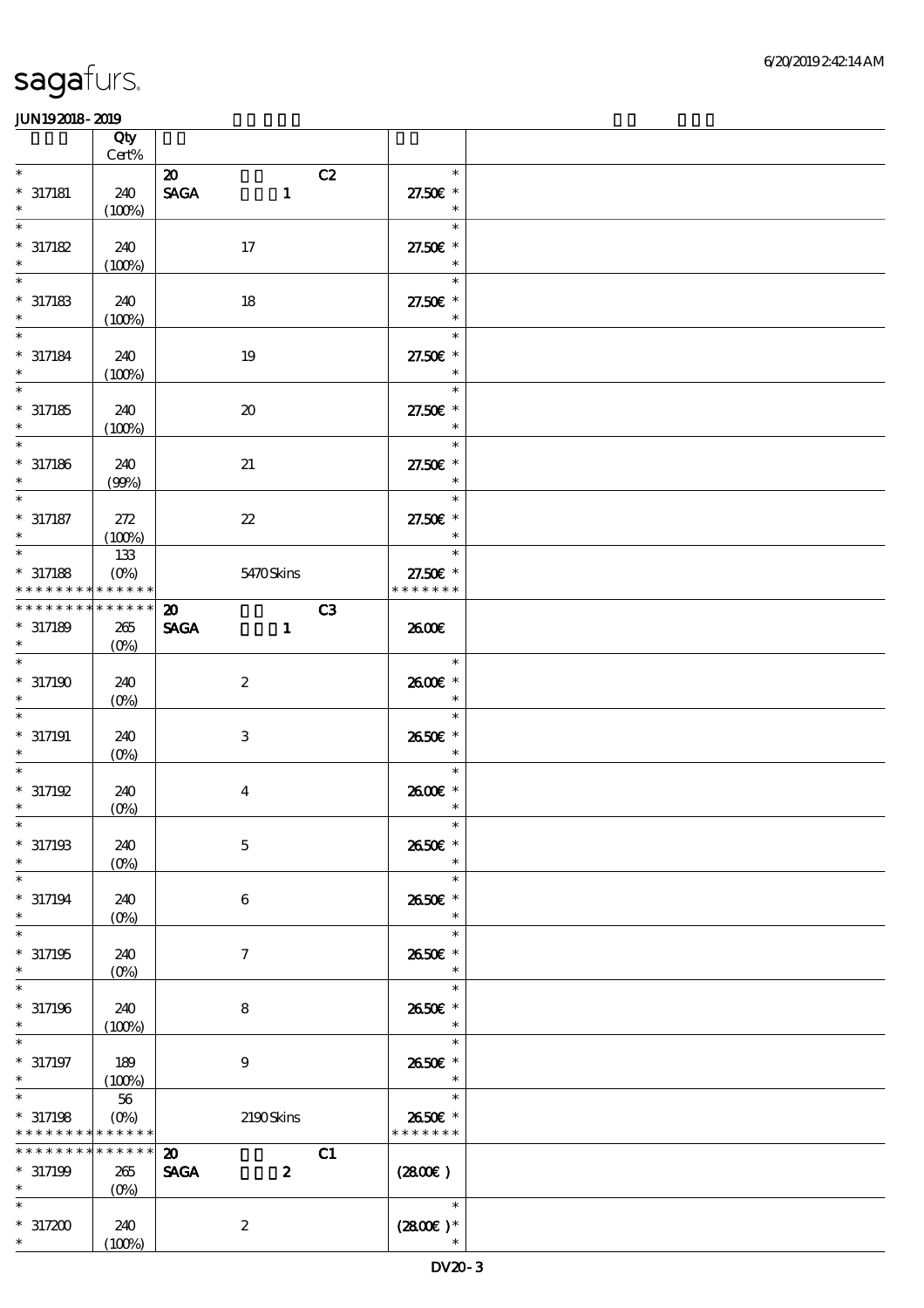|                                         | Qty                           |                                                                                 |                |                                       |  |
|-----------------------------------------|-------------------------------|---------------------------------------------------------------------------------|----------------|---------------------------------------|--|
| $\ast$                                  | $Cert\%$                      |                                                                                 |                | $\ast$                                |  |
| $*317201$<br>$\ast$                     | 240<br>(100%)                 | $\boldsymbol{\mathfrak{D}}$<br>$\ensuremath{\mathsf{SAGA}}$<br>$\boldsymbol{z}$ | C1             | $(2800)$ *<br>$\ast$                  |  |
| $\ast$<br>$*317202$<br>$\ast$           | 104<br>(100%)                 | $\overline{\mathbf{4}}$                                                         |                | $\ast$<br>$(2800)$ *<br>$\ast$        |  |
| $\ast$<br>$* 317203$<br>* * * * * * * * | 139<br>$(O\%)$<br>$******$    | 988Skins                                                                        |                | $\ast$<br>$(2800)$ *<br>* * * * * * * |  |
| * * * * * * * *<br>$* 317204$<br>$\ast$ | * * * * * *<br>265<br>$(O\%)$ | $\boldsymbol{\mathfrak{D}}$<br><b>SAGA</b><br>$\boldsymbol{z}$                  | C2             | (2800)                                |  |
| $\ast$<br>$*317205$<br>$\ast$           | 240<br>$(0\%)$                | $\boldsymbol{2}$                                                                |                | $\ast$<br>2800€ *<br>$\ast$           |  |
| $*317206$<br>$\ast$                     | 240<br>$(O\!/\!o)$            | $\ensuremath{\mathbf{3}}$                                                       |                | $\ast$<br>$(2800)$ *<br>$\ast$        |  |
| $\ast$<br>$* 317207$<br>$\ast$          | 240<br>$(0\%)$                | $\boldsymbol{4}$                                                                |                | $\ast$<br>$(2800)$ *<br>$\ast$        |  |
| $\ast$<br>$*317208$<br>$\ast$           | 240<br>$(0\%)$                | $\mathbf 5$                                                                     |                | $\ast$<br>$(2800)$ *<br>$\ast$        |  |
| $\ast$<br>$* 317209$<br>$\ast$          | 240<br>$(O\!/\!o)$            | $\boldsymbol{6}$                                                                |                | $\ast$<br>$(2800)$ *<br>$\ast$        |  |
| $\ast$<br>$*317210$<br>$\ast$           | 240<br>(100%)                 | $\tau$                                                                          |                | $\ast$<br>$(2800)$ *<br>$\ast$        |  |
| $\ast$<br>$* 317211$<br>$\ast$          | 240<br>(100%)                 | ${\bf 8}$                                                                       |                | $\ast$<br>$(2800)$ *                  |  |
| $* 317212$<br>$\ast$                    | 240<br>(100%)                 | $9$                                                                             |                | $(2800)$ *                            |  |
| $* 317213$<br>$\ast$                    | 240<br>(100%)                 | $10\,$                                                                          |                | $(2800)$ *                            |  |
| $\ast$<br>$* 317214$<br>$\ast$          | 226<br>(100%)                 | $11\,$                                                                          |                | $\ast$<br>$(2800)$ *<br>$\ast$        |  |
| $\ast$<br>$*317215$<br>* * * * * * * *  | 203<br>$(O\%)$<br>* * * * * * | 2854 Skins                                                                      |                | $\ast$<br>$(2800)$ *<br>* * * * * * * |  |
| * * * * * * *<br>$* 317216$<br>$\ast$   | * * * * * *<br>265<br>$(0\%)$ | $\boldsymbol{\mathfrak{D}}$<br><b>SAGA</b><br>$\boldsymbol{z}$                  | C <sub>3</sub> | (2600)                                |  |
| $* 317217$<br>$\ast$                    | 240<br>$(O\!/\!o)$            | $\boldsymbol{2}$                                                                |                | $\ast$<br>$(260E)*$                   |  |
| $*317218$<br>$\ast$                     | 240<br>$(O\!/\!o)$            | $\ensuremath{\mathbf{3}}$                                                       |                | $\ast$<br>$(2600)$ *<br>$\ast$        |  |
| $* 317219$                              | 240<br>(100%)                 | $\boldsymbol{4}$                                                                |                | $\ast$<br>$(2600E)*$<br>$\ast$        |  |
| $*317220$<br>$\ast$                     | 39<br>(100%)                  | $\mathbf 5$                                                                     |                | $\ast$<br>$(2600\text{E})*$<br>$\ast$ |  |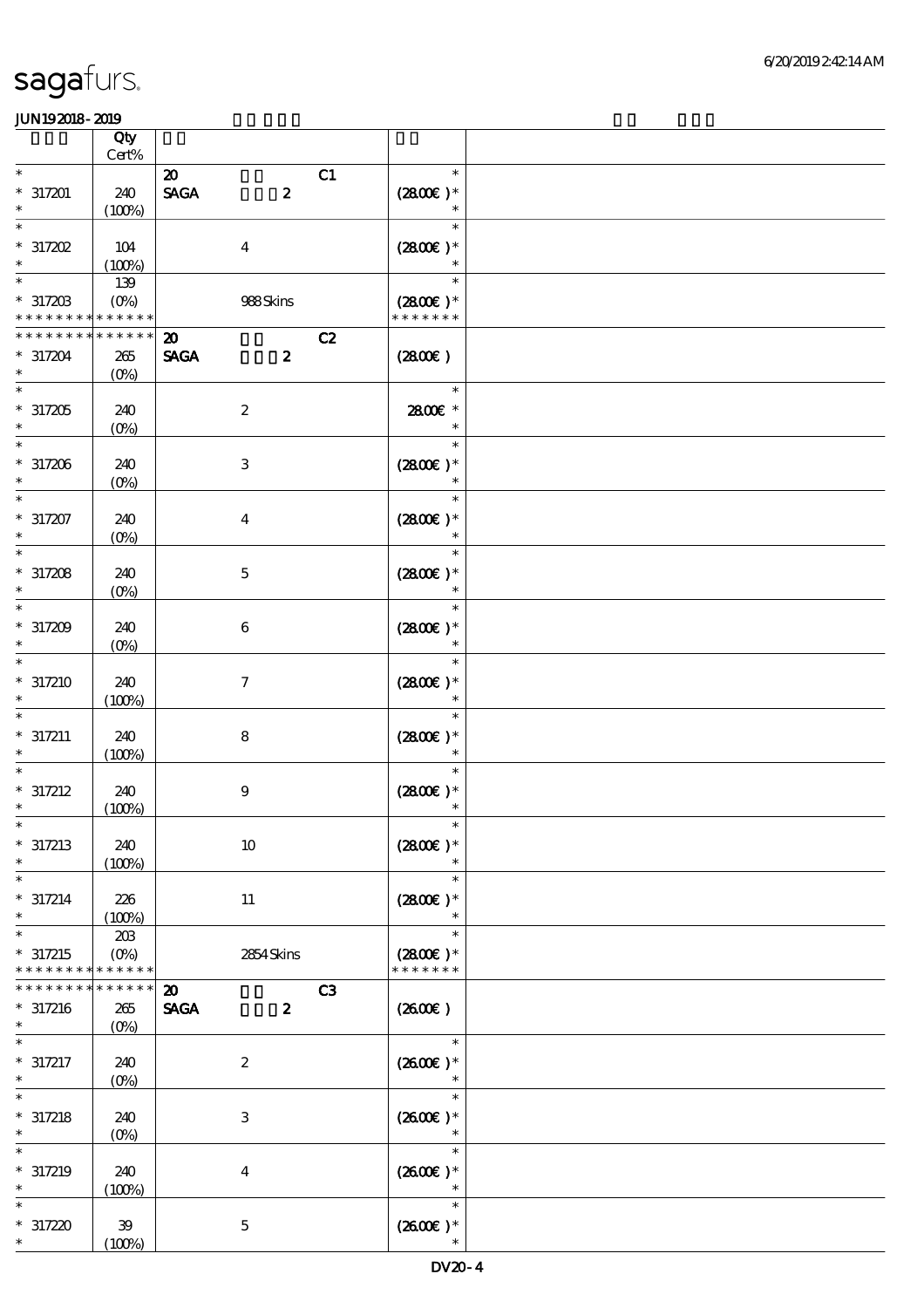|                                                      | Qty                                  |                                            |                           |                |                                       |  |
|------------------------------------------------------|--------------------------------------|--------------------------------------------|---------------------------|----------------|---------------------------------------|--|
|                                                      | Cert%                                |                                            |                           |                |                                       |  |
| $\ast$<br>$* 317221$<br>* * * * * * * * * * * * * *  | $35\,$<br>$(O_0)$                    | $\boldsymbol{\mathfrak{D}}$<br><b>SAGA</b> | $\boldsymbol{z}$          | C <sub>3</sub> | $\ast$<br>$(2600)$ *<br>* * * * * * * |  |
| 317222                                               | $\boldsymbol{\mathfrak{D}}$<br>(66%) | $\boldsymbol{\mathfrak{D}}$<br><b>SAGA</b> | $\mathbf{3}$              | C2             | $(2400\varepsilon)$                   |  |
| <b>********</b><br>$*317223$<br>$\ast$               | * * * * * *<br>265<br>(11%)          | $\boldsymbol{\mathfrak{D}}$<br>IA          | $\mathbf{1}$              | C2             | 2500€                                 |  |
| $\ast$<br>$* 317224$<br>$\ast$                       | 240<br>(65%)                         |                                            | $\boldsymbol{2}$          |                | $\ast$<br>2500€*                      |  |
| $\overline{\ast}$<br>$*317225$<br>$\ast$             | 240<br>(46%)                         |                                            | $\,3$                     |                | $\ast$<br>2500€ *<br>$\ast$           |  |
| $* 317226$<br>$\ast$                                 | 240<br>(22%)                         |                                            | $\boldsymbol{4}$          |                | $\ast$<br>2500€ *<br>$\ast$           |  |
| $\ast$<br>$* 317227$<br>$\ast$                       | 240<br>(9%)                          |                                            | $\mathbf 5$               |                | $\ast$<br>2500€ *<br>$\ast$           |  |
| $\ast$<br>$* 317228$<br>$\ast$                       | 240<br>(7%)                          |                                            | $\bf 6$                   |                | $\ast$<br>2500€ *<br>$\ast$           |  |
| $\ast$<br>$* 317229$<br>$\ast$                       | 240<br>(13%)                         |                                            | $\tau$                    |                | $\ast$<br>$2500$ $*$<br>$\ast$        |  |
| $\ast$<br>$*317230$<br>$\ast$                        | 240<br>(12%)                         |                                            | 8                         |                | $\ast$<br>2500€ *                     |  |
| $\ast$<br>$*317231$<br>* * * * * * * * * * * * * *   | $222\,$<br>(14%)                     |                                            | 2177Skins                 |                | $\ast$<br>2500€ *<br>* * * * * * *    |  |
| * * * * * * * * * * * * * * *<br>$*317232$<br>$\ast$ | 265<br>(40%)                         | $\boldsymbol{\mathfrak{D}}$<br>IA          | $\boldsymbol{z}$          | C2             | 2500€                                 |  |
| $*317233$<br>$\ast$                                  | 240<br>(34%)                         |                                            | $\boldsymbol{2}$          |                | $\overline{\phantom{a}}$<br>2500€ *   |  |
| $\ast$<br>$* 317234$<br>$\ast$                       | 240<br>(18%)                         |                                            | $\ensuremath{\mathsf{3}}$ |                | $\ast$<br>2450€ *<br>$\ast$           |  |
| $\ast$<br>$*317235$<br>* * * * * * * *               | 225<br>(34%)<br>* * * * * *          |                                            | 970Skins                  |                | $\ast$<br>2450€ *<br>* * * * * * *    |  |
| * * * * * * * *<br>$* 317236$<br>$\ast$              | * * * * * *<br>245<br>$(0\%)$        | $\boldsymbol{\mathfrak{D}}$<br><b>SROY</b> | $\mathbf{1}$              | C1             | 3000                                  |  |
| $\ast$<br>$* 317237$<br>$\ast$                       | 220<br>$(O\!/\!\delta)$              |                                            | $\boldsymbol{z}$          |                | $\ast$<br>2950E *<br>$\ast$           |  |
| $*317238$<br>$\ast$                                  | 220<br>$(O\%)$                       |                                            | $\,3\,$                   |                | $\ast$<br>2950E *<br>$\ast$           |  |
| $\ast$<br>$* 317239$                                 | 220<br>(100%)                        |                                            | $\boldsymbol{4}$          |                | $\ast$<br>2950E *<br>$\ast$           |  |
| $\ast$<br>$* 317240$<br>$\ast$                       | 220<br>(100%)                        |                                            | $\mathbf 5$               |                | $\ast$<br>2950€ *<br>$\ast$           |  |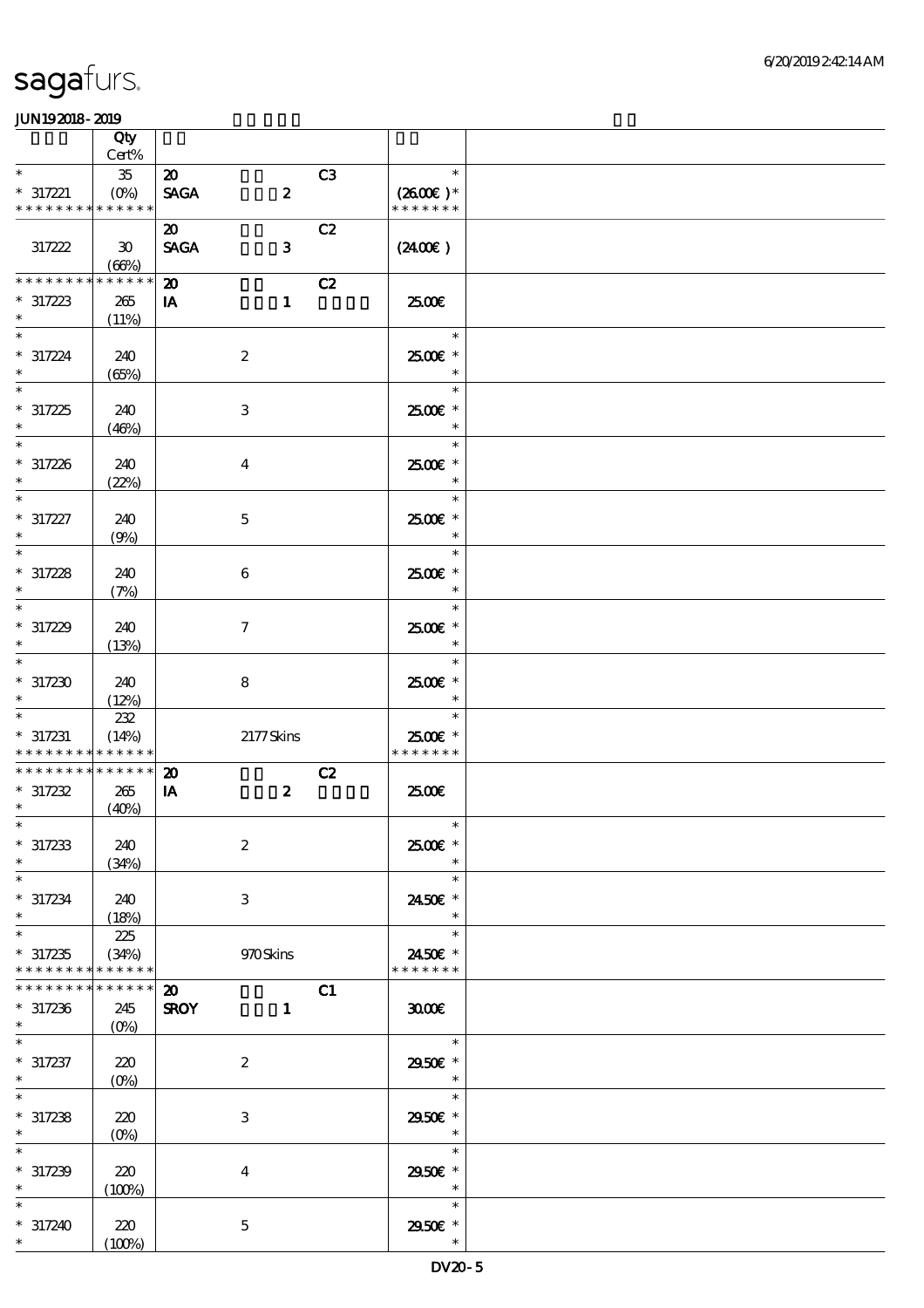|                                                                             | Qty                                        |                                                                              |                                              |  |
|-----------------------------------------------------------------------------|--------------------------------------------|------------------------------------------------------------------------------|----------------------------------------------|--|
| $\ast$                                                                      | $\mbox{Cert}\%$                            | C1<br>$\boldsymbol{\mathfrak{D}}$                                            | $\ast$                                       |  |
| $* 317241$<br>$\ast$                                                        | 220<br>(100%)                              | <b>SROY</b><br>$\mathbf{1}$                                                  | $3000$ $*$<br>$\ast$                         |  |
| $\ast$<br>$* 317242$<br>$\ast$                                              | 220<br>(100%)                              | $\boldsymbol{\tau}$                                                          | $\ast$<br>2950€ *<br>$\ast$                  |  |
| $\ast$<br>$^\ast$ 317243 $^\ast$                                            | 220<br>(100%)                              | $\bf 8$                                                                      | $\ast$<br>2950€ *<br>$\ast$                  |  |
| $\overline{\phantom{0}}$<br>$* 317244$<br>$\ast$                            | 57<br>(100%)                               | $\boldsymbol{9}$                                                             | $\ast$<br>2950€ *<br>$\ast$                  |  |
| $*$<br>$* 317245$<br>* * * * * * * * <mark>* * * * * * *</mark>             | $92\,$<br>$(0\%)$                          | 1934 Skins                                                                   | Tarihi<br>$\ast$<br>2950€ *<br>* * * * * * * |  |
| * * * * * * * * * * * * * *<br>$* 317246$<br>$*$                            | 245<br>$(O\%)$                             | C2<br>$\boldsymbol{\mathfrak{D}}$<br><b>SROY</b><br>$\mathbf{1}$             | 2900€                                        |  |
| $\overline{\ast}$<br>$* 317247$<br>$\ast$                                   | 220<br>$(0\%)$                             | $\boldsymbol{2}$                                                             | $\ast$<br>2900E *<br>$\ast$                  |  |
| $\ast$<br>$* 317248$<br>$\ast$                                              | 220<br>$(0\%)$                             | $\,3\,$                                                                      | $\ast$<br>2900€ *<br>$\ast$                  |  |
| $\ast$<br>$* 317249$<br>$\ast$                                              | 220<br>$(0\%)$                             | $\overline{\mathbf{4}}$                                                      | $\ast$<br>2900€ *<br>$\ast$                  |  |
| $\overline{\ast}$<br>$*317250$<br>$\ast$                                    | 220<br>$(0\%)$                             | $\mathbf 5$                                                                  | $\ast$<br>2950€ *<br>$\ast$                  |  |
| $\ast$<br>$* 317251$<br>$\ast$                                              | 220<br>$(O\%)$                             | $\,6\,$                                                                      | $\ast$<br>2900E *<br>$\ast$                  |  |
| $\ast$<br>$* 317252$<br>$\ast$                                              | 220<br>(100%)                              | $\boldsymbol{7}$                                                             | $\ast$<br>2900€ *<br>$\ast$                  |  |
| $*$<br>$* 317253$<br>$\ast$                                                 | 220<br>(100%)                              | $\bf 8$                                                                      | $\ast$<br>2900€ *<br>$\ast$                  |  |
| $\ast$<br>$*317254$<br>$\ast$                                               | 220<br>(100%)                              | $\boldsymbol{9}$                                                             | $\ast$<br>2900€ *<br>$\ast$                  |  |
| $\ast$<br>$*317255$<br>$\ast$                                               | $35\,$<br>(100%)                           | 10                                                                           | $\ast$<br>2900 £*<br>$\ast$                  |  |
| $\ast$<br>$*317256$<br>* * * * * * * * <mark>* * * * * *</mark>             | 137<br>$(O\%)$                             | 2177Skins                                                                    | $\ast$<br>2900€ *<br>* * * * * * *           |  |
| * * * * * * * *<br>$* 317257$<br>$\ast$                                     | $\ast\ast\ast\ast\ast\ast$<br>245<br>(20%) | C <sub>3</sub><br>$\boldsymbol{\mathfrak{D}}$<br><b>SROY</b><br>$\mathbf{1}$ | 27.00E                                       |  |
| $\ast$<br>$* 317258$<br>$\ast$                                              | 220<br>$(0\%)$                             | $\boldsymbol{2}$                                                             | $\ast$<br>27.00 £*<br>$\ast$                 |  |
| $\overline{\ast}$<br>$* 317259$<br>* * * * * * * * <mark>* * * * * *</mark> | $\boldsymbol{\omega}$<br>$(O\%)$           | 534Skins                                                                     | $\ast$<br>27.00€ *<br>* * * * * * *          |  |
| * * * * * * * *<br>$*317200$<br>$\ast$                                      | * * * * * *<br>245<br>$(O\!/\!o)$          | C1<br>$\boldsymbol{\mathfrak{D}}$<br>$\boldsymbol{z}$<br><b>SROY</b>         | 2900€                                        |  |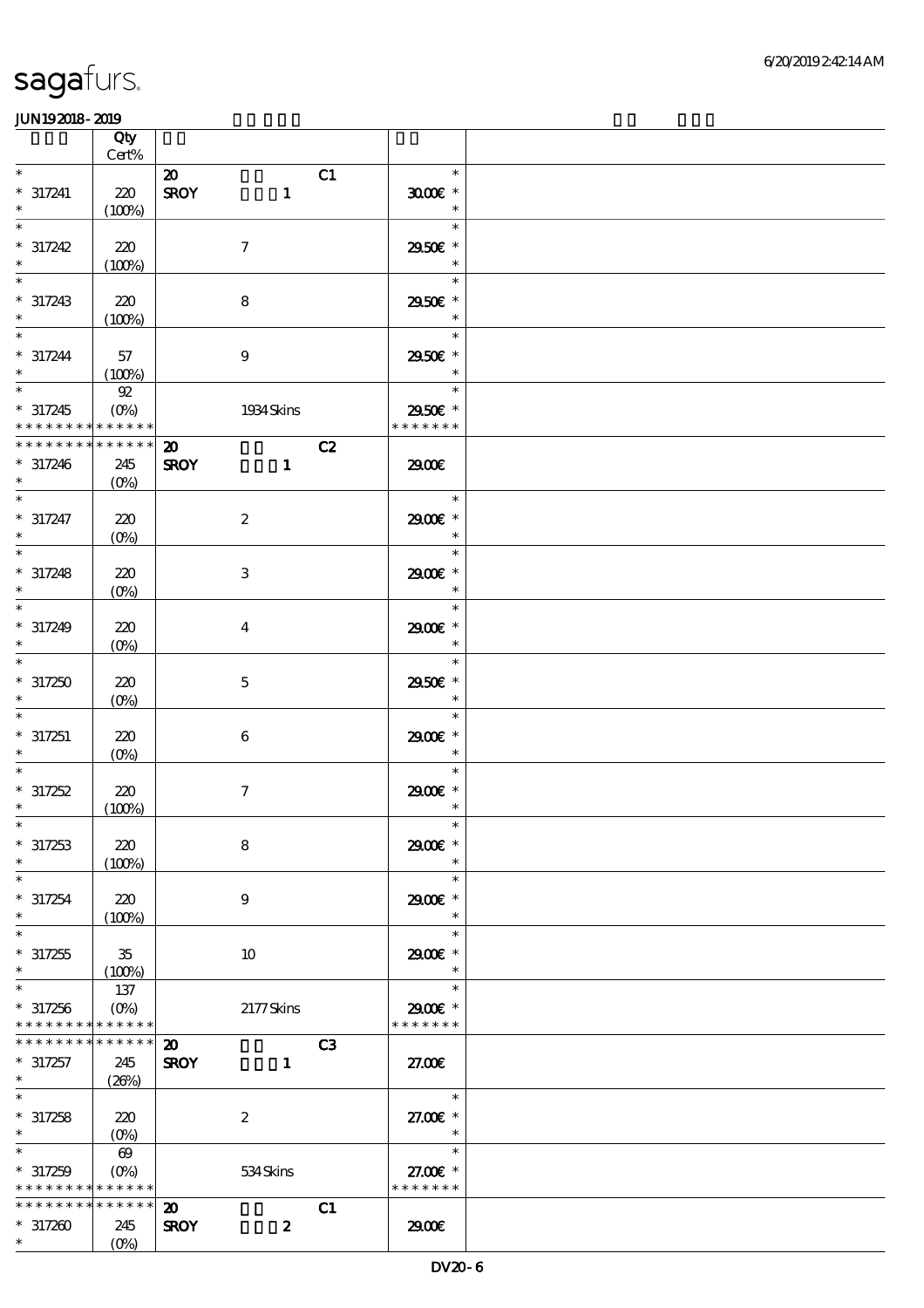|                                                                    | Qty<br>$Cert\%$               |                                                                |                                       |  |
|--------------------------------------------------------------------|-------------------------------|----------------------------------------------------------------|---------------------------------------|--|
| $\ast$<br>$* 317261$<br>$\ast$                                     | $220$<br>(100%)               | $\boldsymbol{\mathfrak{D}}$<br>$\boldsymbol{2}$<br><b>SROY</b> | C1<br>$\ast$<br>2850€ *<br>$\ast$     |  |
| $\ast$<br>$* 317262$<br>$\ast$                                     | 220<br>(100%)                 | $\,3$                                                          | $\ast$<br>2850E *<br>$\ast$           |  |
| $\ast$<br>$* 317263$<br>$\ast$                                     | 172<br>(100%)                 | $\boldsymbol{4}$                                               | $\ast$<br>2850€ *<br>$\ast$           |  |
| $\ast$<br>$* 317264$<br>* * * * * * * * <mark>* * * * * *</mark> * | 68<br>$(O\% )$                | 925Skins                                                       | $\ast$<br>2850€ *<br>* * * * * * *    |  |
| * * * * * * * *<br>$*317265$<br>$\ast$                             | * * * * * *<br>245<br>$(O\%)$ | $\boldsymbol{\mathfrak{D}}$<br><b>SROY</b><br>$\boldsymbol{z}$ | C2<br>(2850)                          |  |
| $* 317266$<br>$\ast$                                               | 220<br>$(O\%)$                | $\boldsymbol{2}$                                               | $\ast$<br>$(2850)$ *                  |  |
| $\ast$<br>$* 317267$<br>$\ast$                                     | 220<br>(100%)                 | $\,3\,$                                                        | $\ast$<br>$(2850)$ *<br>$\ast$        |  |
| $\ast$<br>$* 317268$<br>$\ast$                                     | 220<br>(100%)                 | $\bf{4}$                                                       | $\ast$<br>$(2850)$ *                  |  |
| $\ast$<br>$* 317209$<br>$\ast$                                     | 51<br>(100%)                  | $\mathbf 5$                                                    | $\ast$<br>$(2850)$ *                  |  |
| $\ast$<br>$* 317270$<br>* * * * * * * *                            | 80<br>$(O_0)$<br>* * * * * *  | 1036Skins                                                      | $\ast$<br>$(2850)$ *<br>* * * * * * * |  |
|                                                                    |                               |                                                                |                                       |  |
| * * * * * * * * * * * * * * *<br>$* 317271$                        | 220<br>(100%)                 | $\boldsymbol{\mathbf{z}}$<br><b>SROY</b><br>$\boldsymbol{z}$   | C2<br>(2850)                          |  |
| $* 317272$<br>$\ast$                                               | 220<br>(100%)                 | $\boldsymbol{2}$                                               | $\ast$<br>$(2850)$ *                  |  |
| $* 317273$                                                         | 220<br>(100%)                 | $\,3$                                                          | $\ast$<br>$(2850)$ *                  |  |
| $\ast$<br>$* 317274$<br>$\ast$                                     | 220<br>(100%)                 | $\bf{4}$                                                       | $\ast$<br>$(2850)$ *<br>$\ast$        |  |
| $* 317275$<br>$\ast$                                               | 220<br>(100%)                 | $\mathbf 5$                                                    | $\ast$<br>$(2850)$ *<br>$\ast$        |  |
| $\ast$<br>$* 317276$<br>$\ast$                                     | 220<br>(100%)                 | 6                                                              | $\ast$<br>$(2850)$ *                  |  |
| $* 317277$                                                         | 220<br>(100%)                 | 7                                                              | $\ast$<br>$(2850)$ *                  |  |
| $* 317278$<br>$\ast$                                               | 220<br>(100%)                 | $\bf 8$                                                        | $\ast$<br>$(2850)$ *<br>$\ast$        |  |
| $* 317279$<br>$\ast$<br>$\ast$                                     | 220<br>(90%)                  | $9\,$                                                          | $\ast$<br>$(2850)$ *<br>$\ast$        |  |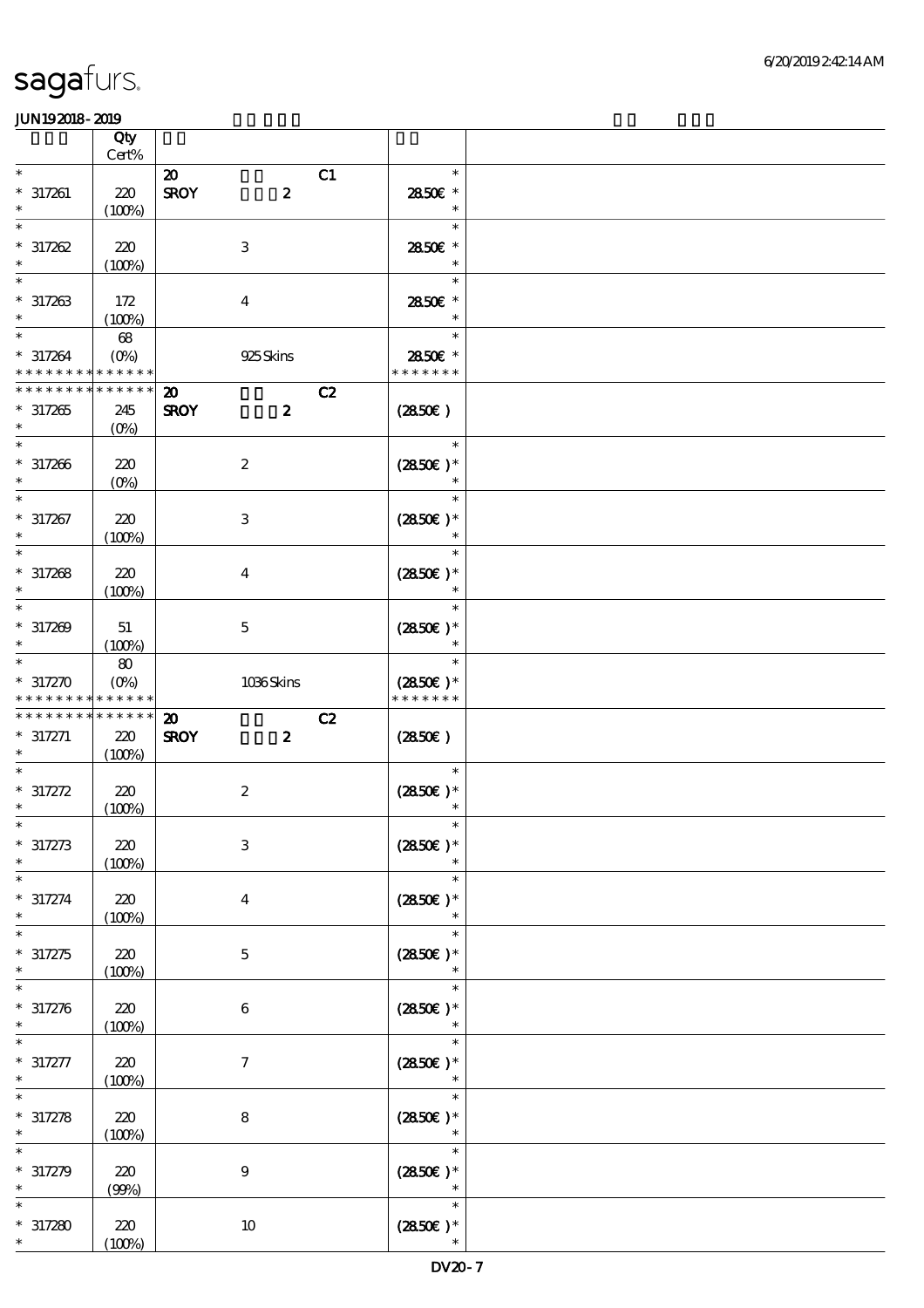|                             | Qty<br>Cert% |                             |                  |                |                   |  |
|-----------------------------|--------------|-----------------------------|------------------|----------------|-------------------|--|
| $\ast$                      |              | $\boldsymbol{\mathfrak{D}}$ |                  | C2             | $\ast$            |  |
| $* 317281$                  | 220          | <b>SROY</b>                 | $\boldsymbol{z}$ |                | $(2850)$ *        |  |
| $\ast$                      |              |                             |                  |                |                   |  |
|                             | (100%)       |                             |                  |                |                   |  |
| $\ast$                      |              |                             |                  |                | $\ast$            |  |
| $* 317282$                  | 220          |                             | 12               |                | $(2850)$ *        |  |
| $\ast$                      | (100%)       |                             |                  |                | $\ast$            |  |
| $\ast$                      |              |                             |                  |                | $\ast$            |  |
| $* 317283$                  | 220          |                             | 13               |                | $(2850)$ *        |  |
| $\ast$                      |              |                             |                  |                | $\ast$            |  |
| $\ast$                      | (100%)       |                             |                  |                | $\ast$            |  |
|                             |              |                             |                  |                |                   |  |
| $* 317284$                  | 220          |                             | 14               |                | $(2850)$ *        |  |
| $\ast$                      | (100%)       |                             |                  |                |                   |  |
| $\ast$                      |              |                             |                  |                | $\ast$            |  |
| $* 317285$                  | 220          |                             | 15               |                | $(2850\epsilon)*$ |  |
| $\ast$                      | (100%)       |                             |                  |                | $\ast$            |  |
| $\ast$                      | 210          |                             |                  |                | $\ast$            |  |
|                             |              |                             |                  |                |                   |  |
| $* 317286$                  | (100%)       |                             | 3510Skins        |                | $(2850\epsilon)*$ |  |
| * * * * * * * *             | * * * * * *  |                             |                  |                | * * * * * * *     |  |
|                             |              | $\boldsymbol{\mathfrak{D}}$ |                  | C <sub>3</sub> |                   |  |
| 317287                      | 207          | <b>SROY</b>                 | $\boldsymbol{z}$ |                | (27.00)           |  |
|                             | (29%)        |                             |                  |                |                   |  |
|                             |              | $\boldsymbol{\mathfrak{D}}$ |                  | C1/C2          |                   |  |
|                             |              |                             |                  |                |                   |  |
| 317288                      | 195          | ${\bf LUM}$                 | $\pmb{2}$        |                | 3000              |  |
|                             | (50%)        |                             |                  |                |                   |  |
| * * * * * * * *             | ******       | $\boldsymbol{\mathfrak{D}}$ |                  | <b>C1/C2</b>   |                   |  |
| $* 317289$                  | 245          | ${\bf LUM}$                 | $\boldsymbol{z}$ |                | (300)             |  |
| $\ast$                      | (84%)        |                             |                  |                |                   |  |
| $\ast$                      |              |                             |                  |                | $\ast$            |  |
| $*317290$                   | 220          |                             | $\boldsymbol{2}$ |                | $(300E)*$         |  |
|                             |              |                             |                  |                | $\ast$            |  |
| $\ast$                      | (100%)       |                             |                  |                | $\ast$            |  |
|                             | 198          |                             |                  |                |                   |  |
| $* 317291$                  | (100%)       |                             | 663Skins         |                | $(300E)*$         |  |
| * * * * * * * * * * * * * * |              |                             |                  |                | * * * * * * *     |  |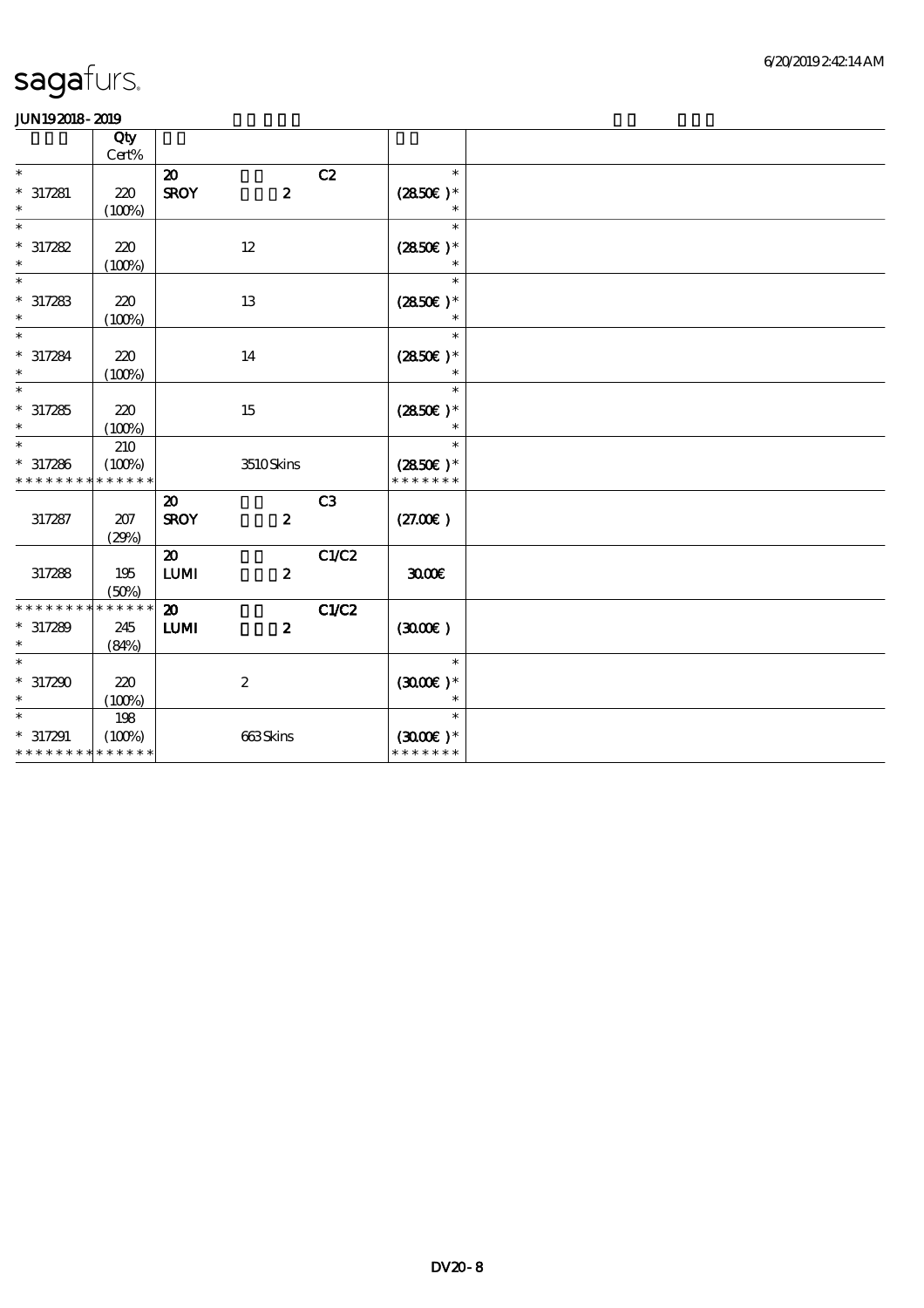|                               | Qty                               |                              |    |                              |  |
|-------------------------------|-----------------------------------|------------------------------|----|------------------------------|--|
|                               | Cert%                             | $\mathbf{o}$                 | C1 |                              |  |
| 317361                        | 122<br>(71%)                      | $\mathbf 1$<br>${\bf s}$     |    | (230E)                       |  |
| * * * * * * *                 | * * * * * *                       | $\mathbf 0$                  | C2 |                              |  |
| $*317362$<br>$\ast$           | 294<br>$(O\%)$                    | $\mathbf{1}$<br>${\bf s}$    |    | (230E)                       |  |
| $\ast$                        | 158                               |                              |    | $\ast$                       |  |
| $* 317363$<br>* * * * * * * * | (90%)<br>* * * * * *              | 452Skins                     |    | $(2300E)*$<br>* * * * * * *  |  |
|                               |                                   | $\mathbf 0$                  | C3 |                              |  |
| 317364                        | 270<br>(22%)                      | ${\bf s}$<br>$\mathbf{1}$    |    | (21.00)                      |  |
| * * * * * * *                 | * * * * * *                       | $\mathbf 0$                  | C2 |                              |  |
| $*317365$<br>$\ast$           | 305<br>(57%)                      | $\mathbf{1}$<br>$\mathbf{B}$ |    | (21.00)                      |  |
| $\ast$                        | 278                               |                              |    | $\ast$                       |  |
| $* 317366$<br>* * * * * * * * | (28%)<br>* * * * * *              | 583Skins                     |    | $(21.00)$ *<br>* * * * * * * |  |
| * * * * * * * *               | * * * * * *                       | $\mathbf{O}$                 | C1 |                              |  |
| $* 317367$<br>$\ast$          | 258<br>$(O\%)$                    | <b>SAGA</b><br>$\mathbf{1}$  |    | (240E)                       |  |
| $\ast$                        |                                   |                              |    | $\ast$                       |  |
| $*317368$<br>$\ast$           | 260<br>(100%)                     | $\boldsymbol{2}$             |    | $(2400E)*$<br>$\ast$         |  |
| $\ast$                        |                                   |                              |    | $\ast$                       |  |
| $* 317309$<br>$\ast$          | 260<br>(100%)                     | 3                            |    | $(2400)$ *<br>$\ast$         |  |
| $\ast$                        | 54                                |                              |    | $\ast$                       |  |
| $*317370$<br>* * * * * * *    | (100%)<br>* * * * * *             | 832Skins                     |    | $(2400)$ *<br>* * * * * * *  |  |
| * * * * * * * *               | * * * * * *                       | $\mathbf 0$                  | C2 |                              |  |
| $* 317371$<br>$\ast$          | 285<br>$(O\%)$                    | <b>SAGA</b><br>$\mathbf{1}$  |    | (240E)                       |  |
|                               |                                   |                              |    | $\ast$                       |  |
| $* 317372$                    | 260                               | $\boldsymbol{2}$             |    | $(2400)$ *                   |  |
| $\ast$<br>$*$                 | (0%)                              |                              |    | $\ast$<br>$\ast$             |  |
| $* 317373$                    | 260                               | $\,3$                        |    | $(2400)$ *                   |  |
| $\ast$                        | $(0\%)$                           |                              |    | $\ast$                       |  |
| $* 317374$<br>$\ast$          | 260<br>$(0\%)$                    | $\bf{4}$                     |    | $(2600E)*$<br>$\ast$         |  |
| $\ast$                        |                                   |                              |    | $\ast$                       |  |
| $* 317375$<br>$\ast$          |                                   |                              |    |                              |  |
|                               | 260                               | $\mathbf 5$                  |    | $(2600)$ *<br>$\ast$         |  |
| $\ast$                        | $(0\%)$                           |                              |    | $\ast$                       |  |
| $* 317376$<br>$\ast$          | 260                               | $\boldsymbol{6}$             |    | $(2600E)*$<br>$\ast$         |  |
| $\ast$                        | (100%)                            |                              |    | $\ast$                       |  |
| $* 317377$<br>$\ast$          | 260<br>(100%)                     | $\boldsymbol{7}$             |    | $(2600)$ *<br>$\ast$         |  |
|                               |                                   |                              |    | $\ast$                       |  |
| $* 317378$<br>$\ast$          | 260<br>(100%)                     | $\bf 8$                      |    | $(2600)$ *<br>$\ast$         |  |
|                               |                                   |                              |    | $\ast$                       |  |
| $* 317379$<br>$\ast$          | 208<br>(100%)                     | $\boldsymbol{9}$             |    | $(2600)$ *<br>$\ast$         |  |
| $\ast$                        | $9\hskip-2pt9$                    |                              |    | $\ast$                       |  |
| $*317380$<br>* * * * * * * *  | $(O\!/\!\!\delta)$<br>* * * * * * | 2412Skins                    |    | $(2600E)*$<br>* * * * * * *  |  |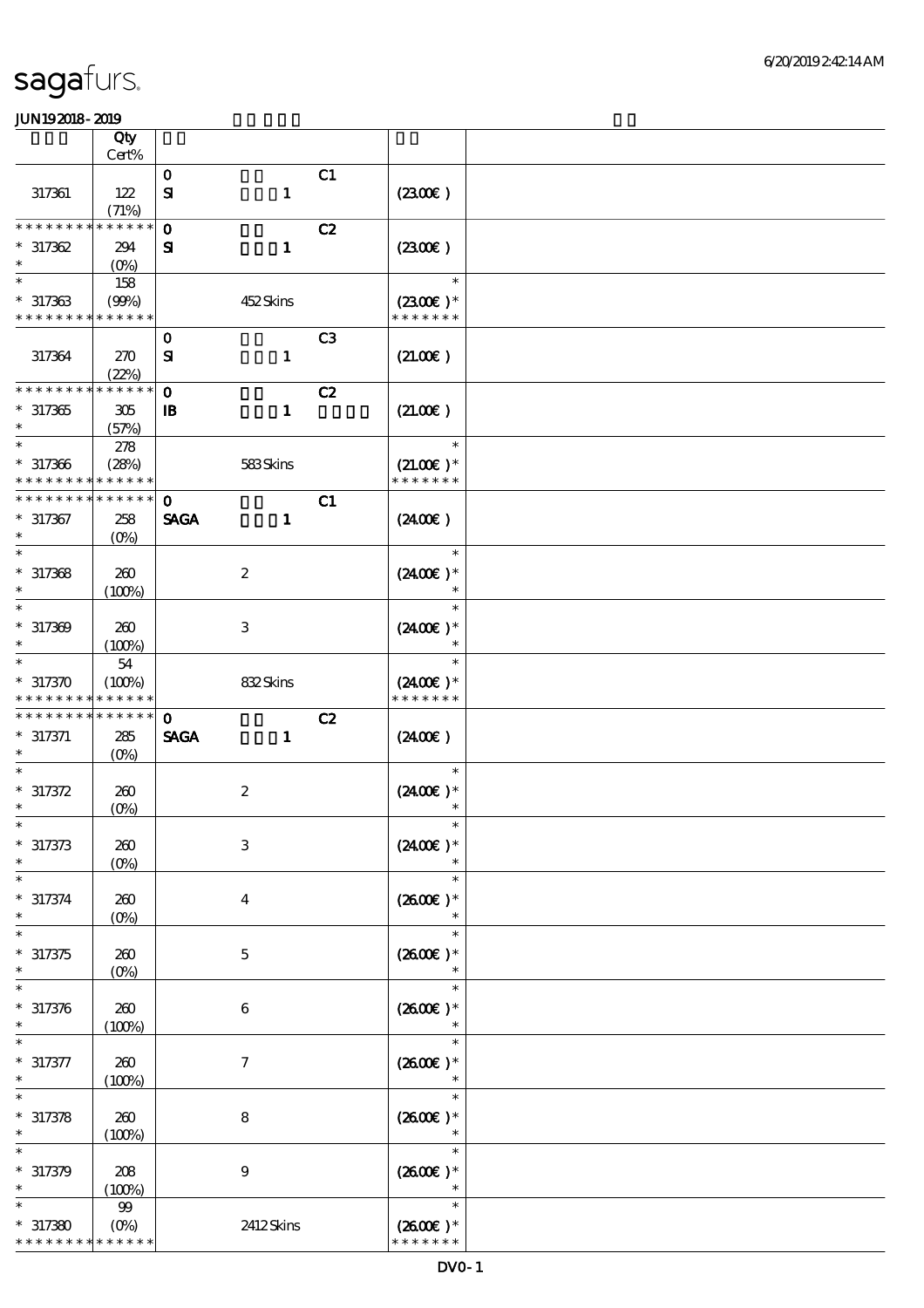|                                                     | Qty<br>Cert%                  |                             |                  |                |                                                 |  |
|-----------------------------------------------------|-------------------------------|-----------------------------|------------------|----------------|-------------------------------------------------|--|
| * * * * * * * *                                     | * * * * * *                   | $\mathbf{o}$                |                  |                |                                                 |  |
| $* 317381$<br>$\ast$                                | 285<br>$(O\!/\!\!\delta)$     | <b>SAGA</b>                 | $\mathbf{1}$     | C3             | (230E)                                          |  |
| $\ast$<br>$*317382$<br>$\ast$                       | 260<br>$(0\%)$                | $\boldsymbol{2}$            |                  |                | $\ast$<br>$(2300)$ *<br>$\ast$                  |  |
| $\ast$<br>$*317383$<br>$\ast$                       | 51<br>$(O\%)$                 | $\,3$                       |                  |                | $\ast$<br>$(2300E)*$<br>$\ast$                  |  |
| $\ast$<br>$* 317384$<br>* * * * * * * *             | 164<br>(100%)<br>* * * * * *  |                             | 760Skins         |                | $\ast$<br>$(2400)$ *<br>* * * * * * *           |  |
| 317385                                              | 214<br>(81%)                  | $\mathbf{O}$<br><b>SAGA</b> | $\boldsymbol{z}$ | C1             | (240E)                                          |  |
| 317386                                              | 189<br>(80%)                  | $\mathbf{O}$<br><b>SAGA</b> | $\boldsymbol{z}$ | C1             | (240E)                                          |  |
| * * * * * * * *<br>$* 317387$<br>$\ast$             | * * * * * *<br>285<br>$(O\%)$ | $\mathbf{O}$<br><b>SAGA</b> | $\boldsymbol{z}$ | C2             | (240E)                                          |  |
| $\ast$<br>$*317388$<br>$\ast$                       | 260<br>(100%)                 | $\boldsymbol{2}$            |                  |                | $\ast$<br>$(2400E)*$<br>$\ast$                  |  |
| $\ast$<br>$* 317389$<br>$\ast$                      | 174<br>(100%)                 | 3                           |                  |                | $\ast$<br>2350E *<br>$\ast$                     |  |
| $\ast$<br>$*317300$<br>* * * * * * * *              | 182<br>$(O\%)$<br>* * * * * * |                             | 901 Skins        |                | $\ast$<br>$(2400)$ *<br>* * * * * * *           |  |
| * * * * * * * * * * * * * *<br>$* 317391$<br>$\ast$ | 271<br>$(O_0)$                | $\mathbf 0$<br><b>SAGA</b>  | $\boldsymbol{z}$ | C <sub>3</sub> | (230)                                           |  |
| $* 317392$<br>* * * * * * * * * * * * * *           | 147<br>(100%)                 |                             | 418Skins         |                | $\ast$<br>$(2300)$ *<br>* * * * * * *           |  |
| ******************* 0<br>$* 317393$<br>$\ast$       | 285<br>(31%)                  | IA                          | $\mathbf{1}$     | C2             | $(2200\varepsilon)$                             |  |
| $\ast$<br>$* 317394$<br>$\ast$                      | 260<br>(30%)                  | $\boldsymbol{2}$            |                  |                | $\ast$<br>$(2200\varepsilon)*$<br>$\ast$        |  |
| $\ast$<br>$*317395$<br>$\ast$                       | 260<br>(22%)                  | 3                           |                  |                | $\ast$<br>$(2200\varepsilon)*$<br>$\ast$        |  |
| $\ast$<br>$*317396$<br>* * * * * * * *              | 119<br>(14%)<br>* * * * * *   |                             | 924 Skins        |                | $\ast$<br>$(2200\varepsilon)*$<br>* * * * * * * |  |
| * * * * * * *<br>$* 317397$                         | * * * * * *<br>285<br>(43%)   | $\mathbf{o}$<br>IA          | $\mathbf{1}$     | C2             | (220E)                                          |  |
| $* 317398$<br>$\ast$                                | 260<br>(47%)                  | $\boldsymbol{2}$            |                  |                | $\ast$<br>$(220E)^*$                            |  |
| $\ast$<br>$* 317399$<br>$\ast$                      | 260<br>(57%)                  | $\ensuremath{\mathbf{3}}$   |                  |                | $\ast$<br>$(2200\varepsilon)*$                  |  |
| $\ast$<br>$*317400$                                 | 260<br>(35%)                  | $\boldsymbol{4}$            |                  |                | $\ast$<br>$(2200)$ *<br>$\ast$                  |  |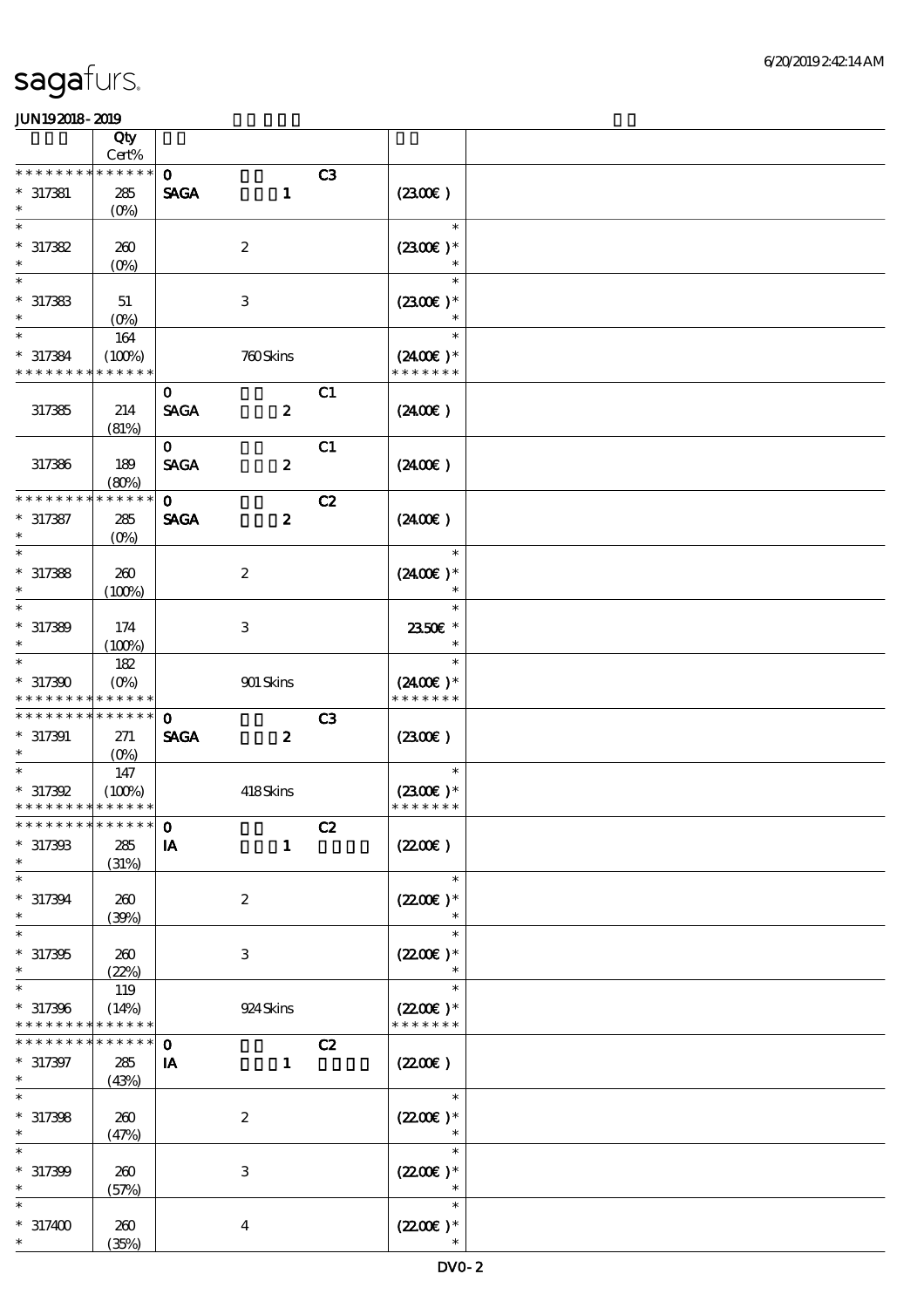|                             | Qty                             |                         |                  |    |                      |  |
|-----------------------------|---------------------------------|-------------------------|------------------|----|----------------------|--|
|                             | Cert%                           |                         |                  |    |                      |  |
| $\ast$                      |                                 | $\mathbf{o}$            |                  | C2 | $\ast$               |  |
| $* 317401$                  | 260                             | $\mathbf{I} \mathbf{A}$ | $\mathbf{1}$     |    | $(2200)$ *           |  |
| $\ast$                      | (60%)                           |                         |                  |    | $\ast$               |  |
| $\ast$                      |                                 |                         |                  |    | $\ast$               |  |
| $*317402$                   | 260                             |                         | $\boldsymbol{6}$ |    | $(2200)$ *           |  |
| $\ast$                      |                                 |                         |                  |    | $\ast$               |  |
| $\ast$                      | (66%)                           |                         |                  |    | $\ast$               |  |
|                             | 111                             |                         |                  |    |                      |  |
| $* 31740B$                  | (81%)                           |                         | 1696Skins        |    | $(2200\varepsilon)*$ |  |
| * * * * * * * *             | * * * * * *                     |                         |                  |    | * * * * * * *        |  |
| * * * * * * *               | * * * * * *                     | $\mathbf{o}$            |                  | C2 |                      |  |
| $* 317404$                  | 285                             | IA                      | $\boldsymbol{z}$ |    | (2250)               |  |
| $\ast$                      | (43%)                           |                         |                  |    |                      |  |
| $\ast$                      | $\boldsymbol{\omega}$           |                         |                  |    | $\ast$               |  |
| $*317405$                   | (40%)                           |                         | 354Skins         |    | $(2250\epsilon)*$    |  |
| * * * * * * * * * * * * * * |                                 |                         |                  |    | * * * * * * *        |  |
| * * * * * * * *             | * * * * * *                     |                         |                  |    |                      |  |
|                             |                                 | $\mathbf 0$             |                  | C2 |                      |  |
| $* 317406$                  | 285                             | IA                      | $\boldsymbol{z}$ |    | (2250)               |  |
| $\ast$                      | (76%)                           |                         |                  |    |                      |  |
| $\ast$                      |                                 |                         |                  |    | $\ast$               |  |
| $* 317407$                  | 260                             |                         | $\boldsymbol{2}$ |    | $(2250)$ *           |  |
|                             | (68%)                           |                         |                  |    |                      |  |
| $\ast$                      |                                 |                         |                  |    | $\ast$               |  |
| $* 317408$                  | 260                             |                         | $\,3\,$          |    | $(2250)$ *           |  |
| $\ast$                      | (41%)                           |                         |                  |    | $\ast$               |  |
| $\ast$                      | 119                             |                         |                  |    | $\ast$               |  |
|                             |                                 |                         |                  |    |                      |  |
| $* 317409$                  | (24%)                           |                         | 924 Skins        |    | $(2250\varepsilon)*$ |  |
| * * * * * * * *             | * * * * * *                     |                         |                  |    | * * * * * * *        |  |
|                             |                                 | $\mathbf 0$             |                  | C1 |                      |  |
| 317410                      | 112                             | <b>SROY</b>             | $\mathbf{1}$     |    | 2500€                |  |
|                             | (73%)                           |                         |                  |    |                      |  |
| * * * * * * * *             | * * * * * *                     | $\mathbf 0$             |                  | C1 |                      |  |
| $* 317411$                  | 265                             | <b>SROY</b>             | $\mathbf{1}$     |    | 2500€                |  |
| $\ast$                      | (86%)                           |                         |                  |    |                      |  |
|                             | 49                              |                         |                  |    | $\ast$               |  |
| $*317412$                   | (100%)                          |                         | 314Skins         |    | 2500€ *              |  |
| * * * * * * * * * * * * * * |                                 |                         |                  |    | * * * * * * *        |  |
|                             |                                 |                         |                  | C2 |                      |  |
| $*317413$                   | 245                             | <b>SROY</b>             |                  |    | 2500€                |  |
| $\ast$                      |                                 |                         | $\mathbf{1}$     |    |                      |  |
| $\ast$                      | (2%)                            |                         |                  |    | $\ast$               |  |
|                             |                                 |                         |                  |    |                      |  |
| $* 317414$                  | 266                             |                         | $\boldsymbol{2}$ |    | 2550€ *              |  |
| $\ast$                      | (98%)                           |                         |                  |    | $\ast$               |  |
| $\ast$                      | 48                              |                         |                  |    | $\ast$               |  |
| $*317415$                   | $(0\%)$                         |                         | 559Skins         |    | 2550€ *              |  |
| * * * * * * * *             | * * * * * *                     |                         |                  |    | * * * * * * *        |  |
| * * * * * * *               | $* * * * * * *$                 | $\mathbf 0$             |                  | C2 |                      |  |
| $* 317416$                  | 265                             | <b>SROY</b>             | $\mathbf{1}$     |    | 2500E                |  |
| $\ast$                      | $(O\!\!\!\!\!\!\backslash\rho)$ |                         |                  |    |                      |  |
| $\ast$                      |                                 |                         |                  |    | $\ast$               |  |
| $* 317417$                  | 240                             |                         | $\boldsymbol{2}$ |    | 2500€*               |  |
| $\ast$                      |                                 |                         |                  |    | $\ast$               |  |
|                             | (100%)                          |                         |                  |    | $\ast$               |  |
|                             |                                 |                         |                  |    |                      |  |
| $*317418$                   | 240                             |                         | 3                |    | 2500€ *              |  |
| $\ast$                      | (100%)                          |                         |                  |    | $\ast$               |  |
|                             |                                 |                         |                  |    | $\ast$               |  |
| $* 317419$                  | 240                             |                         | $\bf{4}$         |    | 2500€*               |  |
| $\ast$                      | (100%)                          |                         |                  |    | $\ast$               |  |
| $\ast$                      |                                 |                         |                  |    | $\ast$               |  |
| $*317420$                   | 240                             |                         | $\bf 5$          |    | 2500€ *              |  |
| $*$                         | (100%)                          |                         |                  |    | $\ast$               |  |
|                             |                                 |                         |                  |    |                      |  |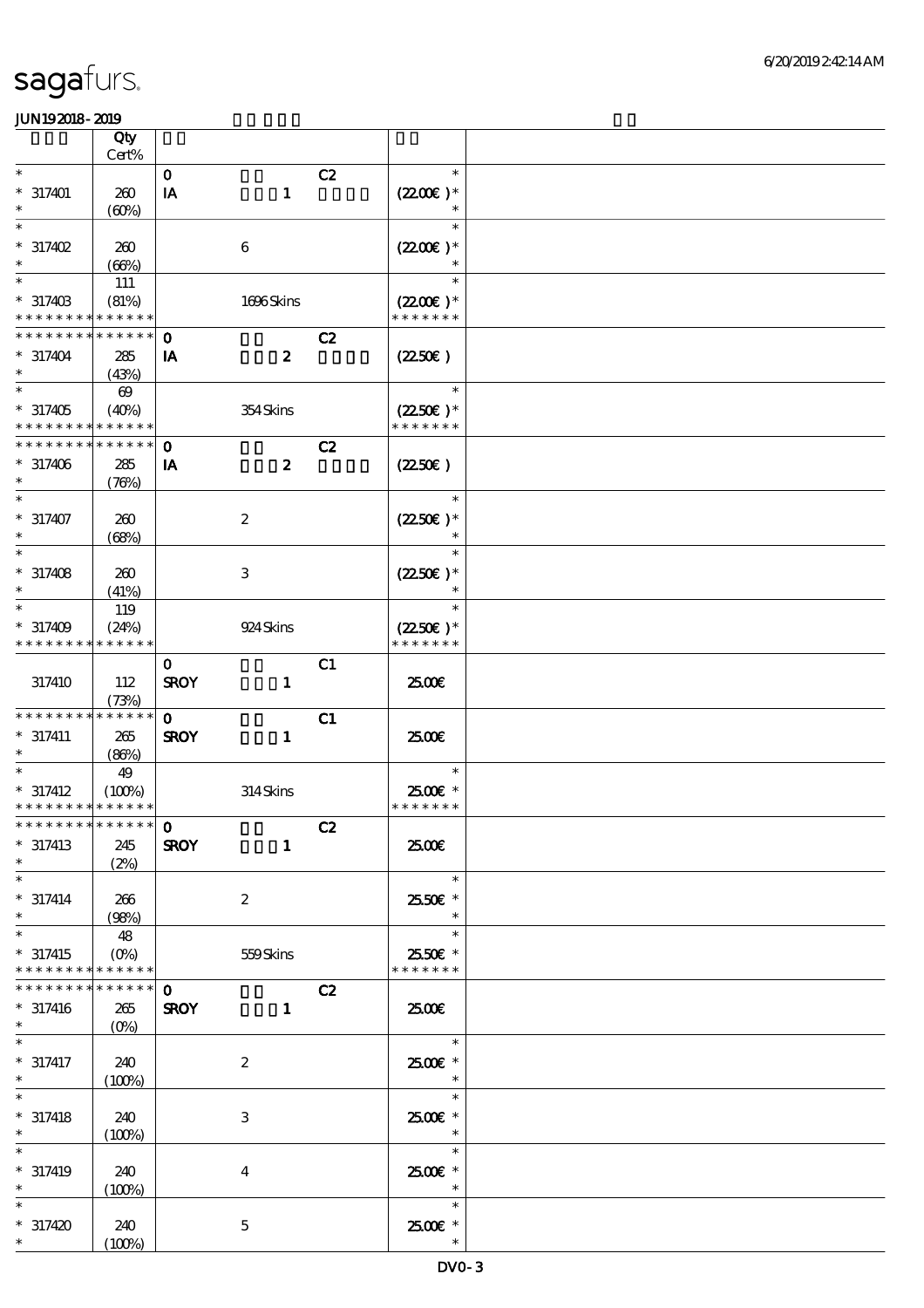|                      | Qty<br>Cert%  |              |                     |                |                                |  |
|----------------------|---------------|--------------|---------------------|----------------|--------------------------------|--|
| $\ast$               |               | $\mathbf{o}$ |                     | C2             | $\ast$                         |  |
| $* 317421$<br>$\ast$ | 240<br>(100%) | <b>SROY</b>  | $\mathbf{1}$        |                | 2500€ *<br>$\ast$              |  |
| $\overline{\ast}$    |               |              |                     |                | $\ast$                         |  |
| $* 317422$           | 114           |              | $\boldsymbol{\tau}$ |                | 2500€ *                        |  |
| $\ast$               | (98%)         |              |                     |                | $\ast$                         |  |
| $\ast$               | 46            |              |                     |                | $\ast$                         |  |
| $* 317423$           | $(O\%)$       |              | 1625Skins           |                | 2500€ *                        |  |
| * * * * * * * *      | * * * * * *   |              |                     |                | * * * * * * *                  |  |
|                      |               | $\mathbf 0$  |                     | C <sub>3</sub> |                                |  |
| 317424               | 233           | <b>SROY</b>  | $\mathbf{1}$        |                | (2300)                         |  |
|                      | (19%)         |              |                     |                |                                |  |
|                      |               | $\mathbf 0$  |                     | C1             |                                |  |
| 317425               | 194           | <b>SROY</b>  | $\boldsymbol{z}$    |                | (250E)                         |  |
|                      | (87%)         |              |                     |                |                                |  |
| * * * * * * *        | * * * * * *   | $\mathbf{o}$ |                     | <b>C1/C2</b>   |                                |  |
| $* 317426$           | 217           | <b>SROY</b>  | $\boldsymbol{z}$    |                | (2500)                         |  |
| $\ast$               | $(O\%)$       |              |                     |                |                                |  |
| $\ast$               | 276           |              |                     |                | $\ast$                         |  |
| $* 317427$           | (100%)        |              | 493Skins            |                | $(2500)$ *                     |  |
| * * * * * * * *      | * * * * * *   |              |                     |                | * * * * * * *                  |  |
| * * * * * * *        | * * * * * *   | $\mathbf 0$  |                     | C2             |                                |  |
| $* 317428$           | 152           | <b>SROY</b>  | $\boldsymbol{z}$    |                | (250)                          |  |
| $\ast$               | (17%)         |              |                     |                | $\ast$                         |  |
|                      |               |              |                     |                |                                |  |
| $* 317429$<br>$\ast$ | 240           |              | $\boldsymbol{2}$    |                | $(2500)$ *                     |  |
|                      | (100%)        |              |                     |                | $\ast$                         |  |
|                      |               |              |                     |                |                                |  |
| $* 317430$<br>$\ast$ | 240           |              | $\,3$               |                | $(2500)$ *<br>$\ast$           |  |
| $\ast$               | (100%)        |              |                     |                | $\ast$                         |  |
|                      |               |              |                     |                |                                |  |
| $* 317431$<br>$\ast$ | 240           |              | $\boldsymbol{4}$    |                | $(2500\varepsilon)*$<br>$\ast$ |  |
|                      | (100%)<br>224 |              |                     |                | $\ast$                         |  |
| $* 317432$           | (100%)        |              | 1096Skins           |                | $(2500)$ *                     |  |
| * * * * * * * *      | * * * * * *   |              |                     |                | * * * * * * *                  |  |
|                      |               | 0            |                     | C3             |                                |  |
| 317433               | 169           | <b>SROY</b>  | $\boldsymbol{z}$    |                | (240E)                         |  |
|                      | (31%)         |              |                     |                |                                |  |
|                      |               |              |                     |                |                                |  |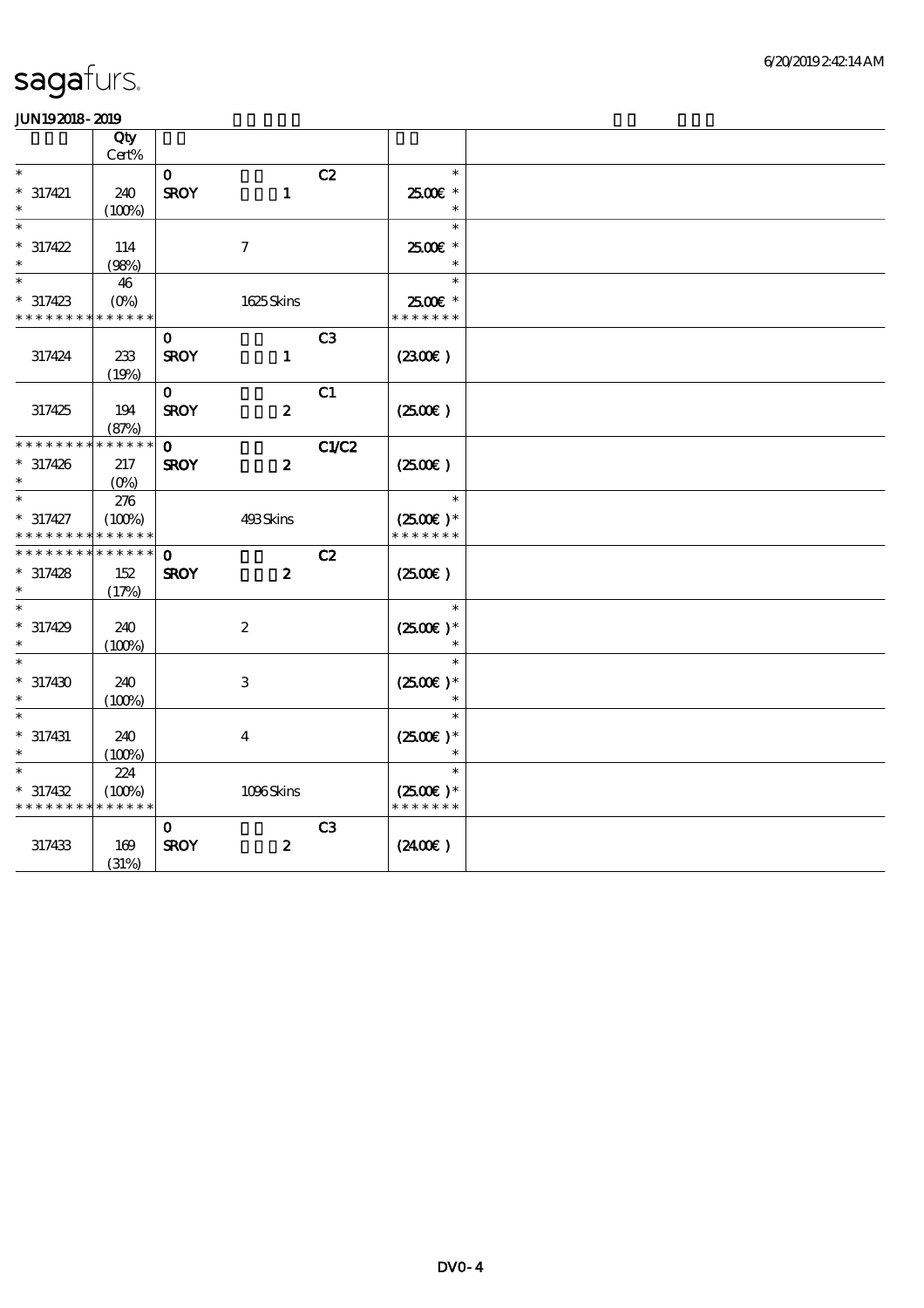|                               | Qty                    |                           |                           |    |                                       |  |
|-------------------------------|------------------------|---------------------------|---------------------------|----|---------------------------------------|--|
|                               | Cert%                  |                           |                           |    |                                       |  |
| 317501                        | 145<br>(68%)           | $\mathbf{1}$<br>${\bf s}$ | $\mathbf{1}$              | C1 | (200E)                                |  |
| * * * * * * *                 | * * * * * *            | $\mathbf{1}$              |                           | C2 |                                       |  |
| $*317502$<br>$\ast$           | 135<br>$(O\%)$         | ${\bf s}$                 | $\mathbf{1}$              |    | (200E)                                |  |
| $\ast$                        | 215                    |                           |                           |    | $\ast$                                |  |
| $*31750B$<br>* * * * * * * *  | (100%)<br>* * * * * *  |                           | 350Skins                  |    | $(2000\varepsilon)*$<br>* * * * * * * |  |
|                               |                        | $\mathbf{1}$              |                           | C3 |                                       |  |
| 317504                        | 125<br>(45%)           | ${\bf s}$                 | $\mathbf{1}$              |    | <b>1600€</b>                          |  |
|                               |                        | $\mathbf{1}$              |                           | C2 |                                       |  |
| 317505                        | 159<br>(50%)           | $\mathbf{B}$              | $\mathbf{1}$              |    | (1600)                                |  |
| * * * * * * * *               | * * * * * *            | $\mathbf{1}$              |                           | C1 |                                       |  |
| $*317506$                     | 152<br>$(O\%)$         | <b>SAGA</b>               | $\mathbf{1}$              |    | (220E)                                |  |
| $\ast$                        |                        |                           |                           |    | $\ast$                                |  |
| $* 317507$<br>$\ast$          | 320<br>(100%)          |                           | $\boldsymbol{2}$          |    | $(2200)$ *<br>$\ast$                  |  |
| $\ast$                        | 96                     |                           |                           |    | $\ast$                                |  |
| $*317508$<br>* * * * * * * *  | (100%)<br>* * * * * *  |                           | 568Skins                  |    | $(2200)$ *<br>* * * * * * *           |  |
| * * * * * * * *               | * * * * * *            | $\mathbf{1}$              |                           | C2 |                                       |  |
| $*317509$<br>$\ast$           | 345<br>$(O\%)$         | <b>SAGA</b>               | $\mathbf{1}$              |    | 2000                                  |  |
| $\ast$<br>$*317510$<br>$\ast$ | 320<br>(99%)           |                           | $\boldsymbol{2}$          |    | $\ast$<br>2000€*<br>$\ast$            |  |
| $\ast$<br>$*317511$           | 300<br>(100%)          |                           | $\ensuremath{\mathsf{3}}$ |    | $\ast$<br>2000E*<br>$\ast$            |  |
|                               |                        |                           |                           |    | $\ast$                                |  |
| $*317512$<br>$\ast$           | 53<br>(100%)           |                           | $\boldsymbol{4}$          |    | 1950E *<br>$\ast$                     |  |
| $*$                           | 153                    |                           |                           |    | $\ast$                                |  |
| $*317513$<br>* * * * * * * *  | $(O\%)$<br>* * * * * * |                           | 1171 Skins                |    | 1950€ *<br>* * * * * * *              |  |
| * * * * * * * *               | * * * * * *            | $\mathbf{1}$              |                           | C3 |                                       |  |
| $*317514$<br>$\ast$           | 199<br>$(O\%)$         | <b>SAGA</b>               | $\mathbf{1}$              |    | 1800E                                 |  |
| $\ast$                        | 146                    |                           |                           |    | $\ast$                                |  |
| $*317515$<br>* * * * * * * *  | (100%)<br>* * * * * *  |                           | 345Skins                  |    | 1800€ *<br>* * * * * * *              |  |
|                               |                        | $\mathbf{1}$              |                           | C1 |                                       |  |
| 317516                        | 130<br>(75%)           | <b>SAGA</b>               | $\boldsymbol{z}$          |    | (220E)                                |  |
| * * * * * * * *               | * * * * * *            | $\mathbf{1}$              |                           | C2 |                                       |  |
| $*317517$<br>$\ast$           | 112<br>$(O_0)$         | <b>SAGA</b>               | $\boldsymbol{z}$          |    | (220E)                                |  |
|                               | 178                    |                           |                           |    | $\ast$                                |  |
| $*317518$<br>* * * * * * * *  | (100%)<br>* * * * * *  |                           | 290Skins                  |    | $(2200)$ *<br>* * * * * * *           |  |
|                               |                        | $\mathbf{1}$              |                           | C3 |                                       |  |
| 317519                        | 113<br>(52%)           | <b>SAGA</b>               | $\boldsymbol{z}$          |    | (1900E)                               |  |
| * * * * * * *                 | * * * * * *            | $\mathbf{1}$              |                           | C2 |                                       |  |
| $*317520$<br>$\ast$           | 345<br>(61%)           | IA                        | $\mathbf{1}$              |    | (1900)                                |  |
|                               |                        |                           |                           |    |                                       |  |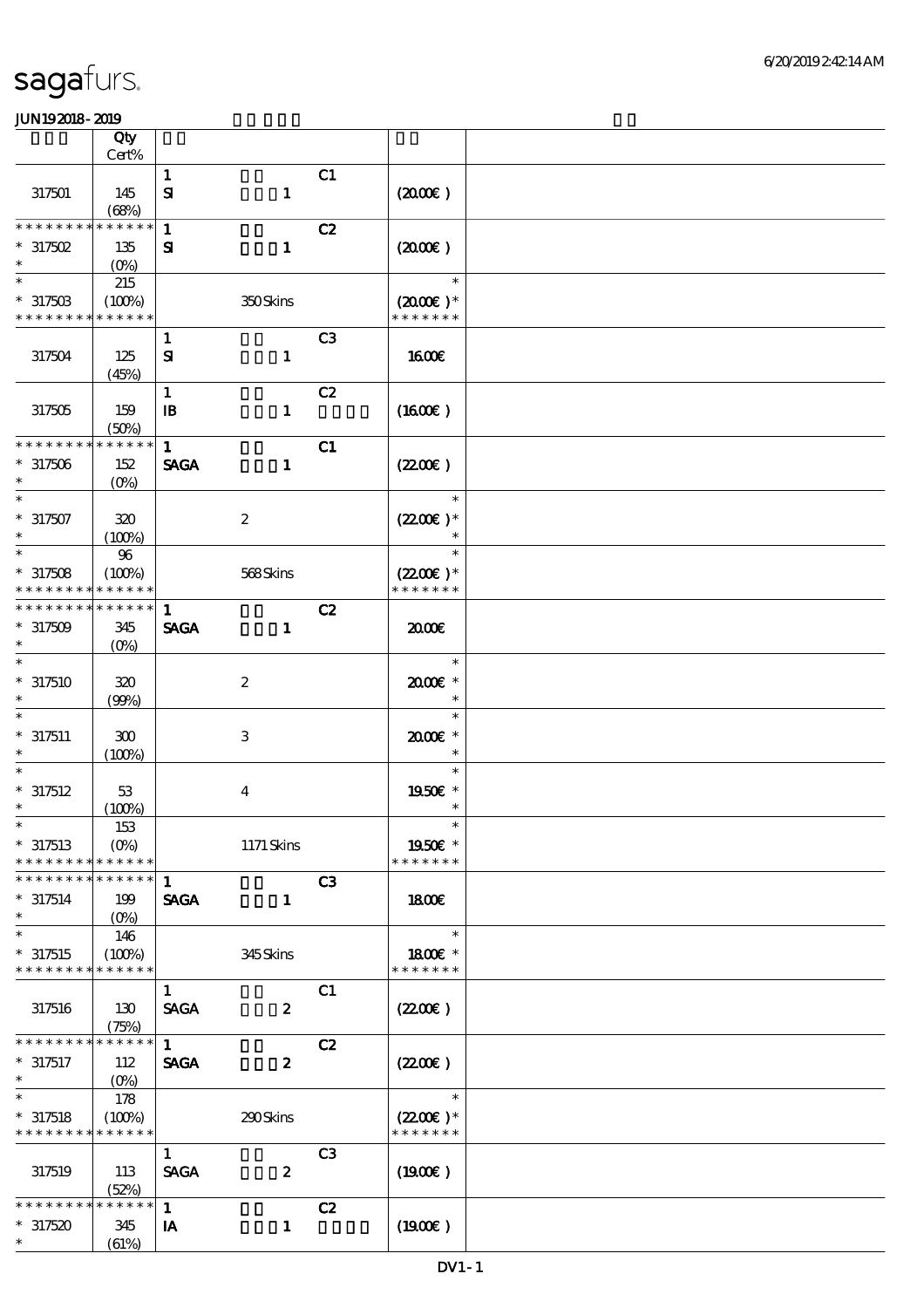|                              | Qty     |             |                  |                |               |  |
|------------------------------|---------|-------------|------------------|----------------|---------------|--|
|                              | Cert%   |             |                  |                |               |  |
| $\ast$                       | 241     |             |                  | C2             | $\ast$        |  |
| $* 317521$                   | (49%)   | IA          | 1                |                | $(1900E)*$    |  |
| **************               |         |             |                  |                | * * * * * * * |  |
|                              |         |             |                  | C1             |               |  |
| 317522                       | 111     | <b>SROY</b> | 1                |                | 21.00E        |  |
|                              | (67%)   |             |                  |                |               |  |
| ******** <mark>******</mark> |         | 1           |                  | C2             |               |  |
| $*317523$                    | 141     | <b>SROY</b> |                  |                | 2100          |  |
| $\ast$                       | $(0\%)$ |             |                  |                |               |  |
| $\ast$                       | 172     |             |                  |                | $\ast$        |  |
| $*317524$                    | (100%)  |             | 313Skins         |                | 2050E *       |  |
| * * * * * * * * * * * * * *  |         |             |                  |                | * * * * * * * |  |
|                              |         |             |                  | C <sub>3</sub> |               |  |
| 317525                       | 97      | <b>SROY</b> | 1                |                | 1900E         |  |
|                              | (27%)   |             |                  |                |               |  |
|                              |         |             |                  | C1/C2          |               |  |
| 317526                       | 213     | <b>SROY</b> | $\boldsymbol{z}$ |                | 21.00         |  |
|                              | (76%)   |             |                  |                |               |  |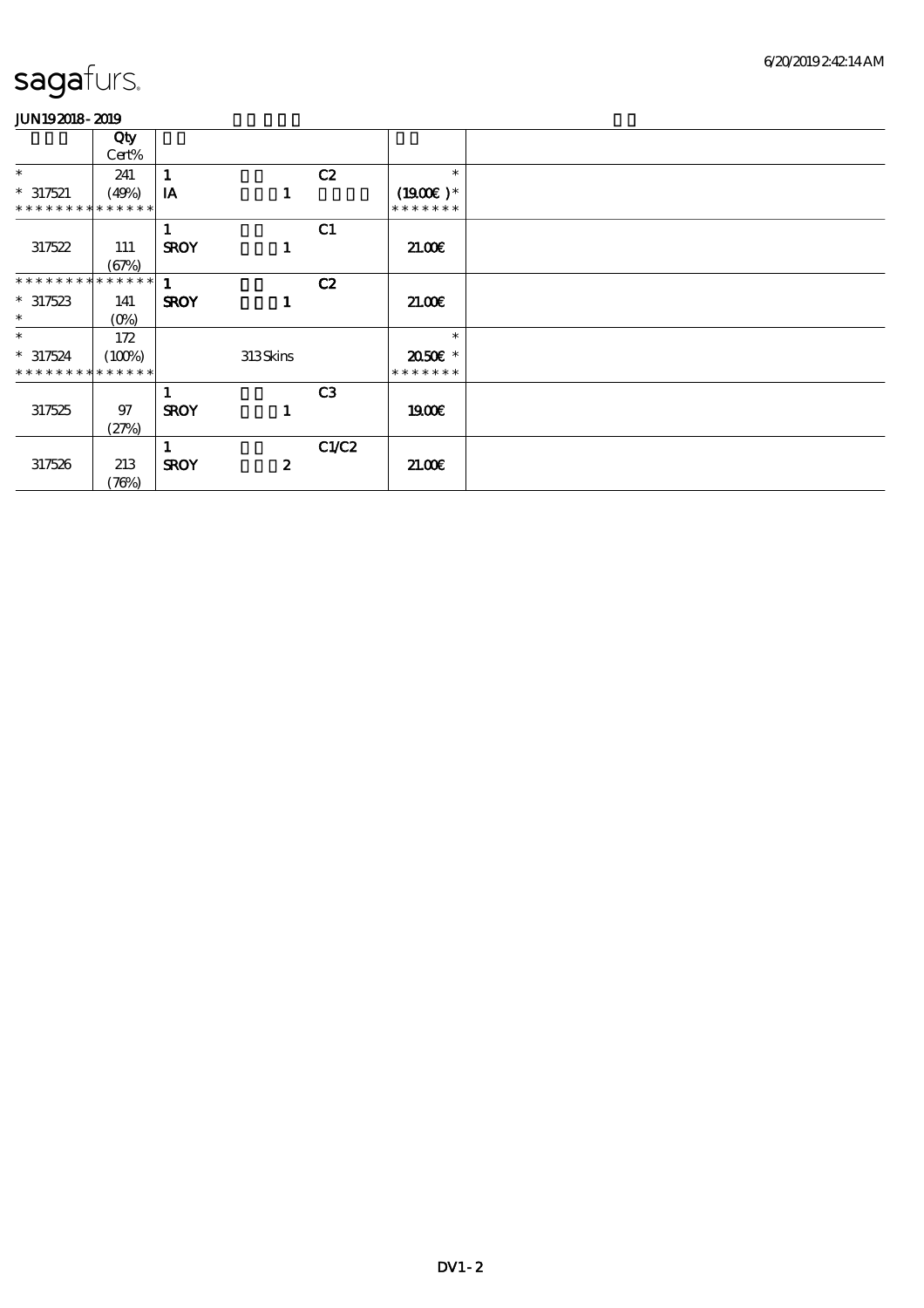|                                                                    | Qty<br>Cert%                |                                                 |                  |                                            |                         |                                       |  |
|--------------------------------------------------------------------|-----------------------------|-------------------------------------------------|------------------|--------------------------------------------|-------------------------|---------------------------------------|--|
|                                                                    |                             | 50                                              |                  | C2                                         |                         |                                       |  |
| 317601                                                             | 163<br>(20%)                | $\boldsymbol{S}$                                | $\mathbf{1}$     | $\overline{\phantom{a}}$                   |                         | 3500                                  |  |
| 317602                                                             | 86                          | ${\bf 50}$<br>$\boldsymbol{S}$                  | $\mathbf{1}$     | C2                                         | $\overline{\mathbf{2}}$ | 3200E                                 |  |
| 317603                                                             | (29%)<br>72<br>(8%)         | 5040<br>$\boldsymbol{S}$                        | $\mathbf{1}$     | C2                                         |                         | 3200                                  |  |
| * * * * * * * *<br>$*317604$<br>$\ast$                             | * * * * * *<br>225<br>(24%) | 40<br>$\mathbf{C}$                              | $\mathbf{1}$     | C2<br>$\overline{\phantom{a}}$             |                         | 3200                                  |  |
| $\ast$<br>$*317605$<br>* * * * * * * * <mark>* * * * * *</mark>    | $92$<br>(38%)               |                                                 | 317Skins         |                                            |                         | $\ast$<br>$31.00E$ *<br>* * * * * * * |  |
| * * * * * * * * * * * * * *<br>$*317606$<br>$\ast$                 | 205<br>(46%)                | 40<br>$\boldsymbol{\mathcal{S}}$                | $\mathbf{1}$     | C2<br>$\blacksquare$                       |                         | 3200                                  |  |
| $\ast$<br>$* 317607$<br>* * * * * * * * <mark>* * * * * *</mark> * | 155<br>(27%)                |                                                 | 360Skins         |                                            |                         | $\ast$<br>3200E *<br>* * * * * * *    |  |
| * * * * * * * *<br>$*317608$<br>$\ast$                             | * * * * * *<br>205<br>(42%) | $\boldsymbol{\omega}$<br>$\boldsymbol{S}$       | $\boldsymbol{z}$ | C2<br>$\blacksquare$                       |                         | 3200                                  |  |
| $\ast$<br>$*317609$<br>* * * * * * * *                             | 68<br>(36%)<br>* * * * * *  |                                                 | 273Skins         |                                            |                         | $\ast$<br>$31.005*$<br>* * * * * * *  |  |
| * * * * * * * * * * * * * *<br>$*317610$<br>$\ast$                 | 225<br>(36%)                | $\boldsymbol{\omega}$<br>(S)                    | $\mathbf{1}$     | C2<br>$\overline{\phantom{a}}$ 2           |                         | 2850E                                 |  |
| $\ast$<br>$* 317611$<br>* * * * * * * * * * * * * *                | 78<br>(33%)                 |                                                 | 308Skins         |                                            |                         | $\ast$<br>2800€ *<br>* * * * * * *    |  |
| 317612                                                             | 108<br>(49%)                | 40<br>$\boldsymbol{S}$                          | $\mathbf{1}$     | C2                                         | $\boldsymbol{z}$        | 2800E                                 |  |
| 317613                                                             | 207<br>(51%)                | $\boldsymbol{\omega}$<br>$\boldsymbol{S}$       | $\boldsymbol{z}$ | $\overline{C}2$<br>$\overline{\mathbf{2}}$ |                         | 31.00E                                |  |
| * * * * * * * *<br>$* 317614$<br>$\ast$                            | * * * * * *<br>245<br>(33%) | $\boldsymbol{\mathfrak{D}}$<br>$\mathbf{C}$     | $\mathbf{1}$     | C2<br>$\blacksquare$                       |                         | 27.50E                                |  |
| $\ast$<br>$* 317615$<br>* * * * * * * *                            | 168<br>(20%)<br>* * * * * * |                                                 | 413Skins         |                                            |                         | $\ast$<br>27.00 £*<br>* * * * * * *   |  |
| * * * * * * * *<br>$*317616$<br>$\ast$                             | * * * * * *<br>225<br>(57%) | $\boldsymbol{\mathfrak{D}}$<br>$\boldsymbol{S}$ | $\mathbf{1}$     | C2<br>$\blacksquare$                       |                         | 2800€                                 |  |
| $\ast$<br>$* 317617$<br>$\ast$                                     | 200<br>(29%)                |                                                 | $\boldsymbol{2}$ |                                            |                         | $\ast$<br>2800€ *<br>$\ast$           |  |
| $\ast$<br>$* 317618$<br>$\ast$                                     | 200<br>(38%)                |                                                 | $\,3\,$          |                                            |                         | $\ast$<br>2800E *<br>$\ast$           |  |
| $\ast$<br>$* 317619$<br>$\ast$                                     | 200<br>(51%)                |                                                 | $\boldsymbol{4}$ |                                            |                         | $\ast$<br>2800E *<br>$\ast$           |  |
| $\ast$<br>$*317620$<br>$\ast$                                      | 200<br>(31%)                |                                                 | $\mathbf 5$      |                                            |                         | $\ast$<br>2800 £*<br>$\ast$           |  |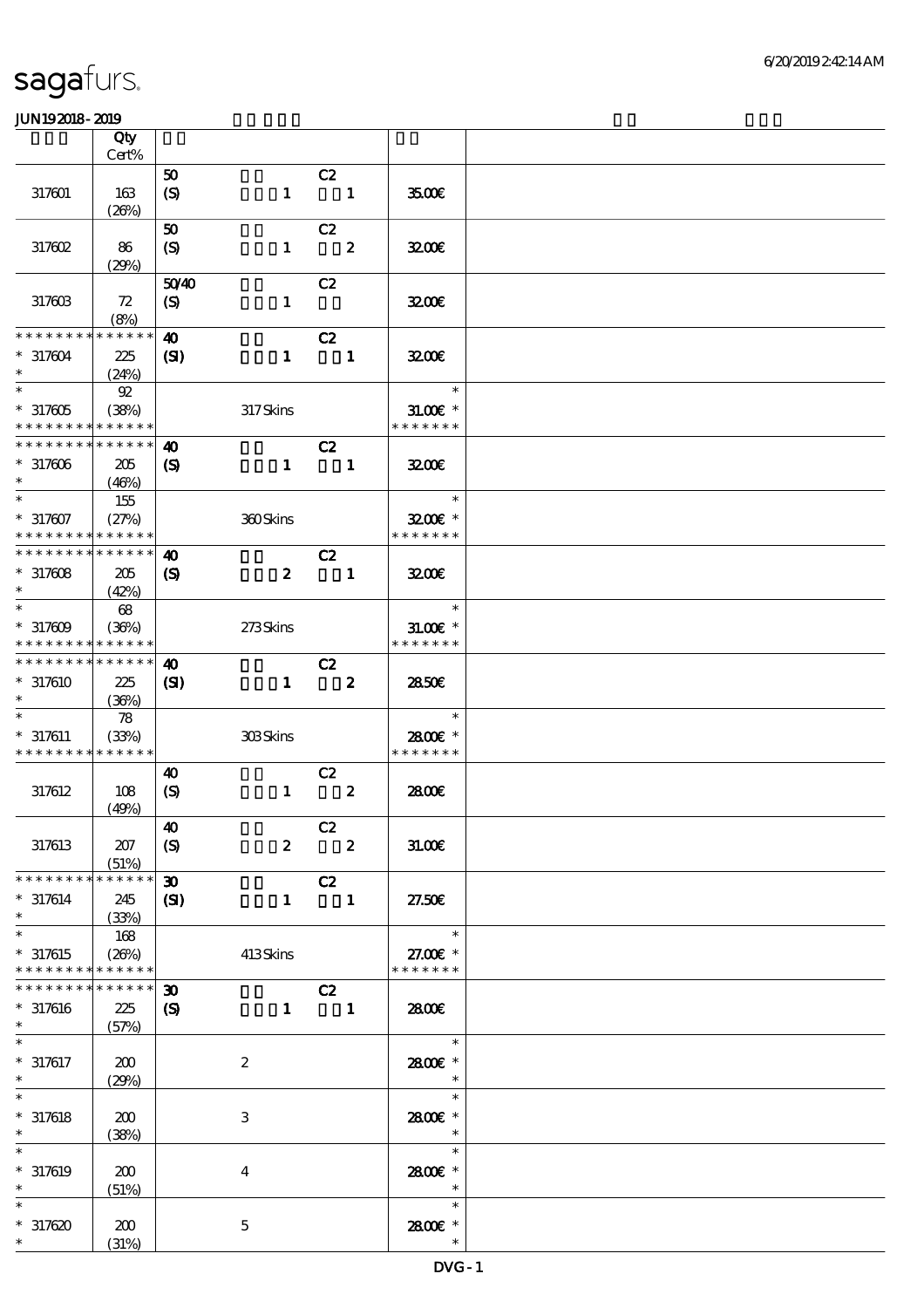|                                                                   | Qty             |                                     |                           |                               |                         |                                    |  |
|-------------------------------------------------------------------|-----------------|-------------------------------------|---------------------------|-------------------------------|-------------------------|------------------------------------|--|
| $\ast$                                                            | $Cert\%$        | $\boldsymbol{\mathfrak{D}}$         |                           |                               |                         | $\ast$                             |  |
| $*317621$<br>$\ast$                                               | 200<br>(25%)    | $\boldsymbol{\mathrm{(S)}}$         | $\mathbf{1}$              | C2<br>$\overline{\mathbf{1}}$ |                         | 2800€ *<br>$\ast$                  |  |
| $*317622$<br>$\ast$                                               | 200             |                                     | $\boldsymbol{\tau}$       |                               |                         | $\ast$<br>2800€ *<br>$\ast$        |  |
| $\ast$                                                            | (19%)           |                                     |                           |                               |                         | $\ast$                             |  |
| $*317623$<br>$\ast$                                               | 200<br>(16%)    |                                     | $\bf8$                    |                               |                         | 2800€ *                            |  |
| $\ast$<br>$*317624$<br>* * * * * * * * * * * * * *                | 109<br>(4%)     |                                     | 1734Skins                 |                               |                         | $\ast$<br>2800€ *<br>* * * * * * * |  |
| * * * * * * * *                                                   | * * * * * *     | $\boldsymbol{\mathfrak{D}}$         |                           | C2                            |                         |                                    |  |
| $*317625$<br>$\ast$                                               | 225<br>(41%)    | $\boldsymbol{\mathcal{S}}$          | $\boldsymbol{2}$          | $\overline{\phantom{a}}$      |                         | 2850E                              |  |
| $\ast$<br>$* 317626$<br>$\ast$                                    | 200<br>(70%)    |                                     | $\boldsymbol{2}$          |                               |                         | $\ast$<br>2850E *<br>$\ast$        |  |
| $\ast$<br>$* 317627$<br>$\ast$                                    | 200<br>(43%)    |                                     | $\ensuremath{\mathbf{3}}$ |                               |                         | $\ast$<br>2850€ *<br>$\ast$        |  |
| $\ast$<br>$*317628$<br>$\ast$                                     | 200<br>(48%)    |                                     | $\overline{\mathbf{4}}$   |                               |                         | $\ast$<br>2850E *<br>$\ast$        |  |
| $\ast$<br>$*317629$<br>$\ast$                                     | 200<br>(55%)    |                                     | $\mathbf 5$               |                               |                         | $\ast$<br>2850E *<br>$\ast$        |  |
| $\ast$<br>$*317630$<br>$\ast$                                     | 200<br>(49%)    |                                     | $\boldsymbol{6}$          |                               |                         | $\ast$<br>2850€ *<br>$\ast$        |  |
| $* 317631$<br>* * * * * * * * * * * * * *                         | $99\,$<br>(46%) |                                     | 1324 Skins                |                               |                         | $\ast$<br>2850€ *<br>* * * * * * * |  |
| 317632                                                            | 163<br>(33%)    | $\boldsymbol{\mathfrak{D}}$<br>(SI) | $\mathbf{1}$              | C2<br>$\overline{\mathbf{z}}$ |                         | 2350E                              |  |
| *************** 30                                                |                 |                                     |                           | C2                            |                         |                                    |  |
| $*317633$<br>$\ast$                                               | 225<br>(23%)    | $\boldsymbol{S}$                    | $\mathbf{1}$              | $\overline{\mathbf{z}}$       |                         | 2400€                              |  |
| $\ast$<br>$* 317634$<br>$\ast$                                    | 200<br>(58%)    |                                     | $\boldsymbol{2}$          |                               |                         | $\ast$<br>2400 £*<br>$\ast$        |  |
| $\ast$<br>$*317635$<br>$\ast$                                     | 200<br>(36%)    |                                     | 3                         |                               |                         | $\ast$<br>2400E *                  |  |
| $\ast$<br>$*317636$<br>* * * * * * * * <mark>* * * * * *</mark> * | 197<br>(32%)    |                                     | 822Skins                  |                               |                         | $\ast$<br>2400€ *<br>* * * * * * * |  |
| * * * * * * * *                                                   | * * * * * *     | $\boldsymbol{\mathfrak{D}}$         |                           | C2                            |                         |                                    |  |
| $* 317637$<br>$*$ $*$                                             | 225<br>(63%)    | $\boldsymbol{\mathcal{S}}$          | $\boldsymbol{z}$          |                               | $\overline{\mathbf{2}}$ | 2500                               |  |
| $\ast$<br>$*317638$<br>$\ast$                                     | 200<br>(54%)    |                                     | $\boldsymbol{2}$          |                               |                         | $\ast$<br>2500€*<br>$\ast$         |  |
| $\ast$<br>$*317639$<br>* * * * * * * * * * * * * *                | 117<br>(64%)    |                                     | 542Skins                  |                               |                         | $\ast$<br>2450€ *<br>* * * * * * * |  |
| 317640                                                            | 73<br>(15%)     | 3020<br>$\boldsymbol{S}$            | $\mathbf{1}$              | C2                            |                         | 2450E                              |  |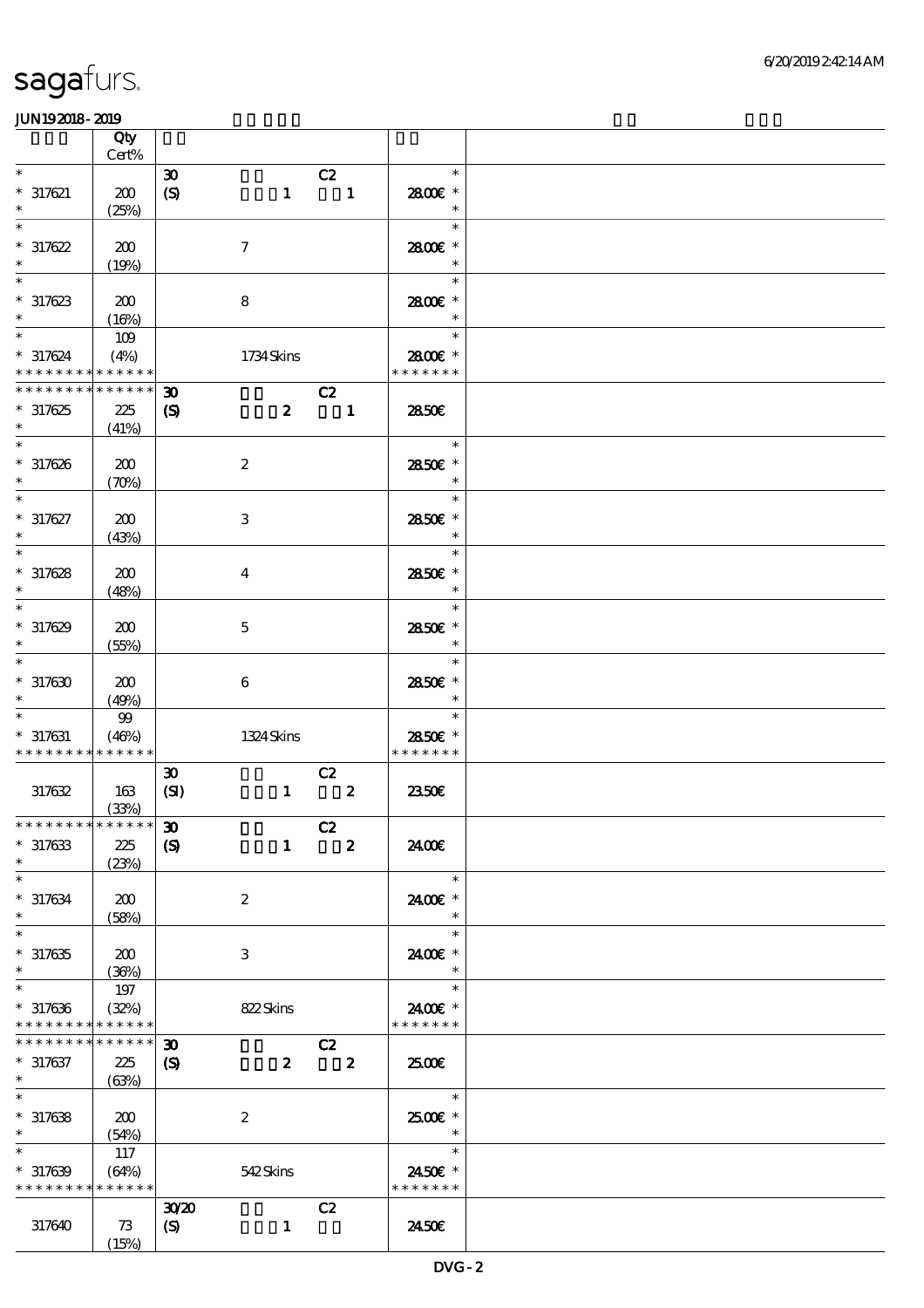|                                                          | Qty<br>Cert%         |                                  |                         |                            |                         |                             |  |
|----------------------------------------------------------|----------------------|----------------------------------|-------------------------|----------------------------|-------------------------|-----------------------------|--|
| * * * * * * * *                                          | $******$             |                                  |                         |                            |                         |                             |  |
| $* 317641$<br>$\ast$                                     | 285<br>(40%)         | $\boldsymbol{\mathbf{z}}$<br>(S) | $\mathbf{1}$            | C2<br>$\blacksquare$       |                         | 22.00 <del>€</del>          |  |
| $\ast$                                                   | 39                   |                                  |                         |                            |                         | $\ast$                      |  |
| $* 317642$<br>* * * * * * * * <mark>* * * * * * *</mark> | (38%)                |                                  | 324Skins                |                            |                         | 21.50€ *<br>* * * * * * *   |  |
| * * * * * * * *                                          | * * * * * *          | $\boldsymbol{\mathbf{z}}$        |                         | C2                         |                         |                             |  |
| $*317643$<br>$\ast$                                      | 265<br>(20%)         | $\boldsymbol{\mathcal{S}}$       |                         | $1 \quad 1$                |                         | 2400E                       |  |
| $\ast$<br>$* 317644$                                     | 240<br>(65%)         |                                  | $\boldsymbol{2}$        |                            |                         | $\ast$<br>2400€ *<br>$\ast$ |  |
| $\overline{\ast}$<br>$* 317645$<br>$\ast$                | 240<br>(48%)         |                                  | 3                       |                            |                         | $\ast$<br>2400€ *<br>$\ast$ |  |
| $\ast$<br>$* 317646$<br>$\ast$                           | 240<br>(54%)         |                                  | $\overline{\mathbf{4}}$ |                            |                         | $\ast$<br>2400€ *<br>$\ast$ |  |
| $\ast$                                                   |                      |                                  |                         |                            |                         | $\ast$                      |  |
| $* 317647$<br>$\ast$                                     | 240<br>(50%)         |                                  | $\mathbf{5}$            |                            |                         | 2400€ *<br>$\ast$           |  |
| $\ast$                                                   |                      |                                  |                         |                            |                         | $\ast$                      |  |
| $* 317648$<br>$\ast$<br>$\ast$                           | 240<br>(32%)         |                                  | 6                       |                            |                         | 2400€ *<br>$\ast$           |  |
| $* 317649$                                               | 240                  |                                  | $\tau$                  |                            |                         | $\ast$<br>2400€ *           |  |
| $\ast$                                                   | (27%)                |                                  |                         |                            |                         | $\ast$                      |  |
| $\ast$                                                   | 71                   |                                  |                         |                            |                         | $\ast$                      |  |
| $*317650$<br>* * * * * * * * <mark>* * * * * *</mark>    | (28%)                |                                  | 1776Skins               |                            |                         | 2400€ *<br>* * * * * * *    |  |
| * * * * * * * *                                          | $******$             | $\boldsymbol{\mathbf{z}}$        |                         | C2                         |                         |                             |  |
| $*317651$<br>$\ast$                                      | 265<br>(48%)         | $\boldsymbol{\mathcal{S}}$       | $\boldsymbol{z}$        | $\overline{\phantom{a}}$   |                         | 2400E                       |  |
| $\ast$                                                   |                      |                                  |                         |                            |                         | $\ast$                      |  |
| $* 317652$                                               | 240                  |                                  | $\boldsymbol{2}$        |                            |                         | 2400€ *                     |  |
| $\ast$                                                   | (64%)                |                                  |                         |                            |                         | $\ast$                      |  |
| $\ast$                                                   | $202\,$              |                                  |                         |                            |                         | $\ast$                      |  |
| $*317653$<br>* * * * * * * *                             | (46%)<br>* * * * * * |                                  | 707Skins                |                            |                         | 2400€ *<br>* * * * * * *    |  |
|                                                          |                      | $\boldsymbol{\mathfrak{D}}$      |                         | C2                         |                         |                             |  |
| 317654                                                   | 164<br>(38%)         | (SI)                             | $\mathbf{1}$            | $\overline{\mathbf{2}}$    |                         | 1800E                       |  |
| * * * * * * * *                                          | * * * * * *          | $\boldsymbol{\mathfrak{D}}$      |                         | C2                         |                         |                             |  |
| $*317655$<br>$\ast$                                      | 265<br>(21%)         | $\boldsymbol{\mathsf{S}}$        | $\mathbf{1}$            | $\overline{\phantom{a}}$ 2 |                         | 21.50E                      |  |
| $\ast$                                                   |                      |                                  |                         |                            |                         | $\ast$                      |  |
| $*317656$<br>$\ast$                                      | 232<br>(37%)         |                                  | $\boldsymbol{2}$        |                            |                         | $21.00E$ *<br>$\ast$        |  |
|                                                          |                      |                                  |                         |                            |                         | $\ast$                      |  |
| $* 317657$<br>$\ast$                                     | 240<br>(42%)         |                                  | 3                       |                            |                         | $21.005*$<br>$\ast$         |  |
| $\ast$                                                   |                      |                                  |                         |                            |                         | $\ast$                      |  |
| $* 317658$<br>$\ast$                                     | 240<br>(50%)         |                                  | $\boldsymbol{4}$        |                            |                         | $21.005*$<br>$\ast$         |  |
| $\ast$                                                   | 88                   |                                  |                         |                            |                         | $\ast$                      |  |
| $* 317659$<br>* * * * * * * * * * * * * *                | (20%)                |                                  | 1065Skins               |                            |                         | $21.00E$ *<br>* * * * * * * |  |
| * * * * * * * *                                          | * * * * * *          | $\boldsymbol{\mathbf{z}}$        |                         | C2                         |                         |                             |  |
| $*317600$                                                | 265                  | $\boldsymbol{\mathcal{S}}$       | $\boldsymbol{z}$        |                            | $\overline{\mathbf{2}}$ | 21.50E                      |  |
| $*$                                                      | (51%)                |                                  |                         |                            |                         |                             |  |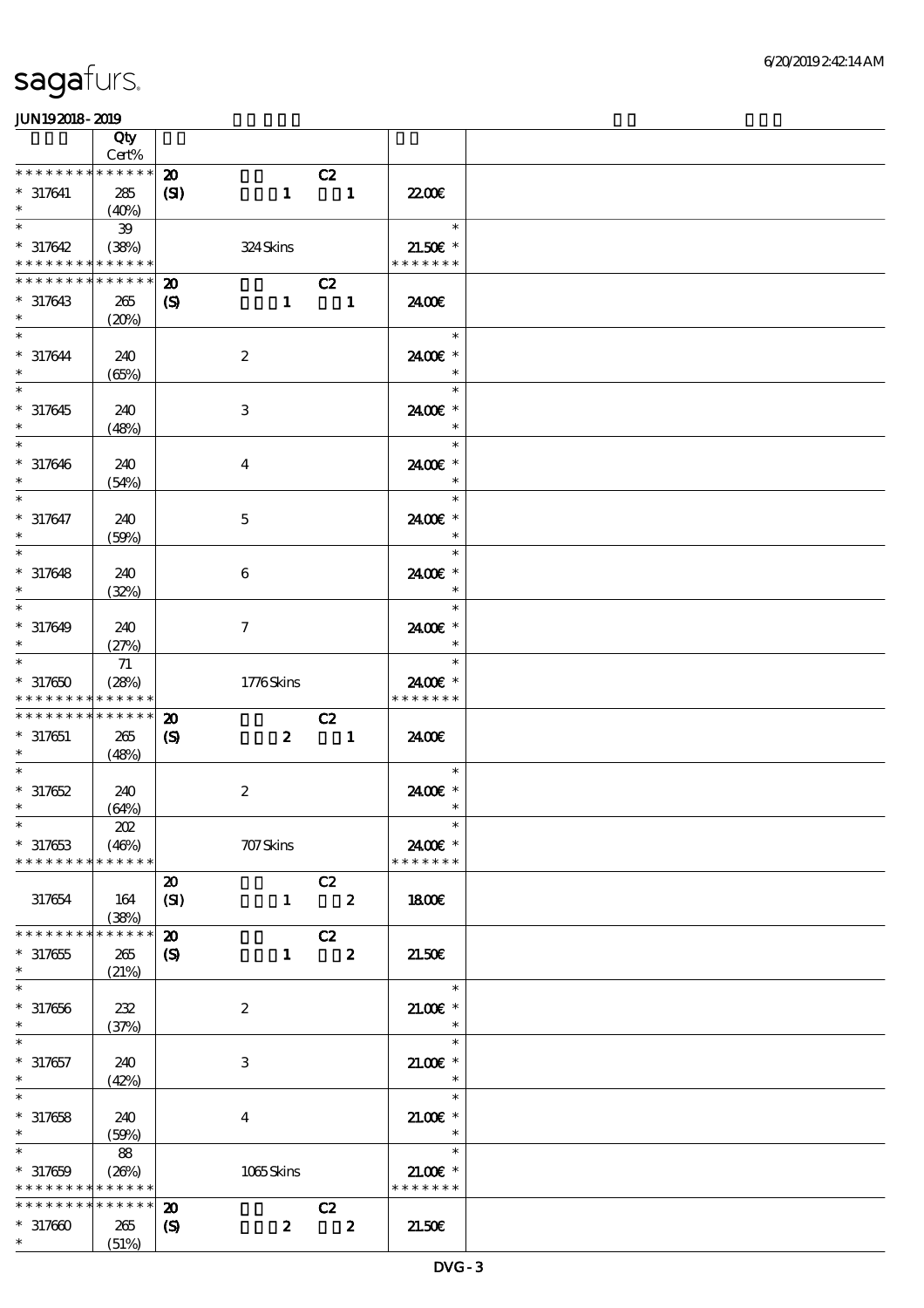|                                           | Qty                  |                             |                  |                               |                         |                           |  |
|-------------------------------------------|----------------------|-----------------------------|------------------|-------------------------------|-------------------------|---------------------------|--|
| $\ast$                                    | Cert%                |                             |                  |                               |                         | $\ast$                    |  |
|                                           | 200                  | $\boldsymbol{\mathbf{z}}$   |                  | C2<br>$\overline{\mathbf{c}}$ |                         |                           |  |
| $* 317661$<br>* * * * * * * * * * * * * * | (52%)                | (S)                         | $\boldsymbol{z}$ |                               |                         | 21.50€ *<br>* * * * * * * |  |
|                                           |                      |                             |                  |                               |                         |                           |  |
|                                           |                      | $\mathbf{O}$                |                  | C2                            |                         |                           |  |
| 317662                                    | <b>101</b>           | (SI)                        | $\mathbf{1}$     | $\blacksquare$                |                         | 1800E                     |  |
| * * * * * * * *                           | (42%)<br>* * * * * * | $\mathbf{o}$                |                  | C2                            |                         |                           |  |
| $*317663$                                 | 285                  | $\boldsymbol{\mathcal{S}}$  | $\mathbf{1}$     | $\blacksquare$                |                         | 2000                      |  |
| $\ast$                                    | (55%)                |                             |                  |                               |                         |                           |  |
| $\ast$                                    | 204                  |                             |                  |                               |                         | $\ast$                    |  |
| $* 317664$                                | (22%)                |                             | 489Skins         |                               |                         | $2000$ $*$                |  |
| * * * * * * * * * * * * * *               |                      |                             |                  |                               |                         | * * * * * * *             |  |
|                                           |                      | $\mathbf 0$                 |                  | C2                            |                         |                           |  |
| 317665                                    | 169                  | (S)                         | $\boldsymbol{2}$ |                               | $\blacksquare$          | 2000€                     |  |
|                                           | (57%)                |                             |                  |                               |                         |                           |  |
|                                           |                      | $\mathbf{O}$                |                  | C2                            |                         |                           |  |
| 317666                                    | 152                  | (SI)                        | $\mathbf{1}$     |                               | $\overline{\mathbf{2}}$ | <b>1600€</b>              |  |
|                                           | (23%)                |                             |                  |                               |                         |                           |  |
| * * * * * * * *                           | * * * * * *          | $\mathbf{o}$                |                  | C2                            |                         |                           |  |
| $* 317667$                                | 285                  | $\boldsymbol{\mathrm{(S)}}$ | $\mathbf{1}$     |                               | $\overline{\mathbf{2}}$ | 17.00E                    |  |
| $\ast$                                    | (55%)                |                             |                  |                               |                         |                           |  |
| $\ast$                                    | 56                   |                             |                  |                               |                         | $\ast$                    |  |
| $* 317668$                                | (28%)                |                             | 341 Skins        |                               |                         | 1650E *                   |  |
| * * * * * * * * * * * * * *               |                      |                             |                  |                               |                         | * * * * * * *             |  |
|                                           |                      | $\mathbf{o}$                |                  | C2                            |                         |                           |  |
| 317669                                    | 220                  | (S)                         | $\boldsymbol{z}$ | $\overline{\mathbf{2}}$       |                         | 1800                      |  |
|                                           | (50%)                |                             |                  |                               |                         |                           |  |
|                                           |                      | $\mathbf{1}$                |                  | C2                            |                         |                           |  |
| 317670                                    | 355                  | (S)                         | $\mathbf{1}$     | $\blacksquare$                |                         | <b>1600€</b>              |  |
|                                           | (60%)                |                             |                  |                               |                         |                           |  |
|                                           |                      | $\mathbf{1}$                |                  | C2                            |                         |                           |  |
| 317671                                    | 110                  | (SI)                        | $\mathbf{1}$     | $\overline{\mathbf{2}}$       |                         | 1200E                     |  |
|                                           | (45%)                |                             |                  |                               |                         |                           |  |
|                                           |                      | $\mathbf{1}$                |                  | C2                            |                         |                           |  |
| 317672                                    | 142                  | (S)                         | $\mathbf{1}$     |                               | $\boldsymbol{z}$        | 1250E                     |  |
|                                           | (60%)                |                             |                  |                               |                         |                           |  |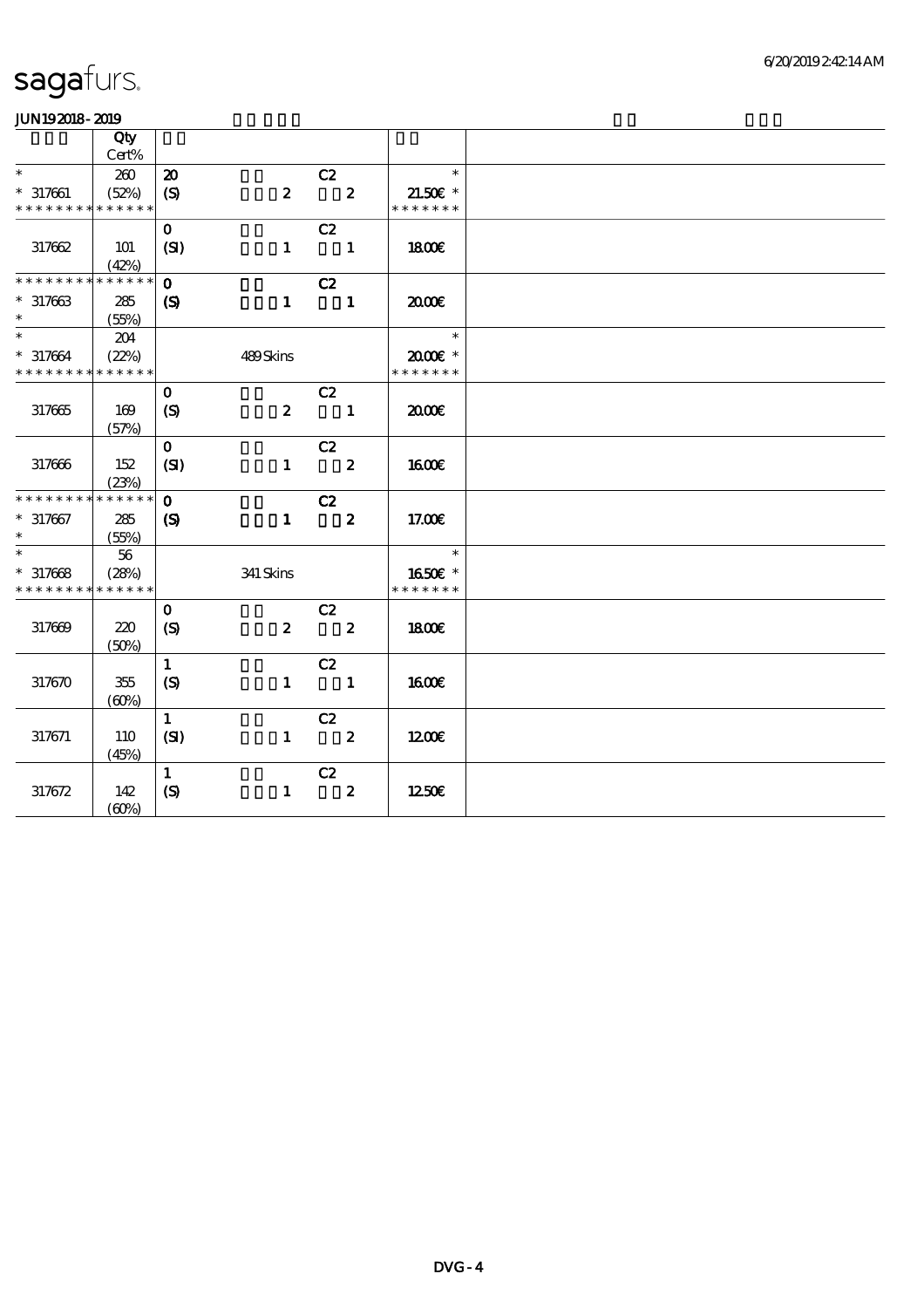|                                          | Qty<br>Cert%         |                             |                           |                   |                          |  |
|------------------------------------------|----------------------|-----------------------------|---------------------------|-------------------|--------------------------|--|
|                                          |                      | 50                          |                           | C2                |                          |  |
| 317741                                   | 96<br>(21%)          | $\boldsymbol{S}$            | $\pmb{2}$                 |                   | 27.50E                   |  |
|                                          |                      | $\boldsymbol{\omega}$       |                           | C2                |                          |  |
| 317742                                   | 84<br>(23%)          | (SI)                        | $\mathbf{1}$              |                   | 27.00E                   |  |
|                                          |                      | 40                          |                           | C2                |                          |  |
| 317743                                   | 110<br>(27%)         | $\boldsymbol{\mathrm{(S)}}$ | $\mathbf{1}$              |                   | 3000                     |  |
|                                          |                      | 40                          |                           | C2                |                          |  |
| 317744                                   | 143<br>(25%)         | (SI)                        | $\pmb{2}$                 |                   | 21.50E                   |  |
|                                          |                      | $\boldsymbol{\omega}$       |                           | C2                |                          |  |
| 317745                                   | 136<br>(32%)         | $\boldsymbol{\mathcal{S}}$  | $\pmb{2}$                 |                   | 2400E                    |  |
|                                          |                      | $\boldsymbol{\omega}$       |                           | C2                |                          |  |
| 317746                                   | 149<br>(33%)         | $\boldsymbol{S}$            | $\boldsymbol{z}$          | <b>LNAP</b>       | 2000E                    |  |
| * * * * * * * *                          | * * * * * *          | $\boldsymbol{\mathfrak{D}}$ |                           | C2                |                          |  |
| $* 317747$<br>$\ast$                     | 245<br>(35%)         | (S)                         | $\mathbf{1}$              |                   | 2350E                    |  |
| $\ast$                                   | 34                   |                             |                           |                   | $\ast$                   |  |
| $* 317748$<br>* * * * * * * *            | (29%)<br>* * * * * * |                             | 279Skins                  |                   | 2300€ *<br>* * * * * * * |  |
| * * * * * * * *                          | * * * * * *          | 30                          |                           | C2                |                          |  |
| $* 317749$                               | 225                  | $\boldsymbol{\mathcal{S}}$  | $\mathbf{1}$              |                   | 2650E                    |  |
| $\ast$                                   | (33%)                |                             |                           |                   |                          |  |
| $\ast$                                   |                      |                             |                           |                   | $\ast$                   |  |
| $*317750$<br>$\ast$                      | 200                  |                             | $\boldsymbol{z}$          |                   | 2650€ *<br>$\ast$        |  |
|                                          | (28%)                |                             |                           |                   | $\ast$                   |  |
| $* 317751$                               | 200                  |                             | $\ensuremath{\mathbf{3}}$ |                   | 2650€ *                  |  |
| $\ast$                                   | (49%)                |                             |                           |                   | $\ast$                   |  |
| $\ast$                                   |                      |                             |                           |                   | $\ast$                   |  |
| $* 317752$<br>$\ast$                     | 200                  |                             | $\boldsymbol{4}$          |                   | 2650€ *<br>$\ast$        |  |
| $\ast$                                   | (35%)<br>$139\,$     |                             |                           |                   | $\ast$                   |  |
| $* 317753$                               | (36%)                |                             | $964\,$ Skins             |                   | 2650€ *                  |  |
| * * * * * * * *                          | * * * * * *          |                             |                           |                   | * * * * * * *            |  |
|                                          |                      | $\boldsymbol{\mathfrak{D}}$ |                           | C2                |                          |  |
| 317754                                   | 228<br>(55%)         | (SI)                        | $\mathbf{1}$              | <b>LNAP</b>       | 1800E                    |  |
|                                          |                      | $\boldsymbol{\mathfrak{D}}$ |                           | C2                |                          |  |
| 317755                                   | 161                  | (S)                         | $\mathbf{1}$              | <b>LNAP</b>       | 1950E                    |  |
|                                          | (45%)                | $\boldsymbol{\mathfrak{D}}$ |                           | C2                |                          |  |
| 317756                                   | 100                  | (SI)                        | $\boldsymbol{2}$          |                   | 1900E                    |  |
|                                          | (20%)                |                             |                           |                   |                          |  |
| * * * * * * *                            | * * * * * *          | $\boldsymbol{\mathfrak{D}}$ |                           | C2                |                          |  |
| $* 317757$                               | 225                  | $\boldsymbol{\mathcal{S}}$  | $\pmb{2}$                 |                   | 2050E                    |  |
| $\ast$<br>$\ast$                         | (43%)                |                             |                           |                   | $\ast$                   |  |
| $* 317758$                               | 200                  |                             | $\boldsymbol{2}$          |                   | 2050E *                  |  |
| $\ast$                                   | (35%)                |                             |                           |                   | $\ast$                   |  |
| $\ast$                                   | 57                   |                             |                           |                   | $\ast$                   |  |
| $* 317759$                               | (64%)                |                             | 482Skins                  |                   | 2000E*                   |  |
| * * * * * * * * <mark>* * * * * *</mark> |                      |                             |                           |                   | * * * * * * *            |  |
| 317760                                   | 108                  | $\boldsymbol{\mathfrak{D}}$ | $\boldsymbol{2}$          | C2<br><b>LNAP</b> | 1800E                    |  |
|                                          | (47%)                | $\boldsymbol{S}$            |                           |                   |                          |  |
|                                          |                      |                             |                           |                   |                          |  |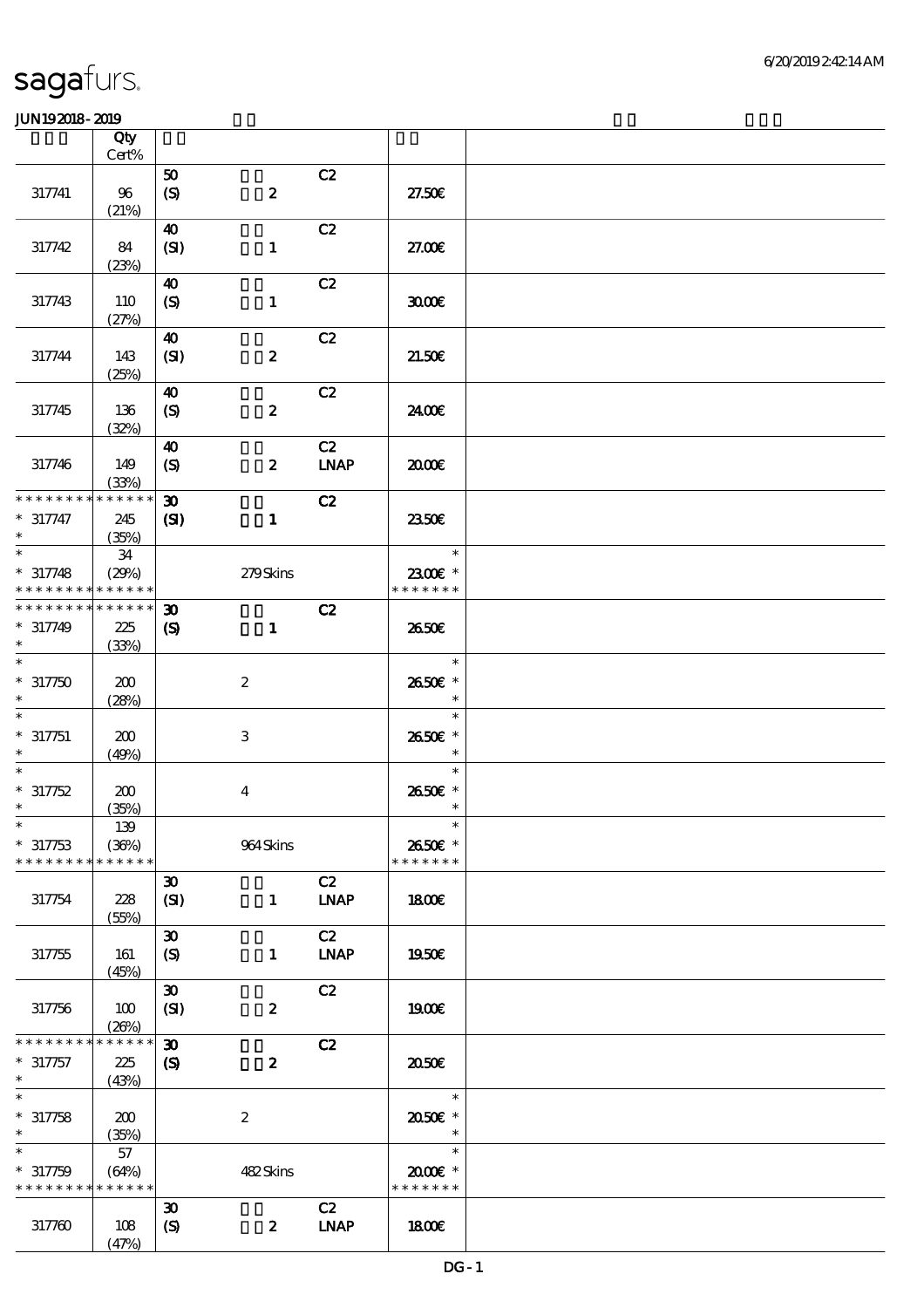|                                                     | Qty                            |                                                            |                         |                   |                                     |  |
|-----------------------------------------------------|--------------------------------|------------------------------------------------------------|-------------------------|-------------------|-------------------------------------|--|
|                                                     | Cert%                          |                                                            |                         |                   |                                     |  |
| * * * * * * * *<br>$* 317761$<br>$\ast$             | * * * * * *<br>285<br>(42%)    | $\boldsymbol{\mathfrak{D}}$<br>(S)                         | $\mathbf{1}$            | C2                | 2000                                |  |
| $\ast$<br>$* 317762$<br>* * * * * * * *             | 221<br>(31%)<br>* * * * * *    |                                                            | 506Skins                |                   | $\ast$<br>2000E *<br>* * * * * * *  |  |
| * * * * * * * *                                     | * * * * * *                    | $\boldsymbol{\mathbf{z}}$                                  |                         | C2                |                                     |  |
| $* 317763$<br>$\ast$                                | 265<br>(31%)                   | $\boldsymbol{\mathrm{(S)}}$                                | $\mathbf{1}$            |                   | 2350E                               |  |
| $\ast$<br>$* 317764$<br>$\ast$                      | 240<br>(47%)                   |                                                            | $\boldsymbol{2}$        |                   | $\ast$<br>2350€ *<br>$\ast$         |  |
| $\ast$<br>$* 317765$<br>$\ast$                      | 240<br>(43%)                   |                                                            | $\,3$                   |                   | $\ast$<br>2350E *<br>$\ast$         |  |
| $\ast$<br>$* 317766$<br>$\ast$                      | 240<br>(42%)                   |                                                            | $\overline{\mathbf{4}}$ |                   | $\ast$<br>2350€ *<br>$\ast$         |  |
| $\ast$<br>$* 317767$<br>* * * * * * * *             | $5\!3$<br>(20%)<br>* * * * * * |                                                            | 1038Skins               |                   | $\ast$<br>2350€ *<br>* * * * * * *  |  |
| 317768                                              | 151<br>(43%)                   | $\boldsymbol{\mathfrak{D}}$<br>(SI)                        | $\mathbf{1}$            | C2<br><b>LNAP</b> | 1600E                               |  |
| 317769                                              | 193<br>(34%)                   | $\boldsymbol{\mathfrak{D}}$<br>$\boldsymbol{\mathrm{(S)}}$ | $\mathbf{1}$            | C2<br><b>LNAP</b> | 17.00E                              |  |
| 317770                                              | 257<br>(41%)                   | $\boldsymbol{\mathfrak{D}}$<br>(SI)                        | $\pmb{2}$               | C2                | <b>1600€</b>                        |  |
| * * * * * * * *<br>$* 317771$<br>$\ast$             | * * * * * *<br>265<br>(43%)    | $\boldsymbol{\mathbf{z}}$<br>$\boldsymbol{\mathrm{(S)}}$   | $\boldsymbol{z}$        | C2                | 17.00E                              |  |
| $\ast$<br>$* 317772$<br>* * * * * * * * * * * * * * | 197<br>(42%)                   |                                                            | 462Skins                |                   | $\ast$<br>17.00€ *<br>* * * * * * * |  |
| 317773                                              | 122<br>(44%)                   | $\boldsymbol{\mathsf{20}}$<br>(SI)                         | $\boldsymbol{z}$        | C2<br><b>LNAP</b> | 1500€                               |  |
| 317774                                              | 102<br>(46%)                   | $\boldsymbol{\mathsf{20}}$<br>$\boldsymbol{\mathrm{(S)}}$  | $\boldsymbol{z}$        | C2<br><b>LNAP</b> | 1500E                               |  |
| 317775                                              | 120<br>(47%)                   | $\mathbf{o}$<br>(SI)                                       | $\mathbf{1}$            | C2                | 1500€                               |  |
| * * * * * * * *<br>$* 317776$<br>$\ast$             | * * * * * *<br>285<br>(55%)    | $\mathbf 0$<br>$\boldsymbol{\mathcal{S}}$                  | $\mathbf{1}$            | C2                | 1800E                               |  |
| $* 317777$<br>* * * * * * * * * * * * * *           | ${\bf 50}$<br>(52%)            |                                                            | 335Skins                |                   | $\ast$<br>17.50€ *<br>* * * * * * * |  |
| 317778                                              | 179<br>(51%)                   | $\mathbf{O}$<br>(SI)                                       | $\pmb{2}$               | C2                | 1400E                               |  |
| * * * * * * * *<br>$* 317779$<br>$\ast$             | * * * * * *<br>285<br>(57%)    | $\mathbf{o}$<br>$\boldsymbol{\mathcal{S}}$                 | $\boldsymbol{2}$        | C2                | 1550€                               |  |
| $\ast$<br>$*317780$<br>* * * * * * * * * * * * * *  | 156<br>(37%)                   |                                                            | 441 Skins               |                   | $\ast$<br>1550E *<br>* * * * * * *  |  |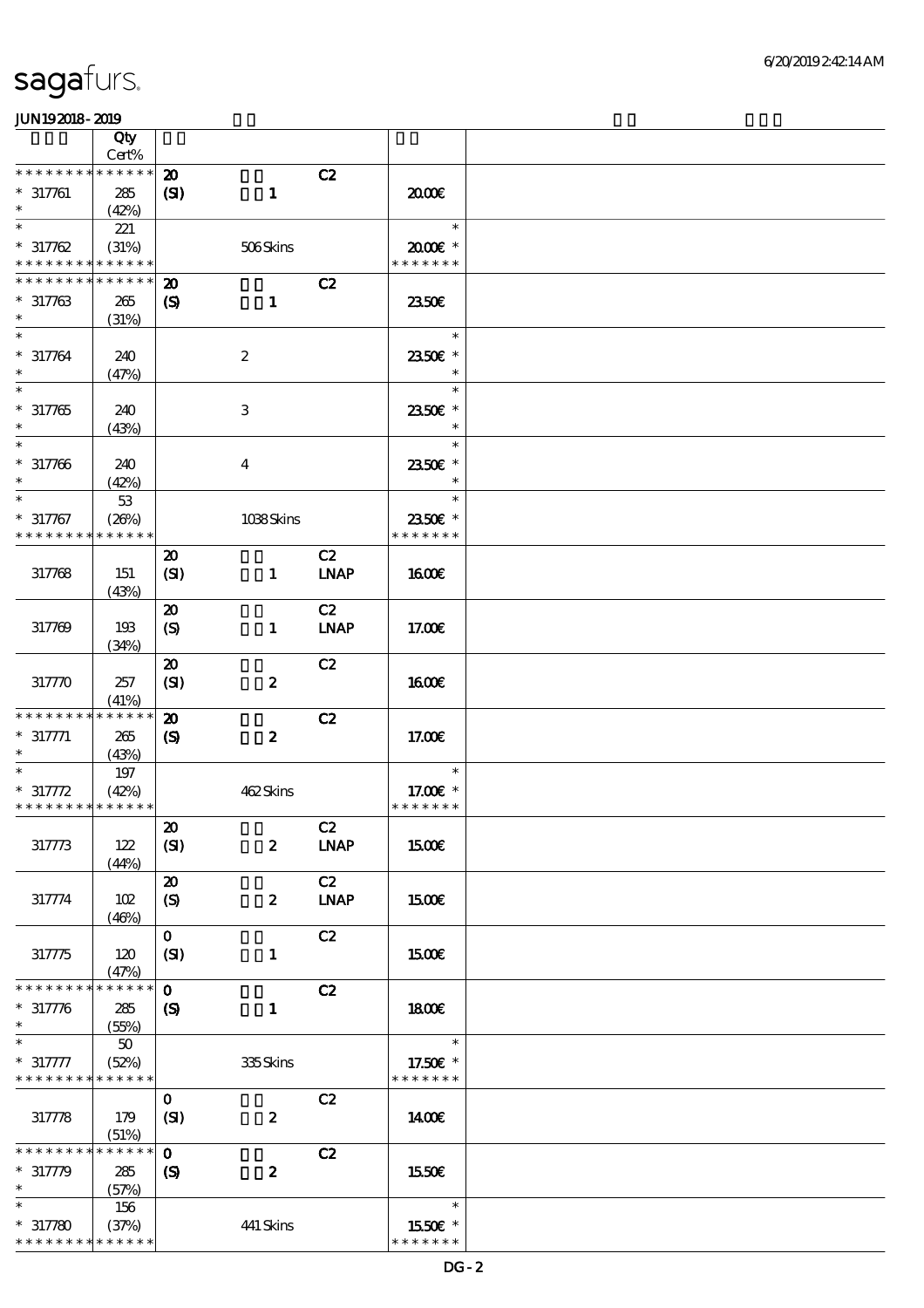|        | Qty   |                  |                  |             |              |  |
|--------|-------|------------------|------------------|-------------|--------------|--|
|        | Cert% |                  |                  |             |              |  |
|        |       | $\mathbf{o}$     |                  | C2          |              |  |
| 317781 | 122   | (SI)             | $\boldsymbol{z}$ | <b>LNAP</b> | 1200         |  |
|        | (53%) |                  |                  |             |              |  |
|        |       | $\mathbf 0$      |                  | C2          |              |  |
| 317782 | 152   | $\boldsymbol{S}$ | $\boldsymbol{z}$ | <b>LNAP</b> | 1250E        |  |
|        | (65%) |                  |                  |             |              |  |
|        |       | 1                |                  | C2          |              |  |
| 317783 | 170   | $\boldsymbol{S}$ |                  |             | <b>1500€</b> |  |
|        | (45%) |                  |                  |             |              |  |
|        |       |                  |                  | C2          |              |  |
| 317784 | 147   | (SI)             | $\boldsymbol{z}$ |             | 1200         |  |
|        | (50%) |                  |                  |             |              |  |
|        |       | л.               |                  | C2          |              |  |
| 317785 | 127   | $\boldsymbol{S}$ | $\boldsymbol{z}$ |             | 1200         |  |
|        | (55%) |                  |                  |             |              |  |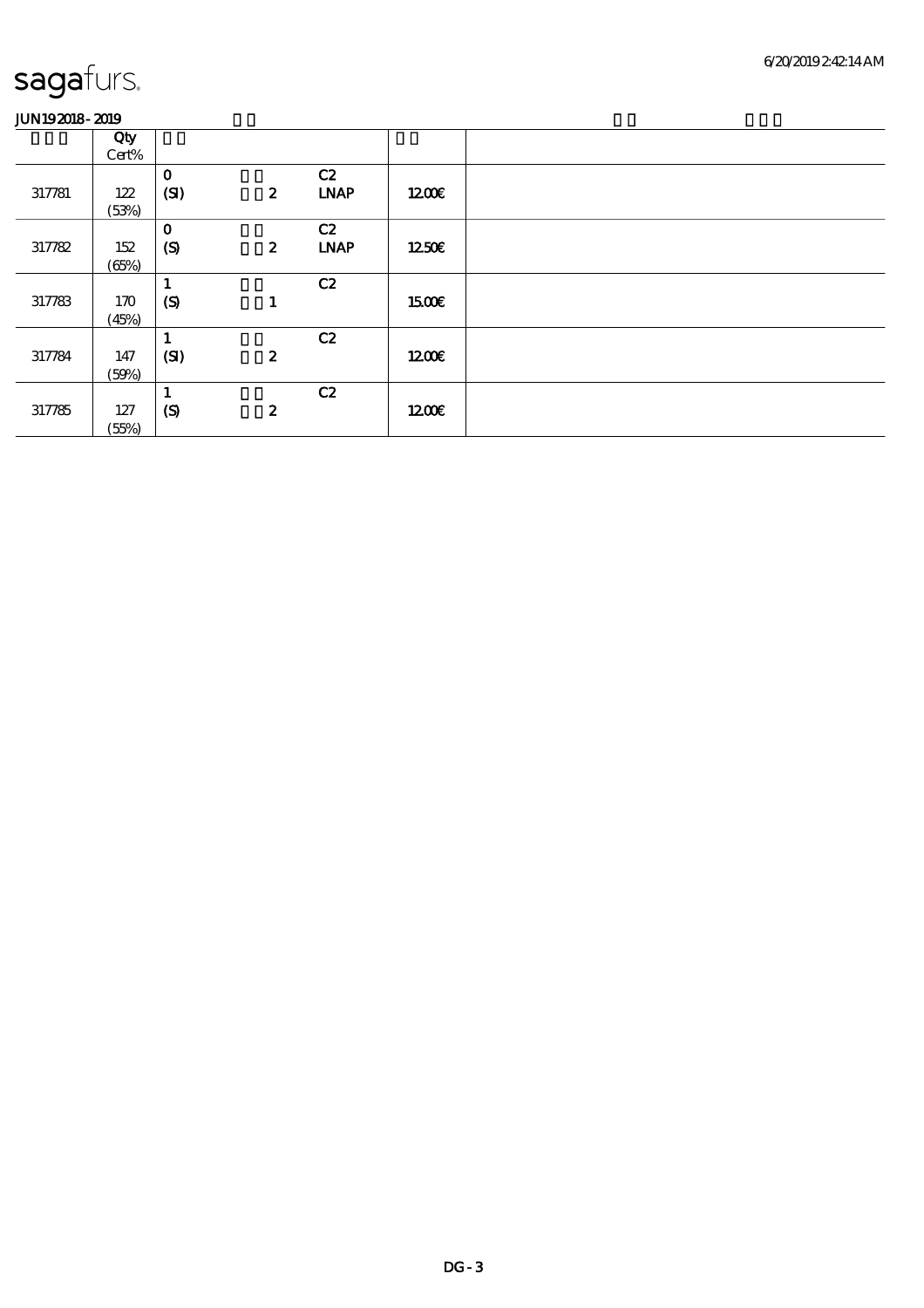| sagafurs. |
|-----------|
|           |

(38%)

| -                     |          |                             |                |              |        |  |  |  |  |
|-----------------------|----------|-----------------------------|----------------|--------------|--------|--|--|--|--|
| <b>JUN192018-2019</b> |          |                             |                |              | Female |  |  |  |  |
|                       | Qty      |                             |                |              |        |  |  |  |  |
|                       | Cert%    |                             |                |              |        |  |  |  |  |
|                       |          | $\boldsymbol{\mathbf{z}}$   | C <sub>1</sub> |              |        |  |  |  |  |
| 416001                | 184      | ${\bf s}$                   |                | 1850E        |        |  |  |  |  |
|                       | (15%)    |                             |                |              |        |  |  |  |  |
|                       |          | $\boldsymbol{\mathsf{20}}$  | C2             |              |        |  |  |  |  |
| 416002                | 160      | ${\bf S}$                   |                | <b>1850€</b> |        |  |  |  |  |
|                       | (32%)    |                             |                |              |        |  |  |  |  |
|                       |          | $\boldsymbol{\mathfrak{D}}$ | C2             |              |        |  |  |  |  |
| 416003                | 104      | $\mathbf{B}$                |                | (1800)       |        |  |  |  |  |
|                       | (16%)    |                             |                |              |        |  |  |  |  |
|                       |          | $\boldsymbol{\mathfrak{D}}$ | C1             |              |        |  |  |  |  |
| 416004                | 215      | <b>SACA</b>                 |                | 2000E        |        |  |  |  |  |
|                       | (40%)    |                             |                |              |        |  |  |  |  |
|                       |          | $\boldsymbol{\mathsf{20}}$  | C2             |              |        |  |  |  |  |
| 416005                | 91       | <b>SAGA</b>                 |                | 1950€        |        |  |  |  |  |
|                       | (25%)    |                             |                |              |        |  |  |  |  |
|                       |          | $\boldsymbol{\mathfrak{D}}$ | C2             |              |        |  |  |  |  |
| 416006                | $165$    | IA                          |                | (200E)       |        |  |  |  |  |
|                       | $(38\%)$ |                             |                |              |        |  |  |  |  |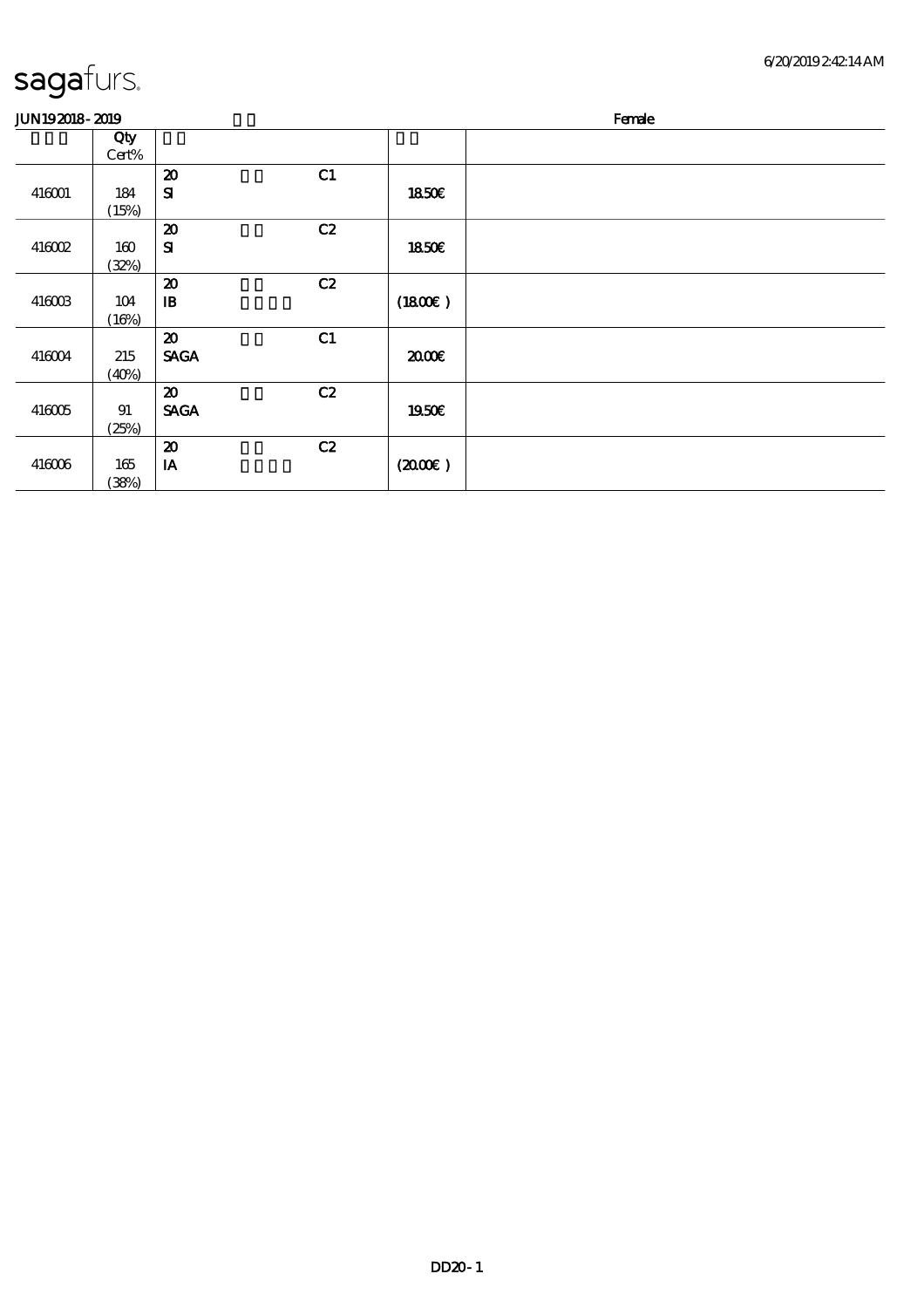| sagafurs. |  |
|-----------|--|
|           |  |

\*

(1%)

#### $J<sub>1</sub>$ JUN $192018$ - $2019$ 顺序号 Qty Cert% 说明 价格 416081 149  $(63%)$  $\mathbf{0}$  C1  $S$  1650 $\varepsilon$ 0 **C2** SI **\* \* \* \* \* \* \* \* \* \* \* \*** \* \* 416082 187  $(Q_0)$  16.50€ \*  $* 4160B3$ \* \* \* \* \* \* \* \* \* \* \* \* \* 108  $(100\%)$  295 Skins \* \* 16.50€ \* \* \* \* \* \* \* 416084 178 (19%) 0 **C3**  $S$  1450€ 0 **C1/C2** SI LNAP **\* \* \* \* \* \* \* \* \* \* \* \* \* \*** \* \* 416085 145 (0%) 14.00€ \* \* 416086 \* \* \* \* \* \* \* \* <mark>\* \* \* \* \* \*</mark> 216  $(100%)$  361 Skins \* 1400€ \* \* \* \* \* \* \* \* 416087 123  $(58%)$ 0 **C3**  $S$  INAP 12.00€ 416088 138  $(60%)$  $\overline{\text{C2}}$  $\Box$  IB  $(16.00\epsilon)$  $416089$  190 (65%)  $\overline{\text{C2}}$  $IB$  LNAP  $1200\epsilon$ 416090 375 (34%) 200 C2  $II$  1400 $\varepsilon$ 416091 122 (59%) 200 C2  $II$  LNAP (12.00 $\varepsilon$ )  $\overline{O}$  C1 SAGA **\* \* \* \* \* \* \* \* \* \* \* \* \* \*** \* \* 416092 174 (0%) 18.50€ \* \* 416093 \* \* \* \* \* \* \* \* \* \* \* \* \* 424  $(100\%)$  598 Skins \* \* 18.50€ \* \* \* \* \* \* \*  $\mathbf{C2}$ SAGA **\* \* \* \* \* \* \* \* \* \* \* \* \*** \* \* \*  $416094$  445 (0%) **1800€** \* \* 416095 420 \*  $(100%)$ 2 \* 1800€ \* \* \* \* \*  $416096$  122  $(100%)$ 3 \* 1800€ \* \* \* \* 416097 \* \* \* \* \* \* \* \* \* \* \* \* \* 293  $(0%)$  1280 Skins \* 1800€ \* \* \* \* \* \* \* \*  $\mathbf 0$  c3 **SAGA** \* \* \* \* \* \* \* \* \* \* \* \* \* \* \* \* 416098 435  $(10%)$  17.00€ \* \* 416099 \* \* \* \* \* \* \* \* \* \* \* \* \* 61 (78%) 496 Skins \* \* 16.50€ \* \* \* \* \* \* \* 0 **C1/C2** SAGA LNAP \* \* \* \* \* \* \* \* \* \* \* \* \* \* \* 416100 182 15.00€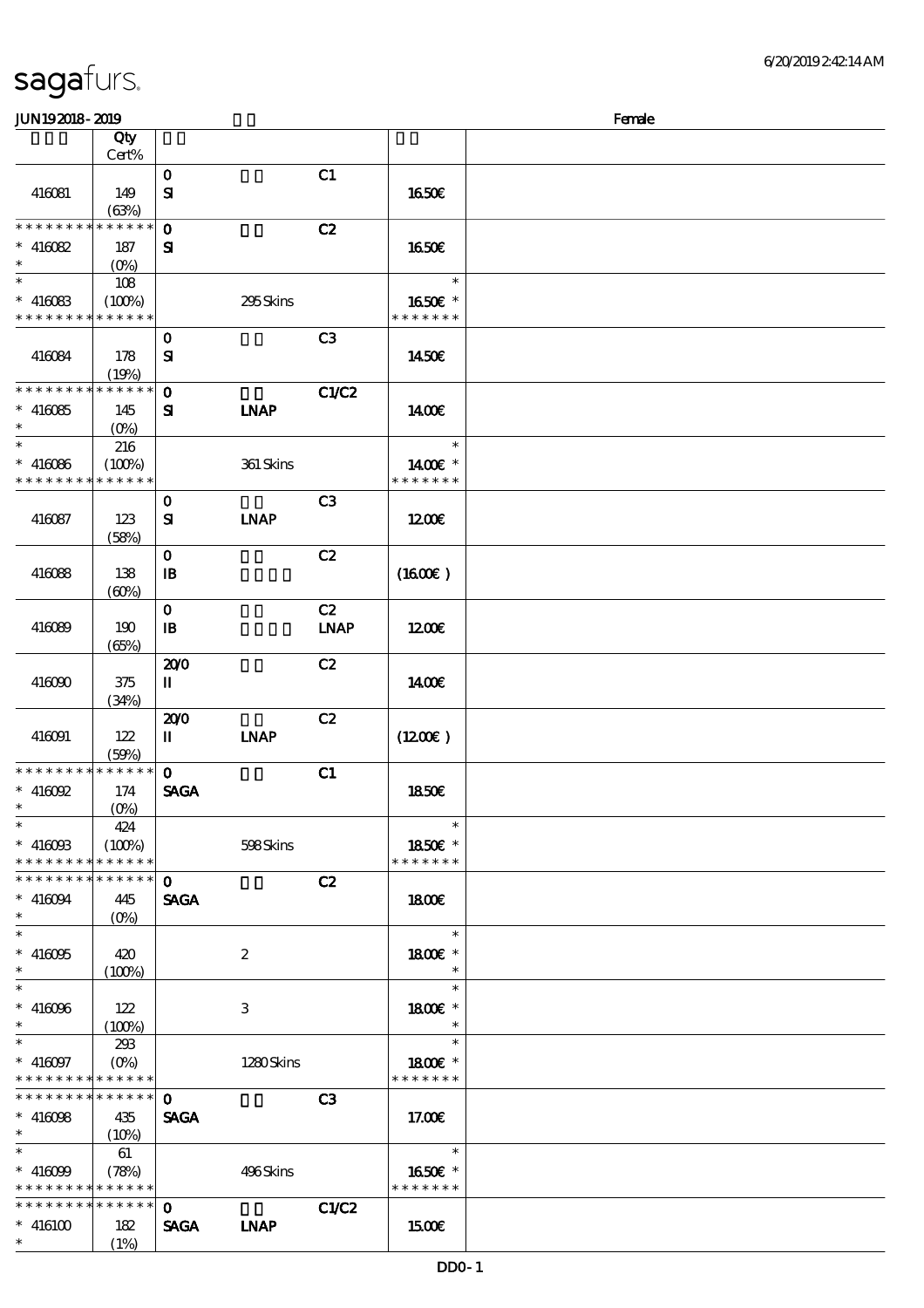| <b>JUN192018-2019</b>       |              |             |             |             | Female        |  |  |  |
|-----------------------------|--------------|-------------|-------------|-------------|---------------|--|--|--|
|                             | Qty<br>Cert% |             |             |             |               |  |  |  |
| $\ast$                      | 409          | $\mathbf 0$ |             | C1/C2       | $\ast$        |  |  |  |
| $* 416101$                  | (90%)        | <b>SAGA</b> | <b>INAP</b> |             | 17.00 £*      |  |  |  |
| * * * * * * * * * * * * *   |              |             |             |             | * * * * * * * |  |  |  |
|                             |              | $\mathbf 0$ |             | C3          |               |  |  |  |
| 416102                      | 185          | <b>SAGA</b> | <b>LNAP</b> |             | <b>1450€</b>  |  |  |  |
|                             | (60%)        |             |             |             |               |  |  |  |
| * * * * * * * * * * * * * * |              | $\mathbf 0$ |             | C2          |               |  |  |  |
| $*$ 416103                  | 446          | IA          |             |             | (17.50)       |  |  |  |
| $\ast$                      | (57%)        |             |             |             |               |  |  |  |
| $\ast$                      | 276          |             |             |             | $\ast$        |  |  |  |
| $* 416104$                  | (33%)        |             | 722Skins    |             | $(17.50)$ *   |  |  |  |
| * * * * * * * * * * * * * * |              |             |             |             | * * * * * * * |  |  |  |
|                             |              | $\mathbf 0$ |             | C2          |               |  |  |  |
| 416105                      | 300          | IA          |             | <b>LNAP</b> | (1400E)       |  |  |  |
|                             | (66%)        |             |             |             |               |  |  |  |
|                             |              | $\mathbf 0$ |             | C1          |               |  |  |  |
| 416106                      | 202          | <b>SROY</b> |             |             | 1950€         |  |  |  |
|                             | (65%)        |             |             |             |               |  |  |  |
|                             |              | $\mathbf 0$ |             | C2          |               |  |  |  |
| 416107                      | 232          | <b>SROY</b> |             |             | <b>1900€</b>  |  |  |  |
|                             | (58%)        |             |             |             |               |  |  |  |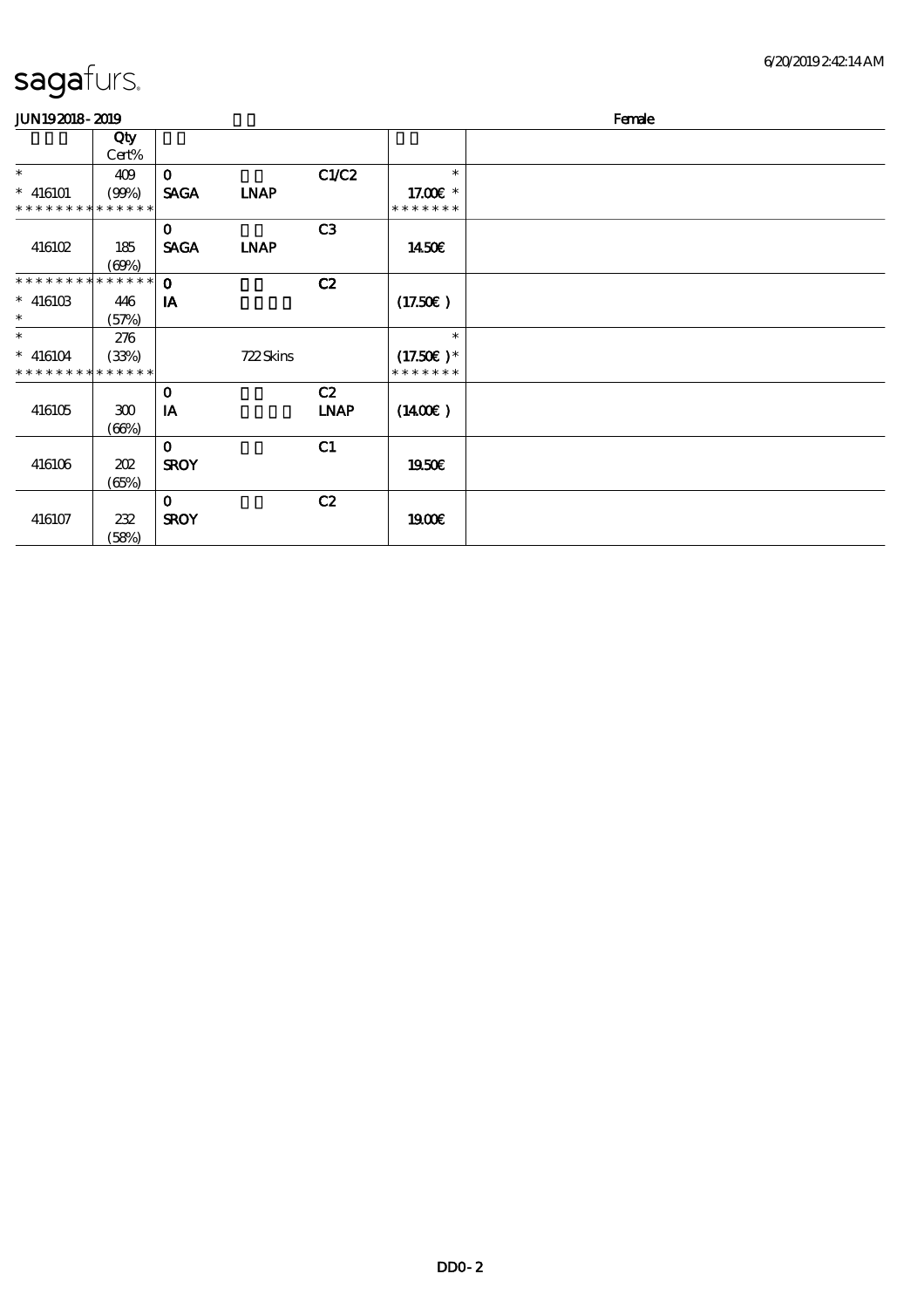| <b>JUN192018-2019</b>                     |                   |              |                           |                | Female                      |  |
|-------------------------------------------|-------------------|--------------|---------------------------|----------------|-----------------------------|--|
|                                           | Qty<br>Cert%      |              |                           |                |                             |  |
| * * * * * * * *                           | * * * * * *       | $\mathbf{1}$ |                           | C1             |                             |  |
| $* 416181$                                | 234               | ${\bf s}$    |                           |                | 1500€                       |  |
| $\ast$                                    | $(0\%)$           |              |                           |                |                             |  |
| $\ast$                                    |                   |              |                           |                | $\ast$                      |  |
| $* 416182$                                | 480               |              | $\boldsymbol{2}$          |                | 1500€ *                     |  |
| $\ast$                                    | $(100\%)$         |              |                           |                | $\ast$                      |  |
| $\ast$                                    | 304               |              |                           |                | $\ast$                      |  |
| $* 416183$                                | (100%)            |              | 1018Skins                 |                | 1500€ *                     |  |
| * * * * * * * *                           | * * * * * *       |              |                           |                | * * * * * * *               |  |
| * * * * * * * *                           | * * * * * *       | $\mathbf{1}$ |                           | C2             |                             |  |
| $* 416184$                                | $505\,$           | ${\bf s}$    |                           |                | 1500                        |  |
| $\ast$                                    | (O <sub>0</sub> ) |              |                           |                |                             |  |
| $\ast$                                    |                   |              |                           |                | $\ast$                      |  |
| $^\ast$ 416185                            | 480               |              | $\boldsymbol{2}$          |                | 1500€ *                     |  |
| $\ast$                                    | (100%)            |              |                           |                | $\ast$                      |  |
| $\ast$                                    |                   |              |                           |                | $\ast$                      |  |
| $^\ast$ 416186                            | 247               |              | $\,3$                     |                | 1500E *                     |  |
| $\ast$                                    | (100%)            |              |                           |                | $\ast$                      |  |
| $\ast$                                    | 201               |              |                           |                | $\ast$                      |  |
| $* 416187$                                | $(O\%)$           |              | 1433Skins                 |                | 1500€ *                     |  |
| * * * * * * * * * * * * * *               |                   |              |                           |                | * * * * * * *               |  |
| * * * * * * * *                           | * * * * * *       | $\mathbf{1}$ |                           | C <sub>3</sub> |                             |  |
| $* 416188$                                | 344               | ${\bf s}$    |                           |                | 1350E                       |  |
| $\ast$<br>$\ast$                          | $(O\%)$           |              |                           |                | $\ast$                      |  |
|                                           | 124               |              |                           |                |                             |  |
| $* 416189$<br>* * * * * * * * * * * * * * | (100%)            |              | 468Skins                  |                | 1300E *<br>* * * * * * *    |  |
| * * * * * * * *                           | * * * * * *       | $\mathbf{1}$ |                           | <b>C1/C2</b>   |                             |  |
| $* 416190$                                | 283               | ${\bf s}$    | <b>INAP</b>               |                | <b>1300€</b>                |  |
|                                           | $(O\%)$           |              |                           |                |                             |  |
| $\ast$                                    |                   |              |                           |                | $\ast$                      |  |
| $* 416191$                                | 480               |              | $\boldsymbol{2}$          |                | 1300€ *                     |  |
|                                           | (100%)            |              |                           |                | $\ast$                      |  |
| $\ast$                                    |                   |              |                           |                | $\ast$                      |  |
| $*$ 416192                                | 480               |              | $\ensuremath{\mathbf{3}}$ |                | 1300E *                     |  |
| $\ast$                                    | (100%)            |              |                           |                | $\ast$                      |  |
| $\ast$                                    | 150               |              |                           |                | $\ast$                      |  |
| $* 416193$                                | (100%)            |              | 1393Skins                 |                | 1300€ *                     |  |
| * * * * * * * *                           | * * * * * *       |              |                           |                | * * * * * * *               |  |
|                                           |                   | 1            |                           | C <sub>3</sub> |                             |  |
| 416194                                    | 264               | ${\bf S}$    | <b>INAP</b>               |                | 1450E                       |  |
|                                           | (73%)             |              |                           |                |                             |  |
| * * * * * * * *                           | * * * * * *       | $\mathbf{1}$ |                           | C2             |                             |  |
| $* 416195$<br>$\ast$                      | 505               | $\mathbf{B}$ |                           |                | <b>1350€</b>                |  |
| $\ast$                                    | (49%)<br>66       |              |                           |                | $\ast$                      |  |
| $* 416196$                                | (57%)             |              | 571 Skins                 |                | 1300€ *                     |  |
| * * * * * * * *                           | * * * * * *       |              |                           |                | * * * * * * *               |  |
|                                           |                   | $\mathbf{1}$ |                           | C2             |                             |  |
| 416197                                    | 202               | $\mathbf{I}$ |                           | <b>LNAP</b>    | 1050E                       |  |
|                                           | (81%)             |              |                           |                |                             |  |
| * * * * * * * *                           | * * * * * *       | $\mathbf{1}$ |                           | C2             |                             |  |
| $* 416198$                                | 505               | $\mathbf I$  |                           |                | 11.00E                      |  |
| $\ast$                                    | (74%)             |              |                           |                |                             |  |
| $\ast$                                    |                   |              |                           |                | $\ast$                      |  |
| $^*$ 416199                               | 480               |              | $\boldsymbol{2}$          |                | 11.00€ *                    |  |
| $\ast$                                    | (60%)             |              |                           |                | $\ast$                      |  |
| $\ast$                                    | 140               |              |                           |                | $\ast$                      |  |
| $* 416200$<br>* * * * * * * * * * * * * * | (52%)             |              | 1125Skins                 |                | $11.00E$ *<br>* * * * * * * |  |
|                                           |                   |              |                           |                |                             |  |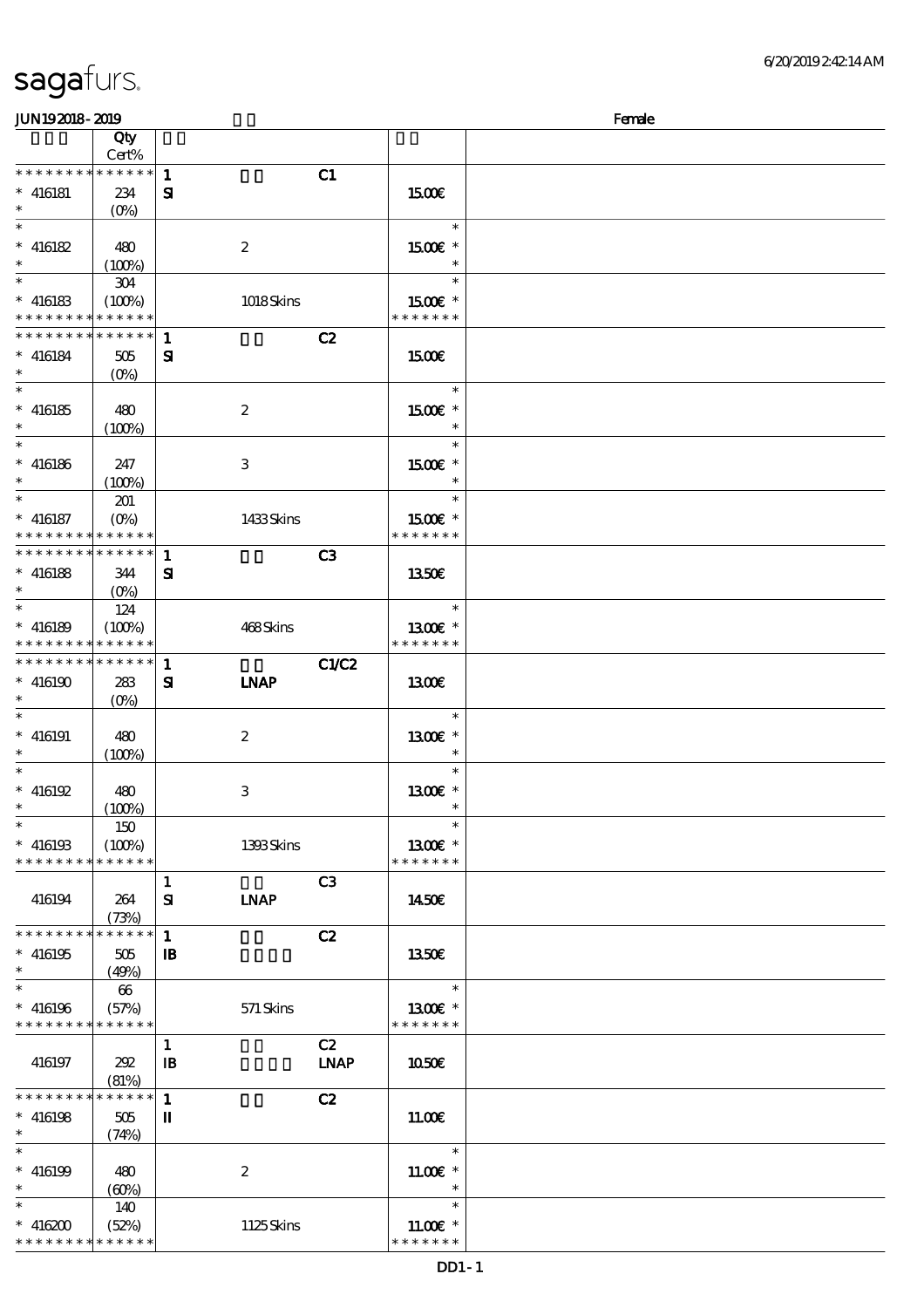6/20/2019 2:42:14 AM

| sagafurs.         |
|-------------------|
| <b>INTIO COMO</b> |

| <b>JUN192018-2019</b>                                         |                               |                             |                           |    | Female                                |  |
|---------------------------------------------------------------|-------------------------------|-----------------------------|---------------------------|----|---------------------------------------|--|
|                                                               | Qty<br>Cert%                  |                             |                           |    |                                       |  |
| 416201                                                        | 440<br>(84%)                  | $\mathbf{1}$<br>П           | <b>LNAP</b>               | C2 | 900E                                  |  |
| * * * * * * * *<br>$*$ 416202<br>$\ast$                       | * * * * * *<br>485<br>$(O\%)$ | $\mathbf{1}$<br><b>SAGA</b> |                           | C1 | <b>160€</b>                           |  |
| $\overline{\phantom{1}}$<br>$* 41620B$<br>$\ast$              | 460<br>(100%)                 |                             | $\boldsymbol{2}$          |    | $\ast$<br>1600€ *<br>$\ast$           |  |
| $\overline{\ast}$<br>$* 416204$<br>$\ast$                     | 460<br>(100%)                 |                             | $\ensuremath{\mathbf{3}}$ |    | $\ast$<br>1600€ *<br>$\ast$           |  |
| $\ast$<br>$* 416205$<br>$\ast$<br>$\overline{\phantom{0}}$    | 460<br>(100%)                 |                             | $\bf{4}$                  |    | $\ast$<br>1600€ *<br>$\ast$           |  |
| $* 416206$<br>$\ast$<br>$\overline{\phantom{a}}$              | 460<br>(100%)                 |                             | $\mathbf 5$               |    | $\ast$<br>1600€ *<br>$\ast$           |  |
| $* 416207$<br>$\ast$<br>$\overline{\phantom{a}^*}$            | 325<br>(100%)                 |                             | $\boldsymbol{6}$          |    | $\ast$<br>1600E *<br>$\ast$           |  |
| $* 416208$<br>* * * * * * * * <mark>* * * * * * *</mark>      | 10B<br>$(O\%)$                |                             | 2753Skins                 |    | $\ast$<br>1600E *<br>* * * * * * *    |  |
| * * * * * * * * * * * * * *<br>$* 416209$<br>$\ast$<br>$\ast$ | 485<br>$(O\%)$                | $\mathbf{1}$<br><b>SAGA</b> |                           | C2 | 17.00€                                |  |
| $* 416210$<br>$\ast$<br>$\ast$                                | 460<br>$(0\%)$                |                             | $\boldsymbol{2}$          |    | $\ast$<br>1650€ *<br>$\ast$           |  |
| $* 416211$<br>$\ast$<br>$\overline{\phantom{0}}$              | 460<br>$(0\%)$                |                             | 3                         |    | $\ast$<br>1650E *<br>$\ast$<br>$\ast$ |  |
| $* 416212$<br>$\ast$<br>$\overline{\phantom{a}^*}$            | 460<br>(100%)                 |                             | $\bf{4}$                  |    | 1650E *<br>$\ast$                     |  |
| $* 416213$<br>$\ast$<br>$\ast$                                | 460<br>(100%)                 |                             | $\mathbf 5$               |    | 1650€ *<br>$\ast$<br>$\ast$           |  |
| $* 416214$<br>$\ast$<br>$\overline{\ast}$                     | 460<br>(100%)                 |                             | $\boldsymbol{6}$          |    | 1650€ *<br>$\ast$<br>$\ast$           |  |
| $* 416215$<br>$\ast$<br>$\overline{\phantom{0}}$              | 460<br>(100%)                 |                             | $\tau$                    |    | 1650€ *<br>$\ast$<br>$\ast$           |  |
| $* 416216$<br>$\ast$<br>$\ast$                                | 486<br>(100%)                 |                             | 8                         |    | 1650€ *<br>$\ast$<br>$\ast$           |  |
| $* 416217$<br>* * * * * * * * * * * * * *<br>**************   | 448<br>$(O\%)$                |                             | 4179Skins                 |    | 1650E *<br>* * * * * * *              |  |
| $* 416218$<br>$\ast$<br>$\ast$                                | 485<br>$(O\% )$               | $\mathbf{1}$<br><b>SAGA</b> |                           | C3 | 1500<br>$\ast$                        |  |
| $* 416219$<br>$\ast$<br>$\ast$                                | 322                           |                             | $\boldsymbol{2}$          |    | 1500€ *<br>$\ast$                     |  |
| $* 416220$<br>* * * * * * * * * * * * * *                     | 263<br>(100%)                 |                             | 1070Skins                 |    | $\ast$<br>1500E *<br>* * * * * * *    |  |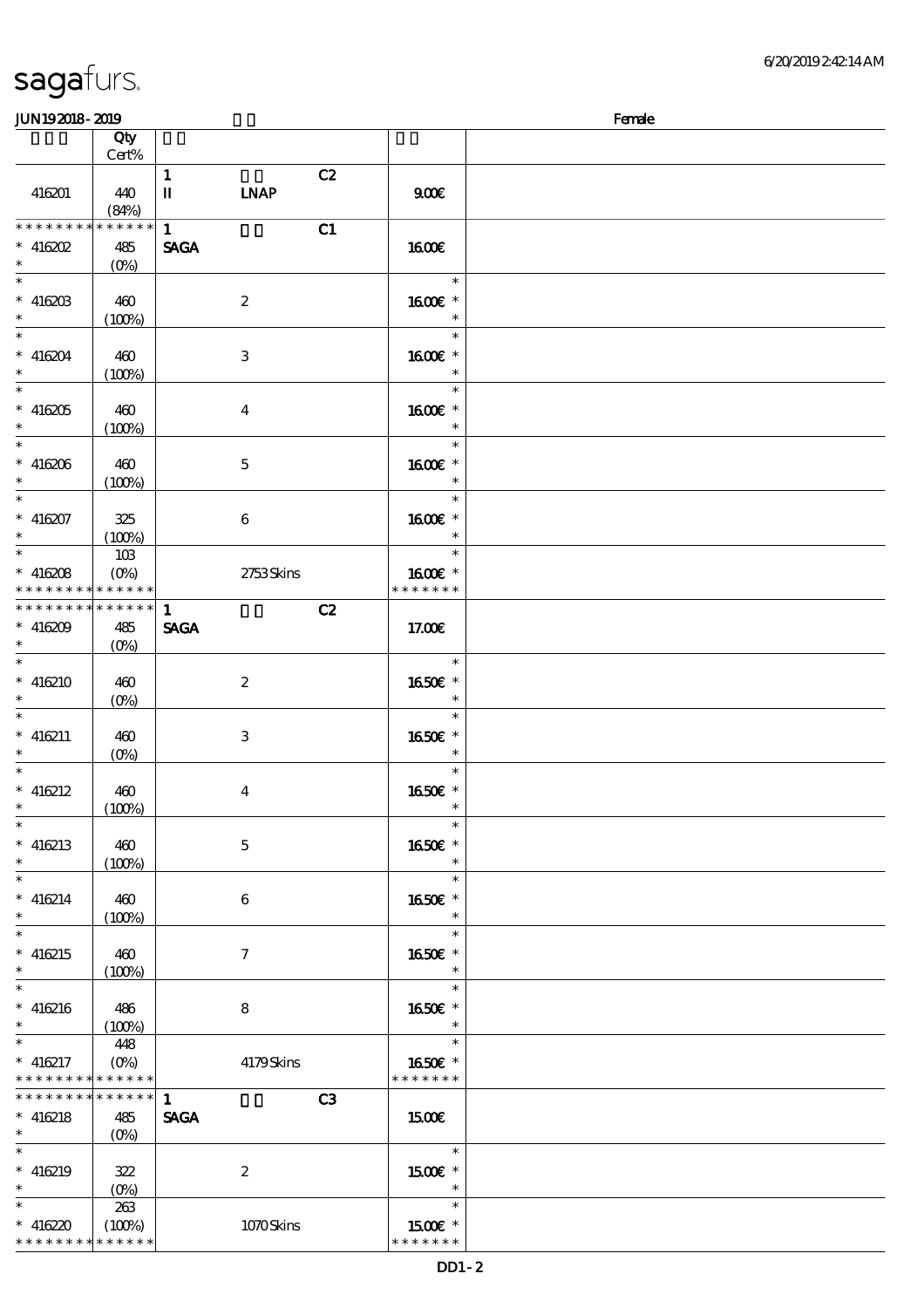| <b>JUN192018-2019</b>                    |                            |              |                           |                |                       | Female |
|------------------------------------------|----------------------------|--------------|---------------------------|----------------|-----------------------|--------|
|                                          | Qty<br>Cert%               |              |                           |                |                       |        |
| * * * * * * * * * * * * * *              |                            | $\mathbf{1}$ |                           | C1/C2          |                       |        |
| $* 416221$<br>$\ast$                     | 183<br>$(0\%)$             | <b>SAGA</b>  | <b>INAP</b>               |                | 1400E                 |        |
|                                          |                            |              |                           |                | $\ast$                |        |
| $* 416222$                               | 460                        |              | $\boldsymbol{2}$          |                | 1400€ *               |        |
| $\ast$                                   | (100%)                     |              |                           |                |                       |        |
| $\ast$                                   |                            |              |                           |                | $\ast$                |        |
| $* 416223$                               | 460                        |              | $\ensuremath{\mathsf{3}}$ |                | 1400€ *               |        |
| $\ast$                                   | (100%)                     |              |                           |                |                       |        |
| $*$                                      | 57                         |              |                           |                | $\ast$                |        |
| $* 416224$                               | (100%)                     |              | 1160Skins                 |                | 1400€ *               |        |
| * * * * * * * * <mark>* * * * * *</mark> |                            |              |                           |                | * * * * * * *         |        |
|                                          |                            | $\mathbf{1}$ |                           | C <sub>3</sub> |                       |        |
| 416225                                   | 278                        | <b>SAGA</b>  | <b>LNAP</b>               |                | 1400€                 |        |
|                                          | (68%)                      |              |                           |                |                       |        |
| * * * * * * * * *                        | * * * * * *                | $\mathbf{1}$ |                           | C2             |                       |        |
| $* 416226$                               | 485                        | IA           |                           |                | 1500E                 |        |
| $\ast$                                   | (32%)                      |              |                           |                |                       |        |
| $\ast$                                   |                            |              |                           |                | $\ast$                |        |
| $* 416227$                               | 460                        |              | $\boldsymbol{2}$          |                | 1450€ *               |        |
| $\ast$                                   | (62%)                      |              |                           |                |                       |        |
| $\overline{\ast}$                        |                            |              |                           |                | $\ast$                |        |
| $* 416228$                               | 460                        |              | $\,3$                     |                | 1450€ *               |        |
| $\ast$                                   | (43%)                      |              |                           |                |                       |        |
| $\ast$                                   | 259                        |              |                           |                | $\ast$                |        |
| $* 416229$                               | (50%)                      |              | 1664Skins                 |                | 1450€ *               |        |
| * * * * * * * *                          | * * * * * *                |              |                           |                | * * * * * * *         |        |
|                                          |                            | $\mathbf{1}$ |                           | C2             |                       |        |
| 416230                                   | 225                        | IA           |                           | <b>LNAP</b>    | 1100E                 |        |
|                                          | (80%)                      |              |                           |                |                       |        |
|                                          |                            | $\mathbf{1}$ |                           | C1             |                       |        |
| 416231                                   | 160                        | <b>SROY</b>  |                           |                | 17.00E                |        |
|                                          | $(\mathcal{X}\mathcal{Y})$ |              |                           |                |                       |        |
| * * * * * * * * * * * * * *              |                            | $\mathbf{1}$ |                           | C2             |                       |        |
| $* 416232$                               | 160                        | <b>SROY</b>  |                           |                | 17.50€                |        |
| $\ast$                                   | $(0\%)$                    |              |                           |                |                       |        |
| $\overline{\ast}$                        | 230                        |              |                           |                | $\ast$                |        |
| $* 416233$                               | (100%)                     |              | 300Skins                  |                | 17.00 $\varepsilon$ * |        |
| * * * * * * * * * * * * * *              |                            |              |                           |                | * * * * * * *         |        |
|                                          |                            | 1            |                           | C3             |                       |        |
| 416234                                   | $93\,$                     | <b>SROY</b>  |                           |                | <b>160€</b>           |        |
|                                          | (32%)                      |              |                           |                |                       |        |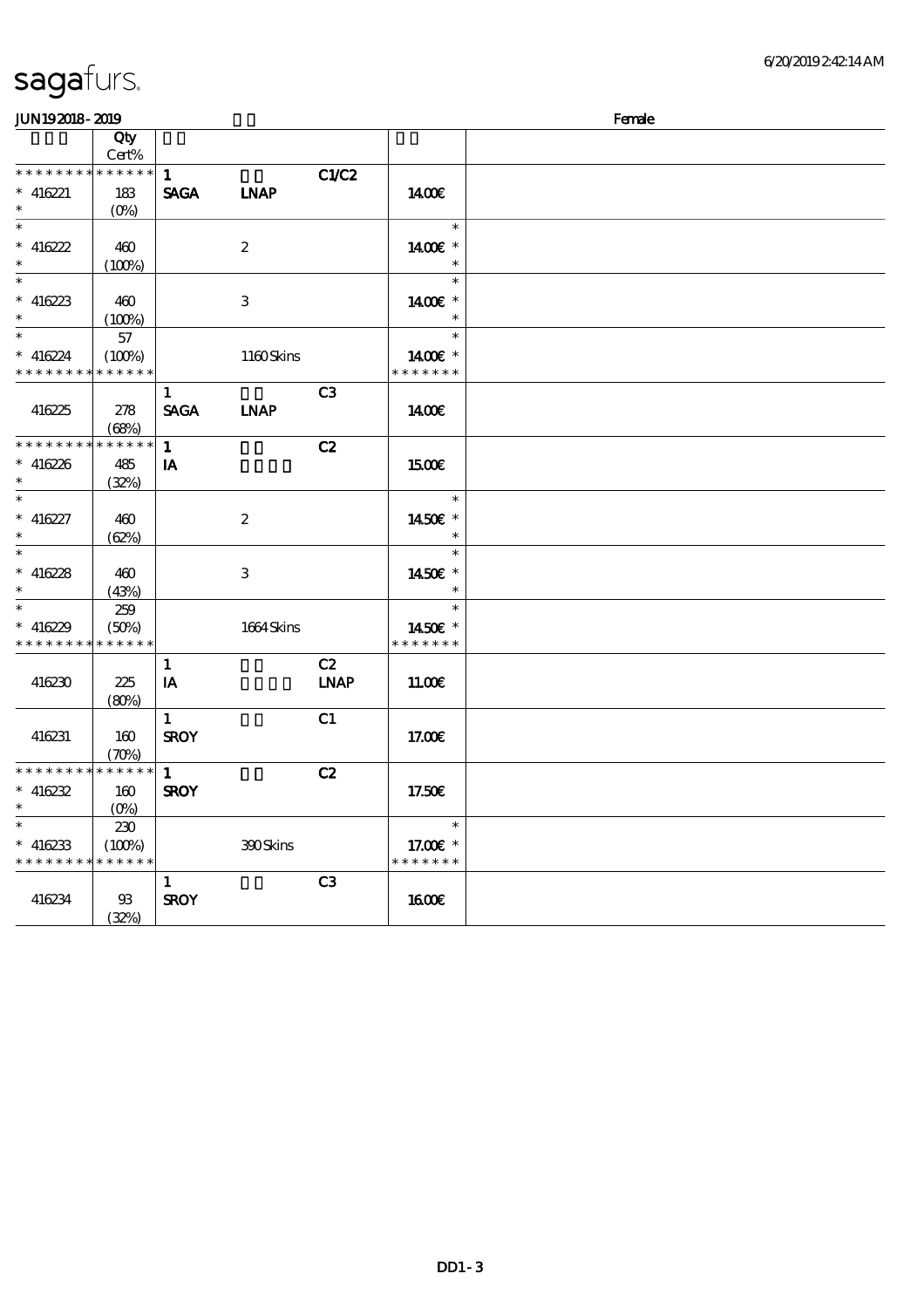| JUN192018-2019                           |                            |                  |                  |                |                      | Female |
|------------------------------------------|----------------------------|------------------|------------------|----------------|----------------------|--------|
|                                          | Qty                        |                  |                  |                |                      |        |
|                                          | Cert%                      |                  |                  |                |                      |        |
| * * * * * * * *                          | $*******$                  | $\boldsymbol{z}$ |                  | C1             |                      |        |
| $* 416301$                               | 128                        | ${\bf s}$        |                  |                | 1350E                |        |
| $*$                                      | $(O\!/\!o)$                |                  |                  |                |                      |        |
|                                          |                            |                  |                  |                | $\ast$               |        |
| $*$ 416302                               | 480                        |                  | $\boldsymbol{2}$ |                | 1350 $\varepsilon$ * |        |
| $\ast$                                   | (100%)                     |                  |                  |                | $\ast$               |        |
|                                          |                            |                  |                  |                | $\ast$               |        |
|                                          | 106                        |                  |                  |                |                      |        |
| $*$ 416303                               | (100%)                     |                  | 714Skins         |                | 1350E *              |        |
| * * * * * * * *                          | * * * * * *                |                  |                  |                | * * * * * * *        |        |
| * * * * * * * *                          | * * * * * *                | $\boldsymbol{z}$ |                  | C2             |                      |        |
| $* 416304$                               | $506$                      | ${\bf s}$        |                  |                | 1350E                |        |
| $*$                                      | $(O\%)$                    |                  |                  |                |                      |        |
|                                          |                            |                  |                  |                | $\ast$               |        |
| $* 416305$                               | 480                        |                  | $\boldsymbol{2}$ |                | 1350E *              |        |
| $*$                                      | (100%)                     |                  |                  |                | $\ast$               |        |
| $*$                                      |                            |                  |                  |                | $\ast$               |        |
| $* 416306$                               | 300                        |                  | 3                |                | 1350E *              |        |
| $\ast$                                   | (100%)                     |                  |                  |                | $\ast$               |        |
| $\ast$                                   | 89                         |                  |                  |                | $\ast$               |        |
| $* 416307$                               | $(O\%)$                    |                  | 1435Skins        |                | 1350€ *              |        |
| * * * * * * * *                          | * * * * * *                |                  |                  |                | * * * * * * *        |        |
| * * * * * * * * * * * * * * *            |                            |                  |                  |                |                      |        |
|                                          |                            | $\boldsymbol{z}$ |                  | C <sub>3</sub> |                      |        |
| $* 416308$                               | 369                        | Я                |                  |                | 11.00E               |        |
| $\ast$                                   | $(O\!/\!\!\delta)$         |                  |                  |                |                      |        |
|                                          | 138                        |                  |                  |                | $\ast$               |        |
| $* 416309$                               | (100%)                     |                  | 507Skins         |                | 1050E *              |        |
| * * * * * * * *                          | * * * * * *                |                  |                  |                | * * * * * * *        |        |
| * * * * * * * * * * * * * *              |                            | $\boldsymbol{z}$ |                  | <b>C1/C2</b>   |                      |        |
| $* 416310$                               | 277                        | ${\bf s}$        | <b>LNAP</b>      |                | 1000E                |        |
| $*$                                      | $(O\%)$                    |                  |                  |                |                      |        |
| $\ast$                                   |                            |                  |                  |                | $\ast$               |        |
| $* 416311$                               | 480                        |                  | $\boldsymbol{z}$ |                | 1000 *               |        |
| $*$                                      | (100%)                     |                  |                  |                | $\ast$               |        |
| $\ast$                                   | 156                        |                  |                  |                | $\ast$               |        |
| $* 416312$                               | (100%)                     |                  | 913Skins         |                | 1000 ±*              |        |
| * * * * * * * * * * * * * *              |                            |                  |                  |                | * * * * * * *        |        |
| * * * * * * * * <mark>* * * * * *</mark> |                            |                  |                  |                |                      |        |
|                                          |                            | $\boldsymbol{z}$ |                  | C <sub>3</sub> |                      |        |
| $* 416313$                               | 128                        | $\mathbf{S}$     | <b>INAP</b>      |                | 950E                 |        |
| $\ast$                                   | $(O\% )$                   |                  |                  |                |                      |        |
| $\ast$                                   | 192                        |                  |                  |                | $\ast$               |        |
| $* 416314$                               | (100%)                     |                  | 320Skins         |                | $950E$ *             |        |
| * * * * * * * *                          | * * * * * *                |                  |                  |                | * * * * * * *        |        |
| * * * * * * * *                          | ******                     | $\boldsymbol{z}$ |                  | C2             |                      |        |
| $* 416315$                               | 505                        | $\mathbf{B}$     |                  |                | 1050E                |        |
| $\ast$                                   | (49%)                      |                  |                  |                |                      |        |
| $\ast$                                   | 125                        |                  |                  |                | $\ast$               |        |
| $* 416316$                               | (50%)                      |                  | 630Skins         |                | 1050€ *              |        |
| * * * * * * * * * * * * * *              |                            |                  |                  |                | * * * * * * *        |        |
|                                          |                            | $\boldsymbol{z}$ |                  | C2             |                      |        |
| 416317                                   | 193                        | $\mathbf{B}$     |                  | <b>LNAP</b>    | 800                  |        |
|                                          | $(\mathcal{X}\mathcal{Y})$ |                  |                  |                |                      |        |
| * * * * * * * *                          | * * * * * *                | $\boldsymbol{z}$ |                  | C2             |                      |        |
|                                          |                            |                  |                  |                |                      |        |
| $* 416318$                               | 505                        | П                |                  |                | 950E                 |        |
| $\ast$                                   | $(\Theta\%)$               |                  |                  |                |                      |        |
| $\ast$                                   | 156                        |                  |                  |                | $\ast$               |        |
| $* 416319$                               | (51%)                      |                  | 661 Skins        |                | 950€ *               |        |
| * * * * * * * *                          | * * * * * *                |                  |                  |                | * * * * * * *        |        |
|                                          |                            | $\boldsymbol{z}$ |                  | C2             |                      |        |
| 416320                                   | 419                        | п                | <b>LNAP</b>      |                | 800                  |        |
|                                          | (77%)                      |                  |                  |                |                      |        |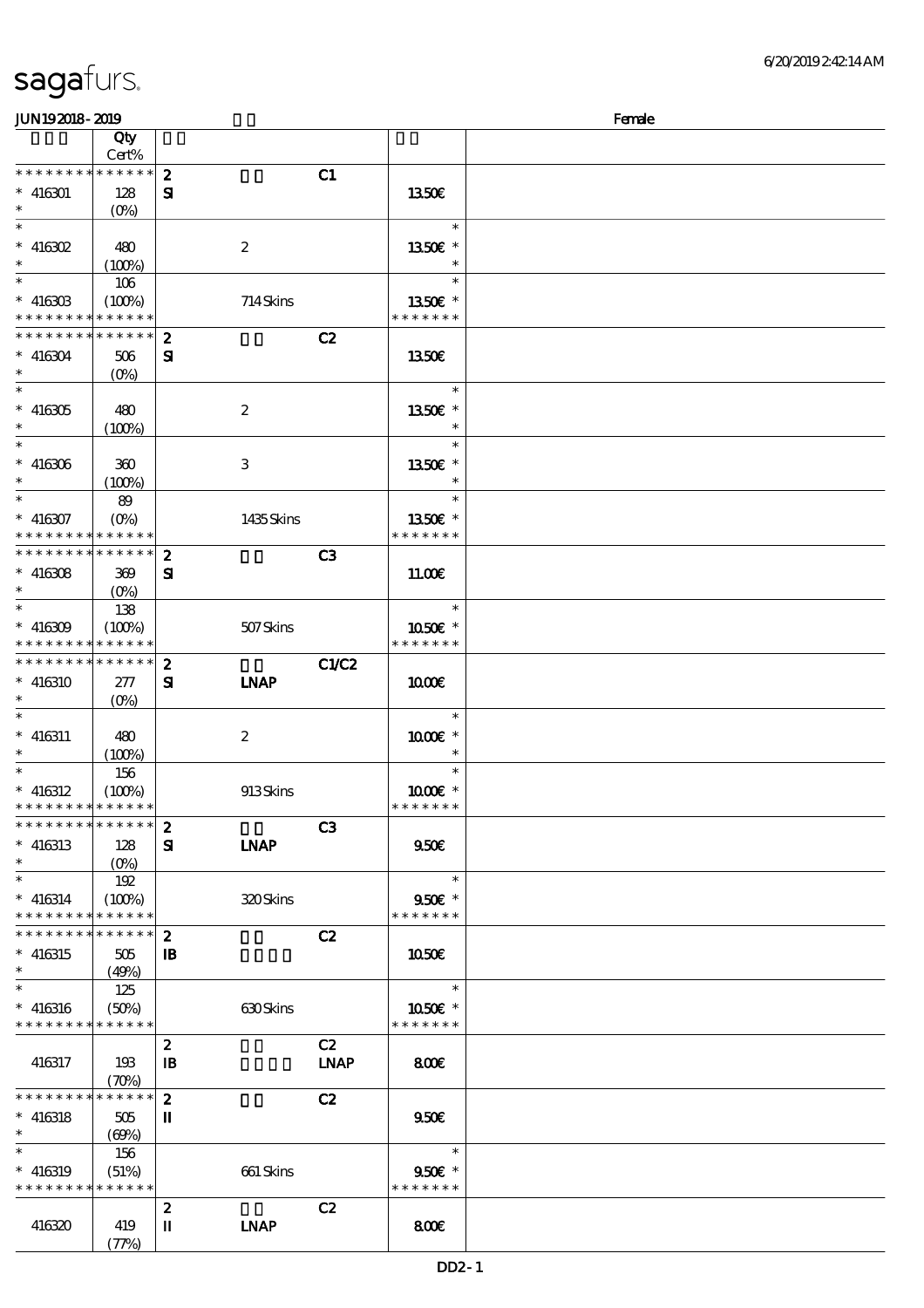#### JUN19 2018 - 2019 **Female**

|                          | Qty                |                                    |               |  |
|--------------------------|--------------------|------------------------------------|---------------|--|
|                          | Cert%              |                                    |               |  |
| * * * * * * * *          | * * * * * *        | $\boldsymbol{2}$<br>C1             |               |  |
| $* 416321$               | 380                | <b>SAGA</b>                        | 1350€         |  |
| $\ast$                   | $(O\%)$            |                                    |               |  |
| $\overline{\phantom{0}}$ |                    |                                    | $\ast$        |  |
| $* 416322$               | 460                | $\boldsymbol{2}$                   | 1350€ *       |  |
| $\ast$                   |                    |                                    |               |  |
|                          | (90%)              |                                    |               |  |
| $\overline{\ast}$        |                    |                                    | $\ast$        |  |
| $* 416323$               | 460                | $\,3$                              | 1350E *       |  |
| $*$                      | (100%)             |                                    |               |  |
| $\ast$                   |                    |                                    | $\ast$        |  |
| $* 416324$               | 460                | $\boldsymbol{4}$                   | 1350E *       |  |
| $\ast$                   |                    |                                    | $\ast$        |  |
| $\ast$                   | (100%)             |                                    | $\ast$        |  |
|                          | 174                |                                    |               |  |
| $* 416325$               | (100%)             | 1934 Skins                         | 1350E *       |  |
| * * * * * * * *          | * * * * * *        |                                    | * * * * * * * |  |
| * * * * * * * *          | * * * * * *        | $\boldsymbol{z}$<br>C2             |               |  |
| $* 416326$               | 485                | <b>SAGA</b>                        | 1450€         |  |
| $\ast$                   |                    |                                    |               |  |
| $\overline{\phantom{0}}$ | $(O\%)$            |                                    |               |  |
|                          |                    |                                    | $\ast$        |  |
| $* 416327$               | 460                | $\boldsymbol{2}$                   | 1450€ *       |  |
| $\ast$                   | $(O\%)$            |                                    |               |  |
| $\overline{\phantom{0}}$ |                    |                                    | $\ast$        |  |
| $* 416328$               | 440                | $\,3$                              | 1400€ *       |  |
| $\ast$                   | $(0\%)$            |                                    | $\ast$        |  |
| $\overline{\phantom{0}}$ |                    |                                    | $\ast$        |  |
|                          |                    |                                    |               |  |
| $* 416329$               | 460                | $\boldsymbol{4}$                   | 1400€ *       |  |
| $\ast$                   | (100%)             |                                    | $\ast$        |  |
| $\ast$                   |                    |                                    | $\ast$        |  |
| $* 416330$               | 460                | $\mathbf 5$                        | 1400€ *       |  |
| $\ast$                   | (100%)             |                                    | $\ast$        |  |
| $\ast$                   |                    |                                    | $\ast$        |  |
|                          |                    |                                    |               |  |
| $* 416331$               | 460                | 6                                  | 1400€ *       |  |
| $\ast$                   | (100%)             |                                    | $\ast$        |  |
| $\ast$                   |                    |                                    | $\ast$        |  |
| $* 416332$               | 460                | $\boldsymbol{\tau}$                | 1400€ *       |  |
| $\ast$                   | (100%)             |                                    | $\ast$        |  |
| $\ast$                   |                    |                                    | $\ast$        |  |
| $* 416333$               | 294                | 8                                  | 1400€ *       |  |
| $\ast$                   |                    |                                    |               |  |
| $\ast$                   | (90%)              |                                    |               |  |
|                          | 78                 |                                    | $\ast$        |  |
| $* 416334$               | $(O\%)$            | 3597Skins                          | 1400€ *       |  |
| * * * * * * * *          | * * * * * *        |                                    | * * * * * * * |  |
| * * * * * * * *          | * * * * * *        | $\boldsymbol{z}$<br>C <sub>3</sub> |               |  |
| $* 416335$               | 485                | <b>SAGA</b>                        | 1200E         |  |
| $\ast$                   | $(O\%)$            |                                    |               |  |
| $\ast$                   |                    |                                    | $\ast$        |  |
|                          |                    |                                    |               |  |
| $* 416336$               | 194                | $\boldsymbol{2}$                   | $1200E$ *     |  |
| $\ast$                   | $(0\%)$            |                                    | $\ast$        |  |
| $\ast$                   | 226                |                                    | $\ast$        |  |
| $* 416337$               | (100%)             | 905Skins                           | 11.50€ *      |  |
| * * * * * * * *          | * * * * * *        |                                    | * * * * * * * |  |
| * * * * * * * *          | * * * * * *        | C1/C2<br>$\boldsymbol{z}$          |               |  |
|                          |                    |                                    |               |  |
| $* 416338$               | 471                | <b>SAGA</b><br><b>INAP</b>         | 11.00E        |  |
| $\ast$                   | $(O\!/\!\!\delta)$ |                                    |               |  |
| $\ast$                   |                    |                                    | $\ast$        |  |
| $* 416339$               | 460                | $\boldsymbol{2}$                   | $11.00E$ *    |  |
| $\ast$                   | (100%)             |                                    | $\ast$        |  |
| $\ast$                   | 453                |                                    | $\ast$        |  |
| $* 416340$               | (100%)             | 1384Skins                          | $11.00E$ *    |  |
|                          |                    |                                    | * * * * * * * |  |
| * * * * * * * *          | * * * * * *        |                                    |               |  |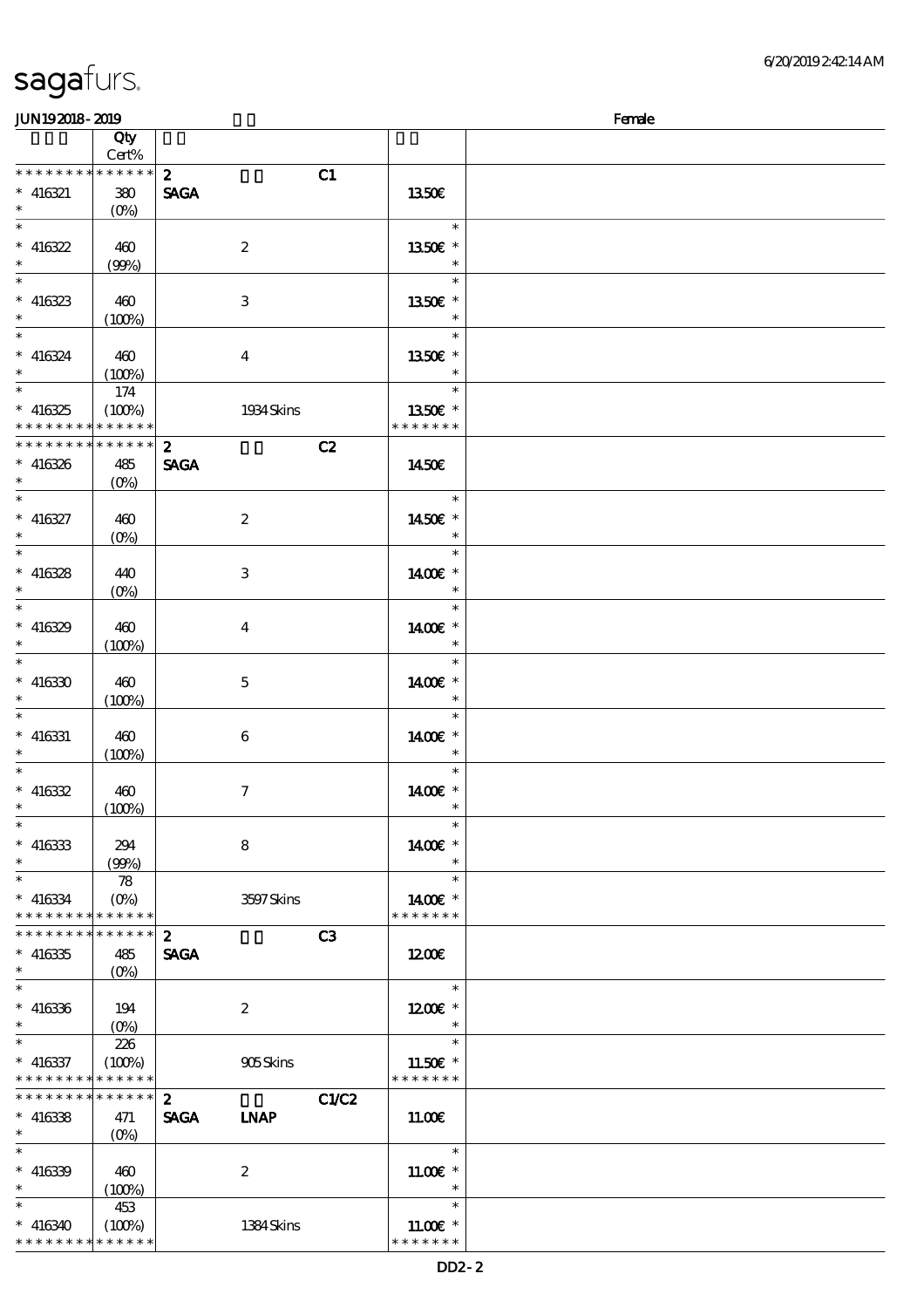| <b>JUN192018-2019</b>       |             |                  |                  |                |               | Female |
|-----------------------------|-------------|------------------|------------------|----------------|---------------|--------|
|                             | Qty         |                  |                  |                |               |        |
|                             | Cert%       |                  |                  |                |               |        |
| * * * * * * * *             | * * * * * * | $\mathbf{2}$     |                  | C3             |               |        |
| $* 416341$                  | 134         | <b>SAGA</b>      | <b>INAP</b>      |                | 11.00E        |        |
| $\ast$                      | $(O\%)$     |                  |                  |                |               |        |
| $\ast$                      | 177         |                  |                  |                | $\ast$        |        |
| $* 416342$                  | (100%)      |                  | 311 Skins        |                | $11.00E$ *    |        |
| * * * * * * * *             | * * * * * * |                  |                  |                | * * * * * * * |        |
| * * * * * * * * * * * * * * |             | $\mathbf{z}$     |                  | C2             |               |        |
| $* 416343$                  | 485         | IA               |                  |                | (11.50)       |        |
| $\ast$                      | (48%)       |                  |                  |                |               |        |
| $\ast$                      |             |                  |                  |                | $\ast$        |        |
| $* 416344$                  | 460         |                  | $\boldsymbol{2}$ |                | $(11.50)$ *   |        |
| $\ast$                      | (66%)       |                  |                  |                | $\ast$        |        |
| $\ast$                      | 421         |                  |                  |                | $\ast$        |        |
| $* 416345$                  | (46%)       |                  | 1366Skins        |                | $(11.50)$ *   |        |
| * * * * * * * *             | * * * * * * |                  |                  |                | * * * * * * * |        |
|                             |             | $\boldsymbol{z}$ |                  | C2             |               |        |
| 416346                      | 240         | IA               |                  | <b>LNAP</b>    | (11.00)       |        |
|                             | (73%)       |                  |                  |                |               |        |
|                             |             | $\boldsymbol{z}$ |                  | C1             |               |        |
| 416347                      | 189         | <b>SROY</b>      |                  |                | 1450€         |        |
|                             | (84%)       |                  |                  |                |               |        |
| * * * * * * * *             | * * * * * * | $\mathbf{z}$     |                  | C2             |               |        |
| $* 416348$                  | 143         | <b>SROY</b>      |                  |                | 1450€         |        |
| $\ast$                      | $(O\%)$     |                  |                  |                |               |        |
| $\ast$                      | 413         |                  |                  |                | $\ast$        |        |
| $* 416349$                  | (100%)      |                  | 556Skins         |                | 1400€ *       |        |
| * * * * * * * *             | * * * * * * |                  |                  |                | * * * * * * * |        |
|                             |             | $\boldsymbol{z}$ |                  | C <sub>3</sub> |               |        |
| 416350                      | 104         | <b>SROY</b>      |                  |                | 1250E         |        |
|                             | (41%)       |                  |                  |                |               |        |
|                             |             |                  |                  |                |               |        |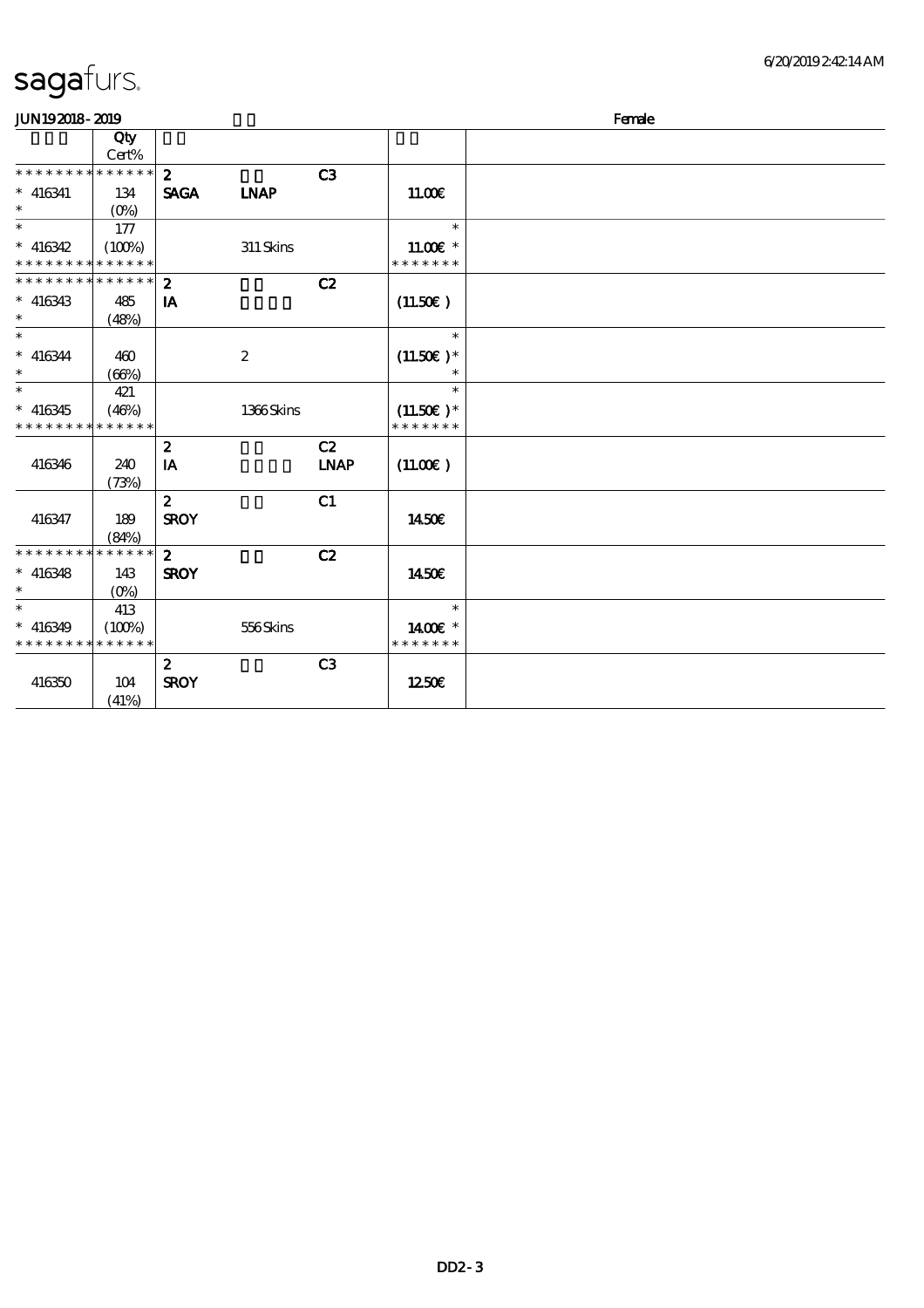# sagafurs.

| JUN192018-2019                             |                                 |                |             |                |                          | Female |
|--------------------------------------------|---------------------------------|----------------|-------------|----------------|--------------------------|--------|
|                                            | Qty                             |                |             |                |                          |        |
|                                            | Cert%                           |                |             |                |                          |        |
|                                            |                                 | $\mathbf{3}$   |             | C1             |                          |        |
| 416421                                     | 181                             | ${\bf s}$      |             |                | 1050E                    |        |
|                                            | (67%)                           |                |             |                |                          |        |
| * * * * * * * *                            | * * * * * *                     | 3              |             | C2             |                          |        |
|                                            |                                 |                |             |                |                          |        |
| $* 416422$                                 | 125                             | ${\bf s}$      |             |                | 1000E                    |        |
| $\ast$                                     | $(O\!\!\!\!\!\!\backslash\rho)$ |                |             |                | $\ast$                   |        |
|                                            | 244                             |                |             |                |                          |        |
| $* 416423$                                 | (100%)                          |                | 369Skins    |                | $1000E$ *                |        |
| * * * * * * * *                            | * * * * * *                     |                |             |                | * * * * * * *            |        |
|                                            |                                 | $\mathbf{3}$   |             | C3             |                          |        |
| 416424                                     | 88                              | ${\bf s}$      |             |                | 900E                     |        |
|                                            | (43%)                           |                |             |                |                          |        |
|                                            |                                 | 3              |             | C1/C2          |                          |        |
| 416425                                     | 170                             | ${\bf s}$      | <b>LNAP</b> |                | 1000                     |        |
|                                            | (41%)                           |                |             |                |                          |        |
|                                            |                                 | $\mathbf{3}$   |             | C <sub>3</sub> |                          |        |
| 416426                                     | 136                             | ${\bf s}$      | <b>LNAP</b> |                | 900E                     |        |
|                                            | (41%)                           |                |             |                |                          |        |
|                                            |                                 | $\mathbf{3}$   |             | C2             |                          |        |
| 416427                                     | 275                             | $\mathbf{B}$   |             |                | 800€                     |        |
|                                            | (46%)                           |                |             |                |                          |        |
|                                            |                                 | 3              |             | C2             |                          |        |
| 416428                                     | 108                             | П              |             |                | 7.00E                    |        |
|                                            | (66%)                           |                |             |                |                          |        |
| * * * * * * * *                            | * * * * * *                     | $\mathbf{3}$   |             | C1             |                          |        |
| $* 416429$                                 | 109                             | <b>SAGA</b>    |             |                | 11.00E                   |        |
| $\ast$                                     | $(O\%)$                         |                |             |                |                          |        |
| $\ast$                                     | 202                             |                |             |                | $\ast$                   |        |
| $* 416430$                                 | (90%)                           |                | $311$ Skins |                | 11.00 $\varepsilon$ *    |        |
| * * * * * * * *                            | * * * * * *                     |                |             |                | * * * * * * *            |        |
| * * * * * * * * <mark>* * * * * * *</mark> |                                 | $\mathbf{3}$   |             | C2             |                          |        |
| $* 416431$                                 | 309                             | <b>SAGA</b>    |             |                | 11.00E                   |        |
| $*$                                        | $(O\%)$                         |                |             |                |                          |        |
| $\ast$                                     | 516                             |                |             |                | $\ast$                   |        |
| $* 416432$                                 | (100%)                          |                | 825Skins    |                | $11.00E$ *               |        |
| * * * * * * * * * * * * * *                |                                 |                |             |                | * * * * * * *            |        |
|                                            |                                 | 3 <sup>1</sup> |             | C3             |                          |        |
|                                            |                                 |                |             |                |                          |        |
| 416433                                     | 194                             | <b>SAGA</b>    |             |                | 900E                     |        |
| * * * * * * * *                            | (36%)<br>******                 | $3^{\circ}$    |             |                |                          |        |
|                                            |                                 |                |             | C1/C2          |                          |        |
| $* 416434$                                 | 222                             | SAGA LNAP      |             |                | 950E                     |        |
| $*$ and $*$<br>$\ast$                      | $(O\!/\!\!\!\!\!\!\!o)$         |                |             |                |                          |        |
|                                            | 267                             |                |             |                | $\overline{\phantom{a}}$ |        |
| $* 416435$                                 | (100%)                          |                | 489Skins    |                | $950E$ *                 |        |
| * * * * * * * *                            | * * * * * *                     |                |             |                | * * * * * * *            |        |
|                                            |                                 | 3 <sup>1</sup> |             | C <sub>3</sub> |                          |        |
| 416436                                     | 171                             | SAGA LNAP      |             |                | 900 <sub>E</sub>         |        |
|                                            | (46%)                           |                |             |                |                          |        |
| * * * * * * * *                            | $* * * * * *$                   | 3 <sup>1</sup> |             | C2             |                          |        |
| $* 416437$                                 | 485                             | IA             |             |                | 950E                     |        |
| $\ast$ . The set of $\ast$                 | (43%)                           |                |             |                |                          |        |
| $\ast$                                     | 66                              |                |             |                | $\overline{\phantom{a}}$ |        |
| $* 416438$                                 | (46%)                           |                | 551 Skins   |                | $950E$ *                 |        |
| * * * * * * * *                            | * * * * * *                     |                |             |                | * * * * * * *            |        |
|                                            |                                 | 3 <sup>1</sup> |             | C1/C2          |                          |        |
| 416439                                     | 218                             | <b>SROY</b>    |             |                | 1200                     |        |
|                                            | (61%)                           |                |             |                |                          |        |
|                                            |                                 |                |             |                |                          |        |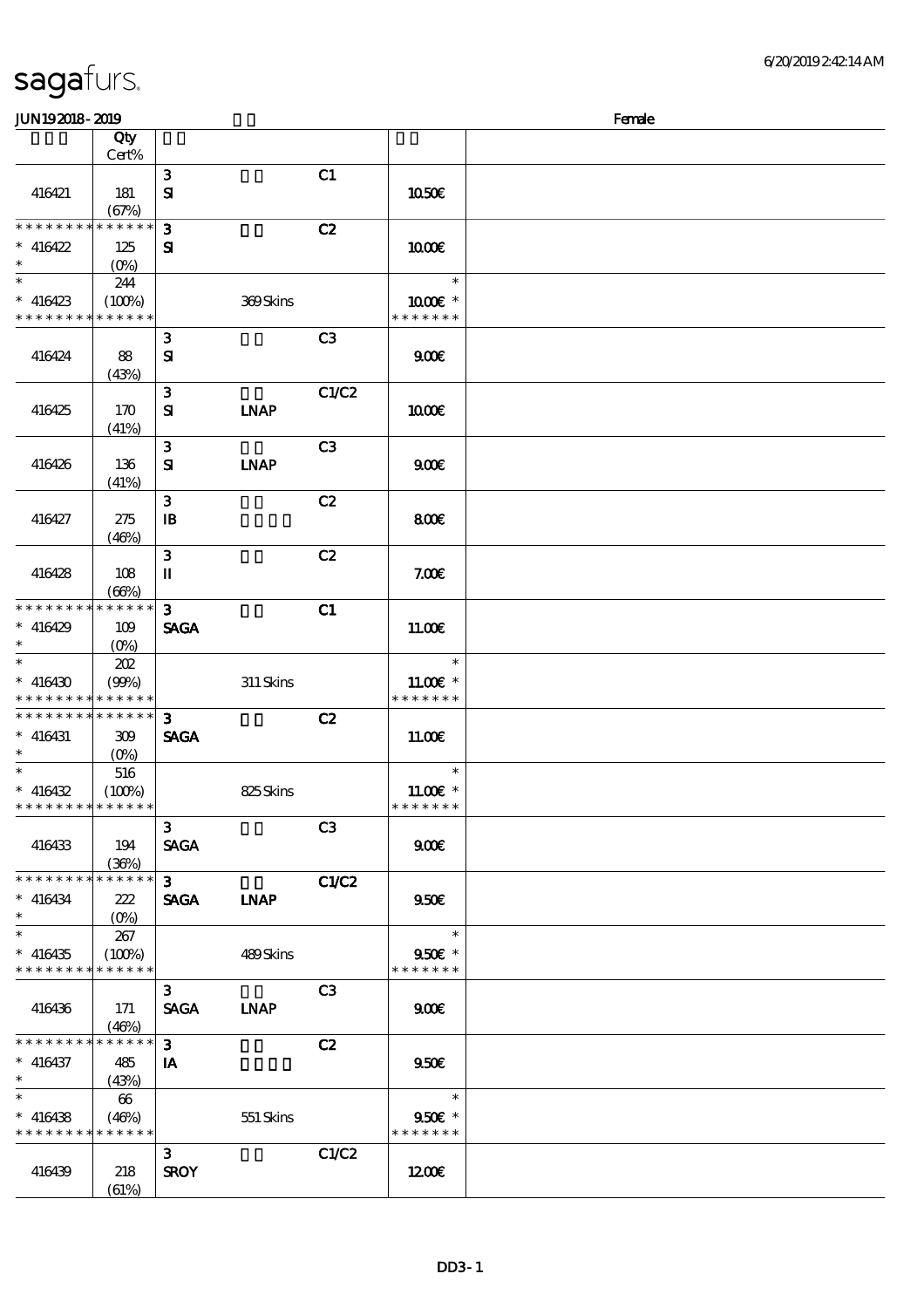|  | sagafurs. |
|--|-----------|
|  |           |

| ~~ <u>~~~~~~~~~</u>         |                      |                             |                  |                |               | ----- |
|-----------------------------|----------------------|-----------------------------|------------------|----------------|---------------|-------|
|                             | Qty<br>Cert%         |                             |                  |                |               |       |
|                             |                      |                             |                  |                |               |       |
|                             |                      | $\boldsymbol{\mathbf{z}}$   |                  | C1             |               |       |
| 416501                      | 255                  | ${\bf S}$                   | $\mathbf{1}$     |                | 2050€         |       |
|                             | (16%)                |                             |                  |                |               |       |
|                             |                      | $\boldsymbol{\mathfrak{D}}$ |                  | C1/C2          |               |       |
| 416502                      | 172                  | ${\bf s}$                   | $\mathbf{1}$     |                | æœ            |       |
|                             | (16%)                |                             |                  |                |               |       |
| * * * * * * * *             | * * * * * *          | $\boldsymbol{\mathbf{z}}$   |                  | C2             |               |       |
|                             |                      |                             |                  |                |               |       |
| $* 41650B$                  | 465                  | ${\bf s}$                   | $\mathbf{1}$     |                | 2050E         |       |
| $\ast$                      | (12%)                |                             |                  |                |               |       |
| $\overline{\phantom{0}}$    | $265\,$              |                             |                  |                | $\ast$        |       |
| $* 416504$                  | $(O\!/\!o)$          |                             | 730Skins         |                | 2050€ *       |       |
| * * * * * * * * * * * * * * |                      |                             |                  |                | * * * * * * * |       |
|                             |                      | $\boldsymbol{\mathfrak{D}}$ |                  | C <sub>3</sub> |               |       |
| 416505                      | 323                  | ${\bf s}$                   | $\mathbf{1}$     |                | 2000          |       |
|                             | (5%)                 |                             |                  |                |               |       |
|                             |                      |                             |                  | C1             |               |       |
|                             |                      | $\boldsymbol{\mathbf{z}}$   |                  |                |               |       |
| 416506                      | 128                  | ${\bf S\hspace{-.075ex}I}$  | $\boldsymbol{z}$ |                | 21.50E        |       |
|                             | (14%)                |                             |                  |                |               |       |
|                             |                      | $\boldsymbol{\mathfrak{D}}$ |                  | C1/C2          |               |       |
| 416507                      | 257                  | ${\bf s}$                   | $\boldsymbol{z}$ |                | 21.50E        |       |
|                             | (23%)                |                             |                  |                |               |       |
|                             |                      | $\boldsymbol{\mathfrak{D}}$ |                  | C2             |               |       |
| 416508                      | 391                  | ${\bf s}$                   | $\boldsymbol{z}$ |                | 21.50E        |       |
|                             |                      |                             |                  |                |               |       |
|                             | (5%)                 |                             |                  |                |               |       |
|                             |                      | $\boldsymbol{\mathfrak{D}}$ |                  | C3             |               |       |
| 416509                      | 213                  | ${\bf s}$                   | $\boldsymbol{z}$ |                | 21.00E        |       |
|                             | (2%)                 |                             |                  |                |               |       |
|                             |                      | $\boldsymbol{\mathsf{20}}$  |                  | C2             |               |       |
| 416510                      | 268                  | $\, {\bf B}$                | $\mathbf{1}$     |                | æœ            |       |
|                             | (18%)                |                             |                  |                |               |       |
|                             |                      | $\boldsymbol{\mathfrak{D}}$ |                  | C1             |               |       |
|                             |                      |                             |                  |                |               |       |
| 416511                      | 240                  | <b>SAGA</b>                 | $\mathbf{1}$     |                | <b>2200</b> € |       |
|                             | (22%)                |                             |                  |                |               |       |
|                             |                      | $\boldsymbol{\mathfrak{D}}$ |                  | C1             |               |       |
| 416512                      | $30\!\!\!2$          | <b>SAGA</b>                 | $\mathbf{1}$     |                | 21.006        |       |
|                             | (28%)                |                             |                  |                |               |       |
| * * * * * * * * * * * * * * |                      | $\boldsymbol{\mathfrak{D}}$ |                  | C2             |               |       |
| $* 416513$                  | 405                  | <b>SAGA</b>                 | $\mathbf{1}$     |                | 21.50E        |       |
| $\ast$                      | (O <sub>0</sub> )    |                             |                  |                |               |       |
| $\ast$                      |                      |                             |                  |                | $\ast$        |       |
|                             |                      |                             |                  |                |               |       |
| $* 416514$                  | 197                  |                             | $\boldsymbol{2}$ |                | $21.005*$     |       |
| $\ast$                      | $(O\%)$              |                             |                  |                | $\ast$        |       |
| $\overline{\ast}$           | 147                  |                             |                  |                | $\ast$        |       |
| $* 416515$                  | (100%)               |                             | 749Skins         |                | $21.005*$     |       |
| * * * * * * * *             | * * * * * *          |                             |                  |                | * * * * * * * |       |
| * * * * * * * *             | * * * * * *          | $\boldsymbol{\mathbf{z}}$   |                  | C2             |               |       |
| $* 416516$                  | 445                  | <b>SAGA</b>                 | $\mathbf{1}$     |                | 21.50E        |       |
| $\ast$                      | $(O\%)$              |                             |                  |                |               |       |
| $\ast$                      |                      |                             |                  |                | $\ast$        |       |
|                             | 406                  |                             |                  |                |               |       |
| $* 416517$                  | $(O\%)$              |                             | 851 Skins        |                | $21.50E$ *    |       |
| * * * * * * * *             | * * * * * *          |                             |                  |                | * * * * * * * |       |
|                             |                      | $\boldsymbol{\mathfrak{D}}$ |                  | C3             |               |       |
| 416518                      | 165                  | <b>SAGA</b>                 | $\mathbf{1}$     |                | ææ            |       |
|                             | (22%)                |                             |                  |                |               |       |
|                             |                      | $\boldsymbol{\mathfrak{D}}$ |                  | C1             |               |       |
| 416519                      | 259                  | <b>SAGA</b>                 | $\pmb{2}$        |                | 2250E         |       |
|                             |                      |                             |                  |                |               |       |
| * * * * * * * *             | (17%)<br>* * * * * * |                             |                  |                |               |       |
|                             |                      | $\boldsymbol{\mathsf{20}}$  |                  | C2             |               |       |
| $* 416520$                  | 465                  | <b>SAGA</b>                 | $\boldsymbol{z}$ |                | 2200          |       |
| $\ast$                      | $(O\!/\!o)$          |                             |                  |                |               |       |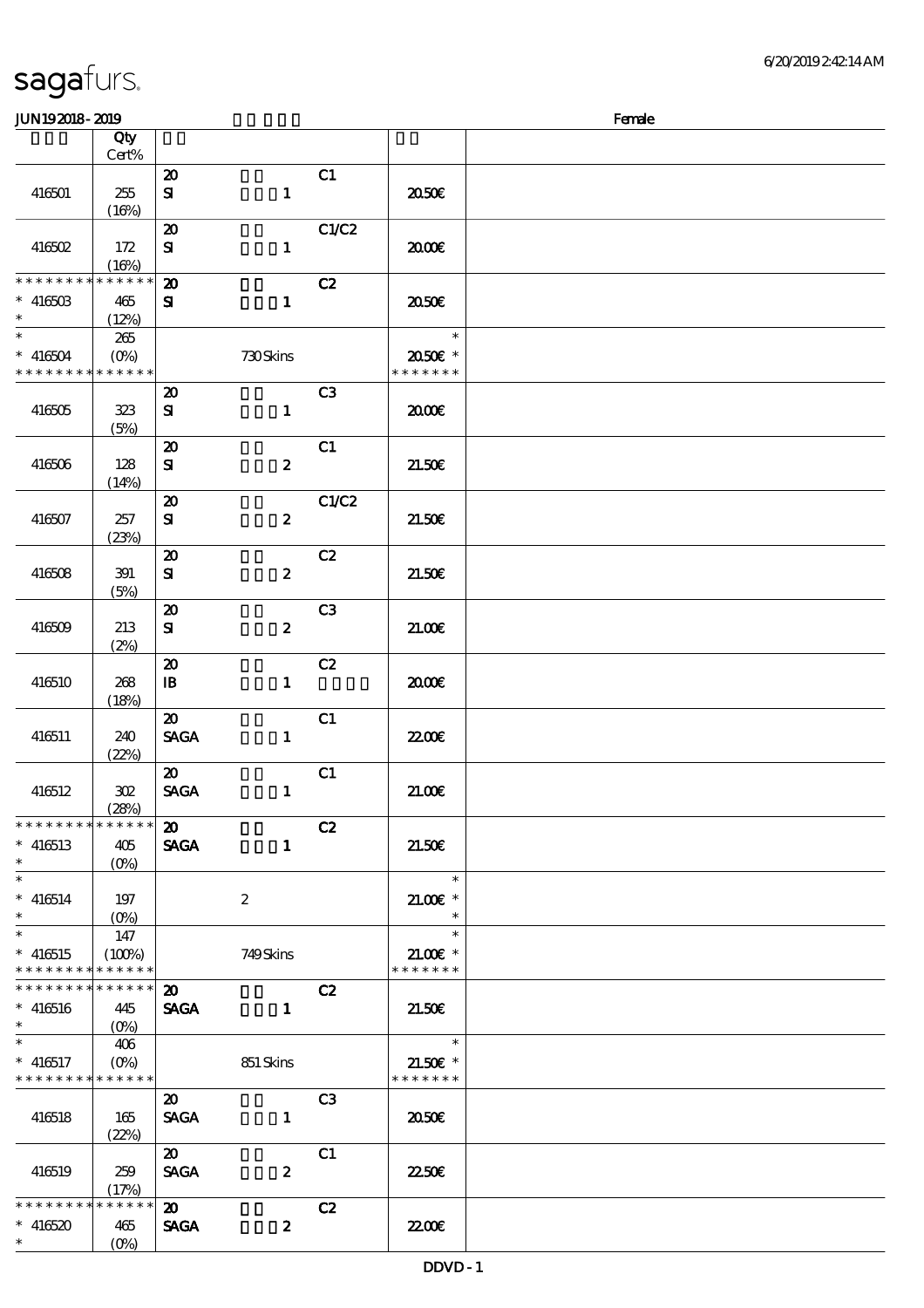| <b>JUN192018-2019</b>       |              |                             |                  |                |               | Female |
|-----------------------------|--------------|-----------------------------|------------------|----------------|---------------|--------|
|                             | Qty<br>Cert% |                             |                  |                |               |        |
| $\ast$                      |              | $\boldsymbol{\mathfrak{D}}$ |                  | C2             | $\ast$        |        |
| $* 416521$                  | 176          | <b>SAGA</b>                 | $\boldsymbol{z}$ |                | 22.00 *       |        |
| $\ast$                      | $(O\%)$      |                             |                  |                | $\ast$        |        |
| $\ast$                      | 172          |                             |                  |                | $\ast$        |        |
| $* 416522$                  | (100%)       |                             | 813Skins         |                | 22.00€ *      |        |
| * * * * * * * *             | * * * * * *  |                             |                  |                | * * * * * * * |        |
|                             |              | $\boldsymbol{\mathfrak{D}}$ |                  | C2             |               |        |
| 416523                      | 445          | <b>SAGA</b>                 | $\boldsymbol{z}$ |                | <b>2250E</b>  |        |
|                             | (16%)        |                             |                  |                |               |        |
|                             |              | $\boldsymbol{\mathsf{20}}$  |                  | C <sub>3</sub> |               |        |
| 416524                      | 115          | <b>SAGA</b>                 | $\boldsymbol{z}$ |                | 21.50E        |        |
|                             | (20%)        |                             |                  |                |               |        |
|                             |              | $\boldsymbol{\mathfrak{D}}$ |                  | C <sub>3</sub> |               |        |
| 416525                      | 289          | <b>SAGA</b>                 | $\boldsymbol{z}$ |                | 21.50E        |        |
|                             | (2%)         |                             |                  |                |               |        |
| * * * * * * * *             | * * * * * *  | $\boldsymbol{\mathfrak{D}}$ |                  | C2             |               |        |
| $* 416526$                  | 425          | IA                          | $\mathbf{1}$     |                | 2000          |        |
| $\ast$                      | (27%)        |                             |                  |                |               |        |
| $\ast$                      | 85           |                             |                  |                | $\ast$        |        |
| $* 416527$                  | (23%)        |                             | 510Skins         |                | $2000$ $*$    |        |
| * * * * * * * *             | * * * * * *  |                             |                  |                | * * * * * * * |        |
|                             |              | $\boldsymbol{\mathfrak{D}}$ |                  | C2             |               |        |
| 416528                      | 395          | IA                          | $\boldsymbol{z}$ |                | 21.00E        |        |
|                             | (24%)        |                             |                  |                |               |        |
|                             |              | $\boldsymbol{\mathfrak{D}}$ |                  | C1/C2          |               |        |
| 416529                      | 149          | <b>SROY</b>                 | $\mathbf{1}$     |                | 2250E         |        |
|                             | (26%)        |                             |                  |                |               |        |
| * * * * * * * *             | * * * * * *  | $\boldsymbol{\mathfrak{D}}$ |                  | C1/C2          |               |        |
| $* 416530$                  | 157          | <b>SROY</b>                 | $\boldsymbol{z}$ |                | 2350E         |        |
| $\ast$                      | $(O\%)$      |                             |                  |                |               |        |
| $\overline{\phantom{0}}$    | 87           |                             |                  |                | $\ast$        |        |
| $* 416531$                  | (100%)       |                             | 244Skins         |                | 2300€ *       |        |
| * * * * * * * * * * * * * * |              |                             |                  |                | * * * * * * * |        |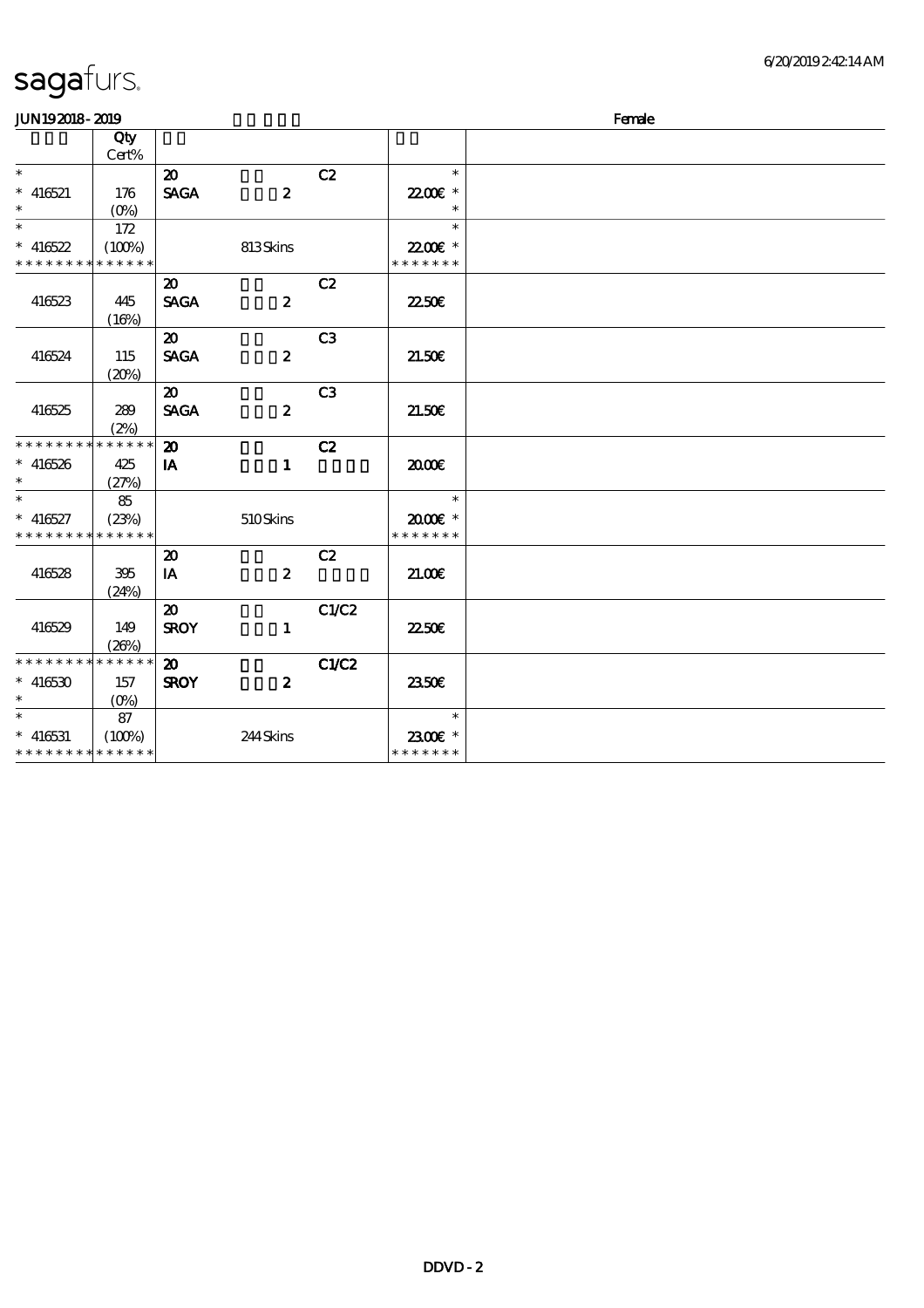| sagafurs. |
|-----------|
|           |

| <b>JUN192018-2019</b>                      |                                 |              |                  |                |                                                                                    | Female |
|--------------------------------------------|---------------------------------|--------------|------------------|----------------|------------------------------------------------------------------------------------|--------|
|                                            | Qty                             |              |                  |                |                                                                                    |        |
|                                            | Cert%                           |              |                  |                |                                                                                    |        |
|                                            |                                 | $\mathbf{o}$ |                  | C1             |                                                                                    |        |
| 416601                                     | 249                             | ${\bf s}$    | $\mathbf{1}$     |                | 1850E                                                                              |        |
|                                            | (37%)                           |              |                  |                |                                                                                    |        |
| * * * * * * * *                            | * * * * * *                     | $\mathbf{o}$ |                  | C2             |                                                                                    |        |
| $*$ 416602                                 | 465                             | ${\bf s}$    | $\mathbf{1}$     |                | 1850E                                                                              |        |
| $\ast$                                     | (19%)                           |              |                  |                |                                                                                    |        |
| $\ast$                                     | 169                             |              |                  |                | $\ast$                                                                             |        |
| $* 41660B$                                 | $(O\%)$                         |              | 634Skins         |                | 1800 £*                                                                            |        |
| * * * * * * * * * * * * * *                |                                 |              |                  |                | * * * * * * *                                                                      |        |
| * * * * * * * * * * * * * *                |                                 | $\mathbf 0$  |                  | C <sub>3</sub> |                                                                                    |        |
| $* 416604$                                 | 465                             | ${\bf s}$    | $\mathbf{1}$     |                | 17.50E                                                                             |        |
| $\ast$                                     |                                 |              |                  |                |                                                                                    |        |
| $\ast$                                     | (7%)                            |              |                  |                | $\ast$                                                                             |        |
|                                            | 83                              |              |                  |                |                                                                                    |        |
| $* 416605$<br>* * * * * * * * * * * * * *  | $(O\!/\!\!\delta)$              |              | 548Skins         |                | 17.50 $\varepsilon$ *<br>* * * * * * *                                             |        |
|                                            |                                 |              |                  |                |                                                                                    |        |
| * * * * * * * * <mark>* * * * * * *</mark> |                                 | $\mathbf 0$  |                  | <b>C1/C2</b>   |                                                                                    |        |
| $* 416006$                                 | 445                             | ${\bf s}$    | $\boldsymbol{z}$ |                | 1950E                                                                              |        |
| $\ast$                                     | $(O\%)$                         |              |                  |                |                                                                                    |        |
| $\ast$                                     |                                 |              |                  |                | $\ast$                                                                             |        |
| $* 416607$                                 | $\boldsymbol{\omega}$           |              | $\boldsymbol{2}$ |                | 1900E *                                                                            |        |
|                                            | $(O\%)$                         |              |                  |                | $\ast$                                                                             |        |
| $\ast$                                     | 107                             |              |                  |                | $\ast$                                                                             |        |
| $* 416608$                                 | (100%)                          |              | 612Skins         |                | $1900E$ *                                                                          |        |
| * * * * * * * *                            | * * * * * *                     |              |                  |                | * * * * * * *                                                                      |        |
|                                            |                                 | $\mathbf{o}$ |                  | C <sub>3</sub> |                                                                                    |        |
| 416609                                     | 335                             | ${\bf s}$    | $\boldsymbol{z}$ |                | 1850E                                                                              |        |
|                                            | (7%)                            |              |                  |                |                                                                                    |        |
| * * * * * * * * * * * * * *                |                                 | $\mathbf 0$  |                  | C2             |                                                                                    |        |
| $* 416610$                                 | 465                             | $\mathbf{B}$ | $\mathbf{1}$     |                | 17.50€                                                                             |        |
| $\ast$                                     | (12%)                           |              |                  |                |                                                                                    |        |
| $\ast$                                     | 65                              |              |                  |                | $\ast$                                                                             |        |
| $* 416611$                                 | (9%)                            |              | 530Skins         |                | 17.00 £*                                                                           |        |
| * * * * * * * * * * * * * *                |                                 |              |                  |                | * * * * * * *                                                                      |        |
|                                            |                                 | $\mathbf 0$  |                  | C2             |                                                                                    |        |
| 416612                                     | 239                             | $\mathbf{B}$ | $\boldsymbol{2}$ |                | 1800E                                                                              |        |
|                                            | $(10\%)$                        |              |                  |                |                                                                                    |        |
| **************                             |                                 | $\mathbf{0}$ |                  | C1             |                                                                                    |        |
| $* 416613$                                 | 313                             |              |                  |                | 2000                                                                               |        |
| $\ast$                                     |                                 | <b>SAGA</b>  | $\mathbf{1}$     |                |                                                                                    |        |
| $\ast$                                     |                                 |              |                  |                | $\begin{array}{c c} \hline \rule{0.2cm}{0.2cm} & \multicolumn{2}{c}{} \end{array}$ |        |
|                                            | 309                             |              |                  |                |                                                                                    |        |
| $* 416614$                                 | (100%)                          |              | 622 Skins        |                | 1950E *                                                                            |        |
| * * * * * * * * * * * * * *                |                                 |              |                  |                | * * * * * * *                                                                      |        |
| * * * * * * * * * * * * * *                |                                 | $\mathbf{o}$ |                  | C2             |                                                                                    |        |
| $* 416615$                                 | 445                             | <b>SAGA</b>  | $\mathbf{1}$     |                | 2000                                                                               |        |
| $\ast$                                     | $(O\%)$                         |              |                  |                |                                                                                    |        |
| $\ast$                                     |                                 |              |                  |                | $\overline{a}$<br>$\ast$                                                           |        |
| $* 416616$                                 | 420                             |              | $\boldsymbol{z}$ |                | 1950€ *                                                                            |        |
| $\ast$                                     |                                 |              |                  |                | $\ast$                                                                             |        |
| $\ast$                                     |                                 |              |                  |                | $\ast$                                                                             |        |
| $* 416617$                                 | 420                             |              | 3                |                | 1950E *                                                                            |        |
| $\ast$                                     | $(O\!\!\!\!\!\!\backslash\rho)$ |              |                  |                | $\ast$                                                                             |        |
| $\ast$                                     |                                 |              |                  |                | $\ast$                                                                             |        |
| $* 416618$                                 | 420                             |              | $\bf{4}$         |                | 2000E*                                                                             |        |
| $\ast$                                     | $(O\%)$                         |              |                  |                | $\ast$                                                                             |        |
| $\ast$                                     |                                 |              |                  |                | $\ast$                                                                             |        |
| $* 416619$                                 | 420                             |              | $\mathbf{5}$     |                | 2000E *                                                                            |        |
| $\ast$                                     | $(0\%)$                         |              |                  |                | $\overline{\phantom{a}}$                                                           |        |
| $\ast$                                     |                                 |              |                  |                | $\ast$                                                                             |        |
| $* 416620$                                 | 420                             |              | $\boldsymbol{6}$ |                | 2000E *                                                                            |        |
| $*$ $*$                                    | (100%)                          |              |                  |                | $\ast$                                                                             |        |
|                                            |                                 |              |                  |                |                                                                                    |        |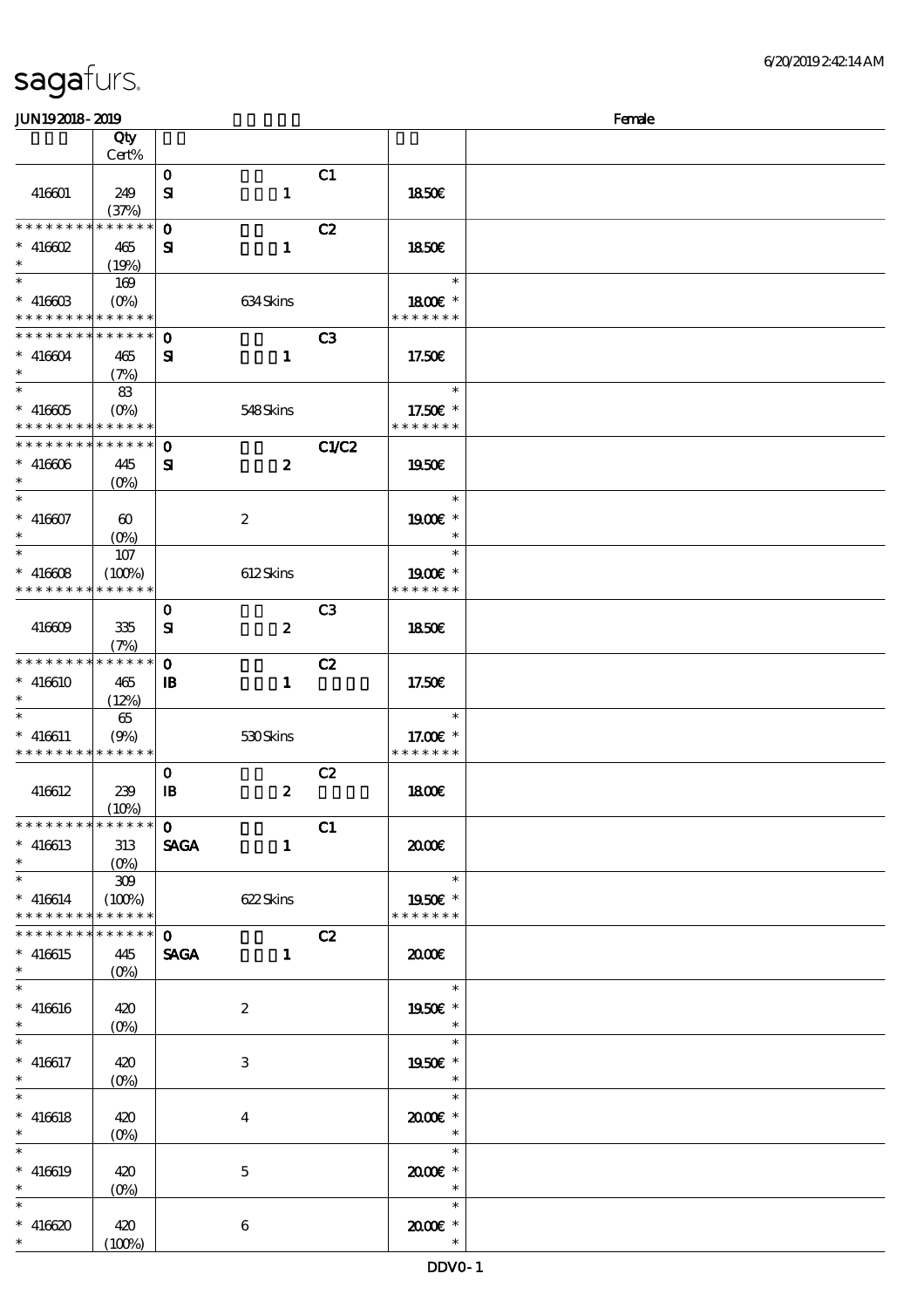| JUN192018-2019                             |                    |              |                         |                |                          | Female |
|--------------------------------------------|--------------------|--------------|-------------------------|----------------|--------------------------|--------|
|                                            | Qty                |              |                         |                |                          |        |
|                                            | Cert%              |              |                         |                |                          |        |
| $\ast$                                     |                    | $\mathbf{O}$ |                         | C2             | $\ast$                   |        |
| $* 416621$                                 | 164                | <b>SAGA</b>  | $\mathbf{1}$            |                | $2000$ $*$               |        |
| $\ast$                                     | (100%)             |              |                         |                | $\ast$                   |        |
|                                            | 357                |              |                         |                | $\ast$                   |        |
| $* 416622$                                 |                    |              | 3066Skins               |                | 1950€ *                  |        |
| * * * * * * * *                            | * * * * * *        |              |                         |                | * * * * * * *            |        |
| * * * * * * * *                            | * * * * * *        | $\mathbf{o}$ |                         | C <sub>3</sub> |                          |        |
| $* 416623$                                 | 445                | <b>SAGA</b>  | $\mathbf{1}$            |                | 1850E                    |        |
| $\ast$                                     | (19%)              |              |                         |                |                          |        |
| $\ast$                                     |                    |              |                         |                | $\ast$                   |        |
| $* 416624$                                 | 420                |              | $\boldsymbol{2}$        |                | 1900E *                  |        |
| $\ast$                                     | $(0\%)$            |              |                         |                | $\ast$                   |        |
|                                            | 212                |              |                         |                | $\ast$                   |        |
| $* 416625$                                 | $(0\%)$            |              | 1077Skins               |                | 1850€ *                  |        |
| * * * * * * * * <mark>* * * * * * *</mark> |                    |              |                         |                | * * * * * * *            |        |
| * * * * * * * * <mark>*</mark>             | ******             | $\mathbf{o}$ |                         | C1             |                          |        |
| $* 416626$                                 | 263                | <b>SAGA</b>  | $\boldsymbol{z}$        |                | 2050                     |        |
| $\ast$                                     | $(O\%)$            |              |                         |                |                          |        |
| $\ast$                                     | 211                |              |                         |                | $\ast$                   |        |
| $* 416627$                                 | (100%)             |              | 474Skins                |                | 2000E*                   |        |
| * * * * * * * *                            | * * * * * *        |              |                         |                | * * * * * * *            |        |
| * * * * * * * * * * * * * * *              |                    | $\mathbf{O}$ |                         | C2             |                          |        |
| $* 416628$                                 | 445                | <b>SAGA</b>  | $\boldsymbol{z}$        |                | 2000                     |        |
| $\ast$                                     | $(O\% )$           |              |                         |                |                          |        |
| $\overline{\phantom{0}}$                   |                    |              |                         |                | $\ast$                   |        |
| $* 416629$                                 | 420                |              | $\boldsymbol{2}$        |                | $2000$ $*$               |        |
| $\ast$                                     | $(O\!/\!\!\delta)$ |              |                         |                | $\ast$                   |        |
| $\ast$                                     |                    |              |                         |                | $\ast$                   |        |
| $* 416630$                                 | 420                |              | 3                       |                | 2000E*                   |        |
| $\ast$                                     |                    |              |                         |                | $\ast$                   |        |
| $\ast$                                     | $(O\%)$            |              |                         |                | $\ast$                   |        |
| $* 416631$                                 |                    |              |                         |                | $2000$ $*$               |        |
| $\ast$                                     | 440<br>$(O\%)$     |              | $\overline{\mathbf{4}}$ |                | $\ast$                   |        |
| $\ast$                                     |                    |              |                         |                | $\ast$                   |        |
| $* 416632$                                 | 400                |              | $\mathbf{5}$            |                | $2000$ $*$               |        |
| $\ast$                                     | (100%)             |              |                         |                | $\overline{\phantom{a}}$ |        |
| $\ast$                                     |                    |              |                         |                | $\ast$                   |        |
| $* 416633$                                 | 83                 |              | 6                       |                | 2000E *                  |        |
| $\ast$                                     |                    |              |                         |                | $\ast$                   |        |
| $\ast$                                     | $(100\%)$<br>84    |              |                         |                | $\ast$                   |        |
| $* 416634$                                 |                    |              | 2292Skins               |                | 1950E *                  |        |
| * * * * * * * *                            | ******             |              |                         |                | * * * * * * *            |        |
| * * * * * * * *                            | $* * * * * * *$    | $\mathbf{O}$ |                         | C3             |                          |        |
| $* 416635$                                 | 445                | <b>SAGA</b>  | $\overline{\mathbf{z}}$ |                | 1900                     |        |
| $\ast$                                     |                    |              |                         |                |                          |        |
| $\overline{\phantom{0}}$                   | (16%)<br>385       |              |                         |                | $*$                      |        |
| $* 416636$                                 |                    |              | 830Skins                |                | 1900E *                  |        |
| * * * * * * * * <mark>* * * * * * *</mark> |                    |              |                         |                | * * * * * * *            |        |
|                                            |                    | 200          |                         | C2             |                          |        |
|                                            |                    | <b>SAGA</b>  | $\mathbf{3}$            |                | 2000                     |        |
| 416637                                     | 231<br>(28%)       |              |                         |                |                          |        |
| * * * * * * * *                            | $* * * * * *$      | $\mathbf{o}$ |                         | C2             |                          |        |
| $* 416638$                                 | 445                | IA           | $\mathbf{1}$            |                | <b>1850€</b>             |        |
| $\ast$                                     | (23%)              |              |                         |                |                          |        |
| $\ast$                                     |                    |              |                         |                | $*$                      |        |
| $* 416639$                                 | 420                |              | $\boldsymbol{2}$        |                | 1850E *                  |        |
| $\ast$                                     | (11%)              |              |                         |                | $\ast$                   |        |
| $\ast$                                     |                    |              |                         |                | $\ast$                   |        |
| $* 416640$                                 | 420                |              |                         |                |                          |        |
| $\ast$                                     |                    |              | 3                       |                | $1850E$ *<br>$\ast$      |        |
|                                            | (13%)              |              |                         |                |                          |        |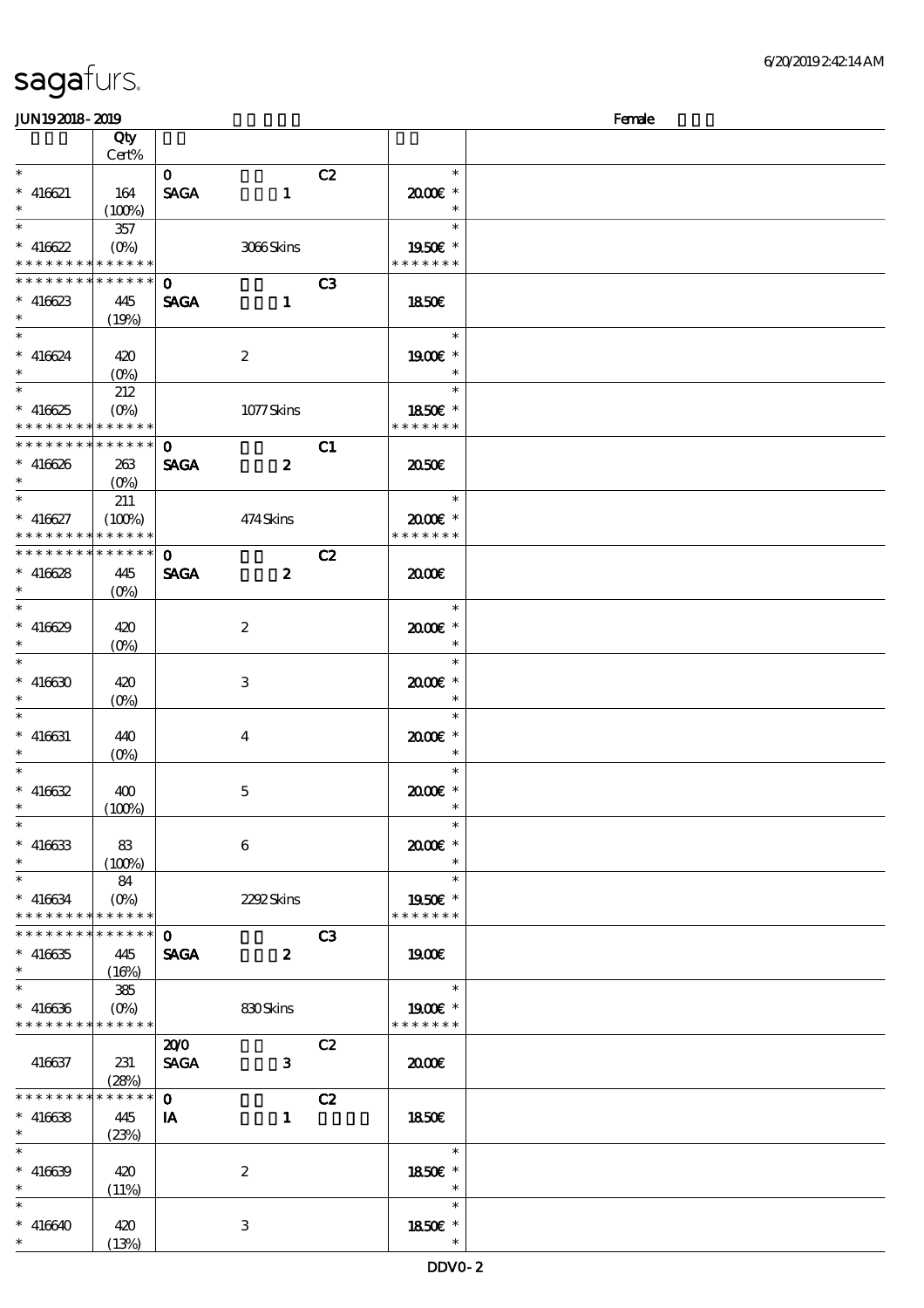| Qty<br>Cert%<br>$\ast$<br>C2<br>$\ast$<br>$\mathbf{o}$<br>$* 416641$<br>1850€ *<br>420<br>$\mathbf{1}$<br>IA<br>$\ast$<br>(17%)<br>$\ast$<br>$\overline{\ast}$<br>$\ast$<br>187<br>$* 416642$<br>1850E *<br>(13%)<br>1892Skins<br>* * * * * * * * <mark>* * * * * * *</mark><br>* * * * * * *<br>* * * * * * * * * * * * * *<br>$\mathbf 0$<br>C2<br>$\boldsymbol{z}$<br>$* 416643$<br>1900E<br>445<br>IA<br>$\ast$<br>(29%)<br>$\ast$<br>$\ast$<br>$* 416644$<br>1900E *<br>420<br>$\boldsymbol{2}$<br>$\ast$<br>(12%)<br>$\overline{\phantom{0}}$<br>$\ast$<br>1900€ *<br>$* 416645$<br>3<br>420<br>$\ast$<br>(11%)<br>$\ast$<br>$\ast$<br>$90\,$<br>$* 416646$<br>(20%)<br>1375Skins<br>1900 *<br>* * * * * * *<br>* * * * * * * * * * * * * *<br>C1<br>$\mathbf 0$<br><b>SROY</b><br>416647<br>187<br>$\mathbf{1}$<br>21.006<br>(30%)<br>* * * * * * * * * * * * * *<br>C2<br>$\mathbf 0$<br>$* 416648$<br><b>SROY</b><br>$\mathbf{1}$<br>21.50E<br>388<br>$\ast$<br>$\ast$<br>168<br>$\ast$<br>$* 416649$<br>$556$ Skins<br>$21.50E$ *<br>(100%)<br>* * * * * * *<br>* * * * * * * * * * * * * *<br>C <sub>3</sub><br>$\mathbf{o}$<br>416650<br>102<br><b>SROY</b><br>$\mathbf{1}$<br>1900E<br>(13%)<br>* * * * * * * * * * * * * *<br>C1<br>$\mathbf{O}$<br>$* 416651$<br><b>SROY</b><br>$\boldsymbol{z}$<br>2050E<br>131<br>(0%)<br>$\ast$<br>$\ast$<br>109<br>$* 416652$<br>2050E *<br>(100%)<br>240Skins<br>* * * * * * *<br>* * * * * * * * * * * * * *<br>* * * * * * * * * * * * * *<br>$\mathbf{o}$<br>C2<br>$\boldsymbol{z}$<br>$* 416653$<br>425<br><b>SROY</b><br>21.00<br>$\ast$<br>$(O\%)$<br>$\overline{\phantom{0}}$<br>$\ast$<br>$* 416654$<br>$21.00$ $*$<br>220<br>$\boldsymbol{2}$<br>$\ast$<br>$\overline{\phantom{0}}$<br>$\ast$<br>356<br>$1001$ Skins<br>$* 416655$<br>$21.00$ $*$<br>(100%)<br>* * * * * * *<br>* * * * * * * * * * * * * * | <b>JUN192018-2019</b> |  |  |  |  |  | Female |
|--------------------------------------------------------------------------------------------------------------------------------------------------------------------------------------------------------------------------------------------------------------------------------------------------------------------------------------------------------------------------------------------------------------------------------------------------------------------------------------------------------------------------------------------------------------------------------------------------------------------------------------------------------------------------------------------------------------------------------------------------------------------------------------------------------------------------------------------------------------------------------------------------------------------------------------------------------------------------------------------------------------------------------------------------------------------------------------------------------------------------------------------------------------------------------------------------------------------------------------------------------------------------------------------------------------------------------------------------------------------------------------------------------------------------------------------------------------------------------------------------------------------------------------------------------------------------------------------------------------------------------------------------------------------------------------------------------------------------------------------------------------------------------------------------------------------------------------------------------------------------|-----------------------|--|--|--|--|--|--------|
|                                                                                                                                                                                                                                                                                                                                                                                                                                                                                                                                                                                                                                                                                                                                                                                                                                                                                                                                                                                                                                                                                                                                                                                                                                                                                                                                                                                                                                                                                                                                                                                                                                                                                                                                                                                                                                                                          |                       |  |  |  |  |  |        |
|                                                                                                                                                                                                                                                                                                                                                                                                                                                                                                                                                                                                                                                                                                                                                                                                                                                                                                                                                                                                                                                                                                                                                                                                                                                                                                                                                                                                                                                                                                                                                                                                                                                                                                                                                                                                                                                                          |                       |  |  |  |  |  |        |
|                                                                                                                                                                                                                                                                                                                                                                                                                                                                                                                                                                                                                                                                                                                                                                                                                                                                                                                                                                                                                                                                                                                                                                                                                                                                                                                                                                                                                                                                                                                                                                                                                                                                                                                                                                                                                                                                          |                       |  |  |  |  |  |        |
|                                                                                                                                                                                                                                                                                                                                                                                                                                                                                                                                                                                                                                                                                                                                                                                                                                                                                                                                                                                                                                                                                                                                                                                                                                                                                                                                                                                                                                                                                                                                                                                                                                                                                                                                                                                                                                                                          |                       |  |  |  |  |  |        |
|                                                                                                                                                                                                                                                                                                                                                                                                                                                                                                                                                                                                                                                                                                                                                                                                                                                                                                                                                                                                                                                                                                                                                                                                                                                                                                                                                                                                                                                                                                                                                                                                                                                                                                                                                                                                                                                                          |                       |  |  |  |  |  |        |
|                                                                                                                                                                                                                                                                                                                                                                                                                                                                                                                                                                                                                                                                                                                                                                                                                                                                                                                                                                                                                                                                                                                                                                                                                                                                                                                                                                                                                                                                                                                                                                                                                                                                                                                                                                                                                                                                          |                       |  |  |  |  |  |        |
|                                                                                                                                                                                                                                                                                                                                                                                                                                                                                                                                                                                                                                                                                                                                                                                                                                                                                                                                                                                                                                                                                                                                                                                                                                                                                                                                                                                                                                                                                                                                                                                                                                                                                                                                                                                                                                                                          |                       |  |  |  |  |  |        |
|                                                                                                                                                                                                                                                                                                                                                                                                                                                                                                                                                                                                                                                                                                                                                                                                                                                                                                                                                                                                                                                                                                                                                                                                                                                                                                                                                                                                                                                                                                                                                                                                                                                                                                                                                                                                                                                                          |                       |  |  |  |  |  |        |
|                                                                                                                                                                                                                                                                                                                                                                                                                                                                                                                                                                                                                                                                                                                                                                                                                                                                                                                                                                                                                                                                                                                                                                                                                                                                                                                                                                                                                                                                                                                                                                                                                                                                                                                                                                                                                                                                          |                       |  |  |  |  |  |        |
|                                                                                                                                                                                                                                                                                                                                                                                                                                                                                                                                                                                                                                                                                                                                                                                                                                                                                                                                                                                                                                                                                                                                                                                                                                                                                                                                                                                                                                                                                                                                                                                                                                                                                                                                                                                                                                                                          |                       |  |  |  |  |  |        |
|                                                                                                                                                                                                                                                                                                                                                                                                                                                                                                                                                                                                                                                                                                                                                                                                                                                                                                                                                                                                                                                                                                                                                                                                                                                                                                                                                                                                                                                                                                                                                                                                                                                                                                                                                                                                                                                                          |                       |  |  |  |  |  |        |
|                                                                                                                                                                                                                                                                                                                                                                                                                                                                                                                                                                                                                                                                                                                                                                                                                                                                                                                                                                                                                                                                                                                                                                                                                                                                                                                                                                                                                                                                                                                                                                                                                                                                                                                                                                                                                                                                          |                       |  |  |  |  |  |        |
|                                                                                                                                                                                                                                                                                                                                                                                                                                                                                                                                                                                                                                                                                                                                                                                                                                                                                                                                                                                                                                                                                                                                                                                                                                                                                                                                                                                                                                                                                                                                                                                                                                                                                                                                                                                                                                                                          |                       |  |  |  |  |  |        |
|                                                                                                                                                                                                                                                                                                                                                                                                                                                                                                                                                                                                                                                                                                                                                                                                                                                                                                                                                                                                                                                                                                                                                                                                                                                                                                                                                                                                                                                                                                                                                                                                                                                                                                                                                                                                                                                                          |                       |  |  |  |  |  |        |
|                                                                                                                                                                                                                                                                                                                                                                                                                                                                                                                                                                                                                                                                                                                                                                                                                                                                                                                                                                                                                                                                                                                                                                                                                                                                                                                                                                                                                                                                                                                                                                                                                                                                                                                                                                                                                                                                          |                       |  |  |  |  |  |        |
|                                                                                                                                                                                                                                                                                                                                                                                                                                                                                                                                                                                                                                                                                                                                                                                                                                                                                                                                                                                                                                                                                                                                                                                                                                                                                                                                                                                                                                                                                                                                                                                                                                                                                                                                                                                                                                                                          |                       |  |  |  |  |  |        |
|                                                                                                                                                                                                                                                                                                                                                                                                                                                                                                                                                                                                                                                                                                                                                                                                                                                                                                                                                                                                                                                                                                                                                                                                                                                                                                                                                                                                                                                                                                                                                                                                                                                                                                                                                                                                                                                                          |                       |  |  |  |  |  |        |
|                                                                                                                                                                                                                                                                                                                                                                                                                                                                                                                                                                                                                                                                                                                                                                                                                                                                                                                                                                                                                                                                                                                                                                                                                                                                                                                                                                                                                                                                                                                                                                                                                                                                                                                                                                                                                                                                          |                       |  |  |  |  |  |        |
|                                                                                                                                                                                                                                                                                                                                                                                                                                                                                                                                                                                                                                                                                                                                                                                                                                                                                                                                                                                                                                                                                                                                                                                                                                                                                                                                                                                                                                                                                                                                                                                                                                                                                                                                                                                                                                                                          |                       |  |  |  |  |  |        |
|                                                                                                                                                                                                                                                                                                                                                                                                                                                                                                                                                                                                                                                                                                                                                                                                                                                                                                                                                                                                                                                                                                                                                                                                                                                                                                                                                                                                                                                                                                                                                                                                                                                                                                                                                                                                                                                                          |                       |  |  |  |  |  |        |
|                                                                                                                                                                                                                                                                                                                                                                                                                                                                                                                                                                                                                                                                                                                                                                                                                                                                                                                                                                                                                                                                                                                                                                                                                                                                                                                                                                                                                                                                                                                                                                                                                                                                                                                                                                                                                                                                          |                       |  |  |  |  |  |        |
|                                                                                                                                                                                                                                                                                                                                                                                                                                                                                                                                                                                                                                                                                                                                                                                                                                                                                                                                                                                                                                                                                                                                                                                                                                                                                                                                                                                                                                                                                                                                                                                                                                                                                                                                                                                                                                                                          |                       |  |  |  |  |  |        |
|                                                                                                                                                                                                                                                                                                                                                                                                                                                                                                                                                                                                                                                                                                                                                                                                                                                                                                                                                                                                                                                                                                                                                                                                                                                                                                                                                                                                                                                                                                                                                                                                                                                                                                                                                                                                                                                                          |                       |  |  |  |  |  |        |
|                                                                                                                                                                                                                                                                                                                                                                                                                                                                                                                                                                                                                                                                                                                                                                                                                                                                                                                                                                                                                                                                                                                                                                                                                                                                                                                                                                                                                                                                                                                                                                                                                                                                                                                                                                                                                                                                          |                       |  |  |  |  |  |        |
|                                                                                                                                                                                                                                                                                                                                                                                                                                                                                                                                                                                                                                                                                                                                                                                                                                                                                                                                                                                                                                                                                                                                                                                                                                                                                                                                                                                                                                                                                                                                                                                                                                                                                                                                                                                                                                                                          |                       |  |  |  |  |  |        |
|                                                                                                                                                                                                                                                                                                                                                                                                                                                                                                                                                                                                                                                                                                                                                                                                                                                                                                                                                                                                                                                                                                                                                                                                                                                                                                                                                                                                                                                                                                                                                                                                                                                                                                                                                                                                                                                                          |                       |  |  |  |  |  |        |
|                                                                                                                                                                                                                                                                                                                                                                                                                                                                                                                                                                                                                                                                                                                                                                                                                                                                                                                                                                                                                                                                                                                                                                                                                                                                                                                                                                                                                                                                                                                                                                                                                                                                                                                                                                                                                                                                          |                       |  |  |  |  |  |        |
|                                                                                                                                                                                                                                                                                                                                                                                                                                                                                                                                                                                                                                                                                                                                                                                                                                                                                                                                                                                                                                                                                                                                                                                                                                                                                                                                                                                                                                                                                                                                                                                                                                                                                                                                                                                                                                                                          |                       |  |  |  |  |  |        |
|                                                                                                                                                                                                                                                                                                                                                                                                                                                                                                                                                                                                                                                                                                                                                                                                                                                                                                                                                                                                                                                                                                                                                                                                                                                                                                                                                                                                                                                                                                                                                                                                                                                                                                                                                                                                                                                                          |                       |  |  |  |  |  |        |
|                                                                                                                                                                                                                                                                                                                                                                                                                                                                                                                                                                                                                                                                                                                                                                                                                                                                                                                                                                                                                                                                                                                                                                                                                                                                                                                                                                                                                                                                                                                                                                                                                                                                                                                                                                                                                                                                          |                       |  |  |  |  |  |        |
|                                                                                                                                                                                                                                                                                                                                                                                                                                                                                                                                                                                                                                                                                                                                                                                                                                                                                                                                                                                                                                                                                                                                                                                                                                                                                                                                                                                                                                                                                                                                                                                                                                                                                                                                                                                                                                                                          |                       |  |  |  |  |  |        |
|                                                                                                                                                                                                                                                                                                                                                                                                                                                                                                                                                                                                                                                                                                                                                                                                                                                                                                                                                                                                                                                                                                                                                                                                                                                                                                                                                                                                                                                                                                                                                                                                                                                                                                                                                                                                                                                                          |                       |  |  |  |  |  |        |
|                                                                                                                                                                                                                                                                                                                                                                                                                                                                                                                                                                                                                                                                                                                                                                                                                                                                                                                                                                                                                                                                                                                                                                                                                                                                                                                                                                                                                                                                                                                                                                                                                                                                                                                                                                                                                                                                          |                       |  |  |  |  |  |        |
|                                                                                                                                                                                                                                                                                                                                                                                                                                                                                                                                                                                                                                                                                                                                                                                                                                                                                                                                                                                                                                                                                                                                                                                                                                                                                                                                                                                                                                                                                                                                                                                                                                                                                                                                                                                                                                                                          |                       |  |  |  |  |  |        |
|                                                                                                                                                                                                                                                                                                                                                                                                                                                                                                                                                                                                                                                                                                                                                                                                                                                                                                                                                                                                                                                                                                                                                                                                                                                                                                                                                                                                                                                                                                                                                                                                                                                                                                                                                                                                                                                                          |                       |  |  |  |  |  |        |
|                                                                                                                                                                                                                                                                                                                                                                                                                                                                                                                                                                                                                                                                                                                                                                                                                                                                                                                                                                                                                                                                                                                                                                                                                                                                                                                                                                                                                                                                                                                                                                                                                                                                                                                                                                                                                                                                          |                       |  |  |  |  |  |        |
|                                                                                                                                                                                                                                                                                                                                                                                                                                                                                                                                                                                                                                                                                                                                                                                                                                                                                                                                                                                                                                                                                                                                                                                                                                                                                                                                                                                                                                                                                                                                                                                                                                                                                                                                                                                                                                                                          |                       |  |  |  |  |  |        |
|                                                                                                                                                                                                                                                                                                                                                                                                                                                                                                                                                                                                                                                                                                                                                                                                                                                                                                                                                                                                                                                                                                                                                                                                                                                                                                                                                                                                                                                                                                                                                                                                                                                                                                                                                                                                                                                                          |                       |  |  |  |  |  |        |
|                                                                                                                                                                                                                                                                                                                                                                                                                                                                                                                                                                                                                                                                                                                                                                                                                                                                                                                                                                                                                                                                                                                                                                                                                                                                                                                                                                                                                                                                                                                                                                                                                                                                                                                                                                                                                                                                          |                       |  |  |  |  |  |        |
|                                                                                                                                                                                                                                                                                                                                                                                                                                                                                                                                                                                                                                                                                                                                                                                                                                                                                                                                                                                                                                                                                                                                                                                                                                                                                                                                                                                                                                                                                                                                                                                                                                                                                                                                                                                                                                                                          |                       |  |  |  |  |  |        |
|                                                                                                                                                                                                                                                                                                                                                                                                                                                                                                                                                                                                                                                                                                                                                                                                                                                                                                                                                                                                                                                                                                                                                                                                                                                                                                                                                                                                                                                                                                                                                                                                                                                                                                                                                                                                                                                                          |                       |  |  |  |  |  |        |
|                                                                                                                                                                                                                                                                                                                                                                                                                                                                                                                                                                                                                                                                                                                                                                                                                                                                                                                                                                                                                                                                                                                                                                                                                                                                                                                                                                                                                                                                                                                                                                                                                                                                                                                                                                                                                                                                          |                       |  |  |  |  |  |        |
|                                                                                                                                                                                                                                                                                                                                                                                                                                                                                                                                                                                                                                                                                                                                                                                                                                                                                                                                                                                                                                                                                                                                                                                                                                                                                                                                                                                                                                                                                                                                                                                                                                                                                                                                                                                                                                                                          |                       |  |  |  |  |  |        |
|                                                                                                                                                                                                                                                                                                                                                                                                                                                                                                                                                                                                                                                                                                                                                                                                                                                                                                                                                                                                                                                                                                                                                                                                                                                                                                                                                                                                                                                                                                                                                                                                                                                                                                                                                                                                                                                                          |                       |  |  |  |  |  |        |
|                                                                                                                                                                                                                                                                                                                                                                                                                                                                                                                                                                                                                                                                                                                                                                                                                                                                                                                                                                                                                                                                                                                                                                                                                                                                                                                                                                                                                                                                                                                                                                                                                                                                                                                                                                                                                                                                          |                       |  |  |  |  |  |        |
|                                                                                                                                                                                                                                                                                                                                                                                                                                                                                                                                                                                                                                                                                                                                                                                                                                                                                                                                                                                                                                                                                                                                                                                                                                                                                                                                                                                                                                                                                                                                                                                                                                                                                                                                                                                                                                                                          |                       |  |  |  |  |  |        |
|                                                                                                                                                                                                                                                                                                                                                                                                                                                                                                                                                                                                                                                                                                                                                                                                                                                                                                                                                                                                                                                                                                                                                                                                                                                                                                                                                                                                                                                                                                                                                                                                                                                                                                                                                                                                                                                                          |                       |  |  |  |  |  |        |
| C <sub>3</sub><br>$\mathbf{O}$                                                                                                                                                                                                                                                                                                                                                                                                                                                                                                                                                                                                                                                                                                                                                                                                                                                                                                                                                                                                                                                                                                                                                                                                                                                                                                                                                                                                                                                                                                                                                                                                                                                                                                                                                                                                                                           |                       |  |  |  |  |  |        |
| 416656<br><b>SROY</b><br>$\boldsymbol{2}$<br>æœ<br>265                                                                                                                                                                                                                                                                                                                                                                                                                                                                                                                                                                                                                                                                                                                                                                                                                                                                                                                                                                                                                                                                                                                                                                                                                                                                                                                                                                                                                                                                                                                                                                                                                                                                                                                                                                                                                   |                       |  |  |  |  |  |        |
| (18%)                                                                                                                                                                                                                                                                                                                                                                                                                                                                                                                                                                                                                                                                                                                                                                                                                                                                                                                                                                                                                                                                                                                                                                                                                                                                                                                                                                                                                                                                                                                                                                                                                                                                                                                                                                                                                                                                    |                       |  |  |  |  |  |        |
| C1/C2<br>$\mathbf{O}$                                                                                                                                                                                                                                                                                                                                                                                                                                                                                                                                                                                                                                                                                                                                                                                                                                                                                                                                                                                                                                                                                                                                                                                                                                                                                                                                                                                                                                                                                                                                                                                                                                                                                                                                                                                                                                                    |                       |  |  |  |  |  |        |
| ${\bf LUM}$<br>416657<br>$\boldsymbol{z}$<br>21.00<br>$\boldsymbol{\pi}$                                                                                                                                                                                                                                                                                                                                                                                                                                                                                                                                                                                                                                                                                                                                                                                                                                                                                                                                                                                                                                                                                                                                                                                                                                                                                                                                                                                                                                                                                                                                                                                                                                                                                                                                                                                                 |                       |  |  |  |  |  |        |
| (27%)                                                                                                                                                                                                                                                                                                                                                                                                                                                                                                                                                                                                                                                                                                                                                                                                                                                                                                                                                                                                                                                                                                                                                                                                                                                                                                                                                                                                                                                                                                                                                                                                                                                                                                                                                                                                                                                                    |                       |  |  |  |  |  |        |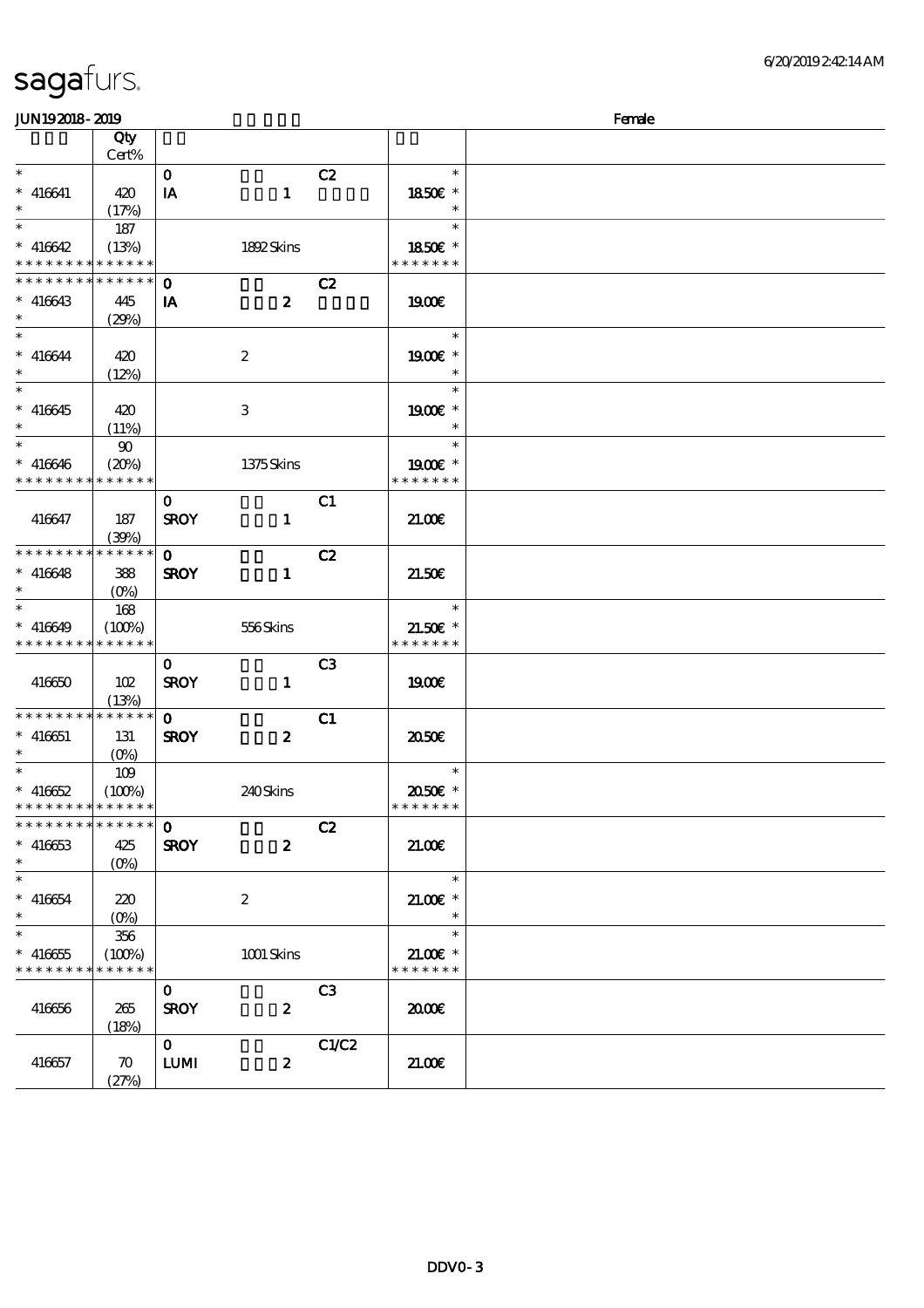### $J/N192018$ - 2019  $F$ emale

| ~~~~~~                                     | $\sim$                     |                               |                      | $\sim$ |
|--------------------------------------------|----------------------------|-------------------------------|----------------------|--------|
|                                            | Qty                        |                               |                      |        |
|                                            | Cert%                      |                               |                      |        |
| * * * * * * * *                            | ******                     | $\mathbf{1}$<br>C1            |                      |        |
| $* 416721$                                 | 304                        | $\mathbf{1}$<br>${\bf s}$     | 1550€                |        |
| $*$                                        |                            |                               |                      |        |
|                                            |                            |                               | $\ast$               |        |
|                                            |                            |                               |                      |        |
| $* 416722$                                 | 480                        | $\boldsymbol{2}$              | 1550€ *              |        |
| $*$                                        | (100%)                     |                               | $\ast$               |        |
|                                            |                            |                               | $\ast$               |        |
|                                            |                            |                               |                      |        |
| $* 416723$                                 | 480                        | $\ensuremath{\mathsf{3}}$     | 1550E *              |        |
| $*$                                        | (100%)                     |                               | $\ast$               |        |
|                                            | 158                        |                               | $\ast$               |        |
| $* 416724$                                 | (100%)                     | 1422Skins                     | 1500 $\varepsilon$ * |        |
| * * * * * * * * <mark>* * * * * * *</mark> |                            |                               | * * * * * * *        |        |
|                                            |                            |                               |                      |        |
| * * * * * * * * <mark>* * * * * *</mark> * |                            | C2<br>$\mathbf{1}$            |                      |        |
| $* 416725$                                 | $505\,$                    | ${\bf S}$<br>$\mathbf{1}$     | 1550€                |        |
| $*$ and $*$                                | $(0\%)$                    |                               |                      |        |
| $\ast$                                     |                            |                               | $\ast$               |        |
|                                            |                            |                               |                      |        |
| $* 416726$                                 | 480                        | $\boldsymbol{2}$              | 1550E *              |        |
| $\ast$                                     | $(O\%)$                    |                               | $\ast$               |        |
| $*$ $\overline{\phantom{a}}$               |                            |                               | $\ast$               |        |
| $* 416727$                                 | 480                        | 3                             | 1550E *              |        |
| $\ast$                                     |                            |                               | $\ast$               |        |
|                                            | $(0\%)$                    |                               |                      |        |
|                                            |                            |                               | $\ast$               |        |
| $* 416728$                                 | 480                        | $\boldsymbol{4}$              | 1550E *              |        |
| $\ast$                                     | $(0\%)$                    |                               | $\ast$               |        |
|                                            |                            |                               | $\ast$               |        |
|                                            |                            |                               |                      |        |
| $* 416729$                                 | 480                        | $\mathbf 5$                   | $1550E$ $^{\ast}$    |        |
| $*$                                        | $(0\%)$                    |                               | $\ast$               |        |
|                                            |                            |                               | $\ast$               |        |
| $* 416730$                                 | 480                        |                               | 1550 £*              |        |
|                                            |                            | $\boldsymbol{6}$              |                      |        |
| $\ast$                                     | (100%)                     |                               | $\ast$               |        |
| $\overline{\phantom{0}}$                   |                            |                               | $\ast$               |        |
| $* 416731$                                 | 480                        | $\boldsymbol{\tau}$           | 1550E *              |        |
| $*$                                        | (100%)                     |                               | $\ast$               |        |
| $*$                                        |                            |                               | $\ast$               |        |
|                                            |                            |                               |                      |        |
| $* 416732$                                 | 292                        | ${\bf 8}$                     | 1550E *              |        |
| $\ast$                                     | (100%)                     |                               | $\ast$               |        |
| $\ast$                                     | 202                        |                               | $\ast$               |        |
| $* 416733$                                 | $(O\%)$                    | 3879Skins                     | 1550E *              |        |
|                                            |                            |                               |                      |        |
| * * * * * * * * * * * * * *                |                            |                               | * * * * * * *        |        |
| * * * * * * * *                            | $\ast\ast\ast\ast\ast\ast$ | C <sub>3</sub><br>1           |                      |        |
| $* 416734$                                 | 505                        | ${\bf s}$<br>$\mathbf{1}$     | 1500E                |        |
| $\ast$                                     | $(0\%)$                    |                               |                      |        |
| $\ast$                                     |                            |                               | $\ast$               |        |
|                                            |                            |                               |                      |        |
| $* 416735$                                 | 480                        | $\boldsymbol{z}$              | 1450E *              |        |
| $\ast$                                     | $(0\%)$                    |                               | $\ast$               |        |
| $\overline{\phantom{0}}$                   |                            |                               | $\ast$               |        |
|                                            |                            | $\,3$                         | 1450€ *              |        |
| $* 416736$                                 | 480                        |                               |                      |        |
| $\ast$                                     | $(O\%)$                    |                               | $\ast$               |        |
| $\ast$                                     |                            |                               | $\ast$               |        |
| $* 416737$                                 | 102                        | $\boldsymbol{4}$              | 1450€ *              |        |
| $\ast$                                     | $(O\%)$                    |                               | $\ast$               |        |
| $\ast$                                     |                            |                               | $\ast$               |        |
|                                            | 201                        |                               |                      |        |
| $* 416738$                                 | (100%)                     | 1768Skins                     | 1450€ *              |        |
| * * * * * * * *                            | * * * * * *                |                               | * * * * * * *        |        |
|                                            |                            | C1<br>$\mathbf{1}$            |                      |        |
|                                            |                            |                               |                      |        |
| 416739                                     | 132                        | ${\bf s}$<br>$\boldsymbol{z}$ | <b>160€</b>          |        |
|                                            | (41%)                      |                               |                      |        |
| * * * * * * * *                            | * * * * * *                | 1<br>C2                       |                      |        |
| $* 416740$                                 | 505                        | $\boldsymbol{z}$<br>${\bf s}$ | <b>1600€</b>         |        |
| $\ast$                                     | $(O\!/\!o)$                |                               |                      |        |
|                                            |                            |                               |                      |        |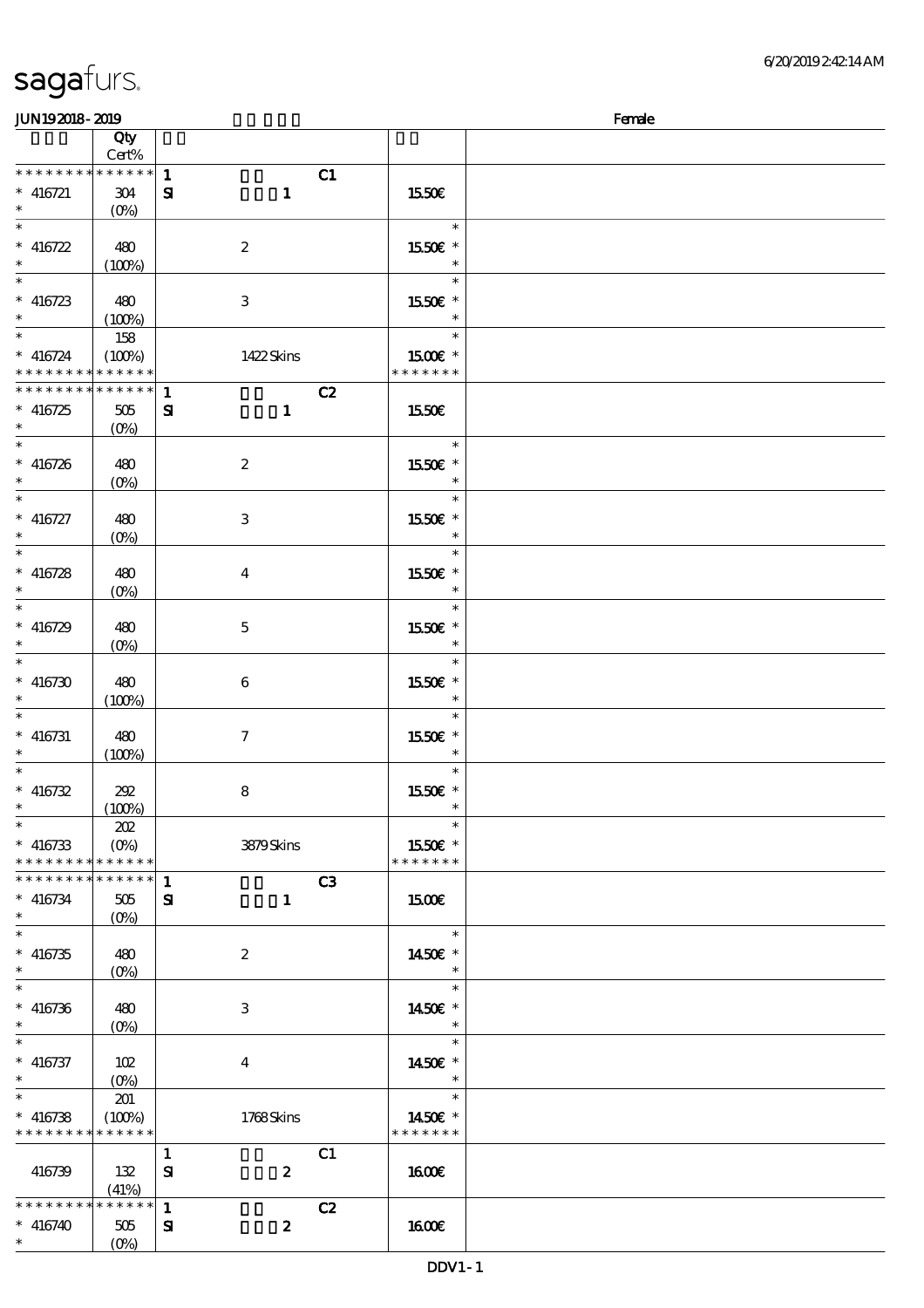| sagafurs. |
|-----------|
|-----------|

| <b>JUN192018-2019</b>                                  |                                 |              |                  |                | Female                   |  |
|--------------------------------------------------------|---------------------------------|--------------|------------------|----------------|--------------------------|--|
|                                                        | Qty                             |              |                  |                |                          |  |
|                                                        | $Cert\%$                        |              |                  |                |                          |  |
| $\ast$                                                 |                                 | $\mathbf{1}$ |                  | C2             | $\ast$                   |  |
| $*$ 416741                                             | 238                             | ${\bf s}$    | $\boldsymbol{z}$ |                | 1550E *                  |  |
| $\ast$<br>$\ast$                                       |                                 |              |                  |                | $\ast$                   |  |
|                                                        | 169                             |              |                  |                |                          |  |
| $* 416742$                                             | (100%)                          |              | 912Skins         |                | 1550€ *                  |  |
| * * * * * * * * * * * * * *                            |                                 |              |                  |                | * * * * * * *            |  |
|                                                        |                                 | $\mathbf{1}$ |                  | C <sub>3</sub> |                          |  |
| 416743                                                 | 394                             | ${\bf s}$    | $\boldsymbol{z}$ |                | 1500E                    |  |
| * * * * * * * *                                        | (12%)                           |              |                  |                |                          |  |
|                                                        | * * * * * *                     | $\mathbf{1}$ |                  | C2             |                          |  |
| $* 416744$                                             | $505\,$                         | $\mathbf{B}$ | $\mathbf{1}$     |                | <b>1500€</b>             |  |
| $\ast$<br>$\ast$                                       | (17%)                           |              |                  |                |                          |  |
|                                                        |                                 |              |                  |                | $\ast$                   |  |
| $* 416745$<br>$\ast$                                   | 480                             |              | $\boldsymbol{2}$ |                | 1450€ *                  |  |
| $\ast$                                                 | (11%)                           |              |                  |                | $\ast$<br>$\ast$         |  |
|                                                        |                                 |              |                  |                |                          |  |
| $* 416746$<br>$\ast$                                   | 480                             |              | $\,3$            |                | 1450€ *<br>$\ast$        |  |
| $\overline{\ast}$                                      | (30%)                           |              |                  |                | $\ast$                   |  |
|                                                        | 49                              |              |                  |                |                          |  |
| $* 416747$<br>* * * * * * * * <mark>* * * * * *</mark> | (26%)                           |              | 1514Skins        |                | 1450€ *<br>* * * * * * * |  |
| * * * * * * * *                                        | * * * * * *                     | $\mathbf{1}$ |                  | C1             |                          |  |
| $* 416748$                                             |                                 | <b>SAGA</b>  | $\mathbf{1}$     |                | 17.50E                   |  |
| $\ast$                                                 | 485<br>(O <sub>0</sub> )        |              |                  |                |                          |  |
| $\overline{\ast}$                                      |                                 |              |                  |                | $\ast$                   |  |
| $* 416749$                                             | 460                             |              | $\boldsymbol{2}$ |                | 17.50€ *                 |  |
| $\ast$                                                 | $(0\%)$                         |              |                  |                | $\ast$                   |  |
| $\ast$                                                 |                                 |              |                  |                | $\ast$                   |  |
| $* 416750$                                             | 460                             |              | $\,3$            |                | 17.00€ *                 |  |
| $\ast$                                                 | $(0\%)$                         |              |                  |                | $\ast$                   |  |
| $\ast$                                                 |                                 |              |                  |                | $\ast$                   |  |
| $*$ 416751                                             | 460                             |              | $\bf{4}$         |                | 17.00 $E^*$              |  |
| $\ast$                                                 | (100%)                          |              |                  |                | $\ast$                   |  |
| $\frac{1}{*}$                                          |                                 |              |                  |                | $\ast$                   |  |
| $* 416752$                                             | 460                             |              | 5                |                | 17.00 £*                 |  |
| $\ast$                                                 | (100%)                          |              |                  |                |                          |  |
| $\overline{\phantom{0}}$                               |                                 |              |                  |                | $\ast$                   |  |
| $* 416753$                                             | 460                             |              | 6                |                | 17.00 £*                 |  |
| $\ast$                                                 | (100%)                          |              |                  |                | $\ast$                   |  |
| $\ast$                                                 |                                 |              |                  |                | $\ast$                   |  |
| $* 416754$                                             | 460                             |              | $\tau$           |                | 17.00 £*                 |  |
| $\ast$                                                 | (100%)                          |              |                  |                | $\ast$                   |  |
| $\overline{\ast}$                                      |                                 |              |                  |                | $\ast$                   |  |
| $* 416755$                                             | 460                             |              | 8                |                | 17.50€ *                 |  |
| $\ast$                                                 | (90%)                           |              |                  |                | $\ast$                   |  |
| $\overline{\ast}$                                      |                                 |              |                  |                | $\ast$                   |  |
| $* 416756$                                             | 89                              |              | $\boldsymbol{9}$ |                | 17.00 $\varepsilon$ *    |  |
| $\ast$                                                 | (100%)                          |              |                  |                | $\ast$                   |  |
| $\ast$                                                 | 134                             |              |                  |                | $\ast$                   |  |
| $* 416757$                                             | $(O\!\!\!\!\!\!\backslash\rho)$ |              | 3928Skins        |                | 17.00 £*                 |  |
| * * * * * * * * * * * * * *                            |                                 |              |                  |                | * * * * * * *            |  |
| * * * * * * * * * * * * * * *                          |                                 | $\mathbf{1}$ |                  | C1             |                          |  |
| $* 416758$                                             | 460                             | <b>SAGA</b>  | $\mathbf{1}$     |                | 1650E                    |  |
| $\ast$<br>$\overline{\phantom{0}}$                     | (100%)                          |              |                  |                |                          |  |
|                                                        | 460                             |              |                  |                | $\ast$                   |  |
| $* 416759$                                             | (100%)                          |              | 920 Skins        |                | 1650E *                  |  |
| * * * * * * * * * * * * * *                            |                                 |              |                  |                | * * * * * * *            |  |
| * * * * * * * * * * * * * *                            |                                 | $\mathbf{1}$ |                  | C2             |                          |  |
| $* 416760$                                             | 485                             | <b>SAGA</b>  | $\mathbf{1}$     |                | <b>1650€</b>             |  |
| $*$                                                    | $(0\%)$                         |              |                  |                |                          |  |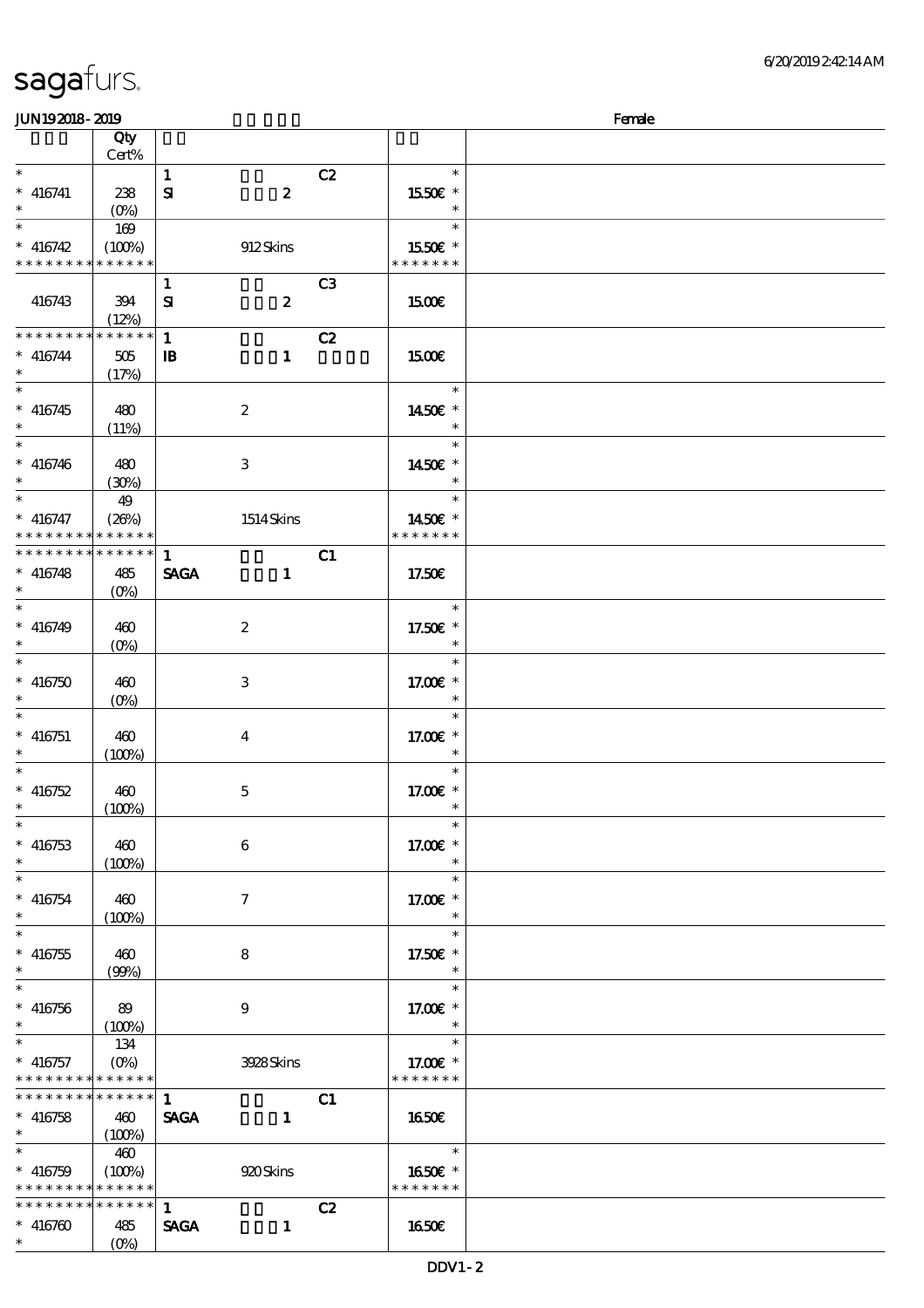| <b>JUN192018-2019</b>                    |                                 |                             |               | Female |
|------------------------------------------|---------------------------------|-----------------------------|---------------|--------|
|                                          | Qty                             |                             |               |        |
|                                          | Cert%                           |                             |               |        |
| $\ast$                                   |                                 | $\mathbf{1}$<br>C2          | $\ast$        |        |
| $* 416761$                               | 460                             | <b>SAGA</b><br>$\mathbf{1}$ | 1650€ *       |        |
| $\ast$                                   |                                 |                             | $\ast$        |        |
| $\overline{\phantom{0}}$                 | $(0\%)$                         |                             | $\ast$        |        |
|                                          |                                 |                             |               |        |
| $* 416762$                               | 460                             | $\,3$                       | 1650€ *       |        |
| $\ast$                                   | $(0\%)$                         |                             | $\ast$        |        |
| $\overline{\phantom{a}^*}$               |                                 |                             | $\ast$        |        |
| $* 416763$                               | 460                             | $\bf{4}$                    | 1650E *       |        |
| $\ast$                                   | $(0\%)$                         |                             | $\ast$        |        |
| $\overline{\ast}$                        |                                 |                             | $\ast$        |        |
|                                          |                                 |                             |               |        |
| $* 416764$                               | 460                             | $\mathbf{5}$                | 1650E *       |        |
| $\ast$                                   | $(0\%)$                         |                             | $\ast$        |        |
| $\overline{\phantom{0}}$                 |                                 |                             | $\ast$        |        |
| $* 416765$                               | 460                             | $\boldsymbol{6}$            | 1650E *       |        |
| $\ast$                                   | $(0\%)$                         |                             | $\ast$        |        |
| $\overline{\ast}$                        |                                 |                             | $\ast$        |        |
|                                          |                                 |                             |               |        |
| $* 416766$                               | 460                             | $\tau$                      | 1650E *       |        |
| $\ast$                                   | $(0\%)$                         |                             | $\ast$        |        |
| $\ast$                                   |                                 |                             | $\ast$        |        |
| $* 416767$                               | 460                             | 8                           | 1650€ *       |        |
| $\ast$                                   | $(0\%)$                         |                             | $\ast$        |        |
| $\overline{\ast}$                        |                                 |                             | $\ast$        |        |
|                                          |                                 |                             |               |        |
| $* 416768$                               | 460                             | $\boldsymbol{9}$            | 1650E *       |        |
| $\ast$                                   | $(0\%)$                         |                             | $\ast$        |        |
| $\overline{\phantom{0}}$                 |                                 |                             | $\ast$        |        |
| $* 416769$                               | 460                             | 10                          | 1650E *       |        |
| $\ast$                                   | $(O\!\!\!\!\!\!\backslash\rho)$ |                             | $\ast$        |        |
| $\ast$                                   |                                 |                             | $\ast$        |        |
|                                          |                                 |                             |               |        |
| $* 416770$                               | 460                             | 11                          | 1650€ *       |        |
| $\ast$                                   | $(O\!\!\!\!\!\!\backslash\rho)$ |                             | $\ast$        |        |
| $\ast$                                   | 152                             |                             | $\ast$        |        |
| $* 416771$                               | $(O\%)$                         | 5237Skins                   | 1650€ *       |        |
| * * * * * * * * * * * * * *              |                                 |                             | * * * * * * * |        |
| * * * * * * * * * * * * * *              |                                 |                             |               |        |
| $* 416772$                               | 485                             |                             | 1650€         |        |
| $*$ $*$                                  |                                 |                             |               |        |
|                                          | (0%)                            |                             |               |        |
| $\ast$                                   |                                 |                             | $\ast$        |        |
| $* 416773$                               | 460                             | $\boldsymbol{2}$            | 1650€ *       |        |
| $\ast$                                   | $(0\%)$                         |                             | $\ast$        |        |
| $\ast$                                   |                                 |                             | $\ast$        |        |
| $* 416774$                               | 460                             | 3                           | 1650E *       |        |
| $\ast$                                   |                                 |                             | $\ast$        |        |
| $\ast$                                   | $(O\!\!\!\!\!\!\backslash\rho)$ |                             |               |        |
|                                          |                                 |                             | $\ast$        |        |
| $* 416775$                               | 460                             | $\bf{4}$                    | 1650E *       |        |
| $\ast$                                   | $(O\!\!\!\!\!\!\backslash\rho)$ |                             | $\ast$        |        |
| $\ast$                                   |                                 |                             | $\ast$        |        |
| $* 416776$                               | 460                             | $\mathbf{5}$                | 1650€ *       |        |
| $\ast$                                   |                                 |                             |               |        |
| $\ast$                                   |                                 |                             | $\ast$        |        |
|                                          | 102                             |                             |               |        |
| $* 416777$                               |                                 | 2427Skins                   | 1650€ *       |        |
| * * * * * * * * <mark>* * * * * *</mark> |                                 |                             | * * * * * * * |        |
| * * * * * * * * * * * * * *              |                                 |                             |               |        |
| $* 416778$                               | 485                             |                             | 1650E         |        |
| $\ast$                                   | (100%)                          |                             |               |        |
| $\ast$                                   |                                 |                             | $\ast$        |        |
|                                          |                                 |                             |               |        |
| $* 416779$                               | 460                             | $\boldsymbol{2}$            | 1600E *       |        |
| $\ast$                                   | (100%)                          |                             | $\ast$        |        |
| $\ast$                                   |                                 |                             | $\ast$        |        |
| $* 416780$                               | 460                             | 3                           | 1600 *        |        |
| $*$                                      | (90%)                           |                             |               |        |
|                                          |                                 |                             |               |        |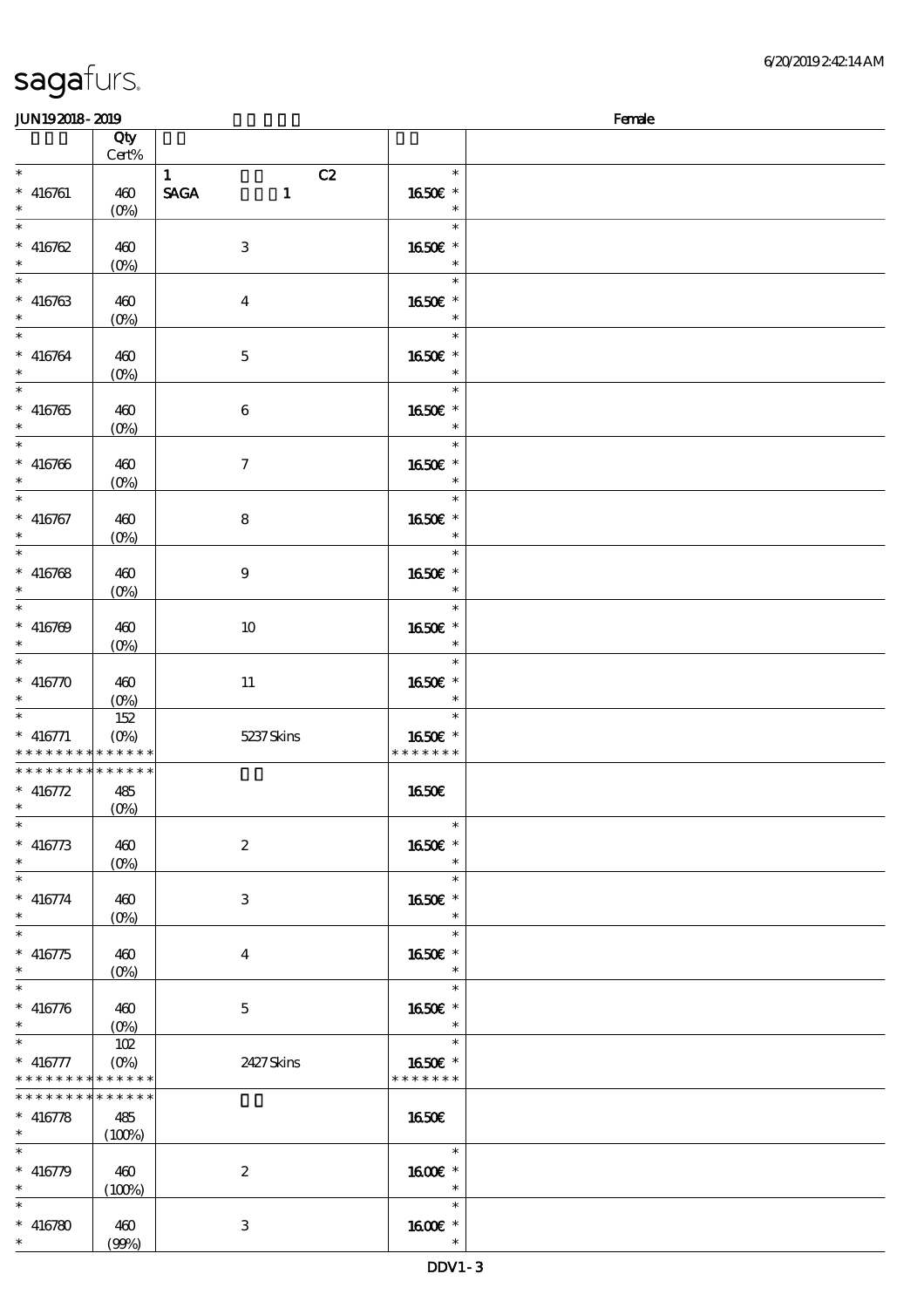$\overline{\phantom{a}}$ 

| JUN192018-2019           |             |                             |               | Female |
|--------------------------|-------------|-----------------------------|---------------|--------|
|                          | Qty         |                             |               |        |
|                          | Cert%       |                             |               |        |
| $\ast$                   |             | $\mathbf{1}$                | C2<br>$\ast$  |        |
| $* 416781$               | 460         | <b>SAGA</b><br>$\mathbf{1}$ | 1650E *       |        |
| $\ast$                   |             |                             | $\ast$        |        |
| $\overline{\phantom{0}}$ | (100%)      |                             | $\ast$        |        |
|                          |             |                             |               |        |
| $* 416782$               | 460         | $\mathbf 5$                 | 1600 *        |        |
| $*$                      | (100%)      |                             | $\ast$        |        |
|                          |             |                             | $\ast$        |        |
| $* 416783$               | 460         | $\boldsymbol{6}$            | 1650E *       |        |
| $\ast$                   | (100%)      |                             | $\ast$        |        |
|                          |             |                             | $\ast$        |        |
|                          |             |                             |               |        |
| $* 416784$               | 460         | $\boldsymbol{\tau}$         | 1600€ *       |        |
| $\ast$                   | (100%)      |                             | $\ast$        |        |
| $*$                      | 158         |                             | $\ast$        |        |
| $* 416785$               | (100%)      | 3403Skins                   | 1600€ *       |        |
| * * * * * * * *          | * * * * * * |                             | * * * * * * * |        |
| * * * * * * * *          | $******$    | $\mathbf{1}$                | C2            |        |
| $* 416786$               | 485         | <b>SAGA</b><br>$\mathbf{1}$ | 1650E         |        |
| $\ast$                   | (100%)      |                             |               |        |
| $\overline{\ast}$        |             |                             | $\ast$        |        |
|                          |             |                             |               |        |
| $* 416787$               | 460         | $\boldsymbol{2}$            | 1650E *       |        |
| $*$                      | (100%)      |                             | $\ast$        |        |
| $\overline{\phantom{0}}$ |             |                             | $\ast$        |        |
| $* 416788$               | 460         | 3                           | 1650E *       |        |
| $\ast$                   | (100%)      |                             | $\ast$        |        |
|                          |             |                             | $\ast$        |        |
| $* 416789$               | 460         | $\overline{\mathbf{4}}$     | 1650E *       |        |
| $\ast$                   |             |                             | $\ast$        |        |
| $\ast$                   | (90%)       |                             |               |        |
|                          |             |                             | $\ast$        |        |
| $* 416790$               | 460         | $\mathbf{5}$                | 1650€ *       |        |
| $\ast$                   | (100%)      |                             | $\ast$        |        |
| $\ast$                   |             |                             | $\ast$        |        |
| $* 416791$               | 460         | 6                           | 1650E *       |        |
| $*$                      | (100%)      |                             | $\ast$        |        |
| $\ast$                   |             |                             | $\ast$        |        |
| * $416792$               | 460         | $\boldsymbol{\tau}$         | 1650E *       |        |
| $*$ $*$                  |             |                             | $\ast$        |        |
| $\ast$                   | (100%)      |                             |               |        |
|                          |             |                             | $\ast$        |        |
| $* 416793$               | 460         | 8                           | 1650€ *       |        |
| $*$                      | (90%)       |                             | $\ast$        |        |
| $\ast$                   |             |                             | $\ast$        |        |
| $* 416794$               | 460         | $\boldsymbol{9}$            | 1650E *       |        |
| $\ast$                   | (97%)       |                             | $\ast$        |        |
| $\overline{\ast}$        |             |                             | $\ast$        |        |
| $* 416795$               | 460         | 10                          | 1650E *       |        |
| $\ast$                   |             |                             | $\ast$        |        |
| $\ast$                   | (100%)      |                             | $\ast$        |        |
|                          | 78          |                             |               |        |
| $* 416796$               | (100%)      | 4703Skins                   | 1650€ *       |        |
| * * * * * * * *          | * * * * * * |                             | * * * * * * * |        |
| * * * * * * * *          | * * * * * * |                             |               |        |
| $* 416797$               | 460         |                             | <b>1650€</b>  |        |
| $*$ and $*$              | (90%)       |                             |               |        |
| $\ast$                   |             |                             | $\ast$        |        |
| $* 416798$               | 460         | $\boldsymbol{2}$            | 1600€ *       |        |
| $\ast$                   |             |                             | $\ast$        |        |
|                          | (90%)       |                             |               |        |
| $\ast$                   |             |                             | $\ast$        |        |
| $* 416799$               | 460         | $\,3\,$                     | 1650€ *       |        |
| $\ast$                   | (100%)      |                             | $\ast$        |        |
| $\ast$                   |             |                             | $\ast$        |        |
| $* 416800$               | 460         | $\boldsymbol{4}$            | 1600E *       |        |
| $\ast$                   | (90%)       |                             | $\ast$        |        |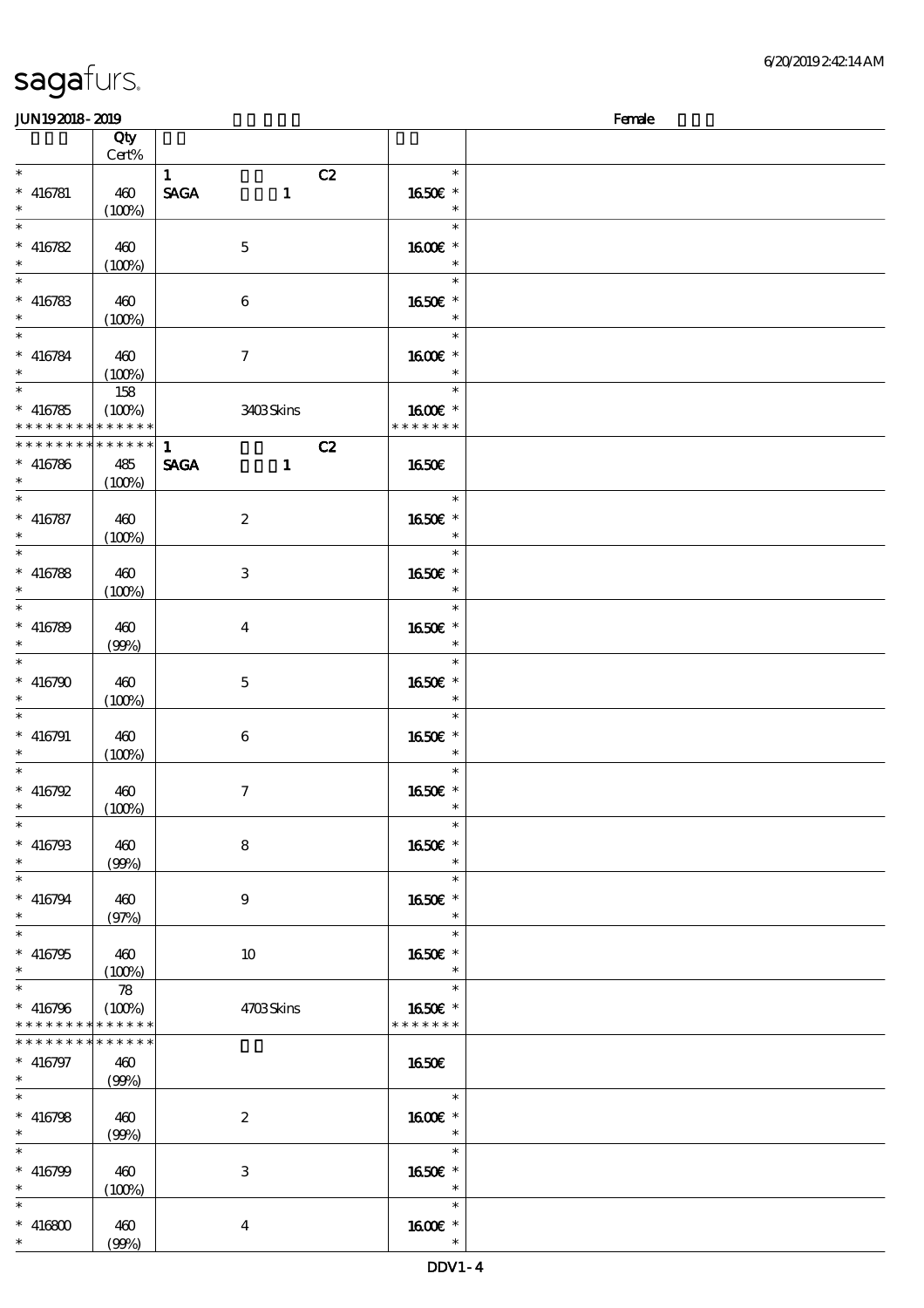| <b>saga</b> furs. |  |
|-------------------|--|
|                   |  |

| JUN192018-2019         |                                                |              |                     |    |                          | Female |
|------------------------|------------------------------------------------|--------------|---------------------|----|--------------------------|--------|
|                        | Qty                                            |              |                     |    |                          |        |
|                        | Cert%                                          |              |                     |    |                          |        |
| $\ast$                 |                                                | $\mathbf{1}$ |                     | C2 | $\ast$                   |        |
| $* 416801$             | 460                                            | <b>SAGA</b>  | $\mathbf{1}$        |    | 1600E *                  |        |
| $*$                    | (98%)                                          |              |                     |    | $\ast$                   |        |
|                        | 446                                            |              |                     |    | $\ast$                   |        |
| $*$ 416802             | (100%)                                         |              | 2746Skins           |    | 1650€ *                  |        |
| * * * * * * * *        | $\ast\ast\ast\ast\ast\ast$                     |              |                     |    | * * * * * * *            |        |
| * * * * * * * *        | * * * * * *                                    | $\mathbf{1}$ |                     | C2 |                          |        |
|                        |                                                |              |                     |    | <b>1650€</b>             |        |
| $* 41680B$<br>$\ast$   | 480                                            | <b>SAGA</b>  | $\mathbf{1}$        |    |                          |        |
| $*$                    | $(O\%)$                                        |              |                     |    | $\ast$                   |        |
|                        |                                                |              |                     |    |                          |        |
| $* 416804$             | 480                                            |              | $\boldsymbol{2}$    |    | 1600€ *                  |        |
| $*$                    | $(O\!/\!o)$                                    |              |                     |    | $\ast$                   |        |
| $*$ $-$                | 420                                            |              |                     |    | $\ast$                   |        |
| $* 416805$             | $(O\%)$                                        |              | 1380Skins           |    | $1600E$ *                |        |
| * * * * * * * *        | $* * * * * * *$                                |              |                     |    | * * * * * * *            |        |
| ___<br>* * * * * * * * | $* * * * * * *$                                | $\mathbf{1}$ |                     | C3 |                          |        |
| $* 416806$             | 485                                            | <b>SAGA</b>  | $\mathbf{1}$        |    | <b>1500€</b>             |        |
| $*$                    | $(O\%)$                                        |              |                     |    |                          |        |
| $\overline{\ast}$      |                                                |              |                     |    | $\ast$                   |        |
| $* 416807$             | 460                                            |              | $\boldsymbol{z}$    |    | $1500E$ *                |        |
| $*$                    | $(O\!/\!o)$                                    |              |                     |    | $\ast$                   |        |
|                        |                                                |              |                     |    | $\ast$                   |        |
| $* 416808$             | 460                                            |              | 3                   |    | 1500E *                  |        |
| $\ast$                 | $(O\!\!\!\!\!\!\backslash\rho)$                |              |                     |    | $\ast$                   |        |
|                        |                                                |              |                     |    | $\ast$                   |        |
| $* 416809$             | 460                                            |              |                     |    | $1500E$ *                |        |
| $\ast$                 |                                                |              | $\bf{4}$            |    | $\ast$                   |        |
| $\ast$                 | $(O\%)$                                        |              |                     |    | $\ast$                   |        |
|                        |                                                |              |                     |    |                          |        |
| $* 416810$             | 460                                            |              | 5                   |    | $1500E$ *                |        |
| $\ast$                 | $(O\%)$                                        |              |                     |    | $\ast$                   |        |
| $\ast$                 |                                                |              |                     |    | $\ast$                   |        |
| $* 416811$             | 460                                            |              | 6                   |    | 1500E *                  |        |
| $*$                    | $(O\%)$                                        |              |                     |    | $\ast$                   |        |
| $\ast$                 |                                                |              |                     |    | $\ast$                   |        |
| $* 416812$             | 460                                            |              | $\boldsymbol{\tau}$ |    | 1500 £*                  |        |
| $*$ $*$                | (0%)                                           |              |                     |    | $\overline{\phantom{a}}$ |        |
| $\ast$                 |                                                |              |                     |    | $\ast$                   |        |
| $* 416813$             | 379                                            |              | 8                   |    | $1500E$ *                |        |
| $*$                    | $(O\!\!\!\!\!\!\backslash \!\!\!\!\backslash)$ |              |                     |    | $\ast$                   |        |
| $\ast$                 | 431                                            |              |                     |    | $\ast$                   |        |
| $* 416814$             | (100%)                                         |              | 4055Skins           |    | 1500E *                  |        |
| * * * * * * * *        | ******                                         |              |                     |    | * * * * * * *            |        |
| * * * * * * * *        | * * * * * *                                    | $\mathbf{1}$ |                     | C1 |                          |        |
| $* 416815$             | 485                                            | <b>SAGA</b>  | $\boldsymbol{z}$    |    | 17.50 <sub>E</sub>       |        |
| $\ast$                 | $(O\!/\!\!\delta)$                             |              |                     |    |                          |        |
| $\ast$                 |                                                |              |                     |    | $\ast$                   |        |
| $* 416816$             | 460                                            |              | $\boldsymbol{2}$    |    | 17.00 $\varepsilon$ *    |        |
| $*$                    | (100%)                                         |              |                     |    | $\ast$                   |        |
| $\ast$                 |                                                |              |                     |    | $\ast$                   |        |
| $* 416817$             | 460                                            |              | 3                   |    | 1650E *                  |        |
| $*$                    |                                                |              |                     |    | $\ast$                   |        |
| $\overline{\ast}$      | (100%)                                         |              |                     |    | $\ast$                   |        |
|                        |                                                |              |                     |    |                          |        |
| $* 416818$             | 130                                            |              | 4                   |    | 1650€ *                  |        |
| $*$ and $*$            | (100%)                                         |              |                     |    | $\rightarrow$            |        |
| $\ast$                 | 87                                             |              |                     |    | $\ast$                   |        |
| $* 416819$             | $(O\% )$                                       |              | 1622Skins           |    | 1650€ *                  |        |
| * * * * * * * *        | * * * * * *                                    |              |                     |    | * * * * * * *            |        |
| * * * * * * * *        | $* * * * * * *$                                | $\mathbf{1}$ |                     | C2 |                          |        |
| $* 416820$             | 485                                            | <b>SAGA</b>  | $\boldsymbol{z}$    |    | 17.00E                   |        |
| $*$                    | $(O\% )$                                       |              |                     |    |                          |        |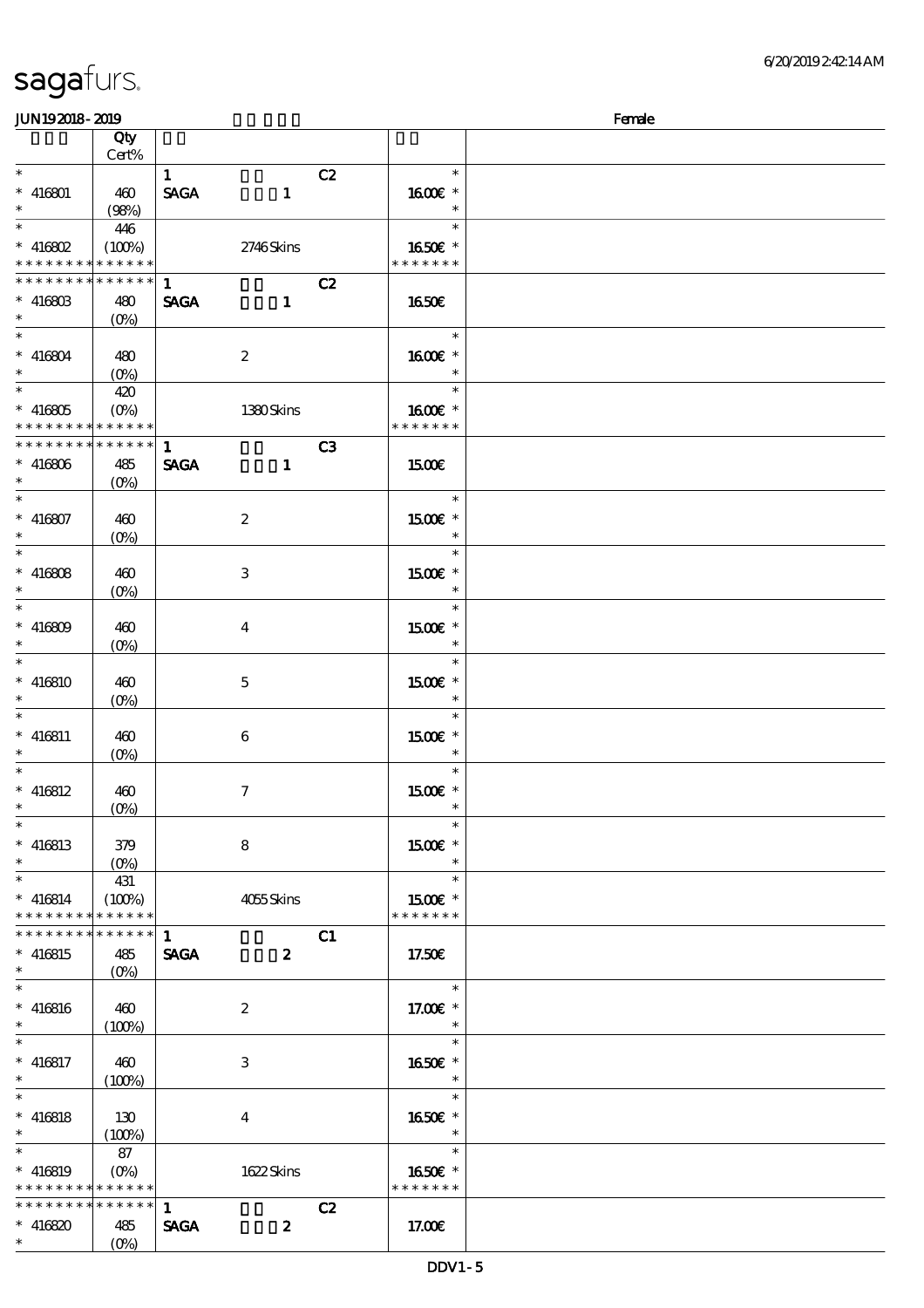| <b>JUN192018-2019</b>         |                           |                                 |                   | Female |
|-------------------------------|---------------------------|---------------------------------|-------------------|--------|
|                               | Qty                       |                                 |                   |        |
|                               | $Cert\%$                  |                                 |                   |        |
| $\ast$                        |                           | C2<br>$\mathbf{1}$              | $\ast$            |        |
| $* 416821$<br>$\ast$          | 460                       | <b>SAGA</b><br>$\boldsymbol{z}$ | 1650E *<br>$\ast$ |        |
| $\ast$                        | $(O\% )$                  |                                 | $\ast$            |        |
| $* 416822$                    |                           |                                 |                   |        |
| $\ast$                        | 460<br>$(0\%)$            | $\ensuremath{\mathbf{3}}$       | 1650€ *<br>$\ast$ |        |
| $\ast$                        |                           |                                 | $\ast$            |        |
| $* 416823$                    | 460                       | $\boldsymbol{4}$                | 1650E *           |        |
| $\ast$                        | $(0\%)$                   |                                 | $\ast$            |        |
| $\ast$                        |                           |                                 | $\ast$            |        |
| $* 416824$                    | 460                       | $\mathbf 5$                     | 1650E *           |        |
| $\ast$                        | (0%)                      |                                 | $\ast$            |        |
| $\ast$                        |                           |                                 | $\ast$            |        |
| $* 416825$                    | 460                       | $\boldsymbol{6}$                | 1650€ *           |        |
| $\ast$                        | (0%)                      |                                 | $\ast$            |        |
| $\ast$                        |                           |                                 | $\ast$            |        |
| $* 416826$                    | 460                       | $\tau$                          | 1650E *           |        |
| $\ast$                        | $(0\%)$                   |                                 |                   |        |
| $\overline{\ast}$             |                           |                                 | $\ast$            |        |
| $* 416827$                    | 460                       | $\bf8$                          | 1650€ *           |        |
| $\ast$                        | (100%)                    |                                 | $\ast$            |        |
| $\overline{\ast}$             |                           |                                 | $\ast$            |        |
| $* 416828$                    | 460                       | $\boldsymbol{9}$                | 1650E *           |        |
| $\ast$<br>$\overline{\ast}$   | (100%)                    |                                 | $\ast$<br>$\ast$  |        |
|                               |                           |                                 |                   |        |
| $* 416829$<br>$\ast$          | 460                       | $10\,$                          | 1650E *<br>$\ast$ |        |
| $\ast$                        | (100%)                    |                                 | $\ast$            |        |
| $* 416830$                    | 460                       | $11\,$                          | 1650€ *           |        |
| $\ast$                        | (100%)                    |                                 | $\ast$            |        |
| $\ast$                        |                           |                                 | $\ast$            |        |
| $* 416831$                    | 361                       | $12 \,$                         | 1650E *           |        |
| $\ast$                        | (100%)                    |                                 | $\ast$            |        |
| $\ast$                        | 233                       |                                 | $\ast$            |        |
| $* 416832$                    | (0%)                      | 5679Skins                       | 1650E *           |        |
| * * * * * * * * * * * * * * * |                           |                                 | * * * * * * *     |        |
| *************** 1             |                           | C3                              |                   |        |
| $* 416833$                    | 485                       | <b>SAGA</b><br>$\boldsymbol{z}$ | 1550€             |        |
| $\ast$<br>$\ast$              | $(O\%)$                   |                                 |                   |        |
|                               |                           |                                 | $\ast$            |        |
| $* 416834$<br>$\ast$          | 460                       | $\boldsymbol{2}$                | 1550E *<br>$\ast$ |        |
| $\overline{\ast}$             | $(O\%)$                   |                                 | $\ast$            |        |
| $* 416835$                    | 460                       | 3                               | 1550E *           |        |
| $\ast$                        | $(O\!\!\!\!\!\!\!/\,\!o)$ |                                 | $\ast$            |        |
| $\ast$                        |                           |                                 | $\ast$            |        |
| $* 416836$                    | 460                       | $\overline{\mathbf{4}}$         | 1550€ *           |        |
| $\ast$                        | $(0\%)$                   |                                 | $\ast$            |        |
| $\ast$                        |                           |                                 | $\ast$            |        |
| $* 416837$                    | 127                       | $\mathbf{5}$                    | 1550E *           |        |
| $\ast$                        |                           |                                 | $\ast$            |        |
| $\ast$                        | 294                       |                                 | $\ast$            |        |
| $* 416838$                    | (100%)                    | 2286Skins                       | 1550€ *           |        |
| * * * * * * * * * * * * * *   |                           |                                 | * * * * * * *     |        |
| ******** <mark>******</mark>  |                           | C2<br>$\mathbf{1}$              |                   |        |
| $* 416839$                    | 485                       | IA<br>$\mathbf{1}$              | 1550E             |        |
| $\ast$<br>$\ast$              | (27%)                     |                                 |                   |        |
|                               |                           |                                 | $\ast$            |        |
| $* 416840$<br>$*$             | 460                       | $\boldsymbol{2}$                | 1500 £*<br>$\ast$ |        |
|                               | $(\Theta)$                |                                 |                   |        |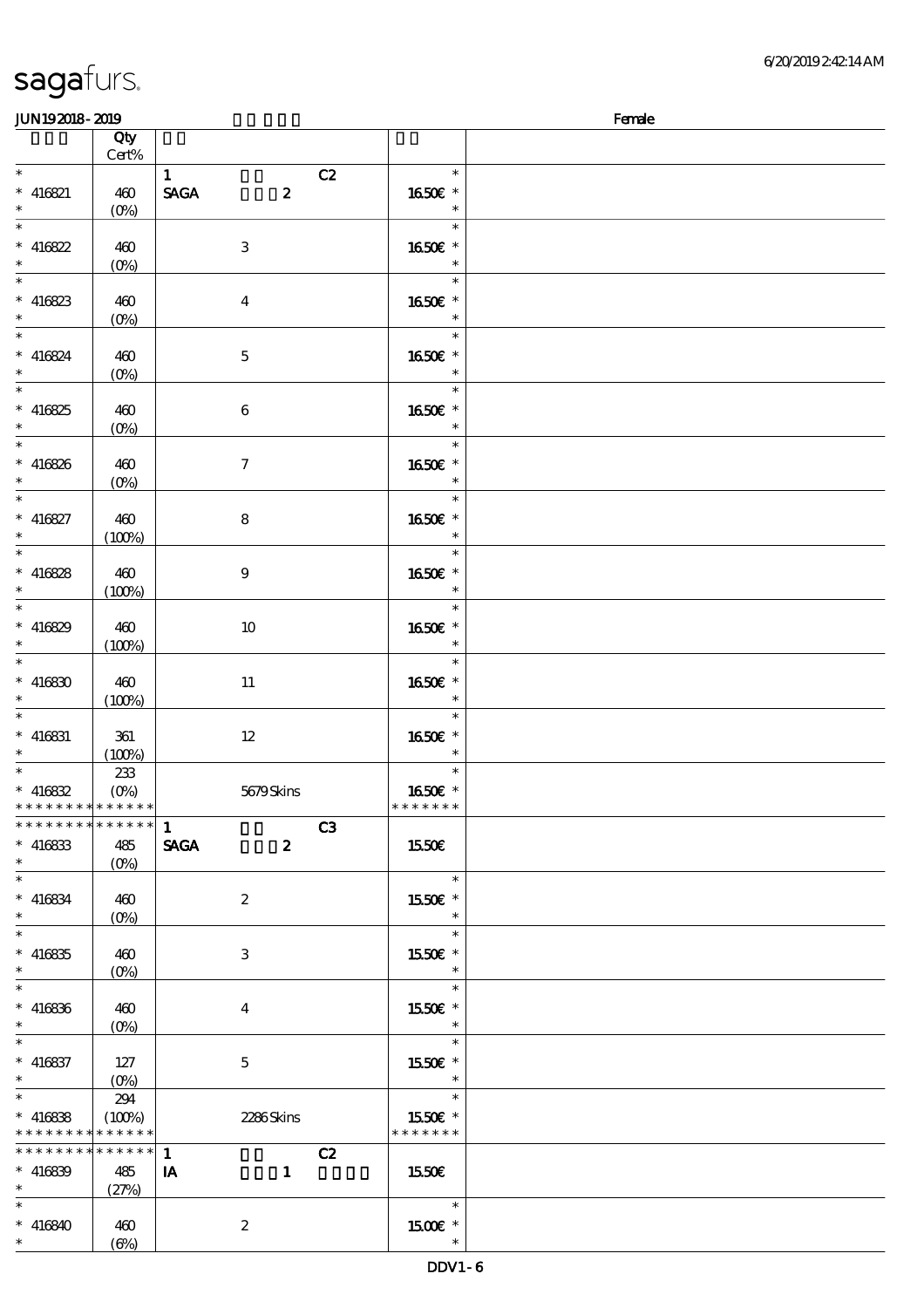| <b>JUN192018-2019</b>         |           |                             |               | Female |
|-------------------------------|-----------|-----------------------------|---------------|--------|
|                               | Qty       |                             |               |        |
|                               | Cert%     |                             |               |        |
| $\ast$                        |           | $\mathbf{1}$                | C2<br>$\ast$  |        |
|                               |           |                             |               |        |
| $* 416841$                    | 460       | $\mathbf{1}$<br>IA          | 1500E *       |        |
| $\ast$                        | (25%)     |                             | $\ast$        |        |
| $\ast$                        |           |                             | $\ast$        |        |
| $* 416842$                    | 460       | $\boldsymbol{4}$            | 1550€ *       |        |
| $\ast$                        | (45%)     |                             | $\ast$        |        |
| $\overline{\ast}$             |           |                             | $\ast$        |        |
|                               |           |                             |               |        |
| $* 416843$                    | 460       | $\mathbf 5$                 | 1500 £*       |        |
| $\ast$                        | (23%)     |                             | $\ast$        |        |
| $\overline{\ast}$             |           |                             | $\ast$        |        |
| $* 416844$                    | 460       | $\boldsymbol{6}$            | 1500E *       |        |
| $\ast$                        | (53%)     |                             | $\ast$        |        |
| $\overline{\ast}$             |           |                             | $\ast$        |        |
| $* 416845$                    | 460       | $\tau$                      | 1500€ *       |        |
|                               |           |                             | $\ast$        |        |
| $\overline{\ast}$             | (36%)     |                             |               |        |
|                               |           |                             | $\ast$        |        |
| $* 416846$                    | 460       | 8                           | 1500E *       |        |
| $\ast$                        | (18%)     |                             | $\ast$        |        |
| $\ast$                        | 395       |                             | $\ast$        |        |
| $* 416847$                    | (21%)     | 4100Skins                   | 1500€ *       |        |
| * * * * * * * * * * * * * *   |           |                             | * * * * * * * |        |
| * * * * * * * * * * * * * *   |           |                             |               |        |
|                               |           | $\mathbf{1}$                | C2            |        |
| $* 416848$                    | 485       | $\boldsymbol{z}$<br>IA      | 1600          |        |
| $\ast$                        | (24%)     |                             |               |        |
| $\ast$                        |           |                             | $\ast$        |        |
| $* 416849$                    | 460       | $\boldsymbol{2}$            | 1550E *       |        |
| $\ast$                        | (15%)     |                             | $\ast$        |        |
| $\ast$                        |           |                             | $\ast$        |        |
|                               |           |                             |               |        |
| $* 416850$                    | 460       | 3                           | 1600€ *       |        |
| $\ast$                        | (32%)     |                             | $\ast$        |        |
| $\ast$                        |           |                             | $\ast$        |        |
| $* 416851$                    | 460       | $\bf{4}$                    | 1550E *       |        |
| $\ast$                        | (29%)     |                             | $\ast$        |        |
| $\ast$                        | 333       |                             | $\ast$        |        |
| $* 416852$                    | (41%)     | 2198Skins                   | 1550E *       |        |
| * * * * * * * * * * * * * *   |           |                             | * * * * * * * |        |
|                               |           |                             |               |        |
| * * * * * * * * * * * * * * * |           | $\mathbf{1}$                | C1            |        |
| $* 416853$                    | 268       | <b>SROY</b><br>$\mathbf{1}$ | 1850E         |        |
| $\ast$                        | $(O\%)$   |                             |               |        |
| $\overline{\phantom{0}}$      |           |                             | $\ast$        |        |
| $* 416854$                    | 440       | $\boldsymbol{2}$            | 1850€ *       |        |
| $\ast$                        |           |                             | $\ast$        |        |
| $\ast$                        | $(100\%)$ |                             | $\ast$        |        |
|                               | 148       |                             |               |        |
| $* 416855$                    | (100%)    | 856Skins                    | 1850E *       |        |
| * * * * * * * * * * * * * *   |           |                             | * * * * * * * |        |
| * * * * * * * * * * * * * * * |           | $\mathbf{1}$                | C2            |        |
| $* 416856$                    | 465       | <b>SROY</b><br>$\mathbf{1}$ | 17.50E        |        |
| $\ast$                        | $(O\% )$  |                             |               |        |
| $\ast$                        |           |                             | $\ast$        |        |
|                               |           |                             |               |        |
| $* 416857$                    | 470       | $\boldsymbol{2}$            | 17.00 £*      |        |
| $\ast$                        |           |                             | $\ast$        |        |
| $\ast$                        |           |                             | $\ast$        |        |
| $* 416858$                    | 440       | 3                           | 17.50€ *      |        |
| $\ast$                        | (100%)    |                             | $\ast$        |        |
| $\ast$                        |           |                             | $\ast$        |        |
|                               |           |                             |               |        |
| $* 416859$                    | 440       | 4                           | 17.50€ *      |        |
| $\ast$                        | (100%)    |                             | $\ast$        |        |
| $\ast$                        | 414       |                             | $\ast$        |        |
| $* 416800$                    | (100%)    | 2229Skins                   | $(17.50)$ *   |        |
| * * * * * * * * * * * * * *   |           |                             | * * * * * * * |        |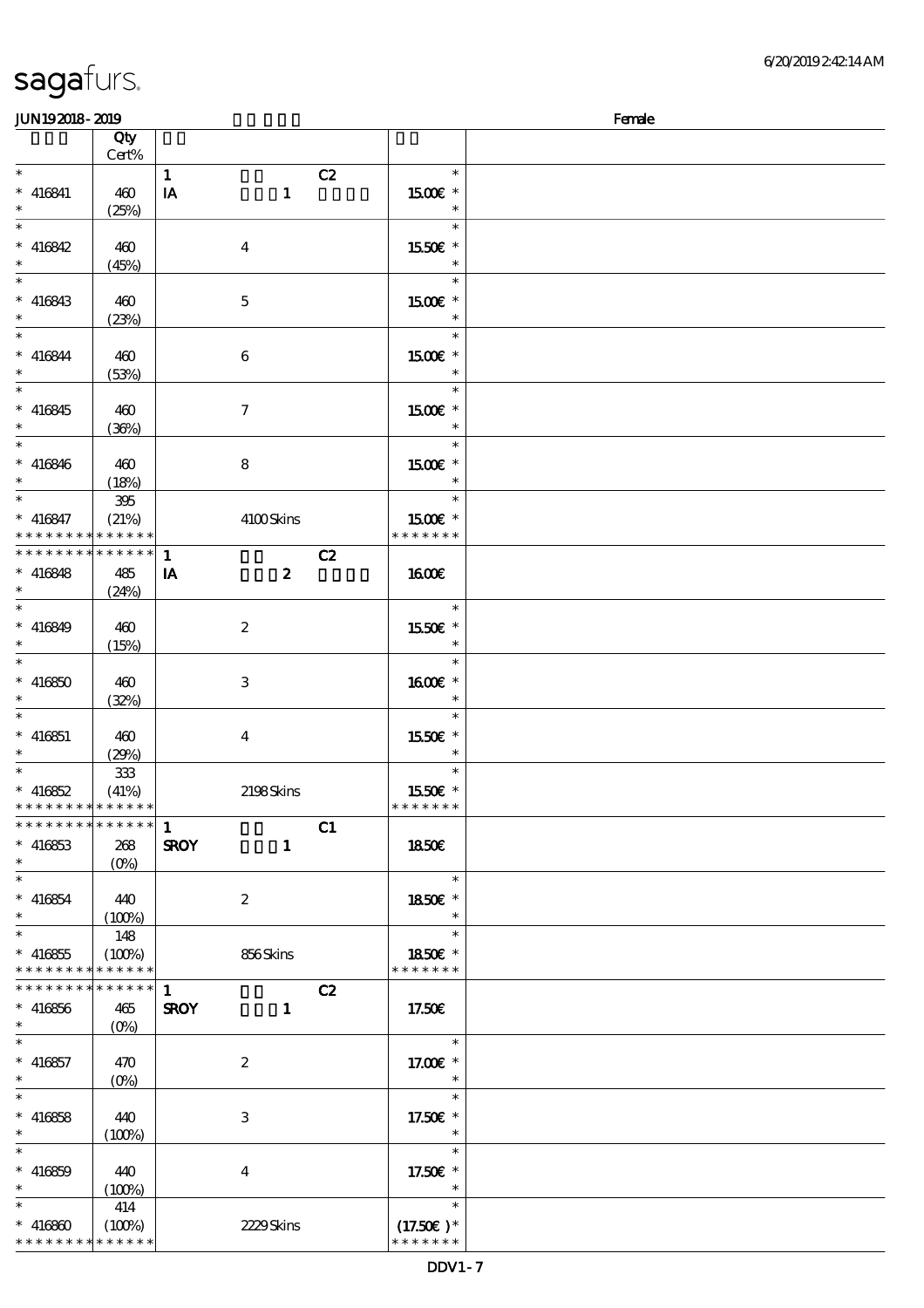| JUN192018-2019                             |                 |              |                         |    |                          | Female |
|--------------------------------------------|-----------------|--------------|-------------------------|----|--------------------------|--------|
|                                            | Qty             |              |                         |    |                          |        |
|                                            | Cert%           |              |                         |    |                          |        |
| * * * * * * * *                            | $* * * * * *$   | $\mathbf{1}$ |                         | C3 |                          |        |
| $* 416861$                                 | 338             | <b>SROY</b>  | $\mathbf{1}$            |    | 1550E                    |        |
| $\ast$                                     | $(0\%)$         |              |                         |    |                          |        |
|                                            | 113             |              |                         |    | $\ast$                   |        |
| $* 416862$                                 | (100%)          |              | 451 Skins               |    | 1550€ *                  |        |
| * * * * * * * *                            | $***$ * * * *   |              |                         |    | * * * * * * *            |        |
| * * * * * * * *                            | * * * * * *     | $\mathbf{1}$ |                         | C1 |                          |        |
|                                            |                 |              |                         |    |                          |        |
| $* 416863$<br>$\ast$                       | 221             | <b>SROY</b>  | $\boldsymbol{z}$        |    | $(1800\varepsilon)$      |        |
| $*$                                        | $(0\%)$         |              |                         |    |                          |        |
|                                            | 430             |              |                         |    | $\ast$                   |        |
| $* 416864$                                 | (100%)          |              | 651 Skins               |    | $(1800)$ *               |        |
| * * * * * * * * <mark>* * * * * * *</mark> |                 |              |                         |    | * * * * * * *            |        |
|                                            |                 | $\mathbf{1}$ |                         | C1 |                          |        |
| 416865                                     | 290             | <b>SROY</b>  | $\boldsymbol{z}$        |    | 17.00€                   |        |
|                                            | (100%)          |              |                         |    |                          |        |
| * * * * * * * *                            | * * * * * *     | $\mathbf{1}$ |                         | C2 |                          |        |
| $* 416866$                                 | 465             | <b>SROY</b>  | $\boldsymbol{z}$        |    | 17.50E                   |        |
| $\ast$                                     | $(O\%)$         |              |                         |    |                          |        |
| $\ast$                                     |                 |              |                         |    | $\ast$                   |        |
| $* 416867$                                 | 440             |              | $\boldsymbol{2}$        |    | 17.00€ *                 |        |
| $\ast$                                     |                 |              |                         |    | $\ast$                   |        |
|                                            | (100%)          |              |                         |    |                          |        |
|                                            |                 |              |                         |    | $\ast$                   |        |
| $* 416868$                                 | 437             |              | 3                       |    | 17.00 £*                 |        |
| $\ast$                                     | (100%)          |              |                         |    | $\ast$                   |        |
|                                            | 306             |              |                         |    | $\ast$                   |        |
| $* 416869$                                 | $(O\%)$         |              | 1648Skins               |    | 17.00 £*                 |        |
| * * * * * * * * <mark>* * * * * *</mark>   |                 |              |                         |    | * * * * * * *            |        |
| * * * * * * * * <mark>* * * * * * *</mark> |                 | $\mathbf{1}$ |                         | C2 |                          |        |
| $* 416870$                                 | 465             | <b>SROY</b>  | $\boldsymbol{z}$        |    | 17.50€                   |        |
| $\ast$                                     | (3%)            |              |                         |    |                          |        |
| $\ast$                                     |                 |              |                         |    | $\ast$                   |        |
| $* 416871$                                 | 440             |              | $\boldsymbol{z}$        |    | 17.00 £*                 |        |
| $\ast$                                     |                 |              |                         |    | $\ast$                   |        |
| $\ast$                                     | (3%)            |              |                         |    | $\ast$                   |        |
|                                            |                 |              |                         |    |                          |        |
| * $416872$                                 | 440             |              | 3                       |    | 17.00 £*                 |        |
| $\ast$                                     | (100%)          |              |                         |    | $\overline{\phantom{a}}$ |        |
| $\ast$                                     |                 |              |                         |    | $\ast$                   |        |
| $* 416873$                                 | 413             |              | $\overline{\mathbf{4}}$ |    | 17.00 $\varepsilon$ *    |        |
| $\ast$                                     | (100%)          |              |                         |    | $\ast$                   |        |
| $\ast$                                     | 115             |              |                         |    | $\ast$                   |        |
| $* 416874$                                 | (2%)            |              | 1873Skins               |    | 17.00 £*                 |        |
| * * * * * * * *                            | $* * * * * * *$ |              |                         |    | * * * * * * *            |        |
| * * * * * * * *                            | * * * * * *     | $\mathbf{1}$ |                         | C2 |                          |        |
| $* 416875$                                 | 465             | <b>SROY</b>  | $\overline{\mathbf{z}}$ |    | 17.50€                   |        |
| $\ast$                                     | (3%)            |              |                         |    |                          |        |
| $\ast$                                     |                 |              |                         |    | $\ast$                   |        |
|                                            |                 |              |                         |    |                          |        |
| $* 416876$                                 | 274             |              | $\boldsymbol{2}$        |    | 17.00€ *                 |        |
| $\ast$                                     | (3%)            |              |                         |    | $\ast$                   |        |
| $\ast$                                     |                 |              |                         |    | $\ast$                   |        |
| $* 416877$                                 | 440             |              | 3                       |    | 17.00 £*                 |        |
| $\ast$                                     | (100%)          |              |                         |    | $\ast$                   |        |
| $\overline{\ast}$                          |                 |              |                         |    | $\ast$                   |        |
| $* 416878$                                 | 440             |              | $\overline{4}$          |    | 17.00 $\varepsilon$ *    |        |
| $\ast$                                     | (100%)          |              |                         |    | $\overline{\phantom{a}}$ |        |
| $\ast$                                     |                 |              |                         |    | $\ast$                   |        |
| $* 416879$                                 | 440             |              | $\overline{5}$          |    | 17.00 £*                 |        |
| $\ast$                                     | (100%)          |              |                         |    | $\ast$                   |        |
| $\ast$                                     |                 |              |                         |    | $\ast$                   |        |
|                                            |                 |              |                         |    |                          |        |
| $* 416880$                                 | 400             |              | 6                       |    | 17.00 £*                 |        |
|                                            | (90%)           |              |                         |    |                          |        |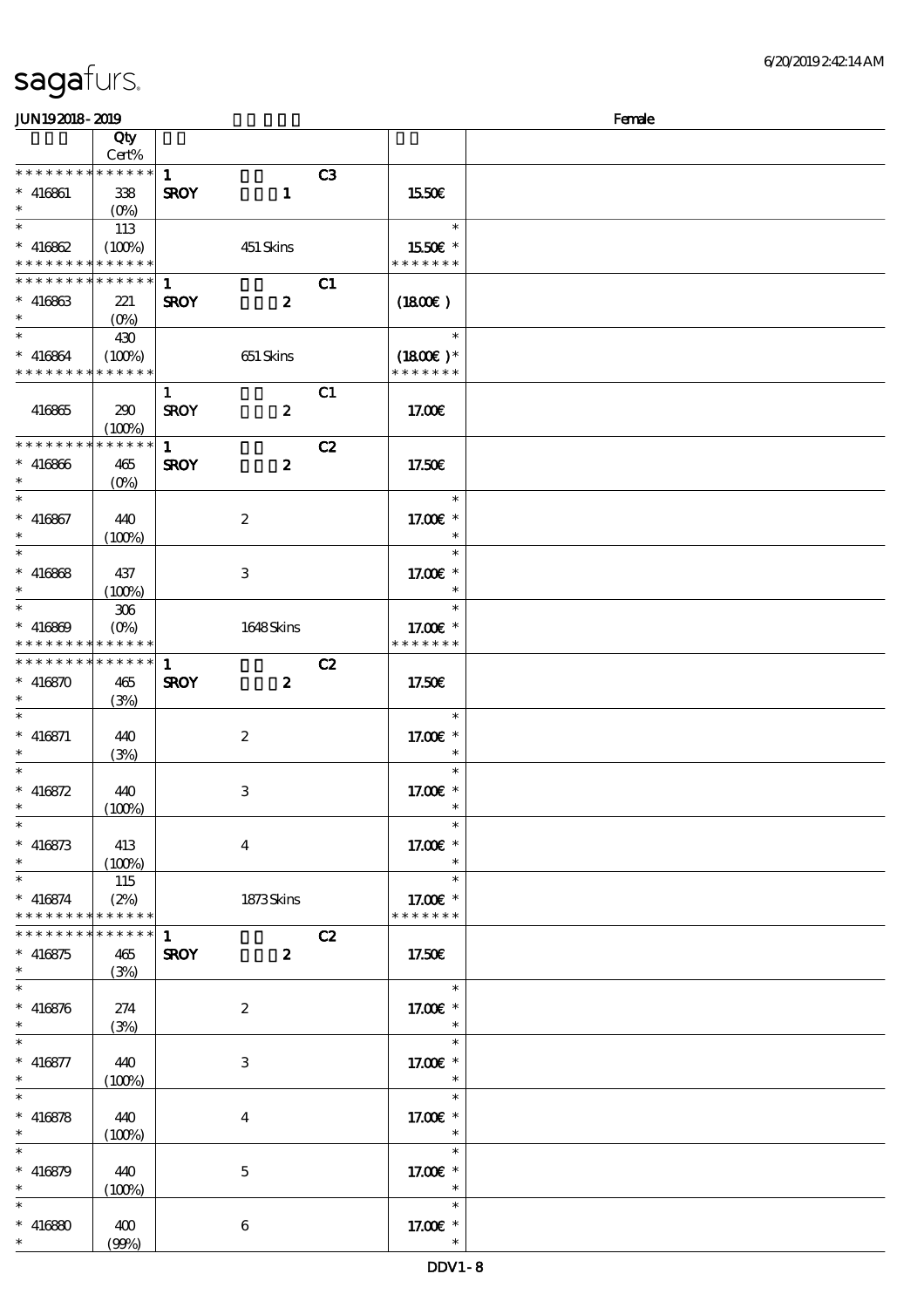| UN 192018-2019 |  |  |  |
|----------------|--|--|--|
|                |  |  |  |

| <b>JUN192018-2019</b> |                    |             |                  |                |               | Female |
|-----------------------|--------------------|-------------|------------------|----------------|---------------|--------|
|                       | Qty<br>Cert%       |             |                  |                |               |        |
| $\ast$                | $\boldsymbol{\pi}$ |             |                  | C2             | $\ast$        |        |
| $* 416881$            | (100%)             | <b>SROY</b> | $\boldsymbol{z}$ |                | 17.00 £*      |        |
| **************        |                    |             |                  |                | * * * * * * * |        |
|                       |                    |             |                  | C <sub>3</sub> |               |        |
| 416882                | 286                | <b>SROY</b> | $\boldsymbol{z}$ |                | 1600E         |        |
|                       | (21%)              |             |                  |                |               |        |
|                       |                    |             |                  | C1             |               |        |
| 416883                | 40                 | <b>LUMI</b> | 1                |                | 1900E         |        |
|                       | $(O\%)$            |             |                  |                |               |        |
|                       |                    |             |                  | C1/C2          |               |        |
| 416884                | 216                | <b>LUMI</b> | 1                |                | (1900)        |        |
|                       | (84%)              |             |                  |                |               |        |
|                       |                    |             |                  | C1/C2          |               |        |
| 416885                | 296                | <b>LUMI</b> | $\boldsymbol{z}$ |                | (1900)        |        |
|                       | (77%)              |             |                  |                |               |        |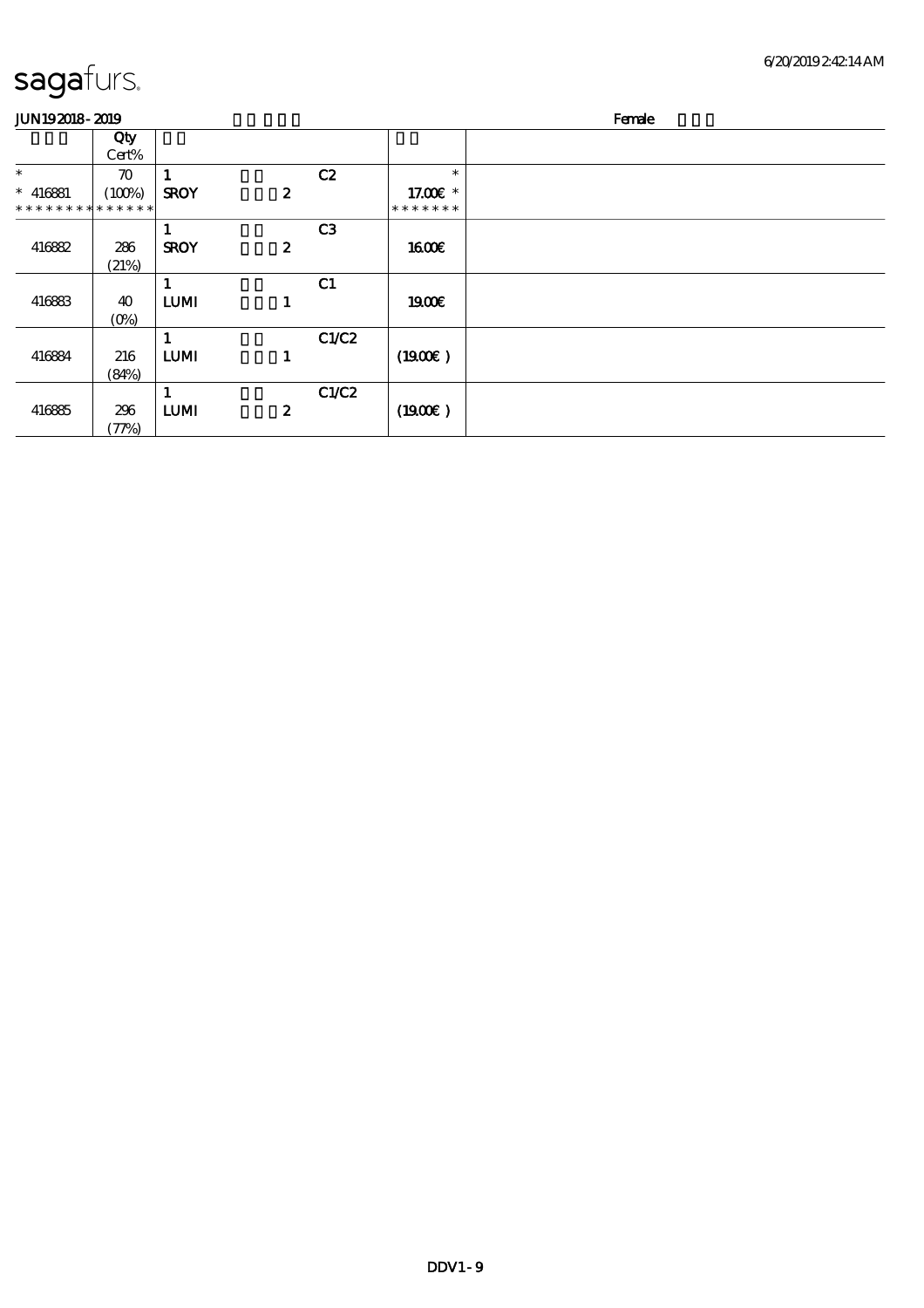| <b>saga</b> furs. |  |
|-------------------|--|
|                   |  |

| JUN192018-2019                 |                   |                  |                  |       |                      | Female |
|--------------------------------|-------------------|------------------|------------------|-------|----------------------|--------|
|                                | Qty               |                  |                  |       |                      |        |
|                                | Cert%             |                  |                  |       |                      |        |
| * * * * * * * *                | $******$          | $\boldsymbol{z}$ |                  | C1    |                      |        |
| $* 416961$                     | 190               | ${\bf s}$        | $\mathbf{1}$     |       | 1300E                |        |
| $\ast$                         | (O <sub>0</sub> ) |                  |                  |       |                      |        |
| $\overline{\ast}$              | 488               |                  |                  |       | $\ast$               |        |
| $* 416962$                     | (100%)            |                  | 678Skins         |       | 1300 $\varepsilon$ * |        |
| * * * * * * * *                | $******$          |                  |                  |       | * * * * * * *        |        |
| * * * * * * * *                | * * * * * *       | $\boldsymbol{z}$ |                  | C2    |                      |        |
| $* 416963$                     | 505               | ${\bf s}$        | $\mathbf{1}$     |       | $(1300\epsilon)$     |        |
| $\ast$                         | $(0\%)$           |                  |                  |       |                      |        |
| $\overline{\ast}$              |                   |                  |                  |       | $\ast$               |        |
| $* 416964$                     | 480               |                  | $\boldsymbol{2}$ |       | $(1300E)*$           |        |
| $\ast$                         | $(O\!/\!\delta)$  |                  |                  |       |                      |        |
|                                |                   |                  |                  |       | $\ast$               |        |
| $* 416965$                     | 480               |                  | 3                |       | $(1300E)*$           |        |
| $\ast$                         | (100%)            |                  |                  |       | $\ast$               |        |
| $\ast$                         |                   |                  |                  |       | $\ast$               |        |
| $* 416966$                     | 449               |                  | $\bf{4}$         |       | $(1300E)*$           |        |
| $\ast$                         | (100%)            |                  |                  |       | $\ast$               |        |
| $\ast$                         | 346               |                  |                  |       | $\ast$               |        |
| $* 416967$                     | $(O\%)$           |                  | 2260Skins        |       | $(1300E)*$           |        |
| * * * * * * * *                | * * * * * *       |                  |                  |       | * * * * * * *        |        |
| * * * * * * * *                | ******            | $\boldsymbol{z}$ |                  | C3    |                      |        |
| $* 416968$                     | 505               | ${\bf s}$        | $\mathbf{1}$     |       | 1200                 |        |
| $\ast$                         | $(0\%)$           |                  |                  |       |                      |        |
| $\ast$                         |                   |                  |                  |       | $\ast$               |        |
| $* 416969$                     | 345               |                  | $\boldsymbol{2}$ |       | $1200E$ *            |        |
| $\ast$                         | $(O\%)$           |                  |                  |       | $\ast$               |        |
| $\ast$                         | 160               |                  |                  |       | $\ast$               |        |
| $* 416970$                     | (100%)            |                  | 1010Skins        |       | $1200E$ *            |        |
| * * * * * * * *                | * * * * * *       |                  |                  |       | * * * * * * *        |        |
|                                |                   | $\boldsymbol{z}$ |                  | C1/C2 |                      |        |
| 416971                         | 81                | ${\bf s}$        | $\boldsymbol{2}$ |       | 1300E                |        |
|                                | (39%)             |                  |                  |       |                      |        |
| * * * * * * * * <mark>*</mark> | $* * * * * * *$   | $\boldsymbol{2}$ |                  | C2    |                      |        |
| * $416972$                     | 485               | $\mathbf{B}$     | $\mathbf{1}$     |       | 1250E                |        |
| $\ast$                         | (22%)             |                  |                  |       |                      |        |
| $\ast$                         |                   |                  |                  |       | $\ast$               |        |
| $* 416973$                     | 460               |                  | $\boldsymbol{2}$ |       | $1200E$ *            |        |
| $\ast$                         | (21%)             |                  |                  |       | $\ast$               |        |
| $\ast$                         | 100               |                  |                  |       | $\ast$               |        |
| $* 416974$                     | (17%)             |                  | 1045Skins        |       | $1200E$ *            |        |
| * * * * * * * *                | $* * * * * * *$   |                  |                  |       | * * * * * * *        |        |
| * * * * * * * *                | $******$          | $\mathbf{2}$     |                  |       |                      |        |
| $* 416975$                     | 368               | <b>SAGA</b>      |                  | C1    | 1450E                |        |
| $\ast$                         |                   |                  | $\mathbf{1}$     |       |                      |        |
| $\ast$                         |                   |                  |                  |       | $\ast$               |        |
| $* 416976$                     |                   |                  |                  |       |                      |        |
| $\ast$                         | 460               |                  | $\boldsymbol{2}$ |       | 1450€ *<br>$\ast$    |        |
| $\ast$                         | (100%)            |                  |                  |       | $\ast$               |        |
|                                |                   |                  |                  |       |                      |        |
| $* 416977$                     | 460               |                  | 3                |       | 1450€ *<br>$\ast$    |        |
| $\ast$<br>$\overline{\ast}$    | (100%)            |                  |                  |       | $\ast$               |        |
|                                |                   |                  |                  |       |                      |        |
| $* 416978$<br>$\ast$           | 460               |                  | $\overline{4}$   |       | 1450€ *<br>$\ast$    |        |
| $\ast$                         | (100%)            |                  |                  |       | $\ast$               |        |
|                                | 194               |                  |                  |       |                      |        |
| $* 416979$                     | (100%)            |                  | 1942 Skins       |       | 1400 $\varepsilon$ * |        |
| * * * * * * * *                | * * * * * *       |                  |                  |       | * * * * * * *        |        |
| * * * * * * * *                | * * * * * *       | $\mathbf{2}$     |                  | C2    |                      |        |
| $* 416980$                     | 485               | <b>SAGA</b>      | $\mathbf{1}$     |       | $(1450\varepsilon)$  |        |
| $\ast$                         | $(O\% )$          |                  |                  |       |                      |        |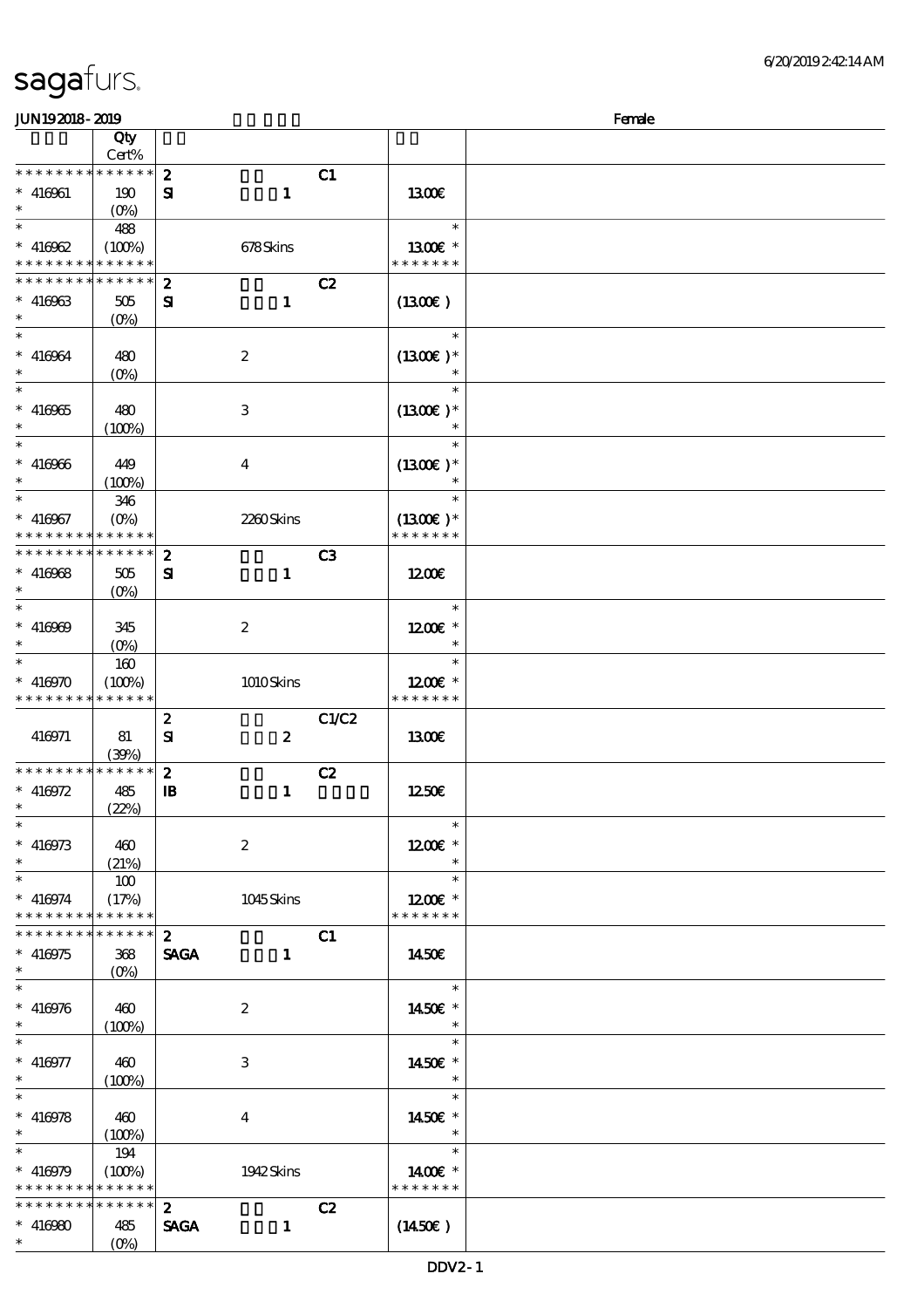| <b>JUN192018-2019</b>                                      |                                  |                                                   |                                           | Female |
|------------------------------------------------------------|----------------------------------|---------------------------------------------------|-------------------------------------------|--------|
|                                                            | Qty                              |                                                   |                                           |        |
|                                                            | $Cert\%$                         |                                                   |                                           |        |
| $\ast$<br>$* 416081$<br>$\ast$                             | 460<br>$(0\%)$                   | $\mathbf{2}$<br>C2<br><b>SAGA</b><br>$\mathbf{1}$ | $\ast$<br>$(1450E)^*$<br>$\ast$           |        |
| $\overline{\ast}$<br>$* 416982$<br>$\ast$                  | 460<br>$(0\%)$                   | $\ensuremath{\mathbf{3}}$                         | $\ast$<br>$(1450E)*$<br>$\ast$            |        |
| $\overline{\phantom{a}^*}$<br>$* 416983$<br>$\ast$         | 460<br>$(0\%)$                   | $\boldsymbol{4}$                                  | $\ast$<br>$(1450E)*$                      |        |
| $\overline{\phantom{0}}$<br>$* 416984$<br>$\ast$           | 460<br>$(0\%)$                   | $\mathbf{5}$                                      | $\ast$<br>$(1450E)*$                      |        |
| $\overline{\phantom{0}}$<br>$* 416985$<br>$\ast$           | 460<br>$(0\%)$                   | 6                                                 | $\ast$<br>$(1450E)*$<br>$\ast$            |        |
| $\overline{\ast}$<br>$* 416986$<br>$\ast$                  | 460<br>$(0\%)$                   | $\boldsymbol{7}$                                  | $\ast$<br>$(1450E)*$<br>$\ast$            |        |
| $\ast$<br>$* 416987$<br>$\ast$                             | 460<br>(100%)                    | 8                                                 | $\ast$<br>$(1450\varepsilon)^*$<br>$\ast$ |        |
| $\overline{\ast}$<br>$* 416988$<br>$\ast$                  | 460<br>(100%)                    | $9\phantom{.0}$                                   | $\ast$<br>$(1450E)*$<br>$\ast$            |        |
| $\ast$<br>$* 416989$<br>$\ast$                             | 460<br>(100%)                    | 10                                                | $\ast$<br>$(1450\varepsilon)^*$<br>$\ast$ |        |
| $\ast$<br>$* 416900$<br>$\ast$                             | 460<br>(100%)                    | $11\,$                                            | $\ast$<br>$(1450\varepsilon)^*$           |        |
| $\ast$<br>$* 416001$<br>$\ast$                             | 460<br>(100%)                    | $12\,$                                            | $\ast$<br>1450E *<br>$\ast$               |        |
| $\ast$<br>$*$ 416992<br>$*$                                | 460<br>(100%)                    | $13\,$                                            | $\ast$<br>1450€ *<br>$\ast$               |        |
| $\ast$<br>$* 416968$<br>$\ast$<br>$\overline{\phantom{a}}$ | 460<br>(100%)                    | 14                                                | $\ast$<br>1450€ *<br>$\ast$               |        |
| $* 416994$<br>$\ast$<br>$\overline{\phantom{0}}$           | 460<br>(90%)                     | 15                                                | $\ast$<br>1450E *<br>$\ast$               |        |
| $* 416905$<br>$*$<br>$\overline{\phantom{0}}$              | 152<br>(100%)                    | 16                                                | $\ast$<br>1450E *<br>$\ast$               |        |
| $* 416966$<br>* * * * * * * * * * * * * *                  | 238                              | 7315Skins                                         | $\ast$<br>1450€ *<br>* * * * * * *        |        |
| * * * * * * * * * * * * * * *                              |                                  | $\mathbf{2}$<br>C3                                |                                           |        |
| $* 416997$                                                 | 485                              | <b>SAGA</b><br>$\sim$ $\sim$ 1.                   | 1250€                                     |        |
| $\ast$                                                     |                                  |                                                   |                                           |        |
| $\ast$<br>$* 416988$<br>$\ast$                             | 460<br>$(O\!\!\!\!\!\!\!/\,\!o)$ | $\boldsymbol{z}$                                  | 1250E *<br>$\overline{\phantom{a}}$       |        |
| $\ast$<br>$* 416999$<br>$\ast$                             | 460<br>$(0\%)$                   | 3                                                 | $\ast$<br>1250E *<br>$\ast$               |        |
| $\ast$<br>$* 417000$<br>$\ast$                             | 460<br>$(O\%)$                   | $\overline{\mathbf{4}}$                           | $\ast$<br>1300E *<br>$\ast$               |        |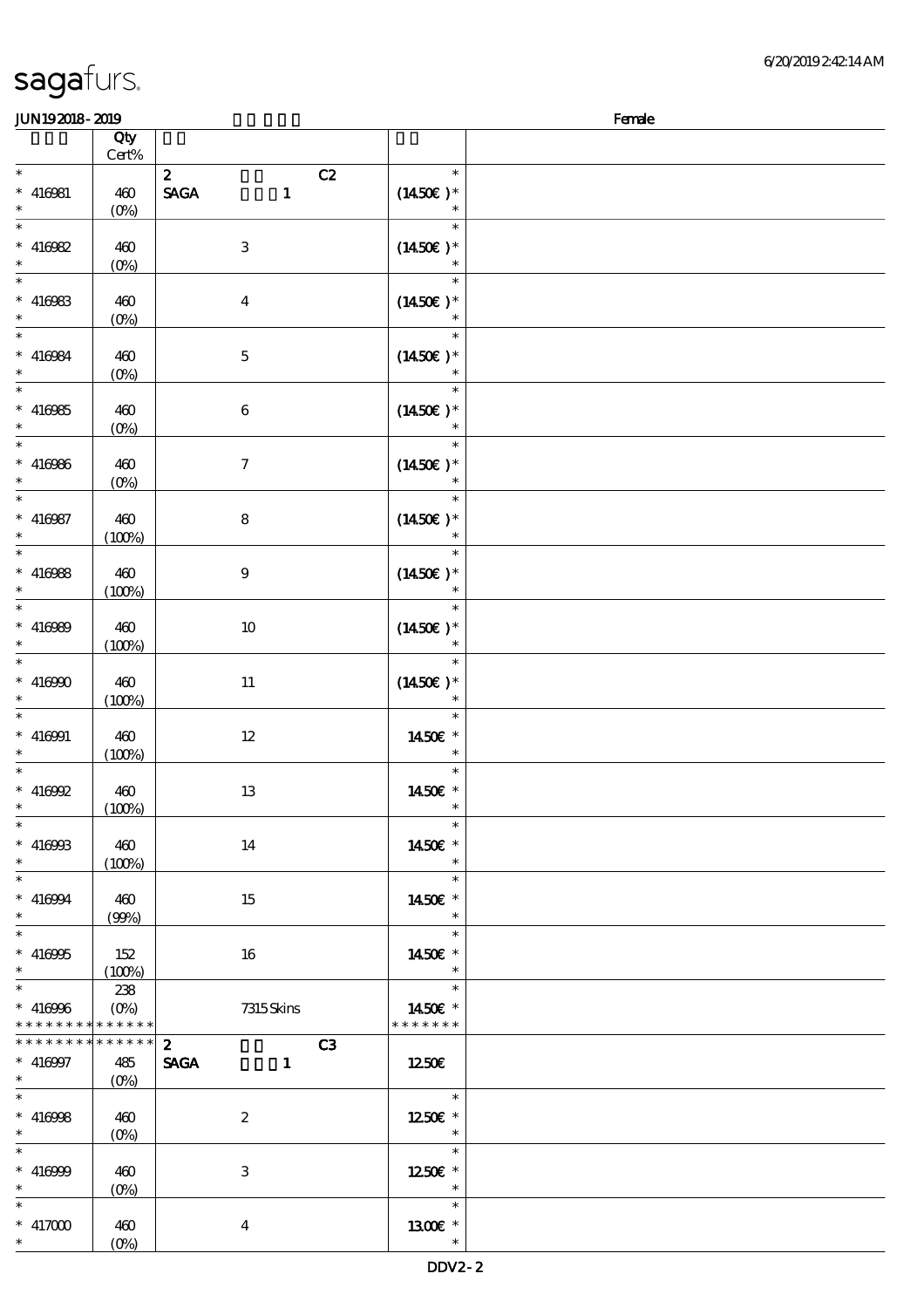| <b>JUN192018-2019</b>       |                       |                  |                         |                |                       | Female |
|-----------------------------|-----------------------|------------------|-------------------------|----------------|-----------------------|--------|
|                             | Qty                   |                  |                         |                |                       |        |
|                             | Cert%                 |                  |                         |                |                       |        |
| $\ast$                      |                       | $\boldsymbol{z}$ |                         | C3             | $\ast$                |        |
| $* 417001$                  | 109                   | <b>SAGA</b>      | $\mathbf{1}$            |                | 1250E *               |        |
| $\ast$                      | $(O_0)$               |                  |                         |                | $\ast$                |        |
| $\overline{\ast}$           | 455                   |                  |                         |                | $\ast$                |        |
| $*$ 417002                  | (100%)                |                  | 2429Skins               |                | 1250E *               |        |
| * * * * * * * *             | * * * * * *           |                  |                         |                | * * * * * * *         |        |
| * * * * * * * *             | * * * * * *           | $\boldsymbol{z}$ |                         | C <sub>3</sub> |                       |        |
| $* 417003$                  | 460                   | <b>SAGA</b>      | $\mathbf{1}$            |                | 1250E                 |        |
| $\ast$                      | (97%)                 |                  |                         |                |                       |        |
| $\overline{\phantom{0}}$    | 460                   |                  |                         |                | $\ast$                |        |
| $* 417004$                  | (97%)                 |                  | 920 Skins               |                | 1250E *               |        |
| * * * * * * * *             | * * * * * *           |                  |                         |                | * * * * * * *         |        |
|                             |                       | $\boldsymbol{z}$ |                         | C1             |                       |        |
| 417005                      | 440                   | <b>SAGA</b>      | $\boldsymbol{z}$        |                | 1450€                 |        |
|                             | (78%)                 |                  |                         |                |                       |        |
| * * * * * * * *             | * * * * * *           | $\mathbf{z}$     |                         | C2             |                       |        |
| $\hspace{0.1cm}^*$ 417006   | 485                   | <b>SAGA</b>      | $\boldsymbol{z}$        |                | (1450E)               |        |
| $\ast$                      | $(O\%)$               |                  |                         |                |                       |        |
| $\ast$                      |                       |                  |                         |                | $\ast$                |        |
| $* 417007$                  | 460                   |                  | $\boldsymbol{2}$        |                | $(1450E)*$            |        |
| $\ast$                      | $(O\!/\!\delta)$      |                  |                         |                | $\ast$                |        |
| $\ast$                      |                       |                  |                         |                | $\ast$                |        |
| $\hspace{0.1cm}^*$ 417008   | 460                   |                  | $\,3$                   |                | $(1450E)*$            |        |
| $\ast$                      | $(0\%)$               |                  |                         |                | $\ast$                |        |
| $\ast$                      |                       |                  |                         |                | $\ast$                |        |
| $* 417009$                  | 460                   |                  | $\overline{\mathbf{4}}$ |                | $(1450\varepsilon)^*$ |        |
| $\ast$                      | (90%)                 |                  |                         |                | $\ast$                |        |
| $\ast$                      |                       |                  |                         |                | $\ast$                |        |
| $* 417010$                  | 460                   |                  | $\mathbf 5$             |                | 1450€ *               |        |
| $\ast$                      | (100%)                |                  |                         |                | $\ast$                |        |
| $\ast$                      |                       |                  |                         |                | $\ast$                |        |
| $* 417011$                  | 266                   |                  | $\boldsymbol{6}$        |                | 1450€ *               |        |
| $*$                         | (100%)                |                  |                         |                | $\ast$                |        |
|                             | $\boldsymbol{\omega}$ |                  |                         |                | $\ast$                |        |
| $* 417012$                  |                       |                  | 2651 Skins              |                | 1450€ *               |        |
| * * * * * * * * * * * * * * |                       |                  |                         |                | * * * * * * *         |        |
| * * * * * * * *             | ******                | $\mathbf{2}$     |                         | C <sub>3</sub> |                       |        |
| $* 417013$                  | 485                   | <b>SAGA</b>      | $\boldsymbol{z}$        |                | <b>1300€</b>          |        |
| $\ast$                      | $(O\%)$               |                  |                         |                |                       |        |
| $\ast$                      |                       |                  |                         |                | $\ast$                |        |
| $* 417014$                  | 460                   |                  | $\boldsymbol{z}$        |                | 1300€ *               |        |
| $\ast$                      |                       |                  |                         |                | $\ast$                |        |
| $\overline{\phantom{0}}$    | $(O\!/\!\!\delta)$    |                  |                         |                | $\ast$                |        |
| $* 417015$                  | 201                   |                  | 3                       |                | 1300E *               |        |
| $\ast$                      |                       |                  |                         |                | $\ast$                |        |
| $\overline{\ast}$           | 280                   |                  |                         |                | $\ast$                |        |
| $* 417016$                  | (100%)                |                  | 1426Skins               |                | 1300 $\varepsilon$ *  |        |
| * * * * * * * *             | * * * * * *           |                  |                         |                | * * * * * * *         |        |
|                             |                       | 1/2              |                         | C2             |                       |        |
| 417017                      |                       | <b>SAGA</b>      | $\mathbf{3}$            |                | 1350E                 |        |
|                             | 106<br>(64%)          |                  |                         |                |                       |        |
| * * * * * * * *             | * * * * * *           | $\mathbf{2}$     |                         | C2             |                       |        |
|                             |                       |                  |                         |                |                       |        |
| $* 417018$<br>$\ast$        | 485<br>(56%)          | IA               | $\mathbf{1}$            |                | $(1350\epsilon)$      |        |
| $\ast$                      |                       |                  |                         |                | $\ast$                |        |
| $* 417019$                  |                       |                  |                         |                |                       |        |
| $\ast$                      | 460                   |                  | $\boldsymbol{2}$        |                | $(1350E)*$<br>$\ast$  |        |
| $\ast$                      | (35%)                 |                  |                         |                | $\ast$                |        |
|                             |                       |                  |                         |                |                       |        |
| $* 417020$<br>$*$           | 460                   |                  | $\,3$                   |                | $(1350)$ *            |        |
|                             | (24%)                 |                  |                         |                |                       |        |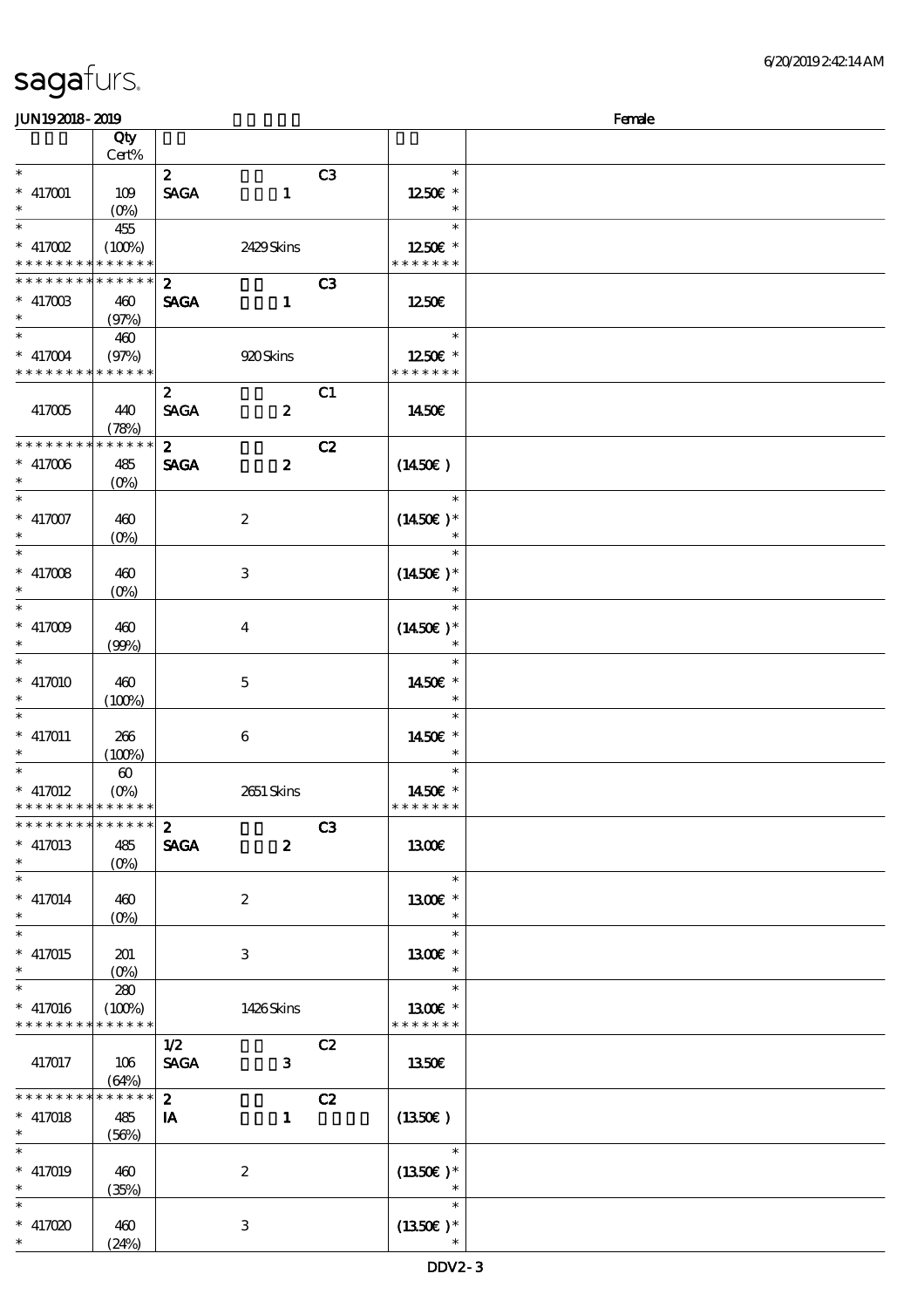| <b>saga</b> furs. |  |
|-------------------|--|
|                   |  |

| JUN192018-2019                             |                  |                  |                  |                |                            | Female |
|--------------------------------------------|------------------|------------------|------------------|----------------|----------------------------|--------|
|                                            | Qty              |                  |                  |                |                            |        |
|                                            | Cert%            |                  |                  |                |                            |        |
| $\ast$                                     |                  | $\boldsymbol{z}$ |                  | C2             | $\ast$                     |        |
| $*$ 417021                                 | 460              | IA               | $\mathbf{1}$     |                | $(1350E)*$                 |        |
| $\ast$                                     | (24%)            |                  |                  |                | $\ast$                     |        |
|                                            |                  |                  |                  |                | $\ast$                     |        |
| $*$ 417022                                 | 460              |                  | $\mathbf 5$      |                | $(1350E)^*$                |        |
| $\ast$                                     | (28%)            |                  |                  |                |                            |        |
| $\overline{\ast}$                          | $372$            |                  |                  |                | $\ast$                     |        |
| $*$ 417023                                 | (22%)            |                  | 2697Skins        |                | $(1350E)*$                 |        |
| * * * * * * * *                            | * * * * * *      |                  |                  |                | * * * * * * *              |        |
| * * * * * * * *                            | * * * * * *      |                  |                  | C2             |                            |        |
|                                            |                  | $\boldsymbol{z}$ |                  |                |                            |        |
| * 417024<br>$\ast$                         | 485              | IA               | $\boldsymbol{z}$ |                | (1350)                     |        |
| $\overline{\ast}$                          | (19%)            |                  |                  |                | $\ast$                     |        |
|                                            |                  |                  |                  |                |                            |        |
| $* 417025$                                 | 460              |                  | $\boldsymbol{2}$ |                | $(1350E)*$                 |        |
| $\ast$                                     | (42%)            |                  |                  |                |                            |        |
| $\ast$                                     | $362\,$          |                  |                  |                | $\ast$                     |        |
| $* 417026$                                 | (23%)            |                  | 1307Skins        |                | $(1350E)*$                 |        |
| * * * * * * * *                            | * * * * * *      |                  |                  |                | * * * * * * *              |        |
|                                            |                  | $\boldsymbol{z}$ |                  | C1             |                            |        |
| 417027                                     | 489              | <b>SROY</b>      | $\mathbf{1}$     |                | $(1500\varepsilon)$        |        |
|                                            | (82%)            |                  |                  |                |                            |        |
| * * * * * * * *                            | * * * * * *      | $\mathbf{z}$     |                  | C2             |                            |        |
| $*$ 417028                                 | 327              | <b>SROY</b>      | $\mathbf{1}$     |                | (1500E)                    |        |
| $\ast$                                     | $(0\%)$          |                  |                  |                |                            |        |
| $\ast$                                     |                  |                  |                  |                | $\ast$                     |        |
| $* 417029$                                 | 440              |                  | $\boldsymbol{2}$ |                | $(1500E)*$                 |        |
| $\ast$                                     | (100%)           |                  |                  |                | $\ast$                     |        |
| $\ast$                                     | 423              |                  |                  |                |                            |        |
| $* 417030$                                 | (100%)           |                  | 1190Skins        |                | $(1500E)*$                 |        |
| * * * * * * * *                            | * * * * * *      |                  |                  |                | * * * * * * *              |        |
|                                            |                  |                  |                  |                |                            |        |
|                                            |                  | $\boldsymbol{z}$ |                  | C <sub>3</sub> |                            |        |
| 417031                                     | 179              | <b>SROY</b>      | $\mathbf{1}$     |                | 1300E                      |        |
|                                            | (31%)            |                  |                  |                |                            |        |
|                                            |                  | $\mathbf{z}$     |                  | C1             |                            |        |
| 417032                                     | 457              | <b>SROY</b>      | $\boldsymbol{z}$ |                | $(1500\varepsilon)$        |        |
|                                            | (90%)            |                  |                  |                |                            |        |
|                                            |                  | $\mathbf{z}$     |                  | C1             |                            |        |
| 417033                                     | 283              | <b>SROY</b>      | $\boldsymbol{z}$ |                | (1500E)                    |        |
|                                            | (83%)            |                  |                  |                |                            |        |
| * * * * * * * *                            | ******           | $\mathbf{2}$     |                  | C2             |                            |        |
| $*$ 417034                                 | 337              | <b>SROY</b>      | $\boldsymbol{z}$ |                | <b>1500€</b>               |        |
| $\ast$                                     |                  |                  |                  |                |                            |        |
| $\overline{\phantom{0}}$                   |                  |                  |                  |                | $\ast$                     |        |
| $* 417035$                                 | 440              |                  | $\boldsymbol{2}$ |                | $1500E$ *                  |        |
| $\ast$                                     | $(100\%)$        |                  |                  |                | $\ast$                     |        |
| $\ast$                                     |                  |                  |                  |                | $\ast$                     |        |
| $* 417036$                                 | 440              |                  | 3                |                | $1500E$ *                  |        |
| $\ast$                                     | (100%)           |                  |                  |                | $\ast$                     |        |
| $\ast$                                     | 124              |                  |                  |                | $\ast$                     |        |
| $* 417037$                                 | (100%)           |                  | 1341 Skins       |                | 1450E *                    |        |
| * * * * * * * * <mark>* * * * * * *</mark> |                  |                  |                  |                | * * * * * * *              |        |
| * * * * * * * *                            | $* * * * * * *$  | $\mathbf{2}$     |                  | C3             |                            |        |
| $*$ 417038                                 | 152              | <b>SROY</b>      | $\boldsymbol{z}$ |                | 1350E                      |        |
| $\ast$                                     |                  |                  |                  |                |                            |        |
| $\ast$                                     | 101              |                  |                  |                | $\ast$                     |        |
|                                            |                  |                  |                  |                |                            |        |
| $* 417039$<br>* * * * * * * *              | (100%)<br>****** |                  | 253Skins         |                | $1300E$ *<br>* * * * * * * |        |
|                                            |                  |                  |                  |                |                            |        |
|                                            |                  | $\mathbf{2}$     |                  | C1/C2          |                            |        |
| 417040                                     | 98               | <b>LUMI</b>      | $\mathbf{1}$     |                | 1600E                      |        |
|                                            | (72%)            |                  |                  |                |                            |        |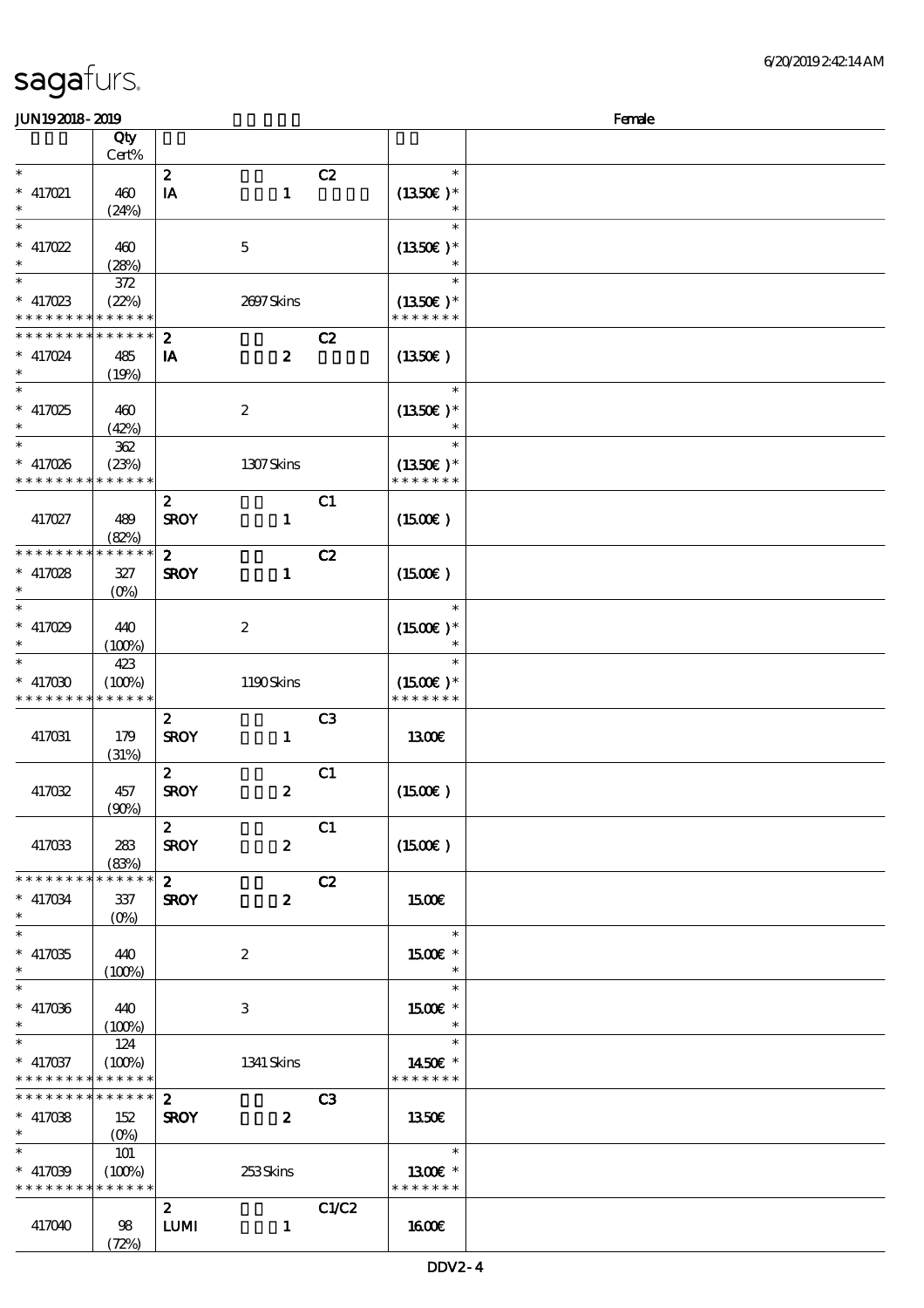| JUN192018-2019 |  |
|----------------|--|
|                |  |

| JUN192018-2019 |              |             |        |       | Female |  |  |
|----------------|--------------|-------------|--------|-------|--------|--|--|
|                | Qty<br>Cert% |             |        |       |        |  |  |
|                |              | 2           |        | C1/C2 |        |  |  |
| 417041         | 118<br>(88%) | <b>LUMI</b> | o<br>w |       | 1550E  |  |  |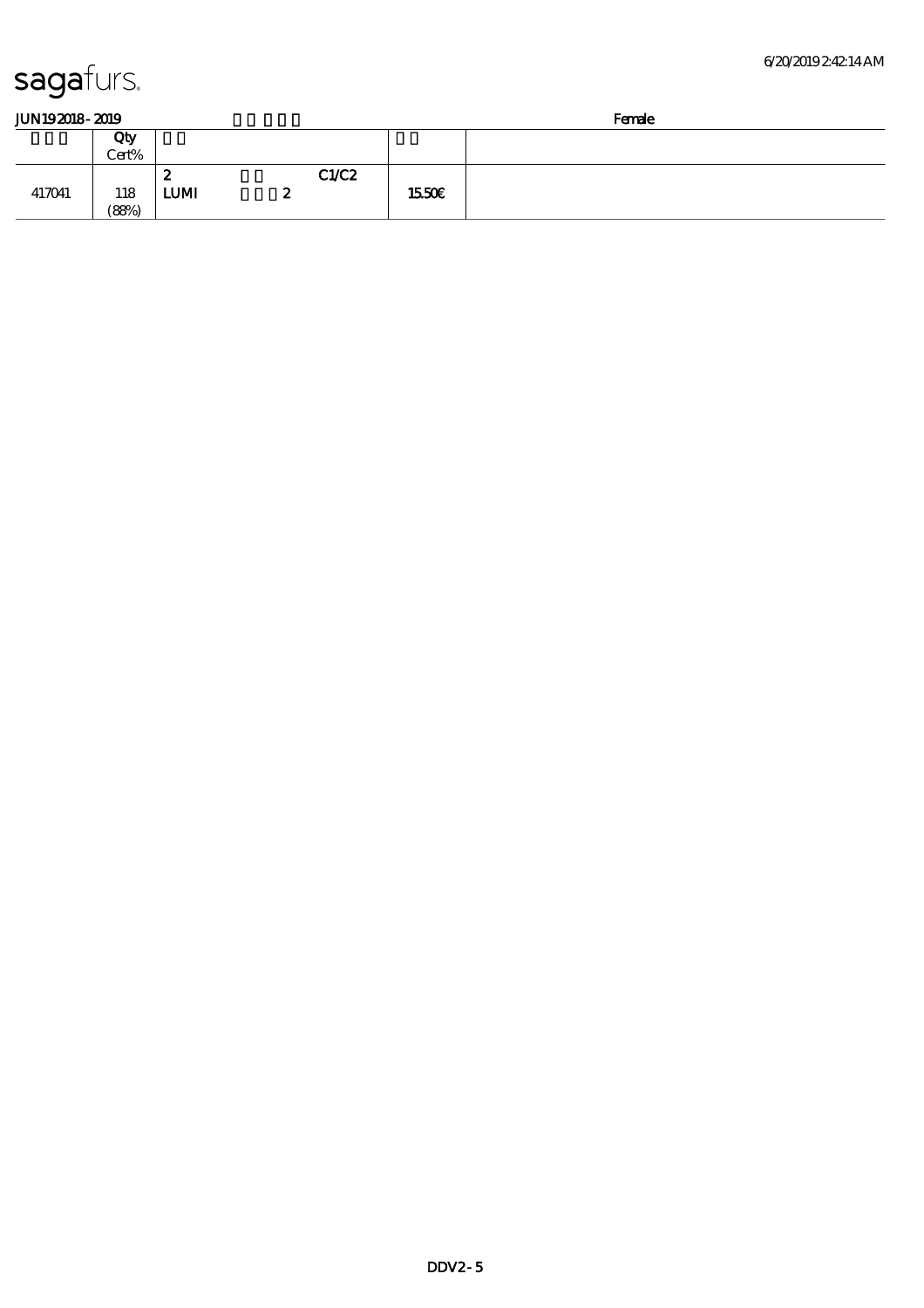| JUN192018-2019                |                       |                               |                  |                | Female                   |  |  |  |
|-------------------------------|-----------------------|-------------------------------|------------------|----------------|--------------------------|--|--|--|
|                               | Qty                   |                               |                  |                |                          |  |  |  |
|                               | Cert%                 |                               |                  |                |                          |  |  |  |
|                               |                       | $\mathbf{3}$                  |                  | C1/C2          |                          |  |  |  |
| 417121                        | 221<br>(57%)          | ${\bf s}$                     | $\mathbf{1}$     |                | 1000E                    |  |  |  |
|                               |                       | ${\bf 3}$                     |                  | C <sub>3</sub> |                          |  |  |  |
| 417122                        | 142                   | ${\bf S}$                     | $\mathbf{1}$     |                | 1000E                    |  |  |  |
|                               | (30%)                 |                               |                  |                |                          |  |  |  |
|                               |                       | $\mathbf{3}$                  |                  | C1/C2          |                          |  |  |  |
| 417123                        | 143                   | ${\bf s}$                     | $\boldsymbol{2}$ |                | 1050€                    |  |  |  |
|                               | (56%)                 |                               |                  |                |                          |  |  |  |
| 417124                        | 223                   | 3                             |                  | C2             | 1000E                    |  |  |  |
|                               | (38%)                 | $\mathbf{B}$                  | $\mathbf{I}$     |                |                          |  |  |  |
|                               |                       | 3                             |                  | C2             |                          |  |  |  |
| 417125                        | 148                   | $\mathbf{B}$                  | $\boldsymbol{z}$ |                | 1000E                    |  |  |  |
|                               | (46%)                 |                               |                  |                |                          |  |  |  |
| * * * * * * * *               | * * * * * *           | 3                             |                  | C1             |                          |  |  |  |
| $* 417126$<br>$\ast$          | 170                   | <b>SAGA</b>                   | $\mathbf{1}$     |                | $(1200\varepsilon)$      |  |  |  |
| $\overline{\ast}$             | $(O\%)$<br>$300\,$    |                               |                  |                | $\ast$                   |  |  |  |
| $*$ 417127                    | (100%)                |                               | 560Skins         |                | $(1200E)*$               |  |  |  |
| * * * * * * * *               | * * * * * *           |                               |                  |                | * * * * * * *            |  |  |  |
| * * * * * * * *               | * * * * * *           | $\mathbf{3}$                  |                  | C2             |                          |  |  |  |
| $*$ 417128                    | 525                   | <b>SAGA</b>                   | $\mathbf{1}$     |                | 1200E                    |  |  |  |
| $\ast$                        | (O <sub>0</sub> )     |                               |                  |                |                          |  |  |  |
| $\overline{\ast}$             |                       |                               |                  |                | $\ast$                   |  |  |  |
| $*$ 417129                    | 530                   |                               | $\boldsymbol{2}$ |                | 1200E *<br>$\ast$        |  |  |  |
| $\overline{\ast}$             | (90%)                 |                               |                  |                | $\ast$                   |  |  |  |
| $^*$ 417130 $\,$              | 524                   |                               | $\,3$            |                | 11.50€ *                 |  |  |  |
|                               | (100%)                |                               |                  |                | $\ast$                   |  |  |  |
| $\ast$                        | 331                   |                               |                  |                | $\ast$                   |  |  |  |
| $*$ 417131                    | $(O\%)$               |                               | 1910Skins        |                | 11.50€ *                 |  |  |  |
| * * * * * * * * * * * * * *   |                       |                               |                  |                | * * * * * * *            |  |  |  |
| * * * * * * * * * * * * * *   |                       | 3                             |                  | C3             |                          |  |  |  |
| $* 417132$<br>$\ast$          | 460<br>$(0\%)$        | <b>SAGA</b>                   | $\mathbf{1}$     |                | 1050€                    |  |  |  |
| $\overline{\ast}$             | 166                   |                               |                  |                | $\ast$                   |  |  |  |
| $*$ 417133                    | (100%)                |                               | 626Skins         |                | 1050€ *                  |  |  |  |
| * * * * * * * *               | * * * * * *           |                               |                  |                | * * * * * * *            |  |  |  |
|                               |                       | $\mathbf{3}$                  |                  | C1             |                          |  |  |  |
| 417134                        | 160                   | <b>SAGA</b>                   | $\boldsymbol{z}$ |                | 1200E                    |  |  |  |
|                               | (77%)                 |                               |                  |                |                          |  |  |  |
| 417135                        | 180                   | 3 <sup>1</sup><br><b>SAGA</b> | $\boldsymbol{z}$ | C1             | 1200                     |  |  |  |
|                               | (73%)                 |                               |                  |                |                          |  |  |  |
| * * * * * * * *               | * * * * * *           | 3 <sup>1</sup>                |                  | C2             |                          |  |  |  |
| $*$ 417136                    | 226                   | <b>SAGA</b>                   | $\boldsymbol{z}$ |                | 1200                     |  |  |  |
| $\ast$                        | $(O\%)$               |                               |                  |                |                          |  |  |  |
| $\ast$                        | $311\,$               |                               |                  |                | $\ast$                   |  |  |  |
| $*$ 417137<br>* * * * * * * * | (100%)<br>* * * * * * |                               | $537$ Skins      |                | 1200E *<br>* * * * * * * |  |  |  |
| * * * * * * * *               | * * * * * *           | $\overline{\mathbf{3}}$       |                  | C2             |                          |  |  |  |
| $*$ 417138                    | 525                   | <b>SAGA</b>                   | $\boldsymbol{z}$ |                | $(1200\varepsilon)$      |  |  |  |
| $\ast$                        | (5%)                  |                               |                  |                |                          |  |  |  |
| $\overline{\phantom{0}}$      |                       |                               |                  |                | $\ast$                   |  |  |  |
| $* 417139$                    | 177                   |                               | $\boldsymbol{2}$ |                | $(1200E)*$               |  |  |  |
| $\ast$<br>$\ast$              | (6%)                  |                               |                  |                | $\ast$                   |  |  |  |
| $* 417140$                    | 316<br>(90%)          |                               | $1018$ Skins     |                | $(1200E)*$               |  |  |  |
| $*********$                   | * * * * * *           |                               |                  |                | * * * * * * *            |  |  |  |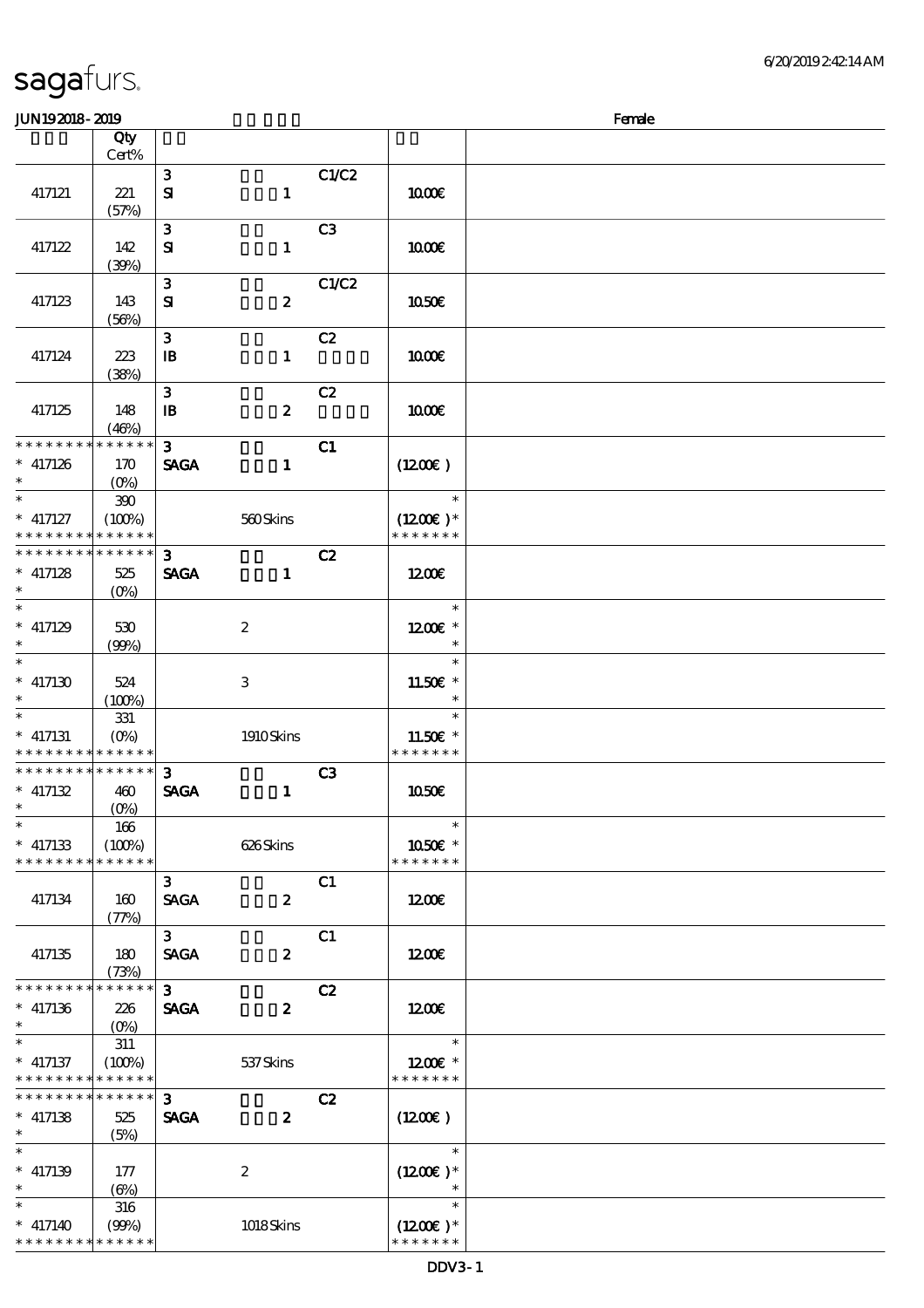| <b>JUN192018-2019</b>         |                           |                |                  |                |                        | Female |
|-------------------------------|---------------------------|----------------|------------------|----------------|------------------------|--------|
|                               | Qty                       |                |                  |                |                        |        |
|                               | Cert%                     |                |                  |                |                        |        |
|                               |                           | 3 <sup>1</sup> |                  | C <sub>3</sub> |                        |        |
| 417141                        | 223                       | <b>SAGA</b>    | $\boldsymbol{z}$ |                | 1050E                  |        |
|                               | (42%)                     |                |                  |                |                        |        |
| * * * * * * * *               | * * * * * *               | $\mathbf{3}$   |                  | C <sub>3</sub> |                        |        |
| $*$ 417142                    | 363                       | <b>SAGA</b>    | $\boldsymbol{z}$ |                | 1100E                  |        |
| $\ast$                        | (1%)                      |                |                  |                |                        |        |
| $\overline{\phantom{0}}$      | 149                       |                |                  |                | $\ast$                 |        |
| $*$ 417143                    | (98%)                     |                | 512Skins         |                | 1050E *                |        |
| * * * * * * * * * * * * * *   |                           |                |                  |                | * * * * * * *          |        |
| * * * * * * * *               | * * * * * *               | 3              |                  | C2             |                        |        |
| $* 417144$                    | 525                       | IA             | $\mathbf{1}$     |                | 1050E                  |        |
| $\ast$                        | (42%)                     |                |                  |                |                        |        |
| $\overline{\ast}$             |                           |                |                  |                | $\ast$                 |        |
| $*$ 417145                    | 500                       |                | $\boldsymbol{2}$ |                | $1000E$ *              |        |
|                               | (35%)                     |                |                  |                | $\ast$                 |        |
| $\ast$                        | 464                       |                |                  |                | $\ast$                 |        |
| $* 417146$                    | (36%)                     |                | 1489Skins        |                | 1000 *                 |        |
| * * * * * * * *               | * * * * * *               |                |                  |                | * * * * * * *          |        |
| * * * * * * * *               | * * * * * *               | $\mathbf{3}$   |                  | C2             |                        |        |
| $*$ 417147                    | 505                       | IA             | $\boldsymbol{z}$ |                | 1050E                  |        |
| $\ast$                        | (49%)                     |                |                  |                |                        |        |
| $\ast$                        | 56                        |                |                  |                | $\ast$                 |        |
| $*$ 417148                    | (25%)                     |                | 561 Skins        |                | $1050$ $\varepsilon$ * |        |
| * * * * * * * *               | * * * * * *               |                |                  |                | * * * * * * *          |        |
|                               |                           | $\mathbf{3}$   |                  | C1             |                        |        |
| 417149                        | 116                       | <b>SROY</b>    | $\mathbf{1}$     |                | $(1300\varepsilon)$    |        |
|                               | (73%)                     |                |                  |                |                        |        |
| * * * * * * * *               | * * * * * *               | $\mathbf{3}$   |                  | C1/C2          |                        |        |
| $*$ 417150                    | 145                       | <b>SROY</b>    | $\mathbf{1}$     |                | 1250E                  |        |
|                               | (15%)                     |                |                  |                |                        |        |
|                               | 151                       |                |                  |                | $\ast$                 |        |
| $*$ 417151                    | (98%)                     |                | 296Skins         |                | 1250E *                |        |
| * * * * * * * * * * * * * *   |                           |                |                  |                | * * * * * * *          |        |
| * * * * * * * * * * * * * * * |                           | $\mathbf{3}$   |                  | C2             |                        |        |
| $*$ 417152                    | 143                       | <b>SROY</b>    | $\mathbf{1}$     |                | 1250E                  |        |
| $*$ and $*$                   | $(O\!\!\!\!\!\!\!/\,\!o)$ |                |                  |                |                        |        |
| $\ast$                        | 293                       |                |                  |                | $\ast$                 |        |
| $*$ 417153                    | (100%)                    |                | 436Skins         |                | 1250E *                |        |
| * * * * * * * *               | * * * * * *               |                |                  |                | * * * * * * *          |        |
|                               |                           | $\mathbf{3}$   |                  | C1/C2          |                        |        |
| 417154                        | 298                       | <b>SROY</b>    | $\boldsymbol{z}$ |                | (1250E)                |        |
|                               | (72%)                     |                |                  |                |                        |        |
|                               |                           | $\mathbf{3}$   |                  | C1/C2          |                        |        |
| 417155                        | 128                       | <b>SROY</b>    | $\boldsymbol{z}$ |                | (1250E)                |        |
|                               | (50%)                     |                |                  |                |                        |        |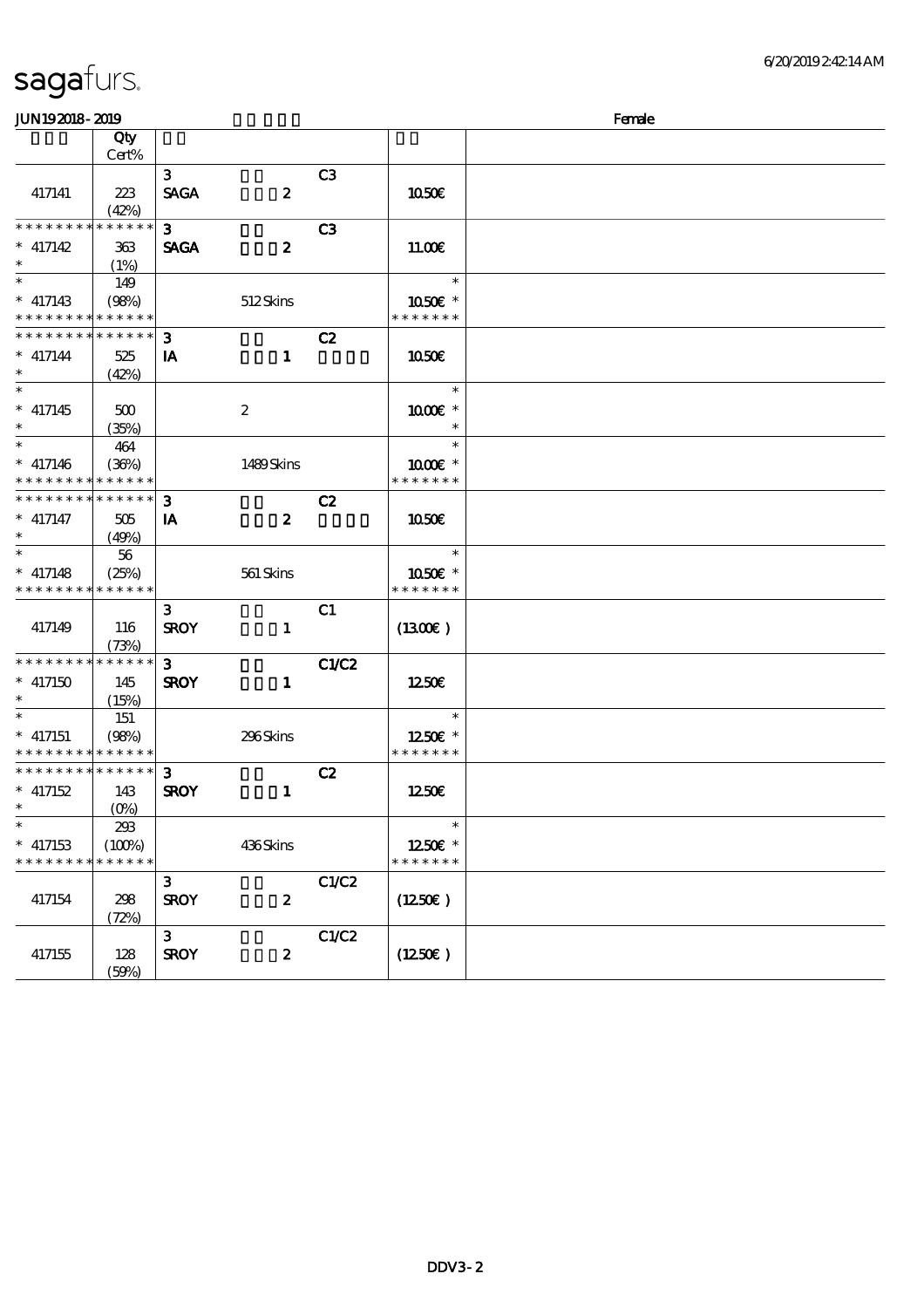### $J/N192018 - 2019$  Female

| ມມາ ເວລມດ- ລມວ                            |              |                                                 |                  |                                                                                                                                                                                                                                                                                                                                                                                                                                                                                 |                          | rance |
|-------------------------------------------|--------------|-------------------------------------------------|------------------|---------------------------------------------------------------------------------------------------------------------------------------------------------------------------------------------------------------------------------------------------------------------------------------------------------------------------------------------------------------------------------------------------------------------------------------------------------------------------------|--------------------------|-------|
|                                           | Qty<br>Cert% |                                                 |                  |                                                                                                                                                                                                                                                                                                                                                                                                                                                                                 |                          |       |
|                                           |              | $\boldsymbol{\mathbf{z}}$                       |                  | C2                                                                                                                                                                                                                                                                                                                                                                                                                                                                              |                          |       |
| 417221                                    | 125          | (SI)                                            |                  | $1 \quad 1$                                                                                                                                                                                                                                                                                                                                                                                                                                                                     | 1950€                    |       |
|                                           | (11%)        |                                                 |                  |                                                                                                                                                                                                                                                                                                                                                                                                                                                                                 |                          |       |
|                                           |              | $\boldsymbol{\mathfrak{D}}$                     |                  | C2                                                                                                                                                                                                                                                                                                                                                                                                                                                                              |                          |       |
| 417222                                    | 192          | $\boldsymbol{S}$                                | $\mathbf{1}$     | $\overline{\phantom{a}}$ $\overline{\phantom{a}}$ $\overline{\phantom{a}}$ $\overline{\phantom{a}}$ $\overline{\phantom{a}}$ $\overline{\phantom{a}}$ $\overline{\phantom{a}}$ $\overline{\phantom{a}}$ $\overline{\phantom{a}}$ $\overline{\phantom{a}}$ $\overline{\phantom{a}}$ $\overline{\phantom{a}}$ $\overline{\phantom{a}}$ $\overline{\phantom{a}}$ $\overline{\phantom{a}}$ $\overline{\phantom{a}}$ $\overline{\phantom{a}}$ $\overline{\phantom{a}}$ $\overline{\$ | 2000                     |       |
|                                           | (31%)        |                                                 |                  |                                                                                                                                                                                                                                                                                                                                                                                                                                                                                 |                          |       |
| 417223                                    | 180          | $\boldsymbol{\mathfrak{D}}$<br>$\boldsymbol{S}$ |                  | C2<br>$2 \t 1$                                                                                                                                                                                                                                                                                                                                                                                                                                                                  | 21.00                    |       |
|                                           | (29%)        |                                                 |                  |                                                                                                                                                                                                                                                                                                                                                                                                                                                                                 |                          |       |
|                                           |              | $\boldsymbol{\mathfrak{D}}$                     |                  | C2                                                                                                                                                                                                                                                                                                                                                                                                                                                                              |                          |       |
| 417224                                    | 72           | (SI)                                            |                  | $1 \t 2$                                                                                                                                                                                                                                                                                                                                                                                                                                                                        | 17.00E                   |       |
|                                           | (15%)        |                                                 |                  |                                                                                                                                                                                                                                                                                                                                                                                                                                                                                 |                          |       |
|                                           |              | $\boldsymbol{\mathfrak{D}}$                     |                  | C2                                                                                                                                                                                                                                                                                                                                                                                                                                                                              |                          |       |
| 417225                                    | 134          | (S)                                             |                  | $1 \t 2$                                                                                                                                                                                                                                                                                                                                                                                                                                                                        | 1800E                    |       |
|                                           | (24%)        | $\boldsymbol{\mathfrak{D}}$                     |                  |                                                                                                                                                                                                                                                                                                                                                                                                                                                                                 |                          |       |
| 417226                                    | 152          | $\boldsymbol{S}$                                | $\boldsymbol{z}$ | $\frac{C2}{2}$                                                                                                                                                                                                                                                                                                                                                                                                                                                                  | 1900E                    |       |
|                                           | (20%)        |                                                 |                  |                                                                                                                                                                                                                                                                                                                                                                                                                                                                                 |                          |       |
| * * * * * * * *                           | * * * * * *  | $\mathbf{O}$                                    |                  | C2                                                                                                                                                                                                                                                                                                                                                                                                                                                                              |                          |       |
| $*$ 417227<br>$\ast$                      | 465          | (S)                                             | $\mathbf{1}$     | $\overline{\phantom{a}}$                                                                                                                                                                                                                                                                                                                                                                                                                                                        | 17.50E                   |       |
| $\ast$                                    | (25%)        |                                                 |                  |                                                                                                                                                                                                                                                                                                                                                                                                                                                                                 | $\overline{\phantom{a}}$ |       |
| $^\ast$ 417228 $^\ast$                    | 440          |                                                 | $\boldsymbol{2}$ |                                                                                                                                                                                                                                                                                                                                                                                                                                                                                 | 17.50€ *                 |       |
|                                           | (35%)        |                                                 |                  |                                                                                                                                                                                                                                                                                                                                                                                                                                                                                 | $\ast$                   |       |
| $\overline{\ast}$                         |              |                                                 |                  |                                                                                                                                                                                                                                                                                                                                                                                                                                                                                 | $\ast$                   |       |
| $*$ 417229<br>$\ast$                      | 440          |                                                 | 3                |                                                                                                                                                                                                                                                                                                                                                                                                                                                                                 | 17.50€ *                 |       |
|                                           | (19%)<br>157 |                                                 |                  |                                                                                                                                                                                                                                                                                                                                                                                                                                                                                 | $\ast$                   |       |
| $* 417230$                                | (10%)        |                                                 | 1502Skins        |                                                                                                                                                                                                                                                                                                                                                                                                                                                                                 | 17.50€ *                 |       |
| * * * * * * * * <mark>* * * * * *</mark>  |              |                                                 |                  |                                                                                                                                                                                                                                                                                                                                                                                                                                                                                 | * * * * * * *            |       |
| * * * * * * * *                           | * * * * * *  | $\mathbf 0$                                     |                  | C2                                                                                                                                                                                                                                                                                                                                                                                                                                                                              |                          |       |
| $*$ 417231<br>$*$                         | 445          | $\boldsymbol{\mathcal{S}}$                      |                  | $1 \quad 1$                                                                                                                                                                                                                                                                                                                                                                                                                                                                     | 1800E                    |       |
| $*$                                       | (35%)        |                                                 |                  |                                                                                                                                                                                                                                                                                                                                                                                                                                                                                 | $\ast$                   |       |
| $* 417232$                                | 420          |                                                 | $\boldsymbol{2}$ |                                                                                                                                                                                                                                                                                                                                                                                                                                                                                 | 1800E *                  |       |
| $\ast$                                    | (20%)        |                                                 |                  |                                                                                                                                                                                                                                                                                                                                                                                                                                                                                 | $\ast$                   |       |
| $\ast$                                    |              |                                                 |                  |                                                                                                                                                                                                                                                                                                                                                                                                                                                                                 | $\ast$                   |       |
| $*$ 417233<br>$\ast$                      | 420          |                                                 | $\,3$            |                                                                                                                                                                                                                                                                                                                                                                                                                                                                                 | 1800€ *<br>$\ast$        |       |
| $\ast$                                    | (19%)        |                                                 |                  |                                                                                                                                                                                                                                                                                                                                                                                                                                                                                 | $\ast$                   |       |
| $*$ 417234                                | 420          |                                                 | $\boldsymbol{4}$ |                                                                                                                                                                                                                                                                                                                                                                                                                                                                                 | 1800 £*                  |       |
| $\ast$                                    | (20%)        |                                                 |                  |                                                                                                                                                                                                                                                                                                                                                                                                                                                                                 | $\ast$                   |       |
| $\ast$                                    |              |                                                 |                  |                                                                                                                                                                                                                                                                                                                                                                                                                                                                                 | $\ast$                   |       |
| $*$ 417235<br>$\ast$                      | 420<br>(31%) |                                                 | $\mathbf 5$      |                                                                                                                                                                                                                                                                                                                                                                                                                                                                                 | 1800E *<br>$\ast$        |       |
| $\ast$                                    |              |                                                 |                  |                                                                                                                                                                                                                                                                                                                                                                                                                                                                                 | $\ast$                   |       |
| $*$ 417236                                | 420          |                                                 | 6                |                                                                                                                                                                                                                                                                                                                                                                                                                                                                                 | 1800 £*                  |       |
| $\ast$                                    | (44%)        |                                                 |                  |                                                                                                                                                                                                                                                                                                                                                                                                                                                                                 | $\ast$                   |       |
| $\ast$                                    | 87           |                                                 |                  |                                                                                                                                                                                                                                                                                                                                                                                                                                                                                 | $\ast$                   |       |
| $*$ 417237<br>* * * * * * * * * * * * * * | (68%)        |                                                 | 2632Skins        |                                                                                                                                                                                                                                                                                                                                                                                                                                                                                 | 1800E *<br>* * * * * * * |       |
| * * * * * * * *                           | * * * * * *  | $\mathbf 0$                                     |                  | C2                                                                                                                                                                                                                                                                                                                                                                                                                                                                              |                          |       |
| $*$ 417238                                | 445          | $\boldsymbol{\mathrm{(S)}}$                     | $\mathbf{z}$     | $\overline{\phantom{a}}$                                                                                                                                                                                                                                                                                                                                                                                                                                                        | 1900E                    |       |
| $\ast$                                    | (21%)        |                                                 |                  |                                                                                                                                                                                                                                                                                                                                                                                                                                                                                 |                          |       |
| $\ast$                                    |              |                                                 |                  |                                                                                                                                                                                                                                                                                                                                                                                                                                                                                 | $\ast$                   |       |
| $* 417239$<br>$\ast$                      | 380<br>(38%) |                                                 | $\boldsymbol{2}$ |                                                                                                                                                                                                                                                                                                                                                                                                                                                                                 | 1900E *<br>$\ast$        |       |
| $\ast$                                    | 67           |                                                 |                  |                                                                                                                                                                                                                                                                                                                                                                                                                                                                                 | $\ast$                   |       |
| $* 417240$                                | (26%)        |                                                 | 892Skins         |                                                                                                                                                                                                                                                                                                                                                                                                                                                                                 | 1850E *                  |       |
| * * * * * * * *                           | * * * * * *  |                                                 |                  |                                                                                                                                                                                                                                                                                                                                                                                                                                                                                 | * * * * * * *            |       |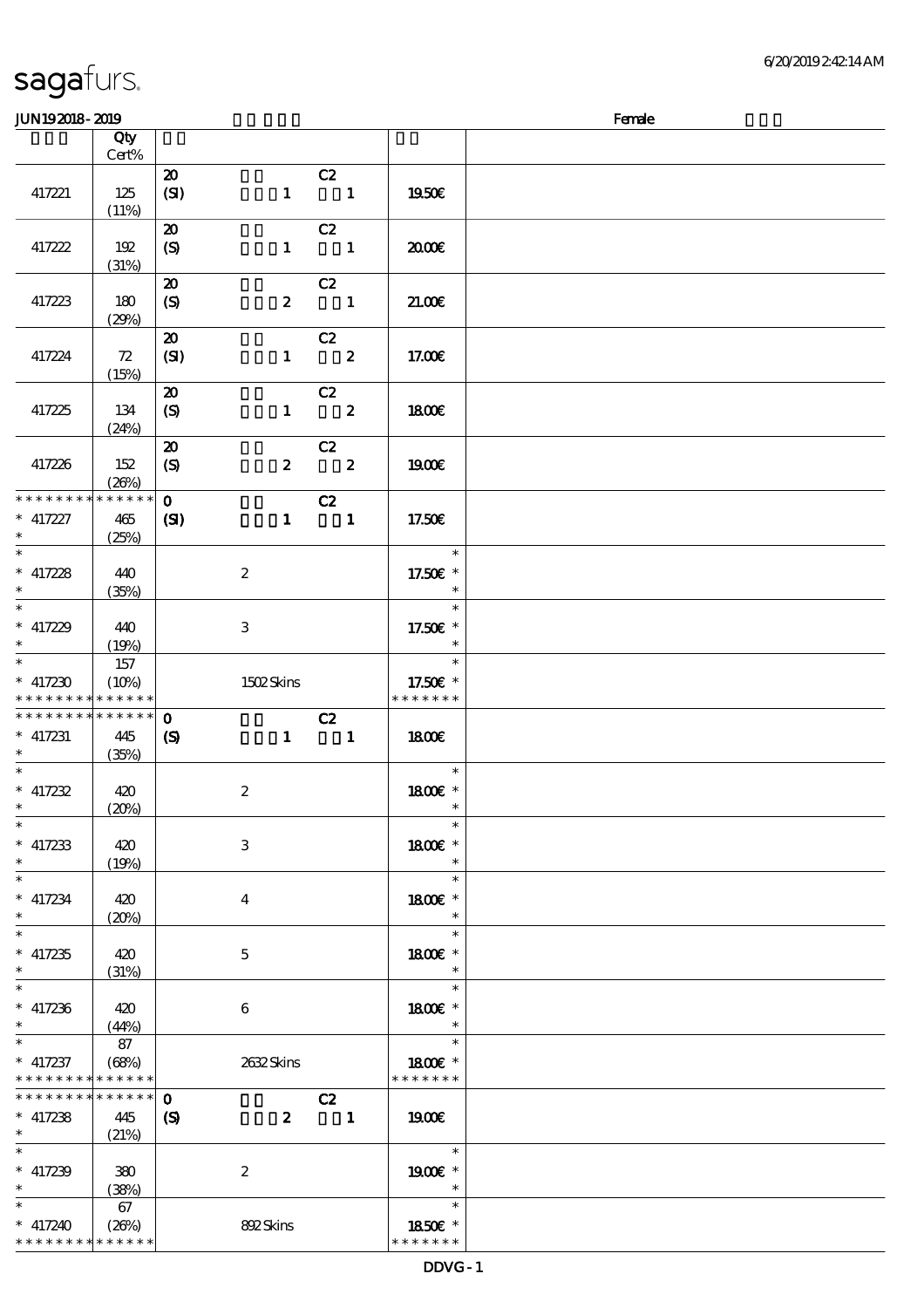| JUN192018-2019                             |             |                             |                         |                            |                          | Female |
|--------------------------------------------|-------------|-----------------------------|-------------------------|----------------------------|--------------------------|--------|
|                                            | Qty         |                             |                         |                            |                          |        |
|                                            | Cert%       |                             |                         |                            |                          |        |
| * * * * * * * *                            | * * * * * * | $\mathbf{o}$                |                         | C2                         |                          |        |
| $*$ 417241                                 | 465         | (S)                         | $\mathbf{1}$            | $\mathbf{2}$               | 1550E                    |        |
| $\ast$                                     | (16%)       |                             |                         |                            |                          |        |
| $\overline{\ast}$                          |             |                             |                         |                            | $\ast$                   |        |
| $* 417242$                                 | 440         |                             | $\boldsymbol{z}$        |                            | 1550€ *                  |        |
| $\ast$                                     | (28%)       |                             |                         |                            | $\ast$                   |        |
|                                            |             |                             |                         |                            | $\ast$                   |        |
|                                            | 211         |                             |                         |                            |                          |        |
| $*$ 417243                                 | (18%)       |                             | 1116Skins               |                            | 1550€ *                  |        |
| * * * * * * * * <mark>* * * * * * *</mark> |             |                             |                         |                            | * * * * * * *            |        |
| * * * * * * * *                            | ******      | $\mathbf{o}$                |                         | C2                         |                          |        |
| $* 417244$                                 | 445         | $\boldsymbol{\mathrm{(S)}}$ | $\mathbf{1}$            | $\overline{\mathbf{2}}$    | <b>1600€</b>             |        |
| $\ast$                                     | (29%)       |                             |                         |                            |                          |        |
| $\overline{\phantom{0}}$                   |             |                             |                         |                            | $\ast$                   |        |
| $* 417245$                                 | 420         |                             | $\boldsymbol{z}$        |                            | 1600€ *                  |        |
| $\ast$                                     | (33%)       |                             |                         |                            | $\ast$                   |        |
|                                            | 294         |                             |                         |                            | $\ast$                   |        |
| $* 417246$                                 | (15%)       |                             | 1159Skins               |                            | 1600E *                  |        |
| * * * * * * * *                            | * * * * * * |                             |                         |                            | * * * * * * *            |        |
| * * * * * * * *                            | * * * * * * | $\mathbf 0$                 |                         | C2                         |                          |        |
| $*$ 417247                                 |             |                             | $\boldsymbol{z}$        | $\overline{\mathbf{2}}$    |                          |        |
| $\ast$                                     | 445         | $\boldsymbol{\mathrm{(S)}}$ |                         |                            | 1650E                    |        |
| $\overline{\ast}$                          | (20%)       |                             |                         |                            | $\ast$                   |        |
|                                            | 369         |                             |                         |                            |                          |        |
| $*$ 417248                                 | (41%)       |                             | 814Skins                |                            | 1650E *                  |        |
| * * * * * * * *                            | ******      |                             |                         |                            | * * * * * * *            |        |
|                                            |             | $\mathbf{O}$                |                         | C2                         |                          |        |
| 417249                                     | 221         | $\boldsymbol{S}$            | $\mathbf{3}$            | $\overline{\mathbf{2}}$    | 1600E                    |        |
|                                            | (35%)       |                             |                         |                            |                          |        |
| * * * * * * * *                            | * * * * * * | $\mathbf{1}$                |                         | C2                         |                          |        |
| $*$ 417250                                 | 505         | (S)                         | $\mathbf{1}$            | $\blacksquare$             | 1500€                    |        |
| $\ast$                                     | (41%)       |                             |                         |                            |                          |        |
| $\ast$                                     |             |                             |                         |                            | $\ast$                   |        |
| $*$ 417251                                 |             |                             |                         |                            | 1450€ *                  |        |
| $\ast$                                     | 480         |                             | $\boldsymbol{z}$        |                            | $\ast$                   |        |
| $\ast$                                     | (30%)       |                             |                         |                            | $\ast$                   |        |
|                                            |             |                             |                         |                            |                          |        |
| $*$ 417252                                 | 480         |                             | 3                       |                            | 1450€ *                  |        |
| $\ast$                                     | (15%)       |                             |                         |                            | $\ast$                   |        |
| $\ast$                                     |             |                             |                         |                            | $\ast$                   |        |
| $*$ 417253                                 | 480         |                             | $\overline{\mathbf{4}}$ |                            | 1450€ *                  |        |
| $\ast$                                     | (34%)       |                             |                         |                            | $\ast$                   |        |
| $\ast$                                     |             |                             |                         |                            | $\ast$                   |        |
| $* 417254$                                 | 480         |                             | $\mathbf{5}$            |                            | 1450E *                  |        |
| $\ast$                                     | (28%)       |                             |                         |                            | $\ast$                   |        |
| $\ast$                                     |             |                             |                         |                            | $\ast$                   |        |
| $* 417255$                                 | 460         |                             | 6                       |                            | 1450€ *                  |        |
| $\ast$                                     |             |                             |                         |                            | $\ast$                   |        |
| $\ast$                                     | (33%)       |                             |                         |                            | $\ast$                   |        |
|                                            | 78          |                             |                         |                            |                          |        |
| $* 417256$                                 | (44%)       |                             | 2963Skins               |                            | 1450 $\varepsilon$ *     |        |
| * * * * * * * *                            | * * * * * * |                             |                         |                            | * * * * * * *            |        |
| * * * * * * * *                            | * * * * * * | 1                           |                         | C2                         |                          |        |
| $*$ 417257                                 | 485         | $\boldsymbol{\mathcal{S}}$  | $\mathbf{1}$            | $\overline{\phantom{a}}$ 1 | 1550E                    |        |
| $\ast$                                     | (25%)       |                             |                         |                            |                          |        |
| $\ast$                                     |             |                             |                         |                            | $\ast$                   |        |
| $*$ 417258                                 | 460         |                             | $\boldsymbol{z}$        |                            | $1500E$ *                |        |
| $\ast$                                     | (33%)       |                             |                         |                            | $\overline{\phantom{a}}$ |        |
| $\ast$                                     |             |                             |                         |                            | $\ast$                   |        |
| $* 417259$                                 | 460         |                             | 3                       |                            | 1500E *                  |        |
| $\ast$                                     | (43%)       |                             |                         |                            | $\ast$                   |        |
| $\ast$                                     |             |                             |                         |                            | $\ast$                   |        |
|                                            |             |                             |                         |                            |                          |        |
| $* 417200$                                 | 460         |                             | $\overline{4}$          |                            | 1500 £*                  |        |
|                                            | (55%)       |                             |                         |                            | $\ast$                   |        |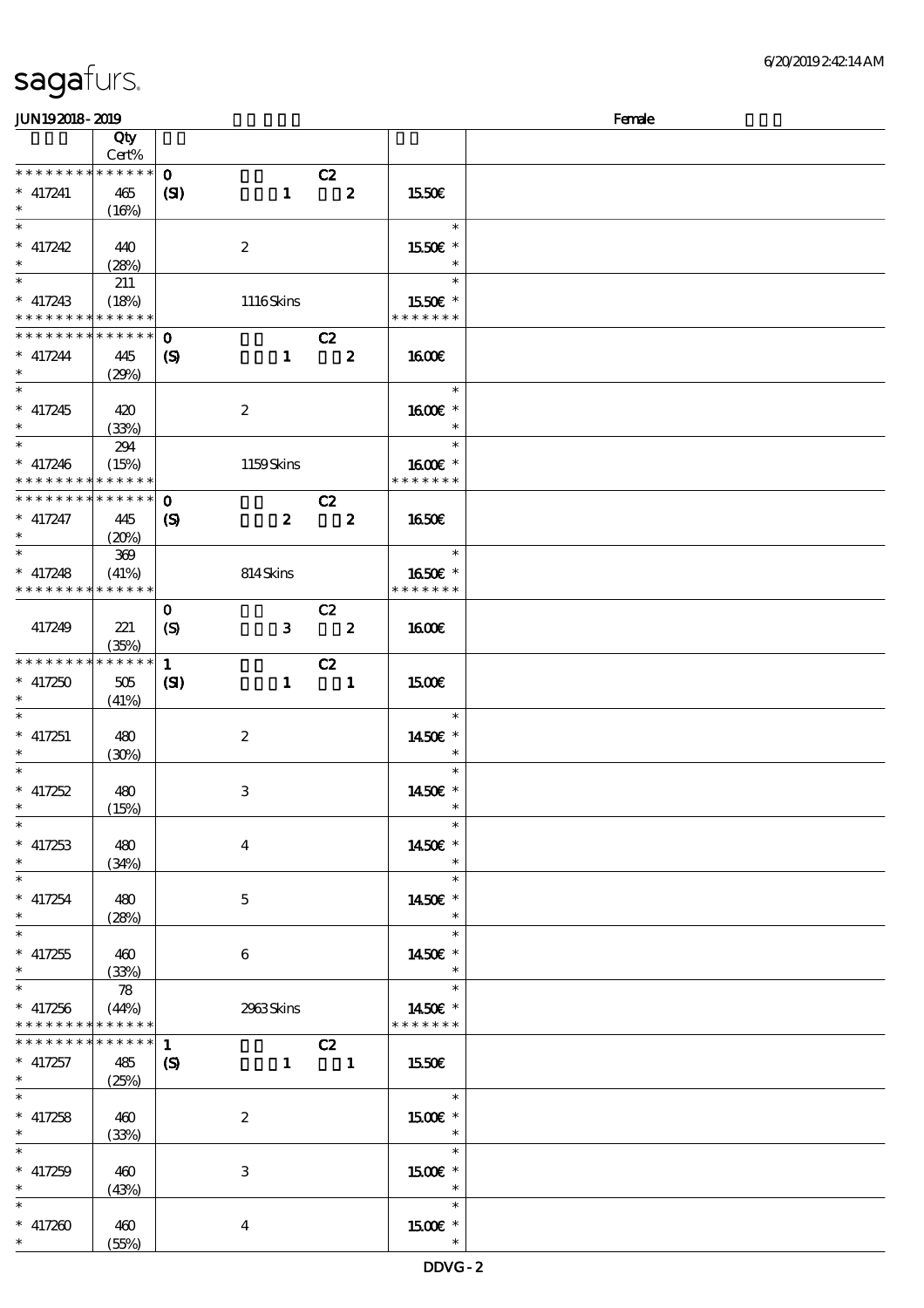| <b>JUN192018-2019</b>                                      |                                                                                    |                             |                  |                                |                                         | Female |
|------------------------------------------------------------|------------------------------------------------------------------------------------|-----------------------------|------------------|--------------------------------|-----------------------------------------|--------|
|                                                            | Qty<br>Cert%                                                                       |                             |                  |                                |                                         |        |
| $\ast$<br>$*$ 417261<br>$\ast$                             | 460<br>(8%)                                                                        | $\mathbf{1}$<br>(S)         |                  | C2<br>$1 \quad 1$              | $\ast$<br>1500€ *<br>$\ast$             |        |
| $\ast$<br>$* 417262$<br>$\ast$<br>$\overline{\phantom{1}}$ | 460<br>(38%)                                                                       | $\boldsymbol{6}$            |                  |                                | $\ast$<br>1500€ *<br>$\ast$             |        |
| $* 417263$<br>$\ast$<br>$\ast$                             | 460<br>(49%)                                                                       | $\tau$                      |                  |                                | $\ast$<br>1500€ *<br>$\ast$             |        |
| $* 417264$<br>$\ast$<br>$\ast$                             | 460<br>(41%)                                                                       | $\bf8$                      |                  |                                | $\ast$<br>$1500E$ *<br>$\ast$<br>$\ast$ |        |
| $* 417265$<br>$\ast$<br>$\ast$                             | 460<br>(30%)                                                                       | $\boldsymbol{9}$            |                  |                                | 1500€ *<br>$\ast$<br>$\ast$             |        |
| $* 417266$<br>$\ast$<br>$\overline{\phantom{a}}$           | 460<br>(34%)                                                                       | 10                          |                  |                                | 1500€ *<br>$\ast$                       |        |
| $*$ 417267<br>$\ast$<br>$_{*}^{-}$                         | 460<br>(20%)<br>328                                                                | 11                          |                  |                                | 1500€ *<br>an T<br>$\ast$               |        |
| $* 417268$                                                 | (35%)<br>* * * * * * * * <mark>* * * * * * *</mark><br>* * * * * * * * * * * * * * | $\mathbf{1}$                | 5413Skins        |                                | 1500E *<br>* * * * * * *                |        |
| $* 417209$<br>$\ast$<br>$\overline{\ast}$                  | 485<br>(20%)                                                                       | $\boldsymbol{\mathrm{(S)}}$ | $\boldsymbol{z}$ | C2<br>$\overline{\phantom{a}}$ | 1600E<br>$\ast$                         |        |
| $* 417270$<br>$\ast$<br>$\ast$                             | 460<br>(29%)                                                                       | $\boldsymbol{2}$            |                  |                                | 1550€ *<br>$\ast$<br>$\ast$             |        |
| $*$ 417271<br>$\ast$<br>$\overline{\phantom{0}}$           | 460<br>(48%)                                                                       | 3                           |                  |                                | 1550E *<br>$\ast$<br>$\ast$             |        |
| $* 417272$<br>$\ast$<br>$\overline{\phantom{a}^*}$         | 460<br>(34%)                                                                       | $\bf{4}$                    |                  |                                | 1550E *<br>$\ast$                       |        |
| $* 417273$<br>$\ast$<br>$\ast$                             | 460<br>(48%)<br>424                                                                | $\mathbf{5}$                |                  |                                | 1550E *<br>$\ast$<br>$\ast$             |        |
| $* 417274$                                                 | (29%)<br>* * * * * * * * * * * * * *<br>* * * * * * * * * * * * * *                | $\mathbf{1}$                | 2749Skins        | C2                             | 1550E *<br>* * * * * * *                |        |
| $* 417275$<br>$\ast$                                       | 505<br>(21%)                                                                       | (S)                         |                  | $1 \t 2$                       | 1300<br>$\ast$                          |        |
| $* 417276$<br>$\ast$<br>$\ast$                             | 480<br>(36%)                                                                       | $\boldsymbol{2}$            |                  |                                | 1300€ *<br>$\ast$<br>$\ast$             |        |
| $* 417277$<br>$\ast$<br>$\ast$                             | 480<br>(22%)                                                                       | 3                           |                  |                                | 1300 £*<br>$\ast$<br>$\ast$             |        |
| $* 417278$<br>$\ast$<br>$\ast$                             | 480<br>(23%)<br>244                                                                | $\bf{4}$                    |                  |                                | 1300€ *<br>$\ast$                       |        |
| $* 417279$                                                 | (23%)<br>* * * * * * * * * * * * * *<br>* * * * * * * * * * * * * *                | $\mathbf{1}$                | 2189Skins        | C2                             | 1300E *<br>* * * * * * *                |        |
| $* 417280$<br>$*$                                          | 485<br>(31%)                                                                       | $\boldsymbol{\mathcal{S}}$  | $\mathbf{1}$     | $\overline{\mathbf{2}}$        | 1350E                                   |        |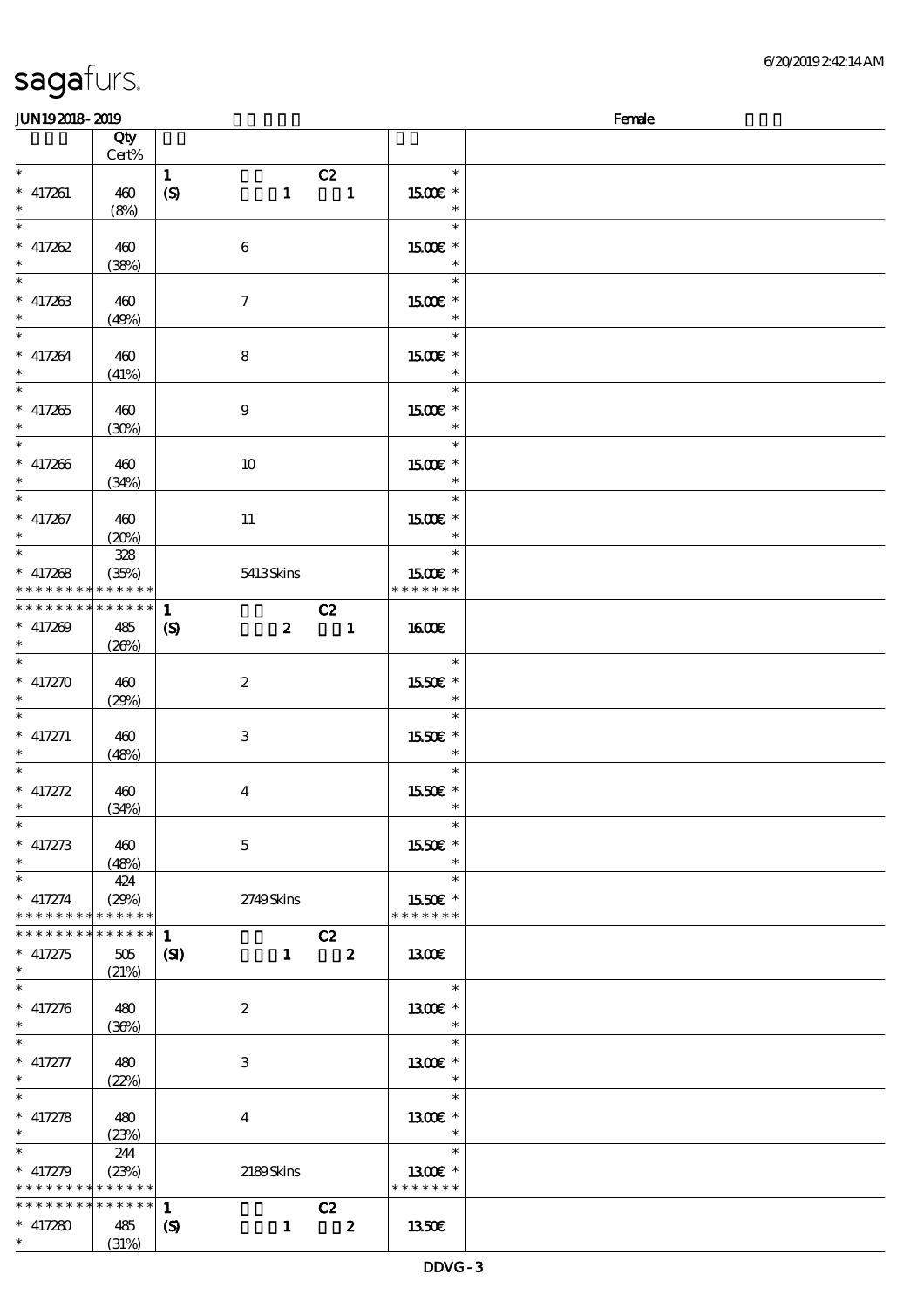| <b>JUN192018-2019</b><br>Female            |        |                            |                           |                         |                          |  |  |  |
|--------------------------------------------|--------|----------------------------|---------------------------|-------------------------|--------------------------|--|--|--|
|                                            | Qty    |                            |                           |                         |                          |  |  |  |
|                                            | Cert%  |                            |                           |                         |                          |  |  |  |
| $\ast$                                     |        | $\mathbf{1}$               |                           | C2                      | $\ast$                   |  |  |  |
| $*$ 417281                                 | 460    | (S)                        | $\mathbf{1}$              | $\overline{\mathbf{2}}$ | 1350E *                  |  |  |  |
| $\ast$                                     |        |                            |                           |                         | $\ast$                   |  |  |  |
| $\ast$                                     | (34%)  |                            |                           |                         | $\ast$                   |  |  |  |
|                                            |        |                            |                           |                         |                          |  |  |  |
| $*$ 417282                                 | 460    |                            | $\ensuremath{\mathbf{3}}$ |                         | 1350€ *                  |  |  |  |
| $\ast$                                     | (44%)  |                            |                           |                         | $\ast$                   |  |  |  |
| $\ast$                                     |        |                            |                           |                         | $\ast$                   |  |  |  |
| $*$ 417283                                 | 460    |                            | $\overline{4}$            |                         | 1350E *                  |  |  |  |
| $\ast$                                     | (35%)  |                            |                           |                         | $\ast$                   |  |  |  |
| $\overline{\phantom{a}^*}$                 |        |                            |                           |                         | $\ast$                   |  |  |  |
| $*$ 417284                                 | 460    |                            | $\mathbf{5}$              |                         | 1350E *                  |  |  |  |
| $\ast$                                     |        |                            |                           |                         | $\ast$                   |  |  |  |
| $\overline{\phantom{0}}$                   | (51%)  |                            |                           |                         |                          |  |  |  |
|                                            |        |                            |                           |                         | $\ast$                   |  |  |  |
| $* 417285$                                 | 460    |                            | 6                         |                         | 1350€ *                  |  |  |  |
|                                            | (44%)  |                            |                           |                         | $\ast$                   |  |  |  |
| $\ast$                                     |        |                            |                           |                         | $\ast$                   |  |  |  |
| $*$ 417286                                 | 460    |                            | $\tau$                    |                         | 1350E *                  |  |  |  |
| $\ast$                                     | (40%)  |                            |                           |                         | $\ast$                   |  |  |  |
| $\ast$                                     |        |                            |                           |                         | $\ast$                   |  |  |  |
| $*$ 417287                                 | 460    |                            | 8                         |                         | 1350E *                  |  |  |  |
| $\ast$                                     |        |                            |                           |                         | $\ast$                   |  |  |  |
| $\overline{\phantom{0}}$                   | (19%)  |                            |                           |                         |                          |  |  |  |
|                                            | $68\,$ |                            |                           |                         | $\ast$                   |  |  |  |
| $*$ 417288                                 | (16%)  |                            | 3773Skins                 |                         | 1350E *                  |  |  |  |
| * * * * * * * * <mark>* * * * * * *</mark> |        |                            |                           |                         | * * * * * * *            |  |  |  |
| * * * * * * * * * * * * * *                |        | $\mathbf{1}$               |                           | C2                      |                          |  |  |  |
| $* 417289$                                 | 485    | $\boldsymbol{\mathcal{S}}$ | $\mathbf{z}$              | $\overline{\mathbf{z}}$ | 1450E                    |  |  |  |
| $\ast$                                     | (25%)  |                            |                           |                         |                          |  |  |  |
| $\ast$                                     |        |                            |                           |                         | $\ast$                   |  |  |  |
| $* 417290$                                 | 460    |                            | $\boldsymbol{z}$          |                         | 1400€ *                  |  |  |  |
|                                            |        |                            |                           |                         | $\ast$                   |  |  |  |
|                                            | (29%)  |                            |                           |                         |                          |  |  |  |
| $\ast$                                     |        |                            |                           |                         | $\ast$                   |  |  |  |
| $*$ 417291                                 | 460    |                            | 3                         |                         | 1400€ *                  |  |  |  |
|                                            | (58%)  |                            |                           |                         | $\ast$                   |  |  |  |
| $\ast$                                     |        |                            |                           |                         | $\ast$                   |  |  |  |
| $* 417292$                                 | 460    |                            | $\bf{4}$                  |                         | 1400€ *                  |  |  |  |
| $*$ $*$                                    | (30%)  |                            |                           |                         | $\ast$                   |  |  |  |
| $\ast$                                     | 447    |                            |                           |                         | $\ast$                   |  |  |  |
| $*$ 417298                                 | (51%)  |                            | 2312Skins                 |                         | 1400€ *                  |  |  |  |
| * * * * * * * * <mark>* * * * * * *</mark> |        |                            |                           |                         | * * * * * * *            |  |  |  |
|                                            |        |                            |                           |                         |                          |  |  |  |
|                                            |        | $\mathbf{1}$               |                           | C2                      |                          |  |  |  |
| 417294                                     | 402    | (S)                        |                           | $3\qquad 2$             | 1350E                    |  |  |  |
|                                            | (49%)  |                            |                           |                         |                          |  |  |  |
| * * * * * * * * * * * * * *                |        | $\mathbf{2}$               |                           | C2                      |                          |  |  |  |
| $*$ 417295                                 | 505    | $\mathbf{C}$               |                           | $1 \quad 1$             | 1200                     |  |  |  |
| $\ast$                                     | (36%)  |                            |                           |                         |                          |  |  |  |
| $\ast$                                     | 159    |                            |                           |                         | $\overline{\phantom{a}}$ |  |  |  |
| $*$ 417296                                 | (28%)  |                            | 664Skins                  |                         | 12 $00E$ *               |  |  |  |
| * * * * * * * * * * * * * *                |        |                            |                           |                         | * * * * * * *            |  |  |  |
| * * * * * * * * * * * * * *                |        | $\mathbf{z}$               |                           |                         |                          |  |  |  |
|                                            |        |                            |                           | C2                      |                          |  |  |  |
| * $417297$                                 | 485    | $\boldsymbol{\mathcal{S}}$ |                           | $1 \qquad \qquad 1$     | 1250E                    |  |  |  |
| $\ast$                                     | (44%)  |                            |                           |                         |                          |  |  |  |
| $\ast$                                     |        |                            |                           |                         | The Co<br>$\ast$         |  |  |  |
| $*$ 417298                                 | 460    |                            | $\boldsymbol{2}$          |                         | 1250E *                  |  |  |  |
| $\ast$                                     | (27%)  |                            |                           |                         | $\ast$                   |  |  |  |
| $\ast$                                     |        |                            |                           |                         | $\ast$                   |  |  |  |
| $* 417299$                                 | 480    |                            | 3                         |                         | 1250E *                  |  |  |  |
| $\ast$                                     | (54%)  |                            |                           |                         | $\ast$                   |  |  |  |
| $\ast$                                     |        |                            |                           |                         | $\ast$                   |  |  |  |
|                                            |        |                            |                           |                         |                          |  |  |  |
| $* 417300$                                 | 480    |                            | $\bf{4}$                  |                         | 1250E *                  |  |  |  |
| $\ast$                                     | (47%)  |                            |                           |                         | $\ast$                   |  |  |  |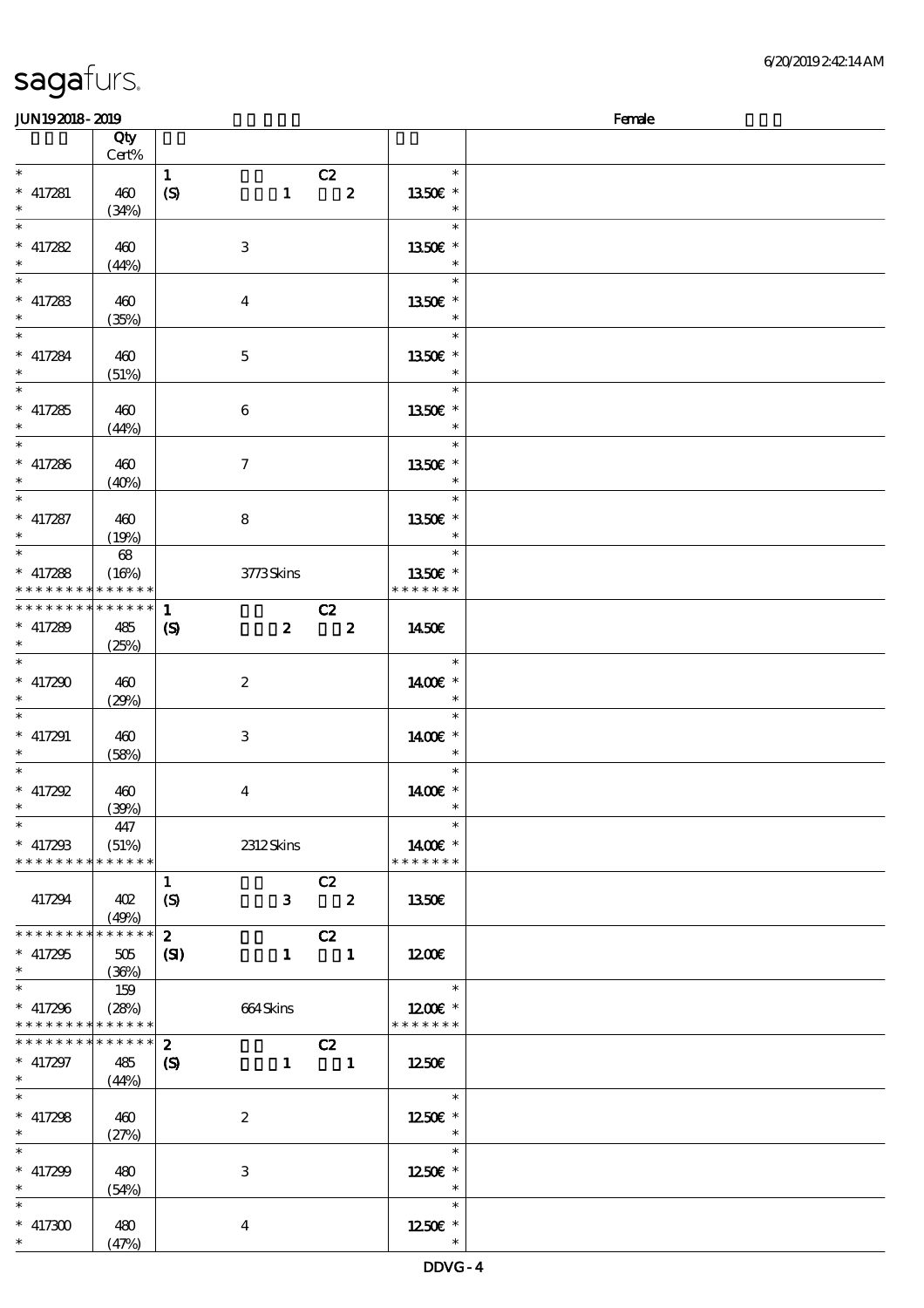| sagafurs. |  |
|-----------|--|
|           |  |

### $J\Box$  JUN192018-2019  $J\Box$

| www.ww                                     |             |                  |                  |                            |                        | $\sim$ |
|--------------------------------------------|-------------|------------------|------------------|----------------------------|------------------------|--------|
|                                            | Qty         |                  |                  |                            |                        |        |
|                                            | Cert%       |                  |                  |                            |                        |        |
| $\ast$                                     | 195         | $\boldsymbol{z}$ |                  | C2                         | $\ast$                 |        |
| $* 417301$                                 | (55%)       | (S)              | $\mathbf{1}$     | $\blacksquare$             | $1200$ $\varepsilon$ * |        |
| * * * * * * * * <mark>* * * * * * *</mark> |             |                  |                  |                            | * * * * * * *          |        |
| * * * * * * * * * * * * * *                |             | $\boldsymbol{z}$ |                  | C2                         |                        |        |
|                                            |             |                  |                  |                            |                        |        |
| $* 417302$                                 | 485         | $\boldsymbol{S}$ | $\boldsymbol{z}$ | $\blacksquare$             | 1250E                  |        |
| $\ast$                                     | (60%)       |                  |                  |                            |                        |        |
| $\ast$                                     |             |                  |                  |                            | $\ast$                 |        |
| $* 41730B$                                 | 460         |                  | $\boldsymbol{2}$ |                            | 1250E *                |        |
| $\ast$                                     |             |                  |                  |                            |                        |        |
|                                            | (43%)       |                  |                  |                            |                        |        |
|                                            | $300$       |                  |                  |                            | $\ast$                 |        |
| $* 417304$                                 | (47%)       |                  | 1335Skins        |                            | 1250 $\varepsilon$ *   |        |
| * * * * * * * * * * * * * *                |             |                  |                  |                            | * * * * * * *          |        |
| * * * * * * * * * * * * * * *              |             | $\boldsymbol{2}$ |                  | C2                         |                        |        |
|                                            |             |                  |                  |                            |                        |        |
| $* 417305$                                 | 505         | (S)              | $\mathbf{1}$     | $\overline{\mathbf{z}}$    | 1050                   |        |
|                                            | (33%)       |                  |                  |                            |                        |        |
| $*$                                        | 199         |                  |                  |                            | $\ast$                 |        |
| $*$ 417306                                 | (29%)       |                  | 704Skins         |                            | 1050E *                |        |
| * * * * * * * * <mark>* * * * * *</mark>   |             |                  |                  |                            | * * * * * * *          |        |
|                                            |             |                  |                  |                            |                        |        |
|                                            |             | $\boldsymbol{z}$ |                  | C2                         |                        |        |
| 417307                                     | 252         | $\mathbf{I}$     | $\mathbf{1}$     | $\overline{\phantom{a}}$ 2 | 950E                   |        |
|                                            | (40%)       |                  |                  |                            |                        |        |
| * * * * * * * *                            | * * * * * * | $\boldsymbol{z}$ |                  | C2                         |                        |        |
| $* 417308$                                 | 485         | $\boldsymbol{S}$ | $\mathbf{1}$     | $\overline{\mathbf{2}}$    | 11.00E                 |        |
| $\ast$                                     |             |                  |                  |                            |                        |        |
|                                            | (48%)       |                  |                  |                            |                        |        |
| $\ast$                                     |             |                  |                  |                            | $\ast$                 |        |
| $* 417309$                                 | 460         |                  | $\boldsymbol{2}$ |                            | $11.00E$ *             |        |
| $\ast$                                     | (20%)       |                  |                  |                            |                        |        |
|                                            |             |                  |                  |                            | $\ast$                 |        |
|                                            |             |                  |                  |                            |                        |        |
| $*$ 417310                                 | 460         |                  | 3                |                            | $1100E$ *              |        |
|                                            | (58%)       |                  |                  |                            |                        |        |
| $\ast$                                     |             |                  |                  |                            | $\ast$                 |        |
| $*$ 417311                                 | 460         |                  | $\bf{4}$         |                            | $11.00E$ *             |        |
|                                            | (31%)       |                  |                  |                            | $\ast$                 |        |
| $\ast$                                     |             |                  |                  |                            | $\ast$                 |        |
|                                            |             |                  |                  |                            |                        |        |
| $*$ 417312                                 | 430         |                  | $\mathbf 5$      |                            | $11.00E$ *             |        |
| $\ast$                                     | (50%)       |                  |                  |                            | $\ast$                 |        |
| $\ast$                                     | 63          |                  |                  |                            | $\ast$                 |        |
| $*$ 417313                                 | (61%)       |                  | 2358Skins        |                            | 11.00€ *               |        |
|                                            | * * * * * * |                  |                  |                            | * * * * * * *          |        |
| * * * * * * * *                            |             |                  |                  |                            |                        |        |
| * * * * * * * * * * * * * *                |             | $\boldsymbol{z}$ |                  | C2                         |                        |        |
| $*$ 417314                                 | 485         | $\boldsymbol{S}$ | $\boldsymbol{z}$ | $\overline{\mathbf{2}}$    | 11.00E                 |        |
| $\ast$                                     | (50%)       |                  |                  |                            |                        |        |
| $\ast$                                     | 390         |                  |                  |                            | $\ast$                 |        |
| $*$ 417315                                 |             |                  |                  |                            | $1100E$ *              |        |
|                                            | (35%)       |                  | 875Skins         |                            | * * * * * * *          |        |
| * * * * * * * * * * * * * *                |             |                  |                  |                            |                        |        |
|                                            |             | $\boldsymbol{z}$ |                  | C2                         |                        |        |
| 417316                                     | 263         | $\boldsymbol{S}$ | $\mathbf{3}$     | $\overline{\mathbf{2}}$    | 1200                   |        |
|                                            | (53%)       |                  |                  |                            |                        |        |
|                                            |             | $\mathbf{3}$     |                  | C2                         |                        |        |
|                                            |             |                  |                  |                            |                        |        |
| 417317                                     | 160         | (SI)             | $\mathbf{1}$     | $\overline{\mathbf{1}}$    | 1050€                  |        |
|                                            | (37%)       |                  |                  |                            |                        |        |
|                                            |             | $\mathbf{3}$     |                  | C2                         |                        |        |
| 417318                                     | 272         | (S)              | $\mathbf{1}$     | $\blacksquare$             | <b>1050€</b>           |        |
|                                            |             |                  |                  |                            |                        |        |
|                                            | (47%)       |                  |                  |                            |                        |        |
|                                            |             | 3                |                  | C2                         |                        |        |
| 417319                                     | 183         | $\boldsymbol{S}$ | $\boldsymbol{z}$ | $\overline{\phantom{a}}$   | 1050E                  |        |
|                                            | (46%)       |                  |                  |                            |                        |        |
|                                            |             | $\mathbf{3}$     |                  | C2                         |                        |        |
|                                            |             |                  |                  |                            |                        |        |
| 417320                                     | 301         | (SI)             | $\mathbf{1}$     | $\overline{\mathbf{2}}$    | 850E                   |        |
|                                            | (36%)       |                  |                  |                            |                        |        |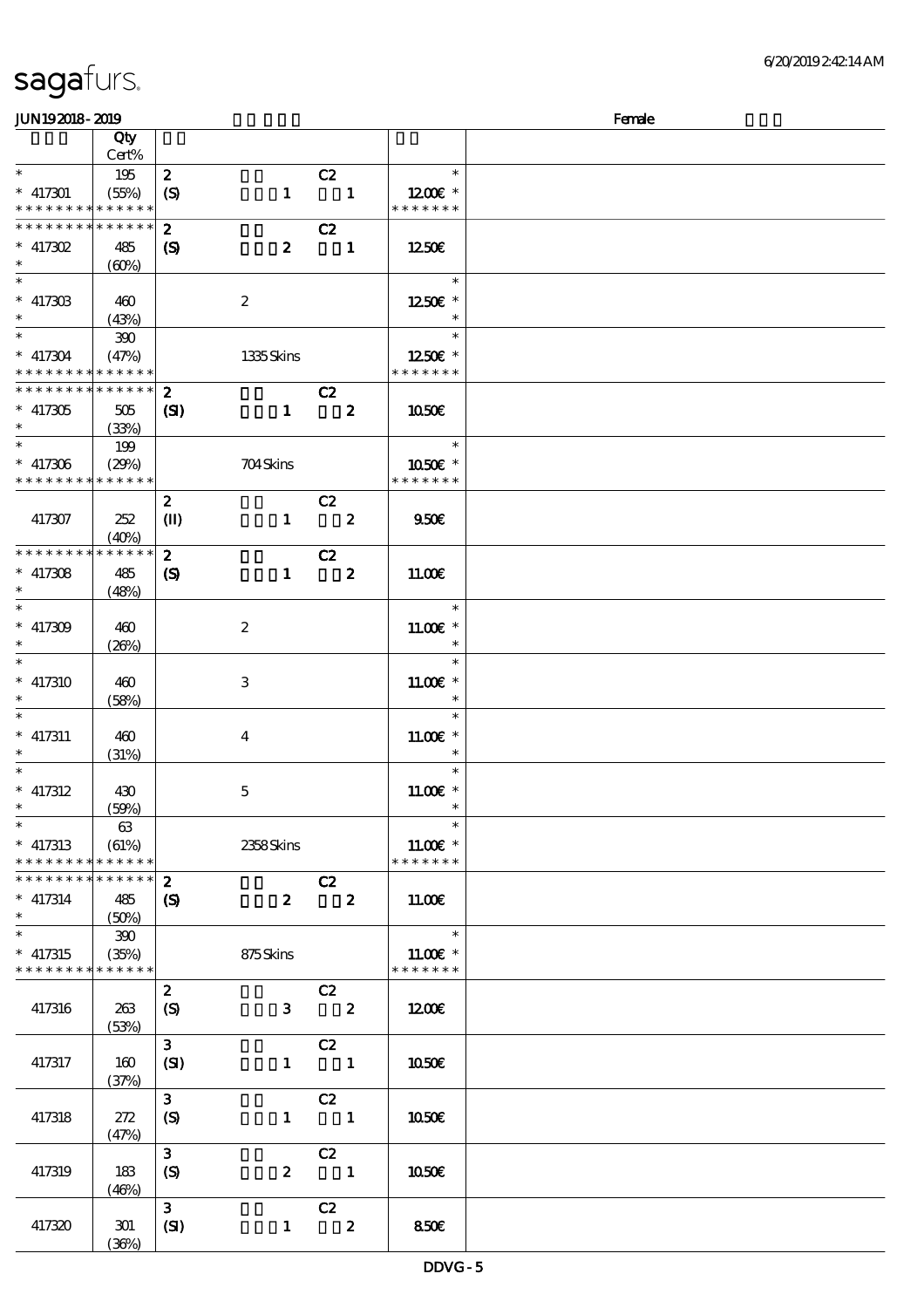| JUN192018-2019 |       |                             |   | Female           |      |  |
|----------------|-------|-----------------------------|---|------------------|------|--|
|                | Qty   |                             |   |                  |      |  |
|                | Cert% |                             |   |                  |      |  |
|                |       | З                           |   | C2               |      |  |
| 417321         | 441   | $\boldsymbol{\mathrm{(S)}}$ |   | 2                | 900  |  |
|                | (52%) |                             |   |                  |      |  |
|                |       | З                           |   | C2               |      |  |
| 417322         | 337   | $\boldsymbol{\mathrm{(S)}}$ | 2 | $\boldsymbol{z}$ | 950E |  |
|                | (53%) |                             |   |                  |      |  |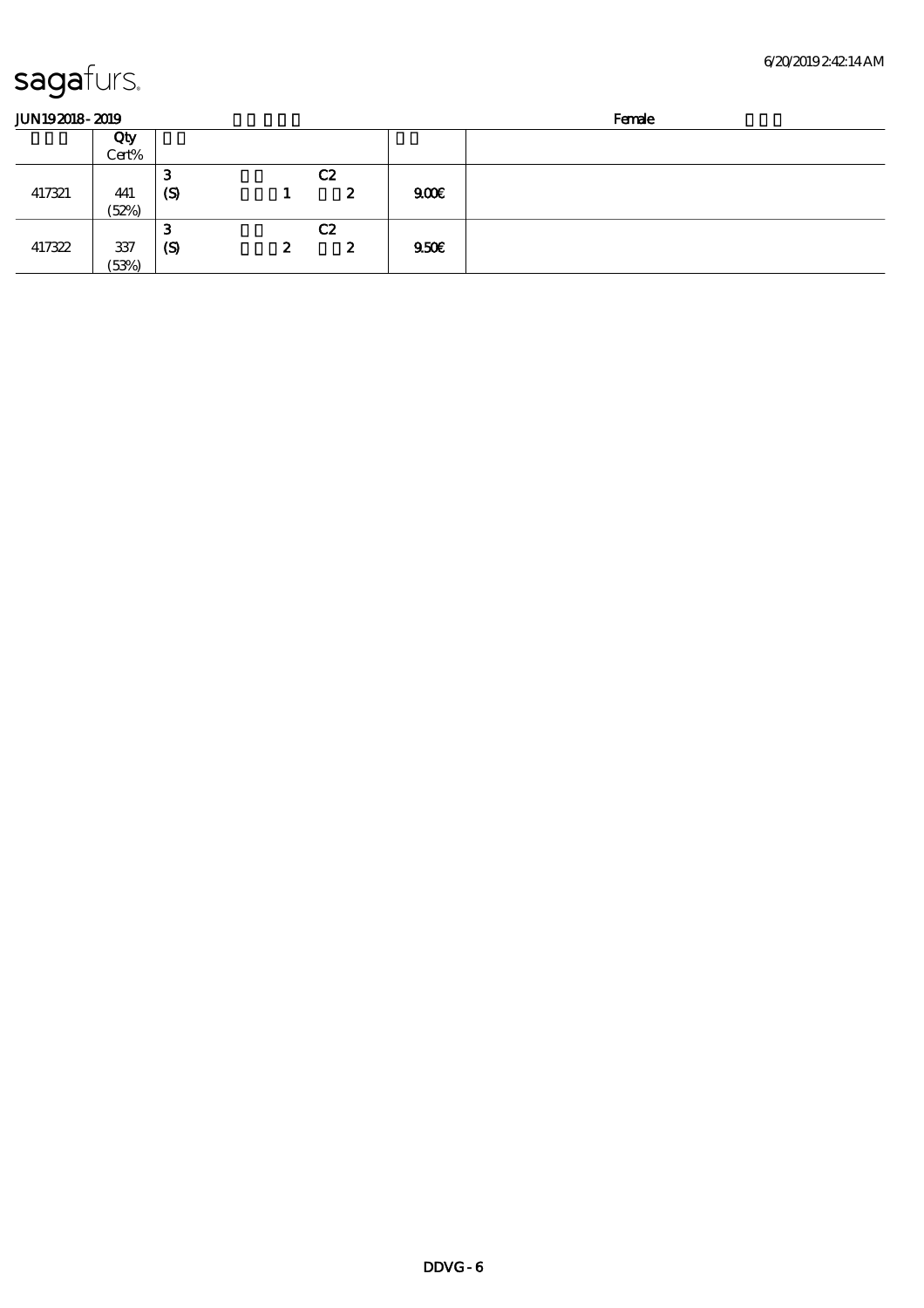| <b>saga</b> furs. |  |
|-------------------|--|
|                   |  |

| <b>JUN192018-2019</b>                         |                             |                                                |                  |                   |                                    | Female |
|-----------------------------------------------|-----------------------------|------------------------------------------------|------------------|-------------------|------------------------------------|--------|
|                                               | Qty                         |                                                |                  |                   |                                    |        |
|                                               | Cert%                       | $\boldsymbol{\mathfrak{D}}$                    |                  | C2                |                                    |        |
| 417401                                        | 79<br>(18%)                 | (SI)                                           | $\mathbf{1}$     | C2                | 1650€                              |        |
| 417402                                        | 75<br>(21%)                 | $\boldsymbol{\mathfrak{D}}$<br>(S)             | $\mathbf{1}$     |                   | <b>1850€</b>                       |        |
| 417403                                        | 67<br>(32%)                 | $\boldsymbol{\mathbf{z}}$<br>(SI)              | $\boldsymbol{2}$ | C2                | 1550€                              |        |
| 417404                                        | 73<br>(31%)                 | $\boldsymbol{\mathsf{20}}$<br>$\boldsymbol{S}$ | $\pmb{2}$        | C2                | 17.00E                             |        |
| 417405                                        | 229<br>(25%)                | $\mathbf{O}$<br>(SI)                           | $\mathbf{1}$     | C2                | <b>1500€</b>                       |        |
| * * * * * * * *<br>$*$ 417406<br>$\ast$       | * * * * * *<br>445<br>(31%) | $\mathbf{o}$<br>$\boldsymbol{\mathcal{S}}$     | $\mathbf{1}$     | C2                | 17.00E                             |        |
| $\ast$<br>$*$ 417407<br>* * * * * * * *       | 206<br>(19%)<br>* * * * * * |                                                | 651 Skins        |                   | $\ast$<br>1650E *<br>* * * * * * * |        |
| 417408                                        | 329<br>(55%)                | $\mathbf 0$<br>(SI)                            | $\mathbf{1}$     | C2<br><b>LNAP</b> | 950 <sub>E</sub>                   |        |
| 417409                                        | 346<br>(51%)                | $\mathbf{o}$<br>$\boldsymbol{S}$               | $\mathbf{1}$     | C2<br><b>LNAP</b> | 1350€                              |        |
| 417410                                        | 254<br>(32%)                | $\mathbf 0$<br>(SI)                            | $\pmb{2}$        | C2                | 1250E                              |        |
| 417411                                        | 445<br>(25%)                | $\mathbf{o}$<br>$\mathbf{I}$                   | $\pmb{2}$        | C2                | 11.50€                             |        |
| * * * * * * * *<br>$*$ 417412<br>$*$          | * * * * * *<br>425<br>(37%) | $\mathbf{o}$<br>$\boldsymbol{\mathcal{S}}$     | $\boldsymbol{z}$ | C2                | 1400E                              |        |
| $\ast$<br>$*$ 417413<br>* * * * * * * *       | 64<br>(9%)<br>* * * * * *   |                                                | 489Skins         |                   | $\ast$<br>1350€ *<br>* * * * * * * |        |
| 417414                                        | 335<br>(53%)                | $\mathbf 0$<br>(SI)                            | $\boldsymbol{z}$ | C2<br><b>LNAP</b> | 1000E                              |        |
| 417415                                        | 276<br>(53%)                | $\mathbf{o}$<br>$\boldsymbol{S}$               | $\boldsymbol{z}$ | C2<br><b>LNAP</b> | 11.00E                             |        |
| * * * * * * * *<br>$* 417416$<br>$\ast$       | * * * * * *<br>505<br>(36%) | $\mathbf{1}$<br>$\mathbf{S}$                   | $\mathbf{1}$     | C2                | <b>1300€</b>                       |        |
| $\ast$<br>$*$ 417417<br>* * * * * * * *       | 486<br>(40%)<br>* * * * * * |                                                | 991 Skins        |                   | $\ast$<br>1300E *<br>* * * * * * * |        |
| * * * * * * * *<br>$*$ 417418<br>$*$ $\qquad$ | * * * * * *<br>485<br>(44%) | $\mathbf{1}$<br>$\boldsymbol{S}$               | $\mathbf{1}$     | C2                | 1400€                              |        |
| $\ast$<br>$* 417419$<br>$\ast$                | 460<br>(30%)                |                                                | $\boldsymbol{2}$ |                   | $\ast$<br>1400€ *<br>$\ast$        |        |
| $\ast$<br>$* 417420$<br>* * * * * * * *       | 104<br>(43%)<br>* * * * * * |                                                | 1049Skins        |                   | $\ast$<br>1400€ *<br>* * * * * * * |        |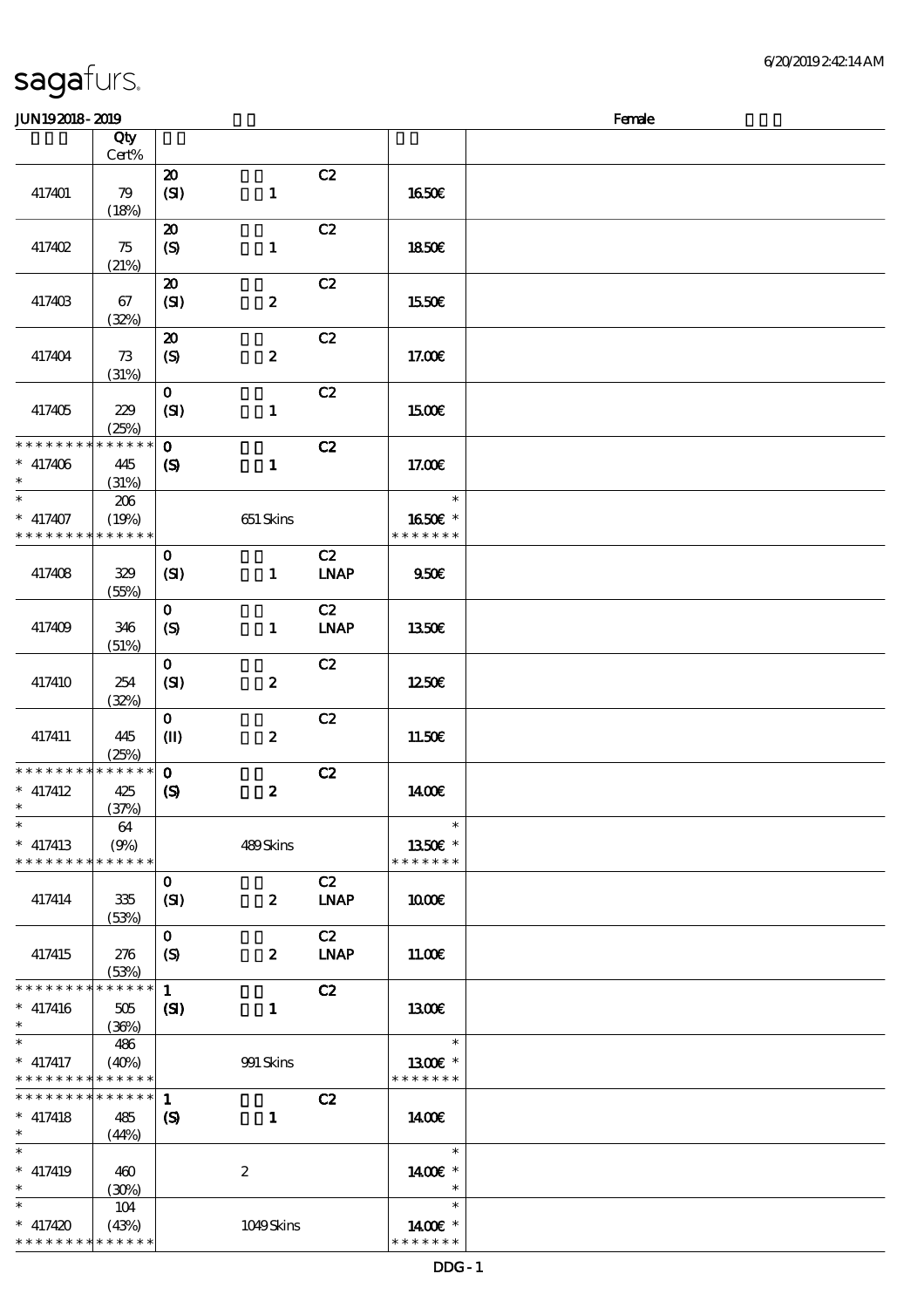| sagaturs. |  |
|-----------|--|
|           |  |

### $JUN192018-2019$  Female

|                               | Qty         |                            |                  |             |               |  |
|-------------------------------|-------------|----------------------------|------------------|-------------|---------------|--|
|                               | Cert%       |                            |                  |             |               |  |
|                               |             | $\mathbf{1}$               |                  | C2          |               |  |
| 417421                        | 270         | (SI)                       | $\mathbf{1}$     | <b>LNAP</b> | 11.00E        |  |
|                               | (63%)       |                            |                  |             |               |  |
|                               |             | $\mathbf{1}$               |                  | C2          |               |  |
|                               |             |                            |                  |             |               |  |
| 417422                        | 232         | (S)                        | $\mathbf{1}$     | <b>LNAP</b> | 11.50€        |  |
|                               | (53%)       |                            |                  |             |               |  |
| * * * * * * * *               | * * * * * * | $\mathbf{1}$               |                  | C2          |               |  |
| $*$ 417423                    | $505\,$     | $\mathbf{C}$               | $\boldsymbol{z}$ |             | 11.50€        |  |
| $*$ $*$                       | (34%)       |                            |                  |             |               |  |
| $\ast$                        |             |                            |                  |             |               |  |
|                               |             |                            |                  |             | $\ast$        |  |
| $* 417424$                    | 480         |                            | $\boldsymbol{2}$ |             | $11.00E$ *    |  |
| $\ast$                        | (35%)       |                            |                  |             | $\ast$        |  |
| $\overline{\phantom{0}}$      | 339         |                            |                  |             | $\ast$        |  |
| $* 417425$                    |             |                            |                  |             | 11.00 £*      |  |
|                               | (20%)       |                            | 1324 Skins       |             |               |  |
| * * * * * * * *               | * * * * * * |                            |                  |             | * * * * * * * |  |
| ******** <mark>*******</mark> |             | 1                          |                  | C2          |               |  |
| $* 417426$                    | 505         | $\mathbf{I}$               | $\boldsymbol{z}$ |             | 11.50E        |  |
| $\ast$                        | (40%)       |                            |                  |             |               |  |
| $\ast$                        |             |                            |                  |             | $\ast$        |  |
|                               | 416         |                            |                  |             |               |  |
| $*$ 417427                    | (50%)       |                            | 921 Skins        |             | $11.00E*$     |  |
| * * * * * * * * * * * * * *   |             |                            |                  |             | * * * * * * * |  |
| * * * * * * * *               | * * * * * * | $\mathbf{1}$               |                  | C2          |               |  |
| $*$ 417428                    | 485         | $\boldsymbol{\mathcal{S}}$ | $\boldsymbol{z}$ |             | 11.00E        |  |
| $*$                           |             |                            |                  |             |               |  |
|                               | (31%)       |                            |                  |             |               |  |
|                               |             |                            |                  |             | $\ast$        |  |
| $* 417429$                    | 460         |                            | $\boldsymbol{2}$ |             | $11.00E$ *    |  |
| $\ast$                        | (33%)       |                            |                  |             | $\ast$        |  |
| $\ast$                        |             |                            |                  |             | $\ast$        |  |
|                               |             |                            |                  |             |               |  |
| $* 417430$                    | 460         |                            | 3                |             | $11.00E$ *    |  |
| $\ast$                        | (48%)       |                            |                  |             | $\ast$        |  |
| $\ast$                        |             |                            |                  |             | $\ast$        |  |
| $*$ 417431                    | 460         |                            | $\overline{4}$   |             | 11.00 £*      |  |
| $\ast$                        | (38%)       |                            |                  |             | $\ast$        |  |
| $\overline{\ast}$             |             |                            |                  |             | $\ast$        |  |
|                               | 349         |                            |                  |             |               |  |
| $* 417432$                    | (55%)       |                            | 2214Skins        |             | $11.00E$ *    |  |
| * * * * * * * * * * * * * *   |             |                            |                  |             | * * * * * * * |  |
|                               |             | $\mathbf{1}$               |                  | C2          |               |  |
| 417433                        | 474         | (SI)                       | $\boldsymbol{z}$ | <b>LNAP</b> | 900E          |  |
|                               |             |                            |                  |             |               |  |
|                               | (55%)       |                            |                  |             |               |  |
|                               |             | $\mathbf{1}$               |                  | C2          |               |  |
| 417434                        | 380         | $\boldsymbol{S}$           | $\boldsymbol{z}$ | <b>LNAP</b> | 900E          |  |
|                               | (60%)       |                            |                  |             |               |  |
| * * * * * * * *               | * * * * * * | $\boldsymbol{z}$           |                  | C2          |               |  |
|                               |             |                            |                  |             |               |  |
| $*$ 417435                    | $505\,$     | (S)                        | $\mathbf{1}$     |             | 11.00E        |  |
| $\ast$                        | (41%)       |                            |                  |             |               |  |
| $\ast$                        |             |                            |                  |             | $\ast$        |  |
| $* 417436$                    | 480         |                            | $\boldsymbol{2}$ |             | 1050€ *       |  |
| $\ast$                        | (50%)       |                            |                  |             | $\ast$        |  |
| $\ast$                        |             |                            |                  |             | $\ast$        |  |
|                               |             |                            |                  |             |               |  |
| $*$ 417437                    | 480         |                            | 3                |             | 1050E *       |  |
| $\ast$                        | (45%)       |                            |                  |             | $\ast$        |  |
| $\ast$                        | 249         |                            |                  |             | $\ast$        |  |
| $*$ 417438                    | (38%)       |                            | 1714Skins        |             | 1050€ *       |  |
| * * * * * * * *               | * * * * * * |                            |                  |             | * * * * * * * |  |
|                               |             |                            |                  |             |               |  |
| * * * * * * *                 | ******      | $\boldsymbol{z}$           |                  | C2          |               |  |
| $* 417439$                    | 485         | $\boldsymbol{\mathcal{S}}$ | $\mathbf{1}$     |             | 11.50€        |  |
| $\ast$                        | (52%)       |                            |                  |             |               |  |
| $\ast$                        |             |                            |                  |             | $\ast$        |  |
|                               |             |                            |                  |             |               |  |
| $* 417440$                    | 460         |                            | $\boldsymbol{2}$ |             | $11.00E$ *    |  |
| $\ast$                        | (42%)       |                            |                  |             | $\ast$        |  |